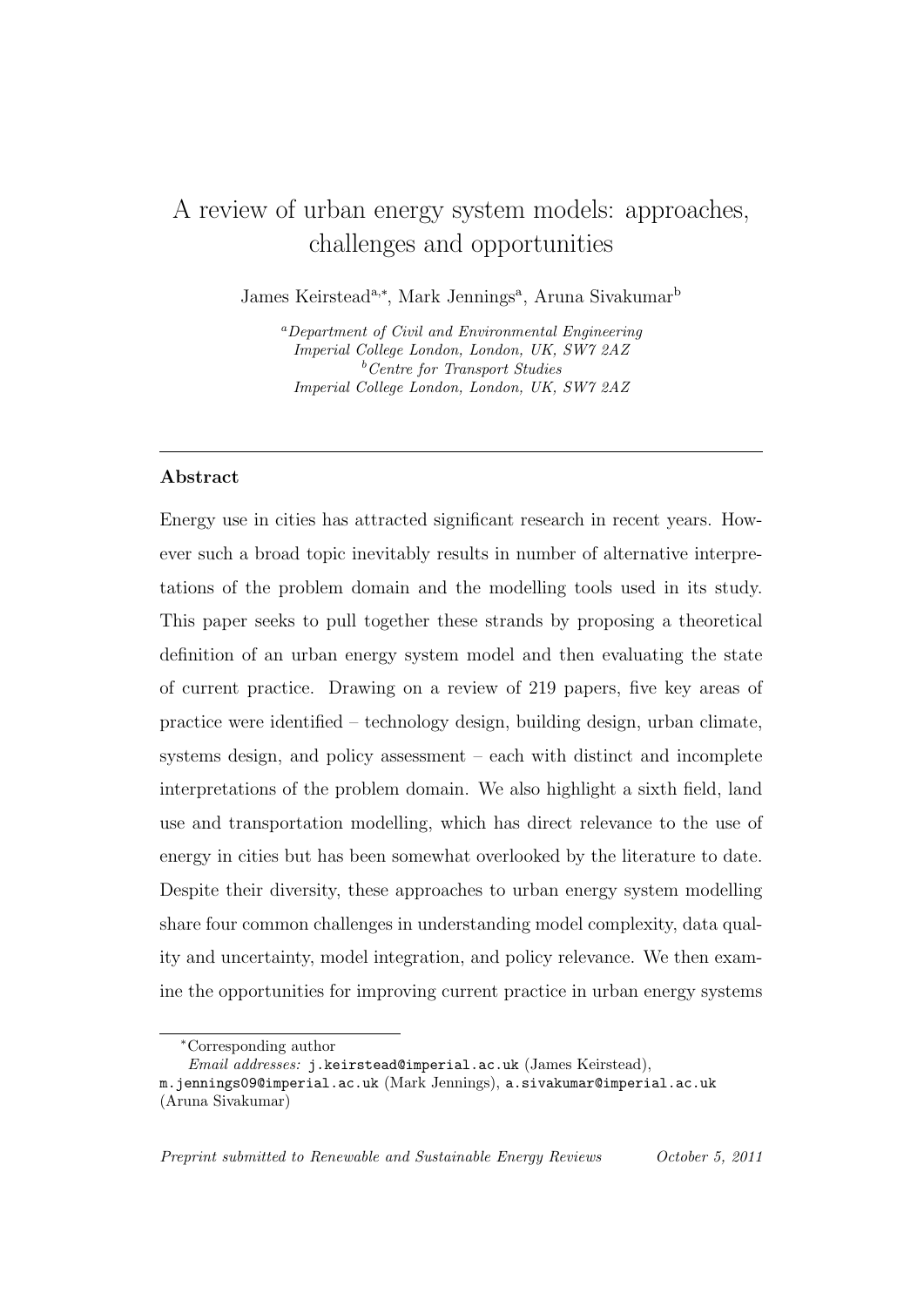modelling, focusing on the potential of sensitivity analysis and cloud computing, data collection and integration techniques, and the use of activity-based modelling as an integrating framework. The results indicate that there is significant potential for urban energy systems modelling to move beyond single disciplinary approaches towards a sophisticated integrated perspective that more fully captures the theoretical intricacy of urban energy systems. Keywords: cities, energy, modelling, transport

# 1. Introduction

Over 50% of the world's population currently lives in urban areas, a figure expected to rise to 70% by 2050 [\[1\]](#page-45-0). This trend can be explained in large part by economic and social forces, as cities offer their citizens new opportunities for business, education, security, and community [\[2,](#page-45-1) [3\]](#page-45-2). However supporting these activities requires significant resource flows, leading to both local and global environmental pollution [\[4\]](#page-46-0). For example, a recent assessment suggests that two-thirds of global primary energy consumption can be attributed to urban areas, which in turn leads to 71% of global direct energy-related greenhouse gas emissions [\[5\]](#page-46-1).

Energy resources are not consumed for their own sake but represent derived demands. Barrels of oil and kilowatt-hours of electricity are used to satisfy the services requirements of an urban population as they work, heat their homes, move about the city and perform other activities. The systems that mediate between the consumption of raw fuels and these ultimate service demands therefore constitute vital infrastructures that determine the overall performance and environmental impact of urban energy use. Researchers from a number of fields have accordingly begun to look at how these systems can be modelled, with a view to understanding and improving their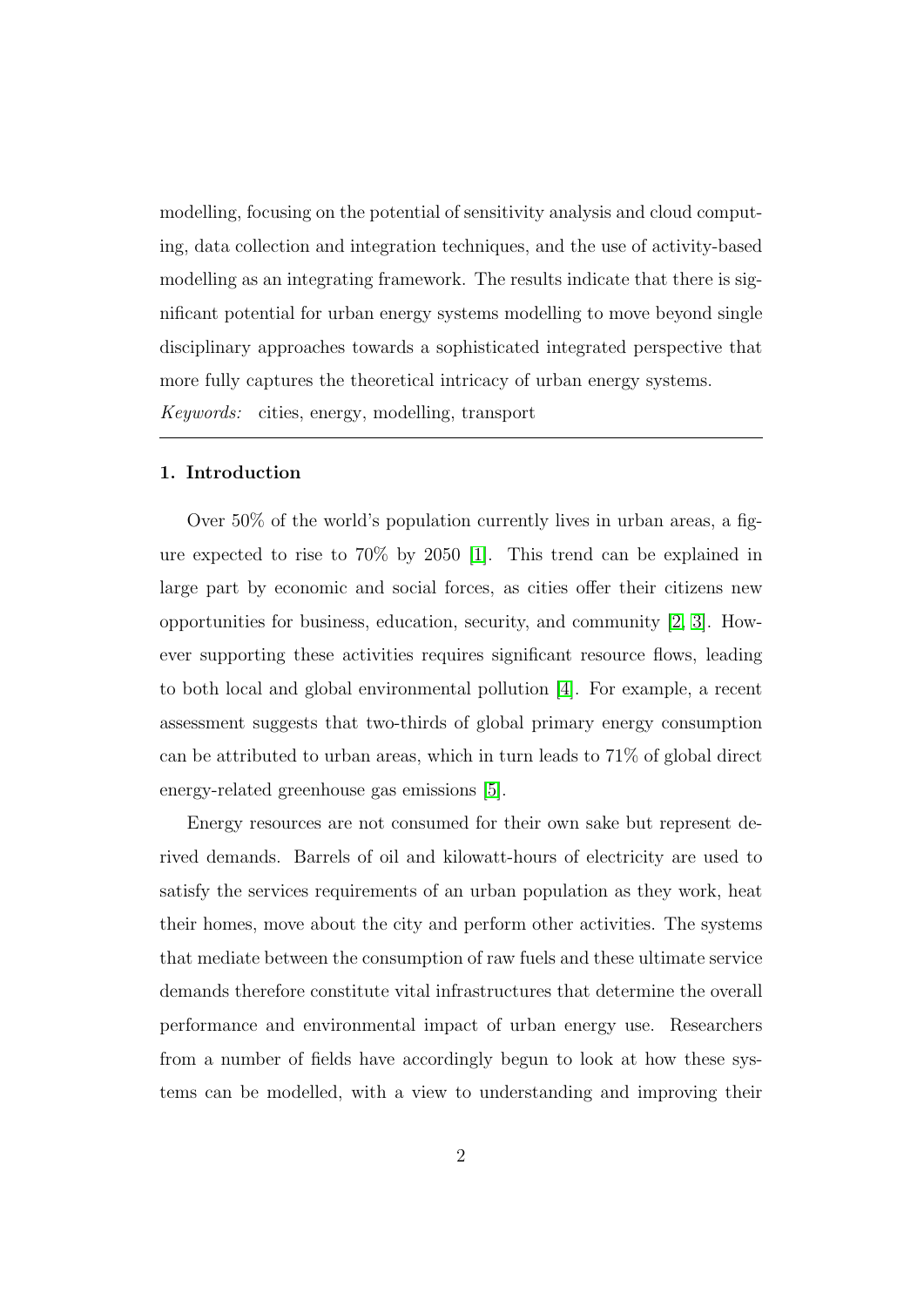performance.

The goal of this paper is to review the literature on urban energy systems (UES) modelling in order to assess the current state of practice and answer three major questions. First, what approaches are used to model urban energy systems? Addressing this question necessarily requires describing the conceptualization of urban energy systems, as the scale and scope of analysis will inform the choice of method. Secondly, what challenges do urban energy system modellers face? To what extent are modelling attempts stifled by insufficient data or, alternatively, are there methodological issues which need to be resolved before appropriate conclusions can be drawn? Finally, what opportunities are there for advancing urban energy models? This is a forward-looking question, seeking to identify new trends and how these relate to existing practice. It is hoped that by identifying these obstacles, we can highlight areas where cooperation between researchers might be especially fruitful.

The paper is presented as follows. We begin by offering a definition of urban energy systems and a description of our review methodology (Section [2\)](#page-3-0). Each of the three research questions is then answered in turn. Section [3](#page-7-0) presents a review of urban energy system modelling approaches, highlighting key features such as the temporal and spatial scales of analysis, the methods used, and the target audiences for the work. Next we describe the challenges reported by these studies (Section [4\)](#page-25-0) and the opportunities for overcoming these barriers (Section [5\)](#page-32-0). The conclusion summarizes the major findings of the paper, in particular highlighting the potential of activity and agent-based modelling methods, alongside improved data standards and computational advances, to create integrated policy-responsive models of urban energy use.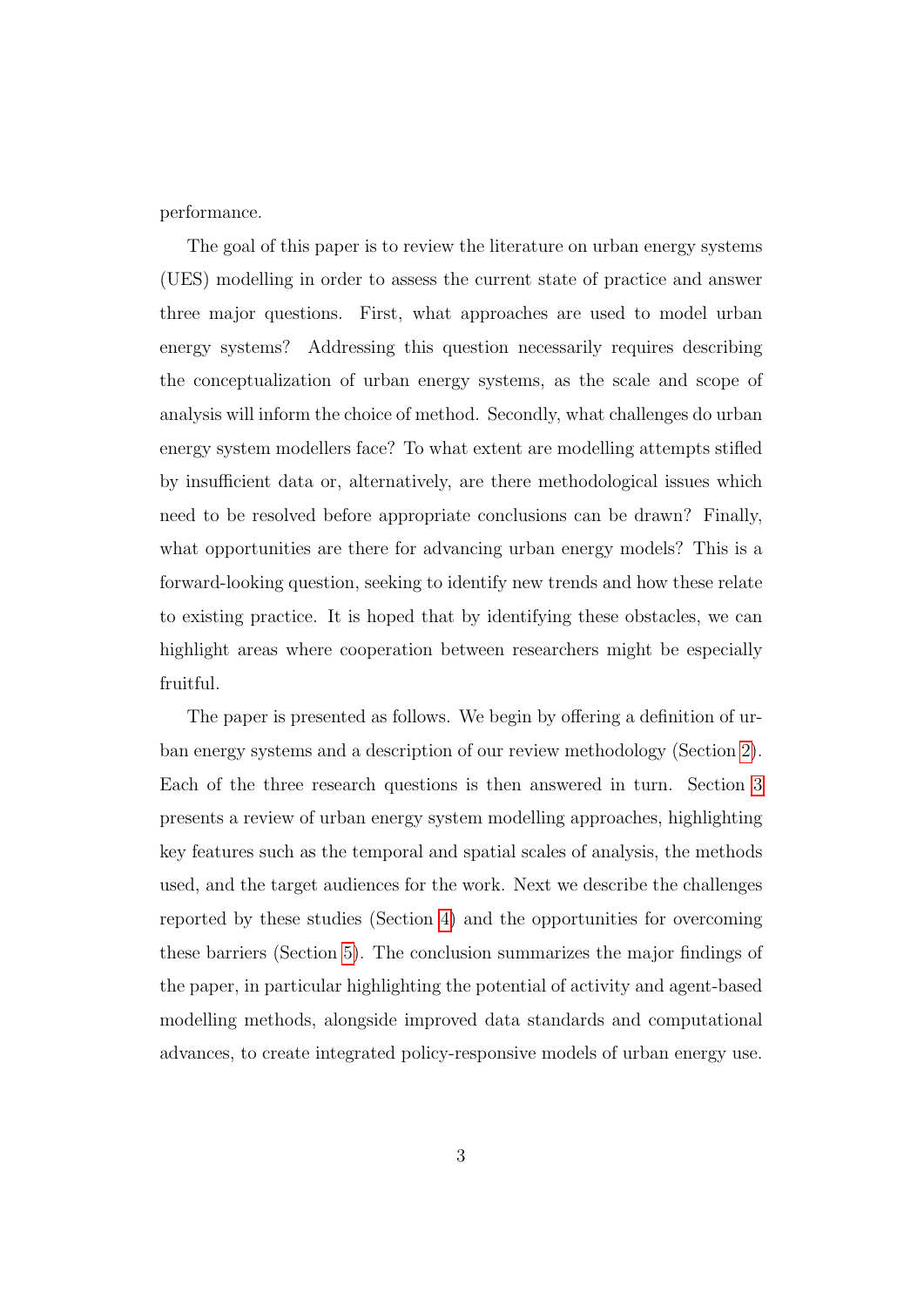# <span id="page-3-0"></span>2. Definitions and methodology

## 2.1. Defining an urban energy system

Before beginning the review, we must define what is meant by an "urban energy systems model". The aim here is to characterize the major features of such tools in order to determine whether they appropriately address the major issues, either individually or collectively.

As a starting point, we refer to Jaccard's [2005](#page-46-2) definition of an energy system as "the combined processes of acquiring and using energy in a given society or economy." (p. 6) This definition is particularly helpful as it identifies three salient features of urban energy use:

- combined processes Delivering energy services requires many different steps including resource extraction, refining, transportation, storage, and conversion to end service. While the urban environment may be physically separate from many of these processes, they should be considered in an overall analysis if they are ultimately being used to service urban demands. For example, urban greenhouse gas emissions inventories typically include emissions from ex-urban electricity generation as a minimum and can be expanded to include a range of life-cycle or upstream emissions [\[7\]](#page-46-3).
- acquiring and using Energy systems represent a balance between supply and demand. Historically cities might be seen as centres of passive demand which must be supplied from an ex-urban source, but recent work suggests that there are now significant opportunities for in-city energy generation [\[8\]](#page-46-4). Given these possibilities, urban energy systems should be conceived of as including both sides of the supply and demand equation.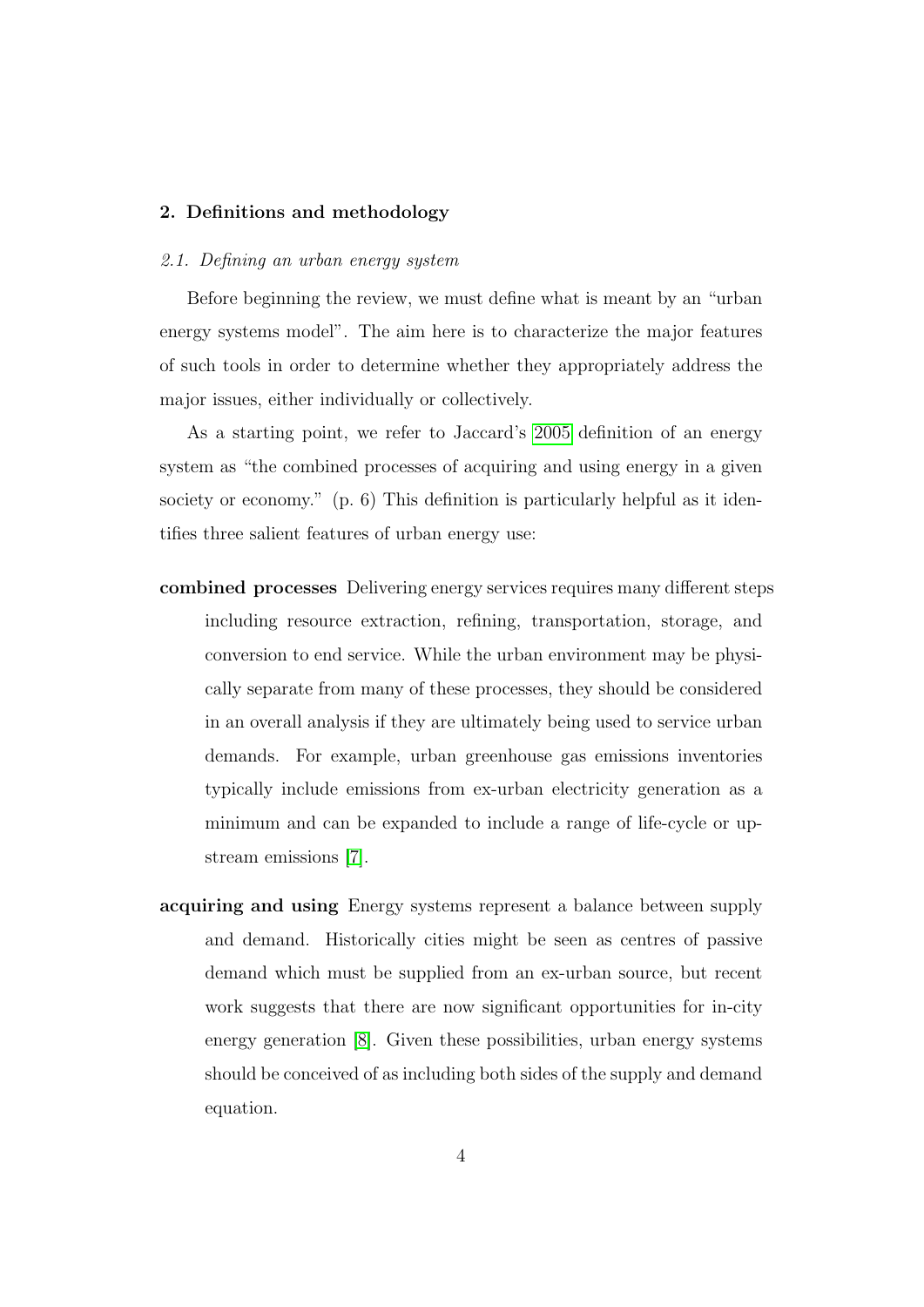given society or economy An energy system is a socio-technical system, comprised of more than just pipelines, fuels, and engineering equipment [e.g. [9\]](#page-46-5). Markets, institutions, consumer behaviours and other factors affect the way technical infrastructures are constructed and operated. Urban energy systems therefore need to be viewed more widely and account for local context.

The most difficult part about adapting this generic definition of an energy system to one that is specifically "urban" lies in defining the boundaries of a city. This is a common problem, faced by groups such as the UN Population Division [\[10\]](#page-46-6), industrial ecologists [\[11\]](#page-47-0), economic geographers [\[2\]](#page-45-1) and others. When considering urban energy systems, there are arguably three alternative definitions (adapted from [\[12\]](#page-47-1)):

- pure geographic, i.e. the urban energy system consists only of those technologies that lie within a city's administrative boundaries;
- geographic-plus, i.e. everything within the administrative boundaries plus easily traceable upstream flows, like electricity consumption;
- pure consumption, i.e. the energy system encompasses all energy activities of a city's occupants wherever they occur. For example, attributing a resort's energy consumption and emissions to the home cities of the visiting tourists.

For the purpose of this review, we adopt the "geographic-plus" definition of urban. The pure geographic definition is too restrictive, notably omitting electricity flows arising from outside the city, and the pure consumption approach is too broad. A geographic-plus definition of urban reflects the daily practice of many leading cities [\[13\]](#page-47-2), capturing the influence of urban form,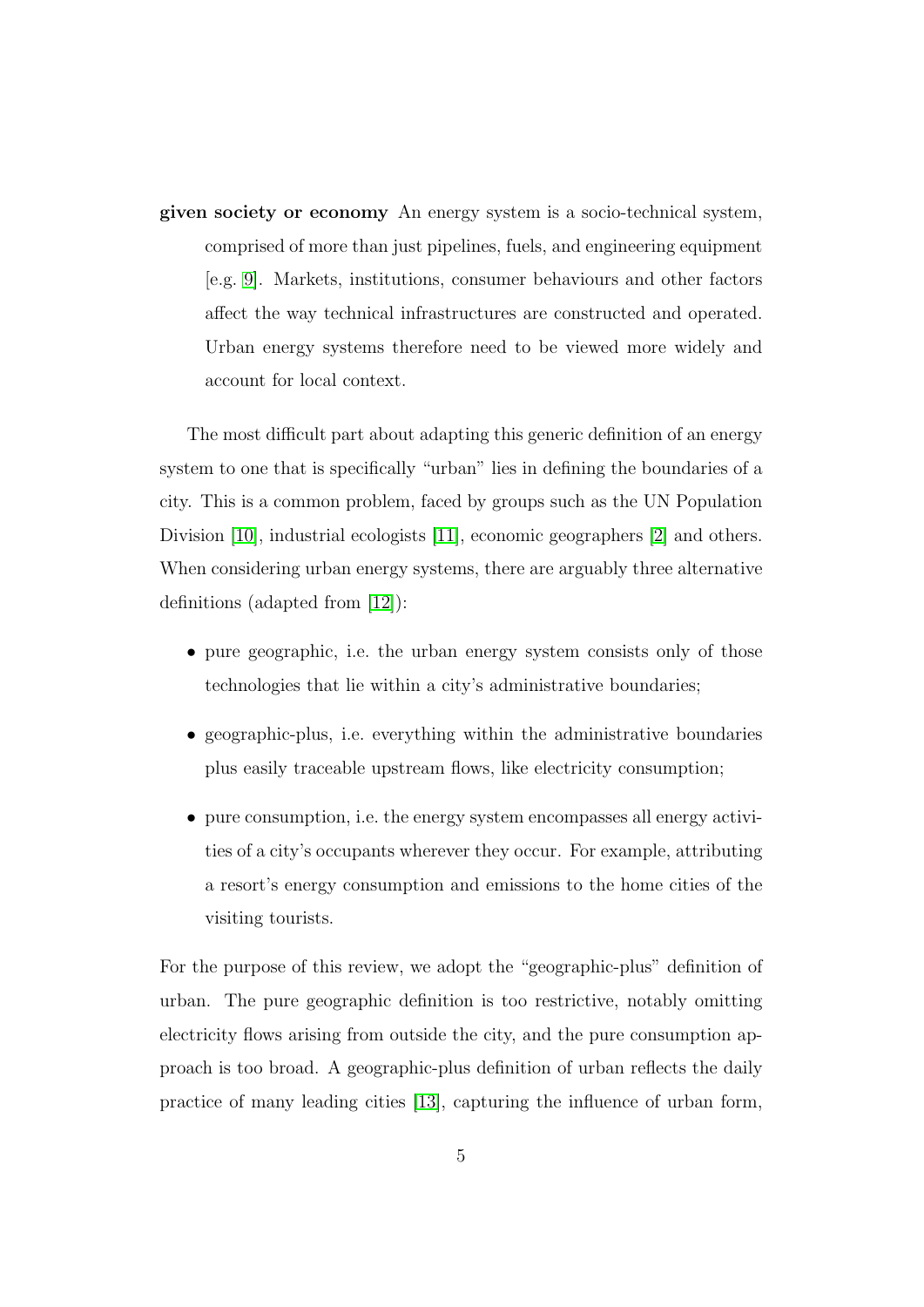economic function, and attributes of the energy supply system. It potentially excludes lifecycle and trade-related issues (e.g. the ex-urban embodied emissions of goods and services).

Finally we define "model" after Rosen [\[14\]](#page-47-3); that is, a formalised representation of a natural system with its own internally consistent rules. This formal system can be implemented in many different ways, but in practice and in this review, we primarily mean mathematical models and computer codes.

These considerations lead to the following working definition of an urban energy system model: a formal system that represents the combined processes of acquiring and using energy to satisfy the energy service demands of a given urban area.

# 2.2. Review methodology

The above definition casts a wide net and could encompass numerous sectors, techniques, and application domains. We therefore conducted a broad survey of the literature in order to identify the diversity of current practice.

The review was performed by searching the ISI Web of Knowledge database<sup>[1](#page-5-0)</sup> for the terms (urban OR city) energy model in the topic or title fields and this resulted in 2019 results. In order to identify a manageable subset of papers, the results were initially filtered by two criteria: the publication had to be in English (95.2% of the full data set) and be a published journal article or review (72.3% of the full data set). This notably omits conference papers which accounted for 26.5% of the full result set, but still leaves a total of 1377 records. The results were further filtered by excluding subject areas deemed irrelevant to our urban energy system definition, such as biological or health

<span id="page-5-0"></span> $1$ <http://www.isiknowledge.com>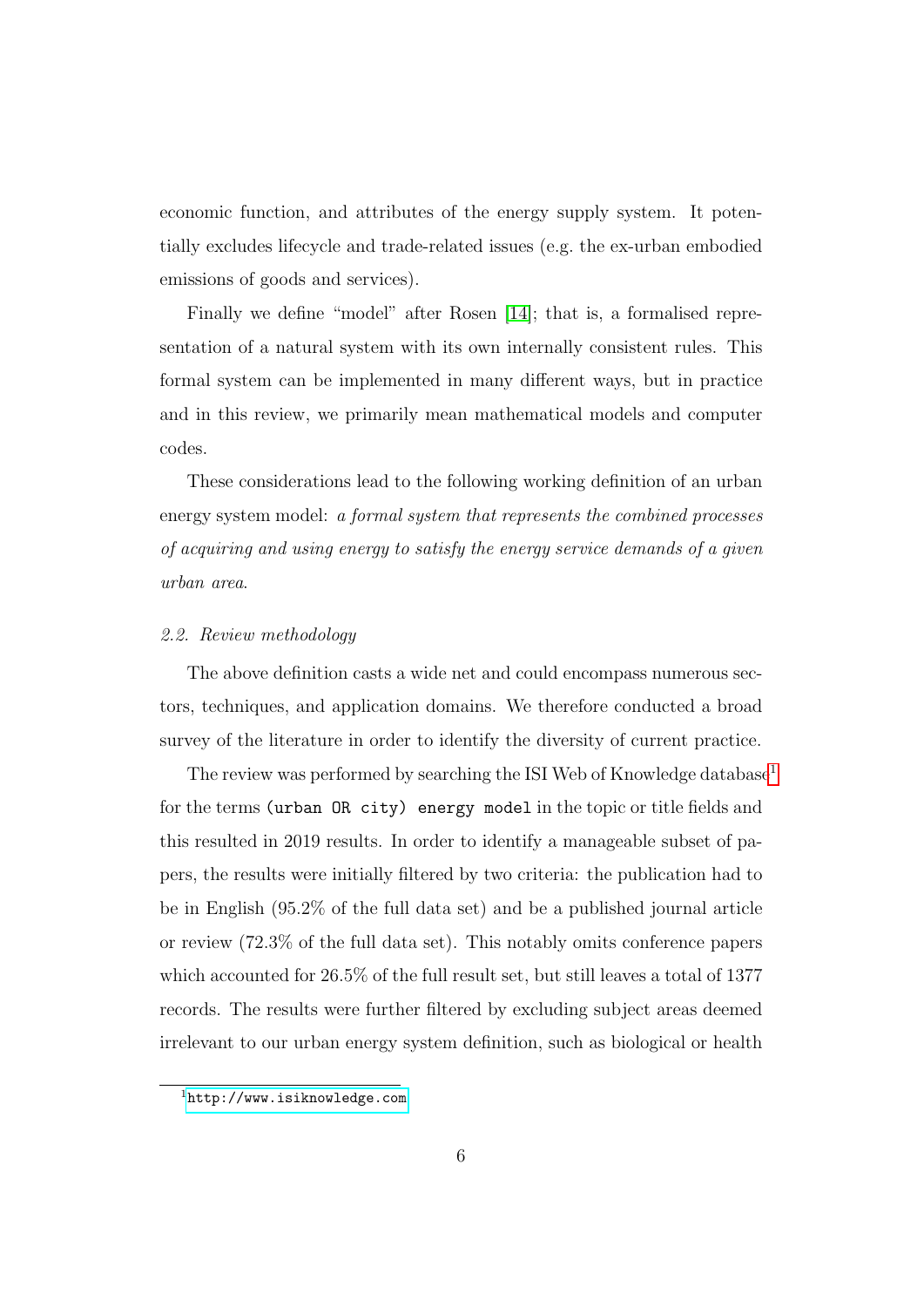sciences. Studies from the field of meteorology and atmospheric sciences were also omitted, although as will be shown below, urban climate studies with relevance to energy systems did still appear in the review sample (e.g. studies considering how urban heat island effects and ventilation in built-up areas shape urban energy demand). This left 373 studies, representing the subject areas of engineering (50.4% of records), energy and fuels (38.9%), environmental sciences and ecology (26.3%), construction and building technology  $(16.9\%)$ , and business and economics  $(7.00\%)$ .<sup>[2](#page-6-0)</sup>

While manually categorizing these papers, it was noted that 83 studies were not directly relevant to the aims of this review despite matching the search terms; these were primarily papers on urban ecology. Furthermore when exporting the individual search records from Web of Knowledge, 71 records were found to be missing when compared to the tallies presented in the aggregate analysis above. The reason for this discrepancy is not clear and therefore readers should treat the above descriptive statistics as indicative results only. This therefore leaves a set of 219 papers for detailed analysis and Figure [1](#page-7-1) shows the distribution of publication dates for these papers. The identified papers primarily represent the past decade (the median publication year is 2008) and confirm that the review is effectively an assessment of current practice rather than a survey of past trends.

The studies were then reviewed and classified as described in the next section. During this process, it was observed that the identified sample omitted at least one prominent area of research relevant to urban energy systems, namely transport and land use modelling. Land use-transport models seek to model urban activities and the demand for transport infrastructure. Al-

<span id="page-6-0"></span><sup>2</sup>Note that studies can be multiply classified, hence the listed percentages do not add up to 100.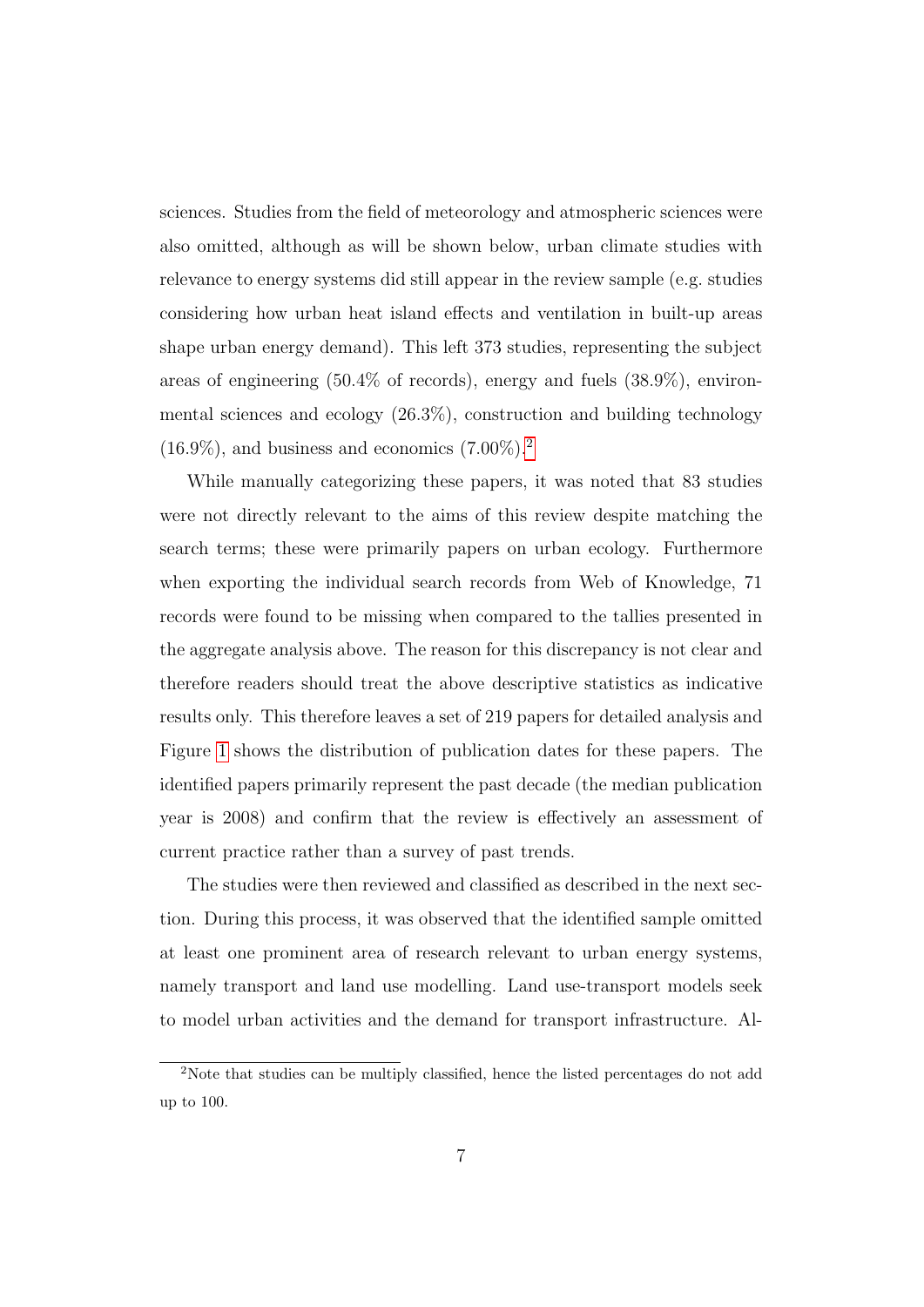

<span id="page-7-1"></span>Figure 1: Distribution of publication dates for 219 ISI Web of Knowledge papers matching the topic or title (urban OR city) energy model and filtered for relevance.

though they have been used for decades, it is only very recently that researchers have identified the benefits of such models to the wider urban energy systems community and we expect that it will take several years before these papers use the appropriate keywords that would identify them as a part of the above search sample. A supplementary review on this topic was therefore conducted and Section [3.6](#page-17-0) describes this body of research in some detail as they have traditionally been left out of most UES reviews.

# <span id="page-7-0"></span>3. Approaches

To identify the major approaches used in urban energy systems modelling, the papers were scored according to their main attributes. These features include:

Temporal and Spatial Scale The values assigned for each of these cate-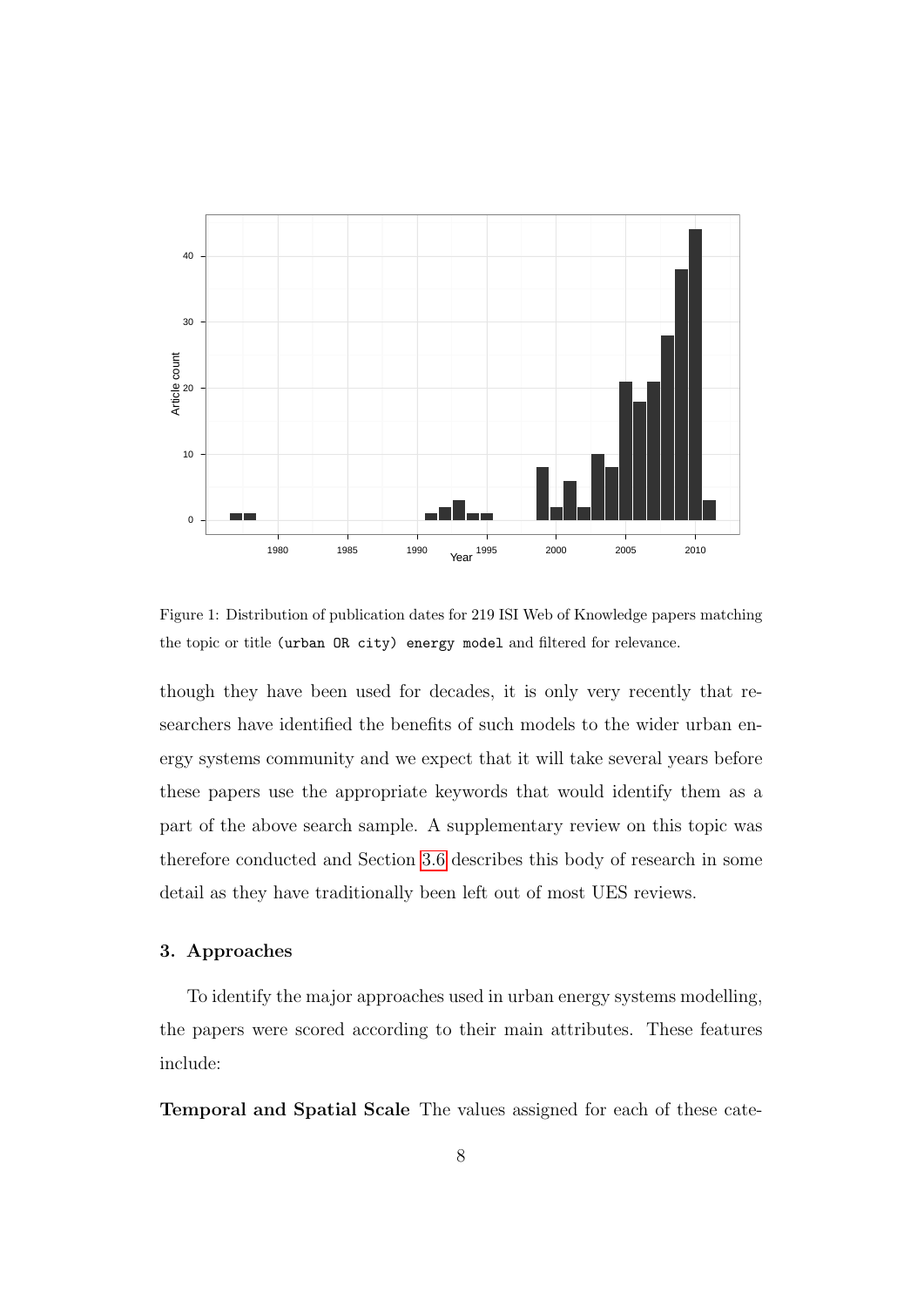gories depend upon the finest grain of model output described in the paper. For example, if a model used hourly electricity profiles as input in order to make an annual investment decision, the temporal scale would be classified as annual. However if the hourly profiles were used for hourly decisions in an operational model, then the temporal scale would be hourly. A similar approach was used for defining a paper's spatial scale. Since models often taken multiple inputs, it was felt that defining the resolution based on a model's inputs would be too inconsistent for a comparative analysis.

- Method We considered both the major and minor techniques used in the paper's analysis. For example, papers labelled "optimization" could also be sub-categorized as using mixed-integer linear programming or multi-objective formulations. The cluster analysis described below was only performed on the primary method.
- Application and Audience We tried to assess the model's primary application (e.g. system planning, technology design, operational control) and target audience (e.g. policy makers, engineers). As papers do not always state this explicitly, these categorizations are more subjective than the other criteria and so a single "application" variable was used in the analysis below.
- Supply and Demand We examined how each model represented the supply and demand sides of the energy system. Both attributes were assigned one of three values: none (not considered), exogenous (specified by the user as a model input), or endogenous (determined by the model as an output).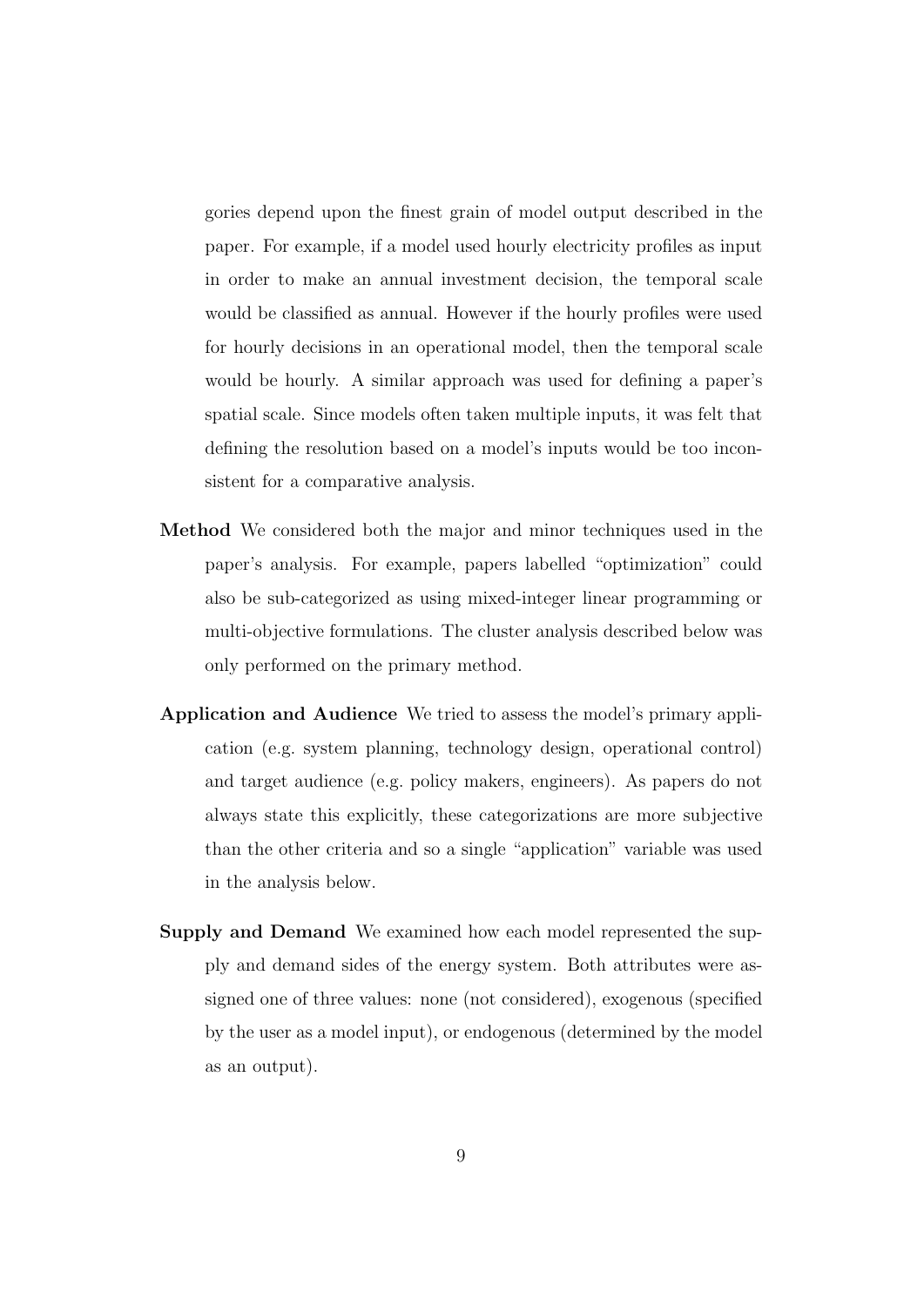These data were then encoded to indicate if they were ordinal (spatial and temporal scales) or nominal (all other criteria) data and a two-step cluster analysis was performed using R's cluster package [\[15,](#page-47-4) [16\]](#page-47-5). First, an agglomerative nesting clustering analysis was performed to identify the number of distinct clusters within the data set. Using the daisy algorithm with the Gower distance metric, the dissimilarity matrix for the data set was calculated and this was used as input for the agnes clustering routine; the results suggested five distinct groupings.

Next, partitioning around medoids (pam) clustering was used to identify the attributes of each cluster. These attributes provide an indicative description of each model type found within the data set, as shown in Table [1.](#page-9-0) The rest of this section will examine each of these categories in detail.

| Category          | Spatial     | Temporal | Method       | Supply     | Demand                | $\boldsymbol{n}$         |
|-------------------|-------------|----------|--------------|------------|-----------------------|--------------------------|
| Technology design | Technology  | Monthly  | Simulation   | endogenous | none                  | 33                       |
| Building design   | Building    | Annual   | Simulation   | none       | endogenous            | 56                       |
| Urban climate     | Sub 1 km    | Hourly   | Simulation   | none       | endogenous (indirect) | 36                       |
| System design     | District    | Static   | Optimization | endogenous | exogenous             | 39                       |
| Policy assessment | City        | Static   | Empirical    | exogenous  | exogenous             | 55                       |
| Transportation    | $District*$ | Dynamic  | Econometric  | endogenous | endogenous            | $\overline{\phantom{0}}$ |

<span id="page-9-0"></span>Table 1: Medoid characteristics of main paper types described by the review. The "transportation" models were not part of the main clustering analysis, but their typical features are listed here for comparison. <sup>∗</sup>The spatial unit of analysis for transportation models is typically the transportation analysis zone (approximately 3000–5000 people) but can be as detailed as the precise latitude and longitude coordinates of a single point.

# 3.1. Technology design

Technology design studies are characterized by a small spatial scale, generally considering a single piece of technology. 70% of the 33 studies identified here used simulation techniques to perform the analysis, although experimen-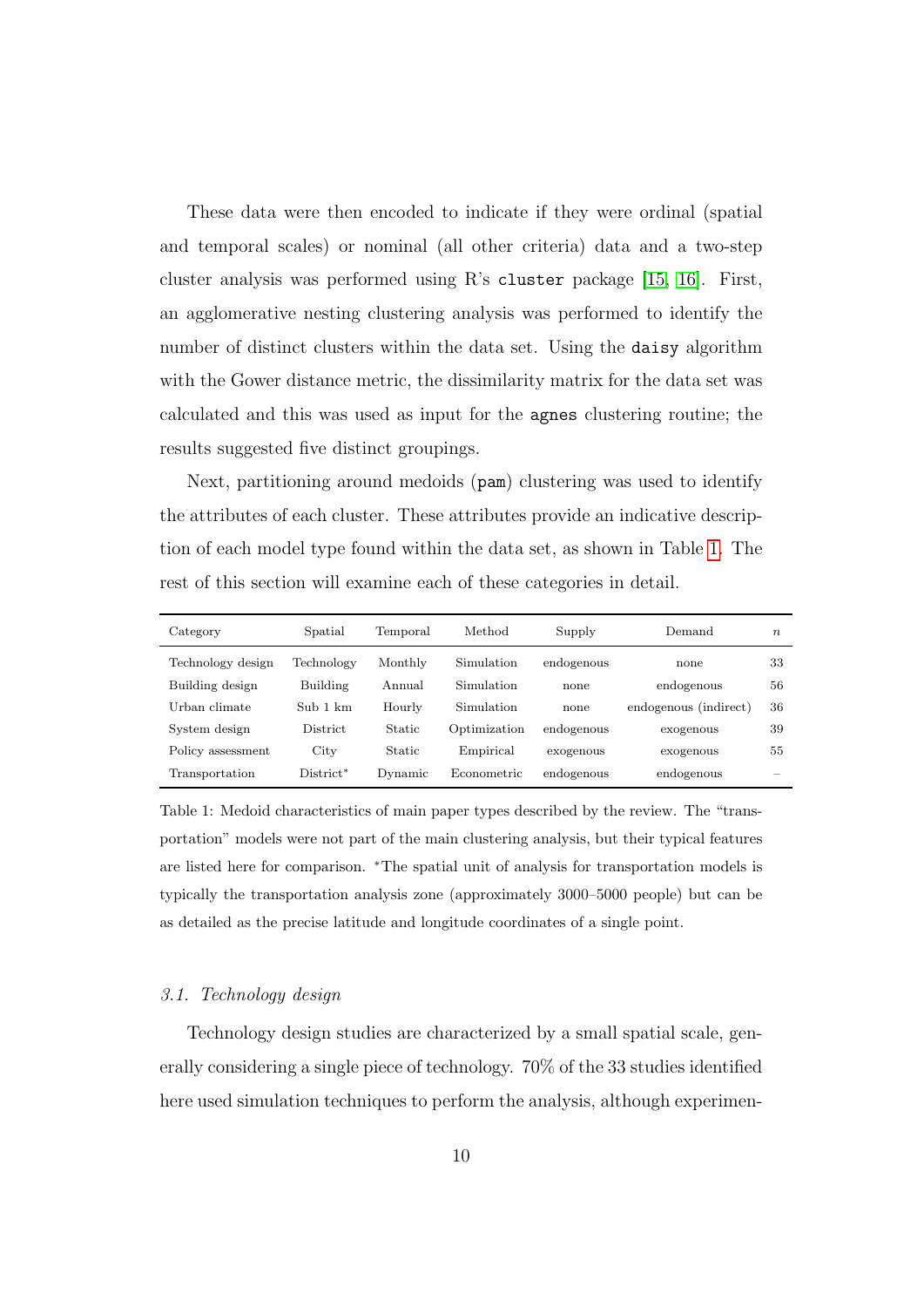tal work was another popular choice (18%). Temporal resolutions ranged from seconds in the case of vehicle performance studies [\[17,](#page-47-6) [18\]](#page-47-7), hourly or daily for solar energy systems [e.g. [19–](#page-48-0)[21\]](#page-48-1), through to annual or static analyses where the goal was to consider life-cycle performance issues [e.g. [22,](#page-48-2) [23\]](#page-48-3).

The studies focused on energy supply technologies including the design and performance of urban wind turbines [\[22–](#page-48-2)[28\]](#page-49-0); solar energy systems including PV, hot water, and cooling [\[19–](#page-48-0)[21,](#page-48-1) [29–](#page-50-0)[39\]](#page-52-0); other heating or cooling technologies, including fuel cells [\[40–](#page-52-1)[43\]](#page-52-2); vehicle performance under urban load cycles [\[17,](#page-47-6) [18\]](#page-47-7); and waste-to-energy systems [\[44–](#page-53-0)[48\]](#page-53-1). In two-thirds of these models, the demand side was not considered at all; in the remaining third, energy demands were specified exogenously to the model. The models might therefore be characterized as calculating supply-side parameters related to technology design or, in some cases, operation.

# 3.2. Building design

The 56 studies within the "building design" cluster are less homogenous. Broadly speaking the studies might be classified as dealing with building design and renovation [\[49–](#page-54-0)[52\]](#page-54-1), energy demand estimation in the built environment [\[53–](#page-54-2)[56\]](#page-55-0), urban climate as it directly affects buildings [\[57–](#page-55-1)[60\]](#page-56-0), urban planning and policy [\[61](#page-56-1)[–63\]](#page-57-0), and transport [\[64–](#page-57-1)[66\]](#page-57-2). They represent a range of spatial scales, from single buildings [\[67–](#page-57-3)[78\]](#page-60-0) to groups of buildings in a street or district [\[79–](#page-60-1)[81\]](#page-60-2) or the whole city [\[82](#page-60-3)[–89\]](#page-62-0), and the behaviour of individuals [\[90–](#page-62-1)[92\]](#page-62-2). Temporal scale is also varied, with the three most common scales being static [e.g. [87,](#page-61-0) [89,](#page-62-0) [93\]](#page-62-3), annual time-series [e.g. [52,](#page-54-1) [67,](#page-57-3) [69\]](#page-58-0), or hourly [e.g. [54,](#page-55-2) [73,](#page-59-0) [77\]](#page-59-1).

What does unite these studies is their emphasis on the demand side of the energy system. 90% of the studies considered the demand side endogenously, that is simulating the demands for heat, cooling, power and transport under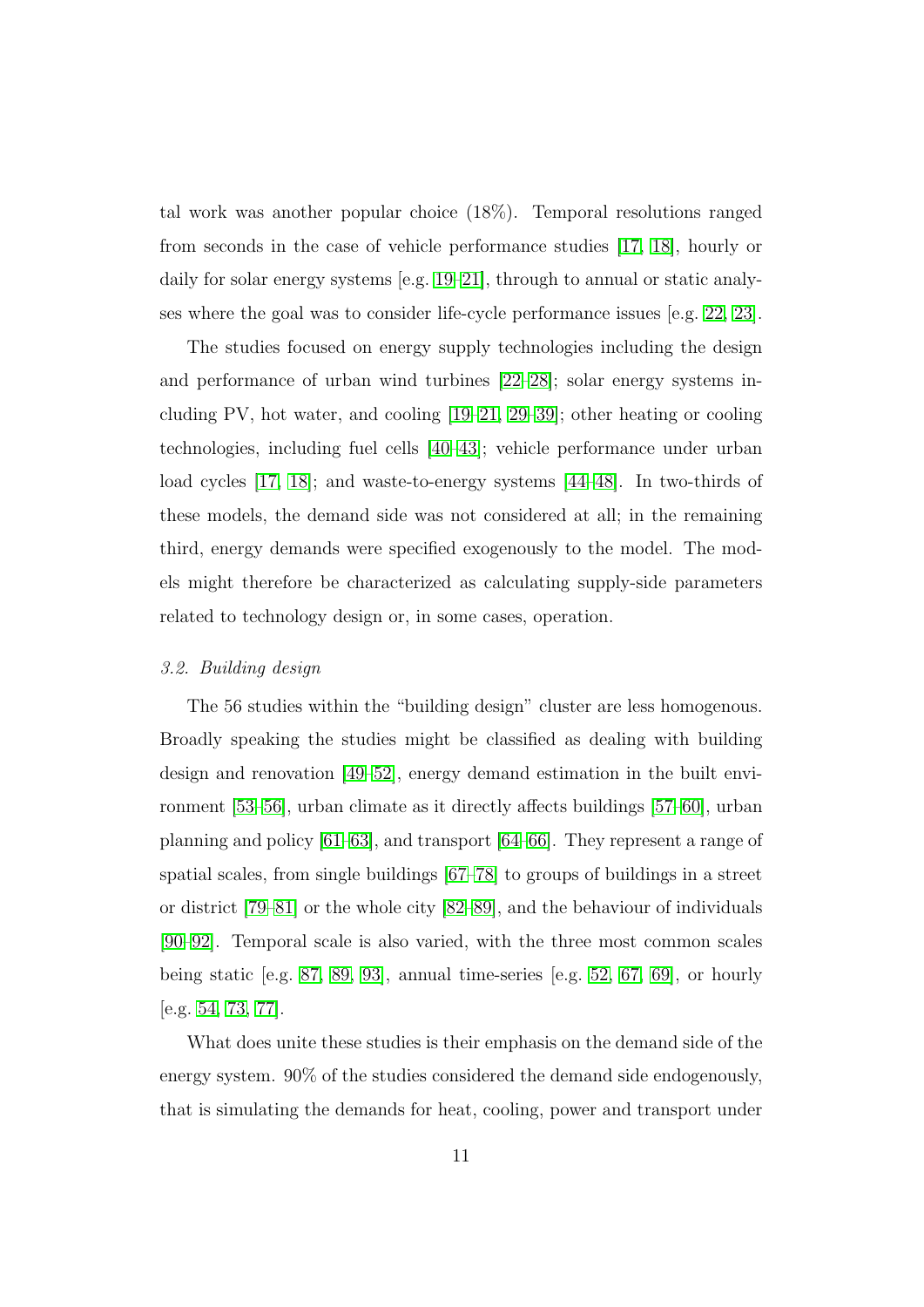different conditions or policy scenarios. In 70% of the studies, supply-side issues were not considered at all and when they were (20%), it was in the assumption of carbon intensity factors so as to convert energy demands into carbon emissions [e.g. [67\]](#page-57-3).

Like the technology design studies, these papers rely primarily on simulation and experimental techniques. However the precise methods have changed over time, as revealed when considering only those papers dealing with building retrofits. For example, one of the first simulation papers in our sample modelled the optimal home-owner strategy for renovating a flat using BREDEM 8 [\[94\]](#page-63-0). BREDEM is a domestic energy model, based upon the physics of heat flux in buildings, and can be used to estimate the annual consumption from monthly estimates of space heating, water heating, cooking, appliances and lighting [\[95\]](#page-63-1). The model considered retrofit measures (e.g. insulation, double glazing, ventilation controls and alternative heating systems) in terms of their discounted energy savings to initial investment ratio.

Simulation models involving the use of fuzzy logic and linguistic variables were presented shortly thereafter, with the intent of estimating the loaddemand profiles (with uncertainty) of domestic customers when introducing demand side management programs [\[96,](#page-63-2) [97\]](#page-63-3). Further models built on this premise have examined the energy consumption of Osaka, Japan [\[98\]](#page-63-4) and the impact of energy conservation programs [\[63,](#page-57-0) [99\]](#page-63-5). City-scale analysis was also seen in Bennett [\[100\]](#page-64-0), who presents a method for breaking down energy use in a city such that accurate energy auditing of cities can be completed and potential energy savings assessed. More recently, urban retrofit simulation models have largely concentrated on urban-scale processes that may be used to retrofit agglomerations of dwellings and associated service provision, for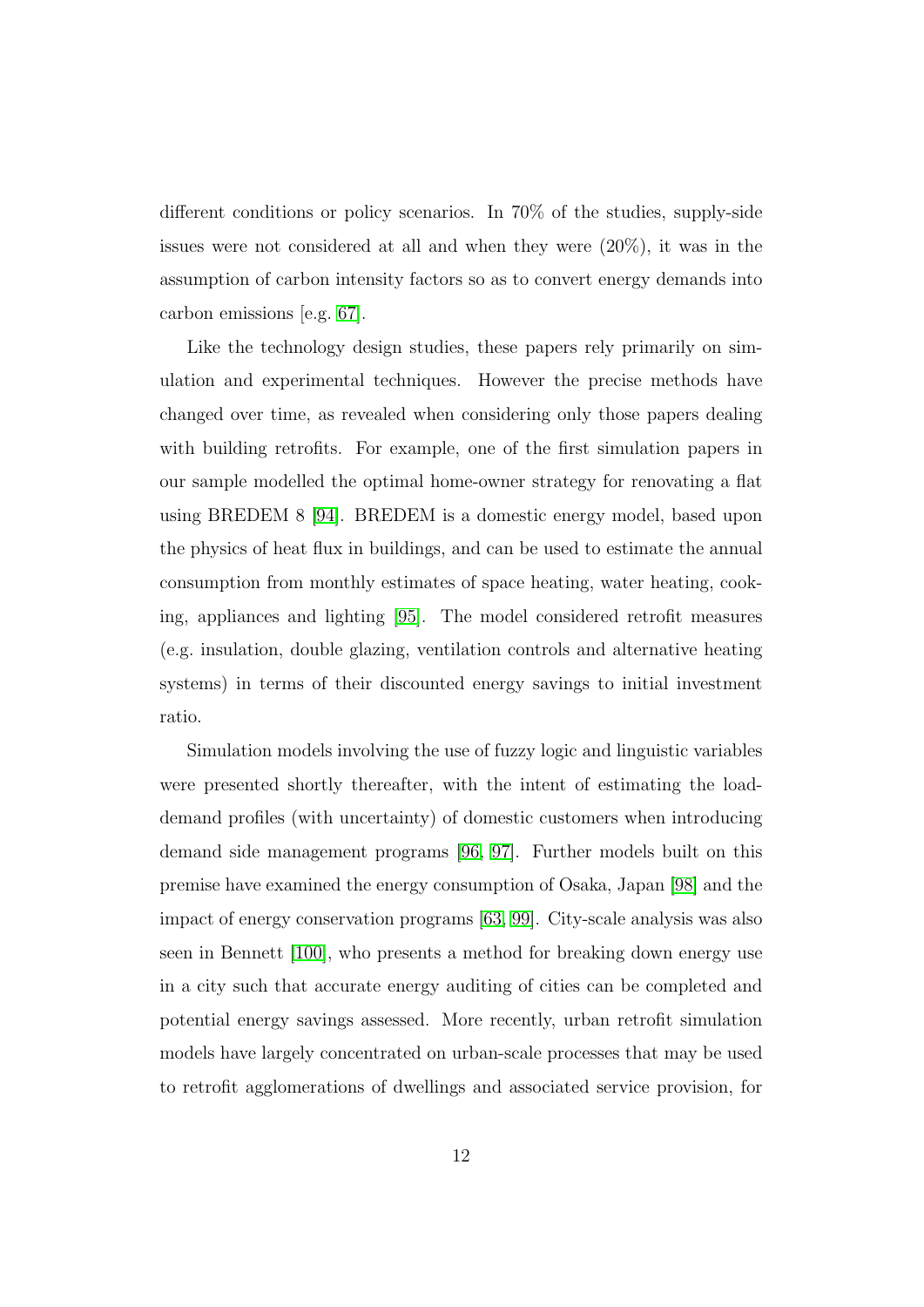various audiences and purposes [\[101–](#page-64-1)[106\]](#page-65-0). This has been in parallel with research at both building [\[107,](#page-65-1) [108\]](#page-65-2) and district scale [\[109](#page-65-3)[–111\]](#page-66-0).

Other modelling techniques seen within this cluster include the use of GISbased tools [\[62\]](#page-56-2), computational fluid dynamics [\[58,](#page-55-3) [72,](#page-58-1) [77\]](#page-59-1), and agent-based modelling approaches [\[112\]](#page-66-1). There were several examples of field studies as well, rather than numerical simulation, including most notably an assessment of thermal comfort in English low-income dwellings before and after retrofitting [\[90\]](#page-62-1).

Overall the methodological focus of these studies, like those in the technology design cluster, suggests that they are aimed primarily at engineers and scientists – i.e. those developing and improving the core technologies – and less focus is placed on how these systems might integrate within the wider urban energy system.

## 3.3. Urban climate

The 36 studies of the "urban climate" cluster are notable for their indirect focus on calculating energy demands for heating, cooling and lighting; that is, these models do not deal with energy services directly but calculate the temperatures and lighting conditions within buildings that will in turn determine energy service demands. In many cases, the use of this climatic data for energy service calculations is not mentioned although others do make an explicit energy link. Examples of this latter type include studies of London's heat island and its impact on energy and health issues [\[113,](#page-66-2) [114\]](#page-67-0), an assessment of electricity demands for air conditioning in Tokyo's urban heat island [\[115\]](#page-67-1), and examining the impact of weather on domestic electricity consumption in the Mediterranean [\[116\]](#page-67-2).

The studies operated at two main spatial scales. The first group looked at the effect of urban climate and heat island effects on buildings [\[117–](#page-67-3)[126\]](#page-69-0)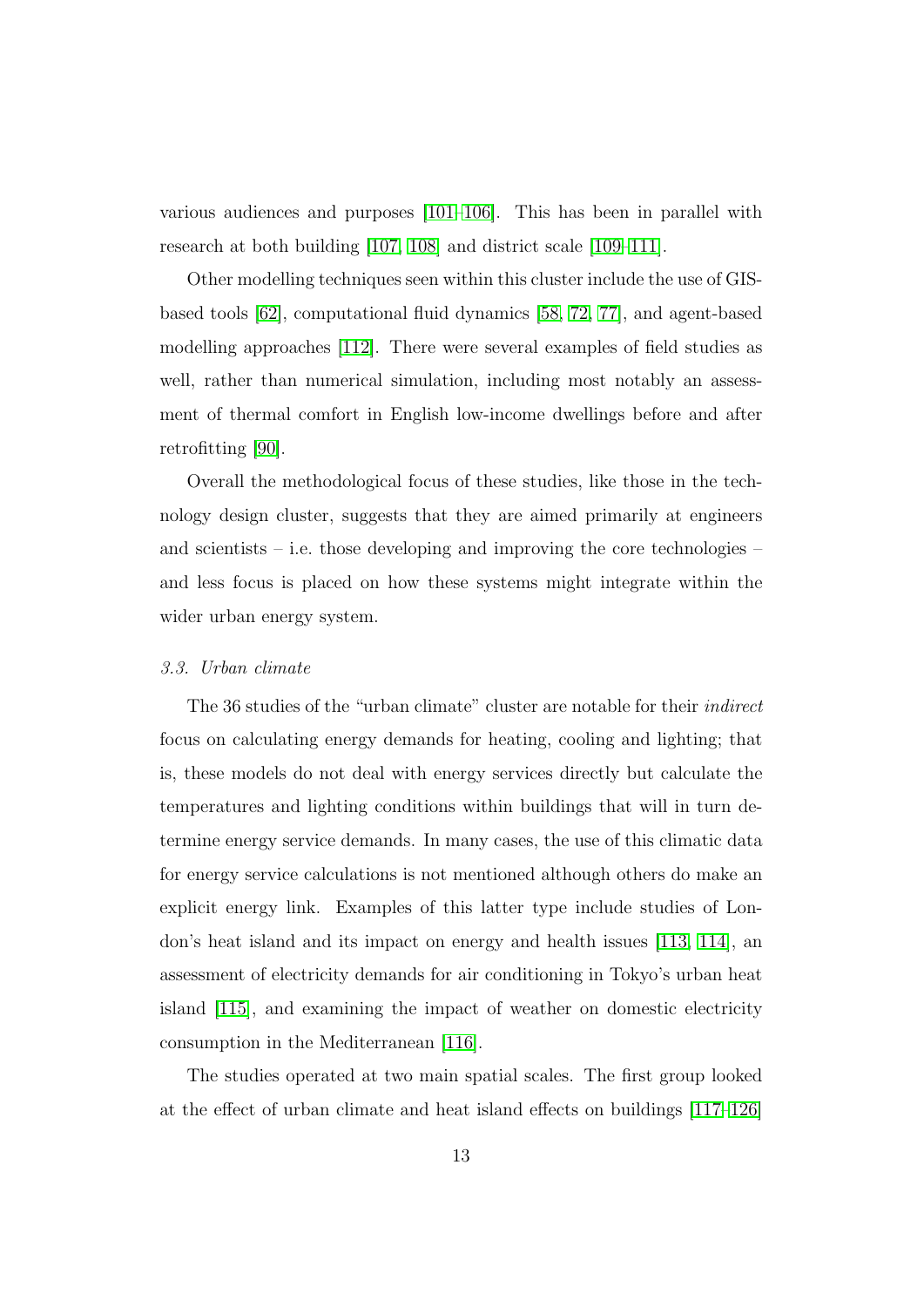and the second looked at a larger district scale [\[127–](#page-69-1)[133\]](#page-70-0), including street cross-sections [\[134–](#page-71-0)[139\]](#page-72-0) or raster grid of several hundred meters [\[140,](#page-72-1) [141\]](#page-72-2). Temporal resolution was hourly in two-thirds of the studies, and daily or monthly in 22%.

The studies represent a mix of pure research – for example, assessing the balance of anthropogenic heat emissions and natural solar radiation in London's overall heat balance  $[140]$  – and more applied studies, which focus on both methodological issues [\[114,](#page-67-0) [133\]](#page-70-0) and specific policy issues such as building design or urban planning regulations [e.g. [141,](#page-72-2) [142\]](#page-72-3).

# 3.4. System design

The next major cluster is the "system design" studies, which are characterized primarily by their use of optimization techniques (72% of the 39 studies in the cluster). The typical problem definition in these studies is, for an exogenously-specified pattern of energy service demands, to determine the combinations of capital equipment and operating patterns to meet some objective subject to constraints (e.g. what is the lowest cost system that satisfies heat and power demands subject to a carbon emissions reduction target?).

Given that most urban energy systems in place today will still be in place in the near to long-term, largely as a consequence of embedded infrastructural decisions [\[143\]](#page-73-0), an important subset of the system design category are those models concerned with designing the retrofit of urban energy systems, specifically those that model the improvement of existing buildings and/or heating networks within urban areas. Retrofit is defined here as "a planned" action intended to improve upon existing energy infrastructure with the provision of appropriate technology and methods". Manfren et al. [\[144\]](#page-73-1) has previously reviewed studies of this kind, focusing particularly on distributed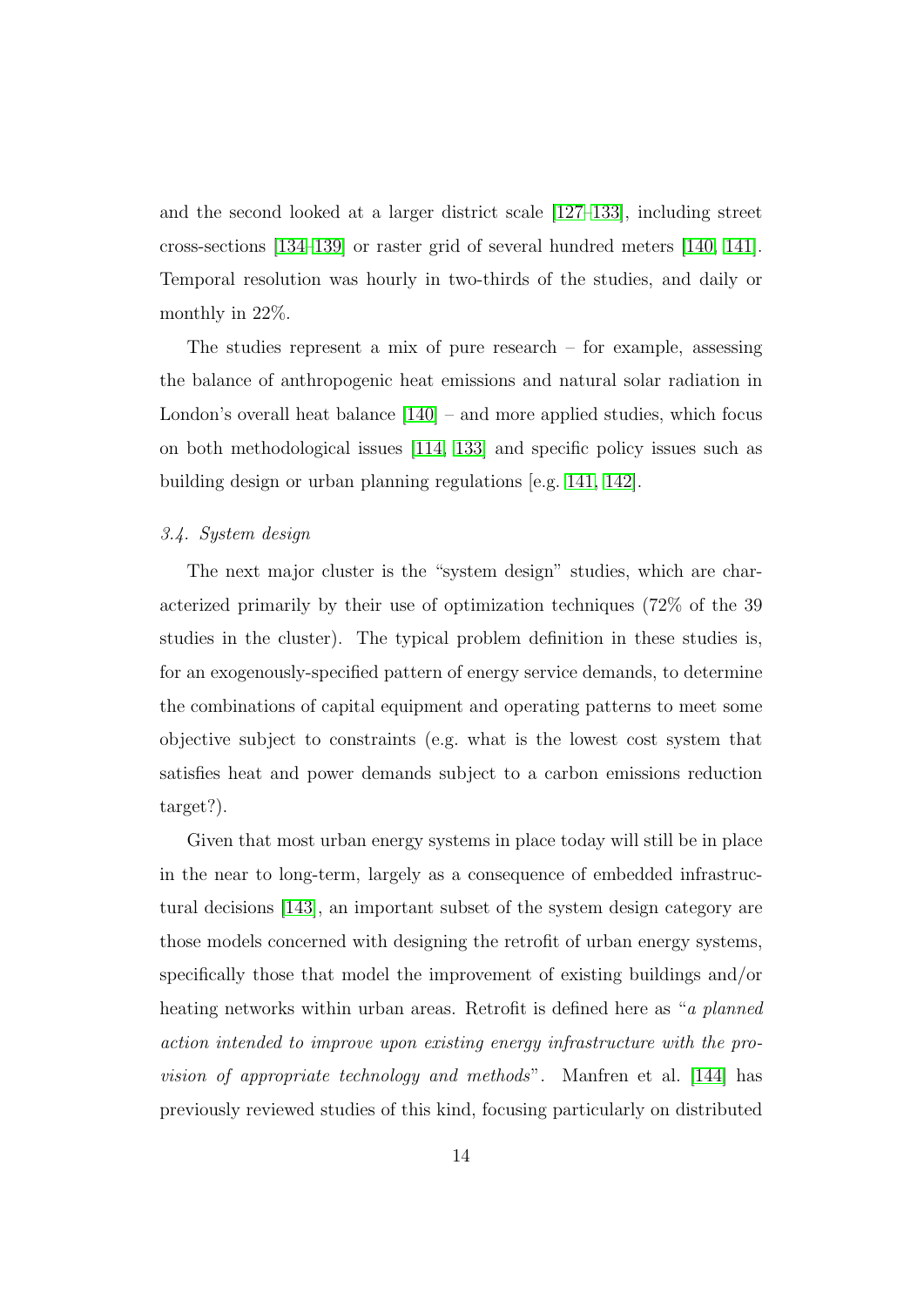generation techniques. Indeed most of the studies identified here do consider combined heat and power and district energy situations, although our cluster includes studies that consider other planning activities such as urban power networks more generally [\[145–](#page-73-2)[147\]](#page-73-3), hydrogen infrastructure [\[148\]](#page-73-4), waste management [\[149\]](#page-74-0), and transport systems [\[150\]](#page-74-1). Optimization has also been used for impact assessment [e.g. the costs of power outages, [151–](#page-74-2)[154\]](#page-75-0) and policy assessment [\[155](#page-75-1)[–157\]](#page-75-2). Specific techniques include linear programming (LP) [\[158–](#page-75-3)[160\]](#page-76-0), mixed-integer linear programming (MILP) [\[161–](#page-76-1)[164\]](#page-77-0), and multiobjective optimization [\[165–](#page-77-1)[167\]](#page-77-2). We provide here a brief history of models intended for retrofitting existing systems, such that the development of integrated land-use transport models in section [3.6](#page-17-0) may be contrasted and compared.

Gustafsson et al. [\[168\]](#page-77-3) were the first identified to use optimisation techniques to assess the impact of district heating rates on the life-cycle cost (LCC) of retrofit strategies for multi-family buildings. A LCC typically consists of conflated capital, installation and operational costs. Gustafsson and Karlsson [\[169\]](#page-78-0) uses objective functions that minimized the LCC for a range of retrofit measures, generally with case studies of multi-family buildings in Sweden [\[170–](#page-78-1)[173\]](#page-78-2), particularly for insulation interventions [\[174\]](#page-78-3), fenestration retrofits [\[175\]](#page-79-0) and more recently for domestic hot water and space heating refurbishment of a block of flats [\[163\]](#page-76-2). These papers make use of traditional mathematical programming for the most part with mixed integer linear programming (MILP) providing a useful tool for analysis. Henning [\[176\]](#page-79-1) cites Gustafsson's earlier work [\[172\]](#page-78-4) in his development of the MODEST energy model. This is a linear programming (LP) tool which may be used by utilities seeking to minimize the investment costs of upgrading community scale energy systems. This work was followed by the presentation of a LP model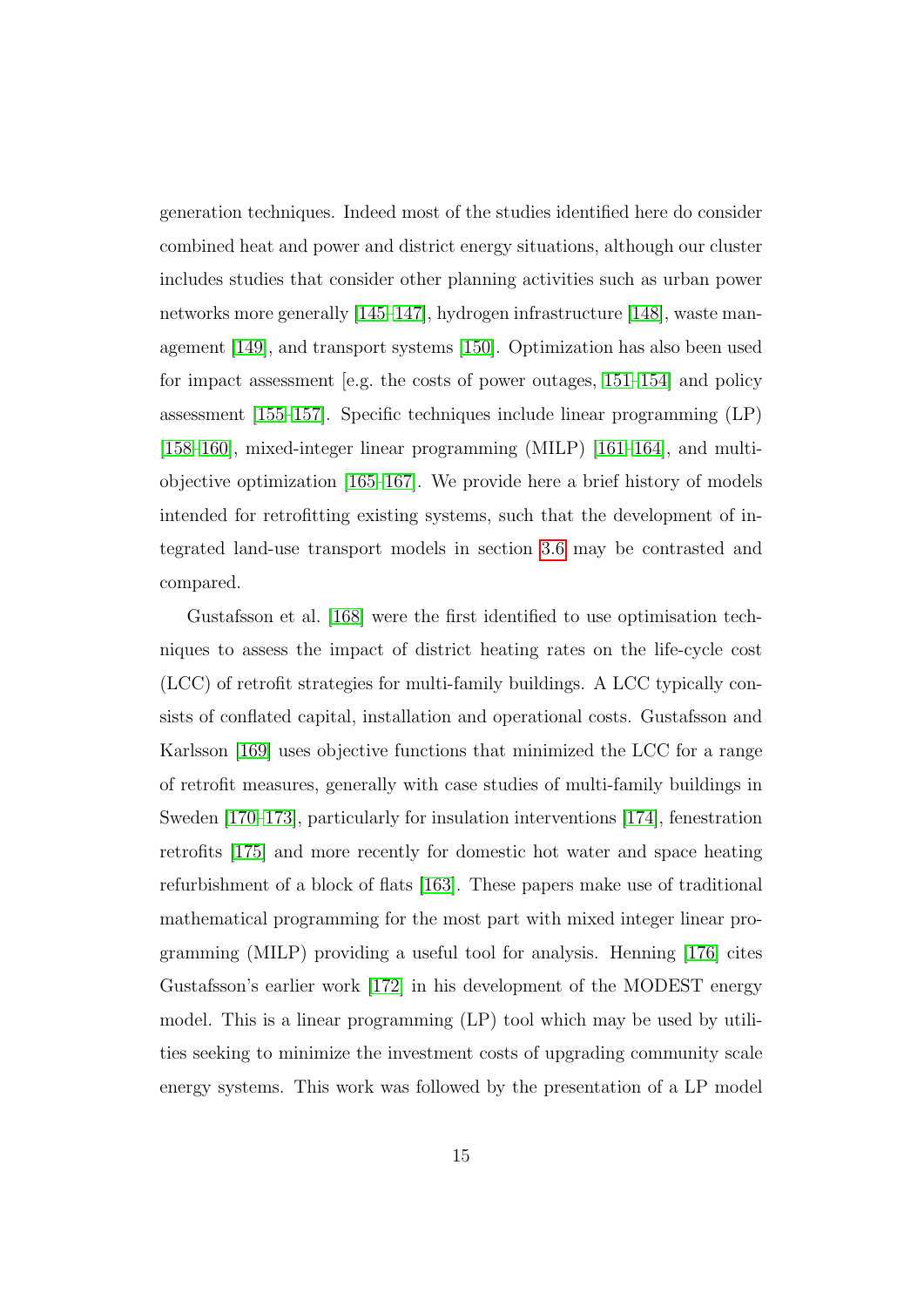using factorial design for sensitivity analyses of investment decisions in a district heating system with an associated combined heat and power (CHP) plant [\[177\]](#page-79-2).

System design studies typically consider either the entire city or a specific sub-district, although similar techniques can be applied to buildings [\[162,](#page-76-3) [178\]](#page-79-3). District scale models have been the dominant choice of spatial optimisation since at least the year 2000 [\[179](#page-79-4)[–189\]](#page-81-0) whilst others have focused on building stock models [\[190](#page-82-0)[–193\]](#page-82-1). It is reflective of the recent advances in both programming software and computational hardware that some researchers have increasingly pushed from district scales towards urban scale models [\[194–](#page-82-2)[201\]](#page-84-0).

The temporal resolution of these models has also changed. Within our sample, 51% of the models performed static analyses, although multi-period assessments at hourly, monthly, annual, and decadal resolutions were also seen. For example, Rolfsman [\[202\]](#page-84-1) describes a MILP for minimizing the total cost of a municipal energy system, by either investing in new plant or retrofitting buildings (or both), wherein he divides a year into periods of 3 hours duration. Overall a larger trend can be seen where static programming models in the early 1990s are increasingly superceded by temporally disaggregate models in the late 1990s. This can be seen in the comparison between two static models (exergonomic and LP respectively), as applied to a district heating network in Italy [\[203\]](#page-84-2) and to a district supply system in Germany [e.g. the decco model [204,](#page-84-3) [205\]](#page-85-0), compared to the annually optimised design for the addition of solar heating systems to housing stock in Germany [\[206\]](#page-85-1) (upgraded from a previous static operational optimisation model [\[207\]](#page-85-2)).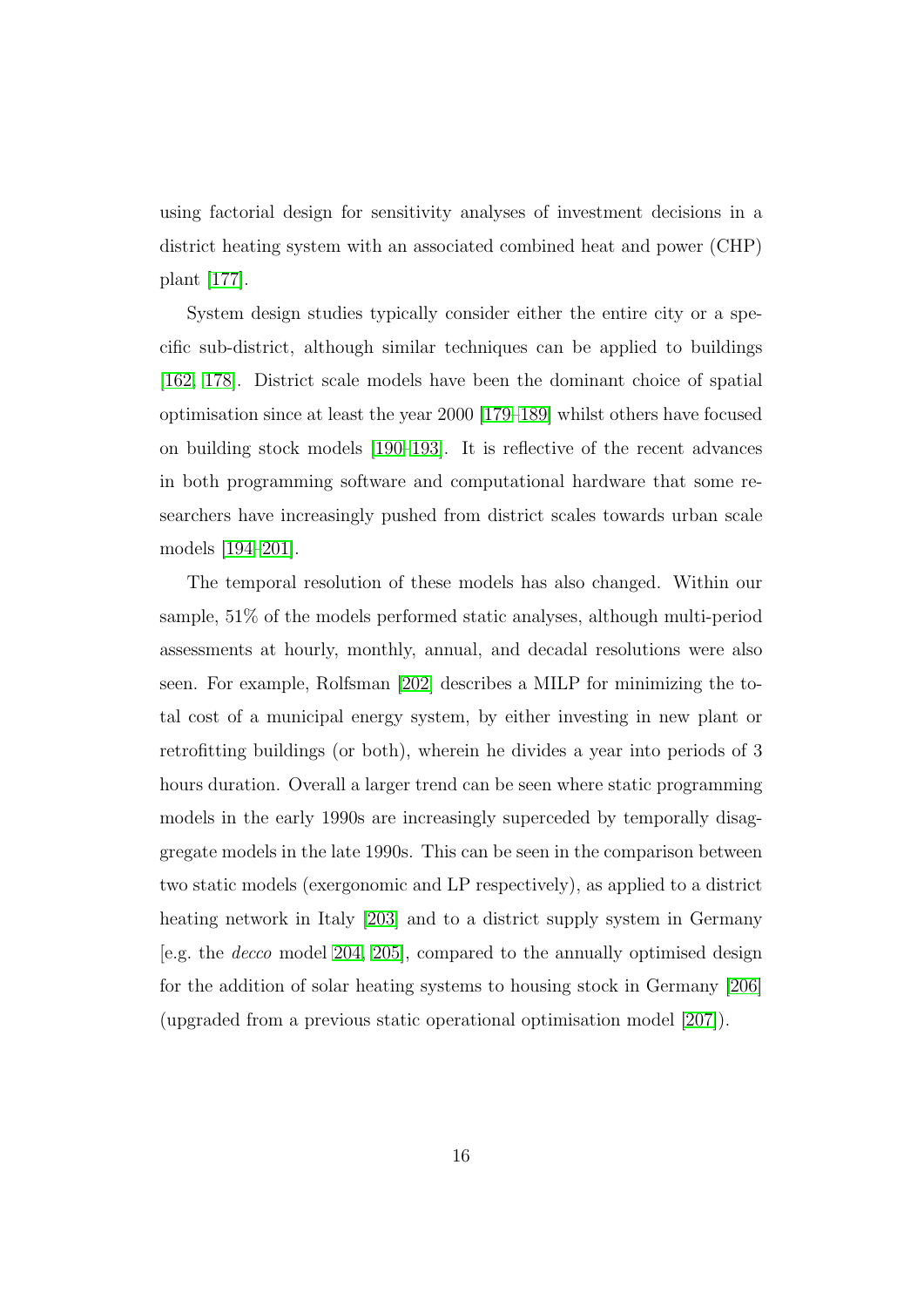#### 3.5. Policy assessment

So far we have seen a range of analyses from detailed studies of single technologies, to explorations of energy-efficient buildings and streets, through to the design and operation of district-wide energy systems. The final cluster continues this progression, representing studies of the whole city and how its energy performance might be shaped by policy decisions.

The 55 studies within this cluster rely less directly on computational models than in the other clusters. 55% of the papers might be described as empirical studies, examining the success or failure of past experiences. Examples include descriptions of a city's changing energy and pollution profile [\[208–](#page-85-3)[211\]](#page-86-0), case studies of what works and what doesn't in urban energy systems and sustainability [\[212](#page-86-1)[–217\]](#page-87-0), and observations on how key urban parameters, such as density, affect overall performance [\[218,](#page-87-1) [219\]](#page-87-2). Regression models are often used in this latter context to understand the impacts of, for example, consumer preferences [\[220,](#page-88-0) [221\]](#page-88-1), price elasticities or other economic effects [\[222,](#page-88-2) [223\]](#page-88-3), and general urban evolution [\[224\]](#page-88-4). Simulation and optimization are also used, primarily to assess the potential impacts of a policy change. Notable examples include the effect of urban form on energy use for water systems [\[225\]](#page-89-0), predicting greenhouse-gas emissions for a Japanese city [\[226,](#page-89-1) [227\]](#page-89-2), and the impact of transportation system changes [\[228–](#page-89-3)[232\]](#page-90-0).

Policy models are also common in retrofit applications, through MCDM (multiple criteria decision making) which is generally used for assessing decisions in light of multiple objectives [\[233\]](#page-90-1). One early study of this type used a static linear goal programming model to minimize pollutant emissions, energy system costs and energy imports for the planning of future energy systems in Delhi [\[234\]](#page-90-2). This is cited by Ramanathan [\[235\]](#page-91-0) as they consider the effectiveness of five electricity generation options available to ur-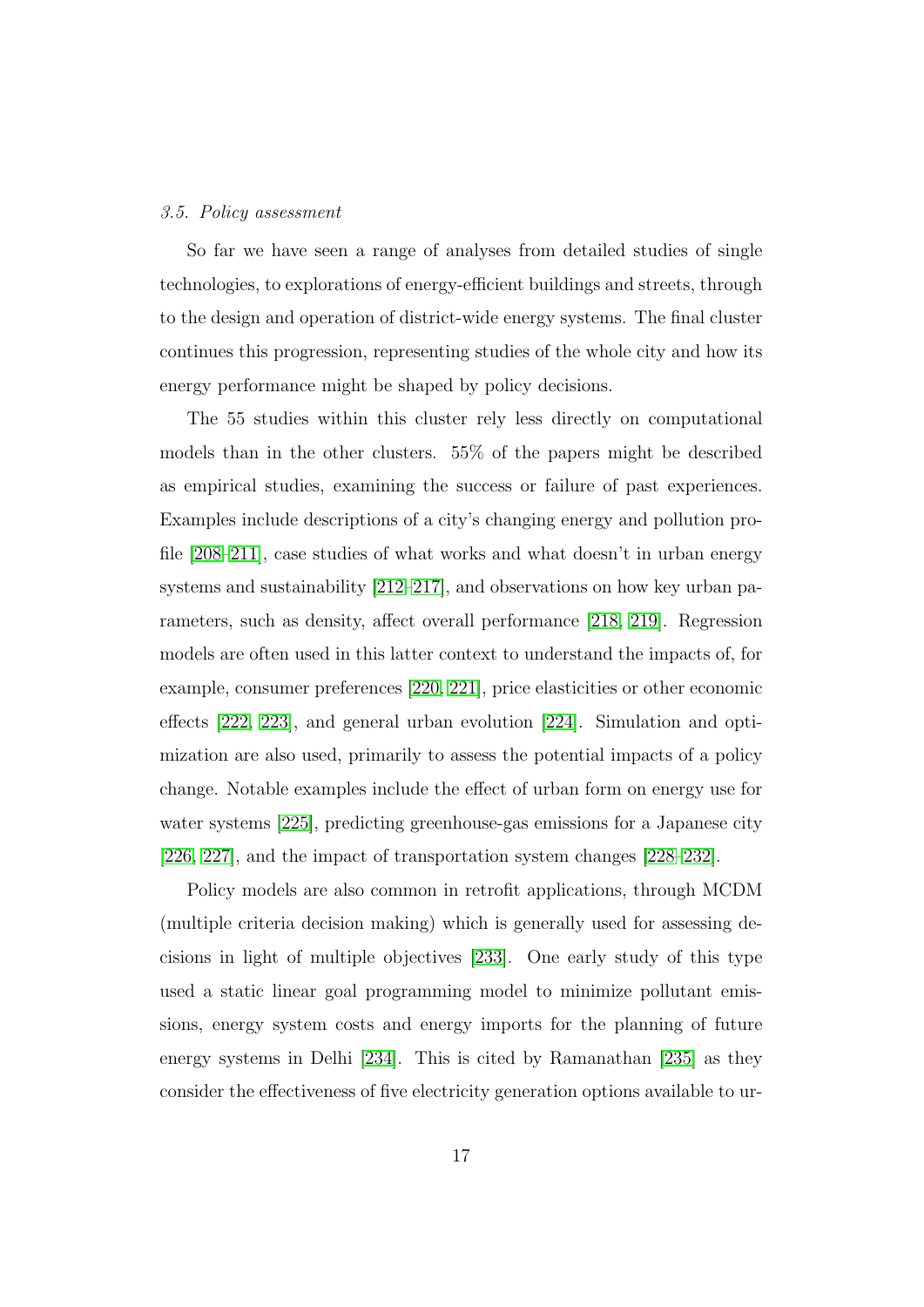ban households in Madras. Such studies need not be limited to considering the city as a whole and there are several examples of policy-style assessments of building-scale projects. For example, Rosenfeld [\[236\]](#page-91-1) builds a decision tool for the process of renovating a 25 year-old dining hall in Israel while other building-level retrofit studies using MCDM were also found [\[49,](#page-54-0) [237,](#page-91-2) [238\]](#page-91-3). A recent paper uses MCDM to explore six scenarios in Limerick, Ireland, for retrofit measures that would impact on both domestic heating and electricity demand [\[239\]](#page-91-4).

These analyses are typically performed at coarse temporal resolutions, with 56% of studies considering a static period of analysis and 29% looking at annual or decadal time spans. A mix of supply and demand-side issues are considered but these variables are often exogenously-specified; that is, in only about 34% of the studies do the model's seek to endogenously determine some aspect of the system's supply mix or demand structure. Integrated assessment models [e.g. [240,](#page-92-0) [241\]](#page-92-1) are notable exceptions, simultaneously determining both supply and demand within an economic modelling framework. Bhattacharyya and Timilsina [\[242\]](#page-92-2) provide a useful review of energy demand models for policy formulation in developing countries that touches on many of these points.

## <span id="page-17-0"></span>3.6. Transportation and land use

Upon reviewing these results, we felt that our search touched only lightly upon the large body of literature that might be termed "urban modelling" [\[243\]](#page-92-3). Within this field of transportation and land use research, integrated land-use-transport (LUT) models are most relevant to our review. These are large complex, generally econometric, model systems which seek to capture the major dynamics of urban processes such as land use change and transportation use. Within this body of research, until recently, energy had the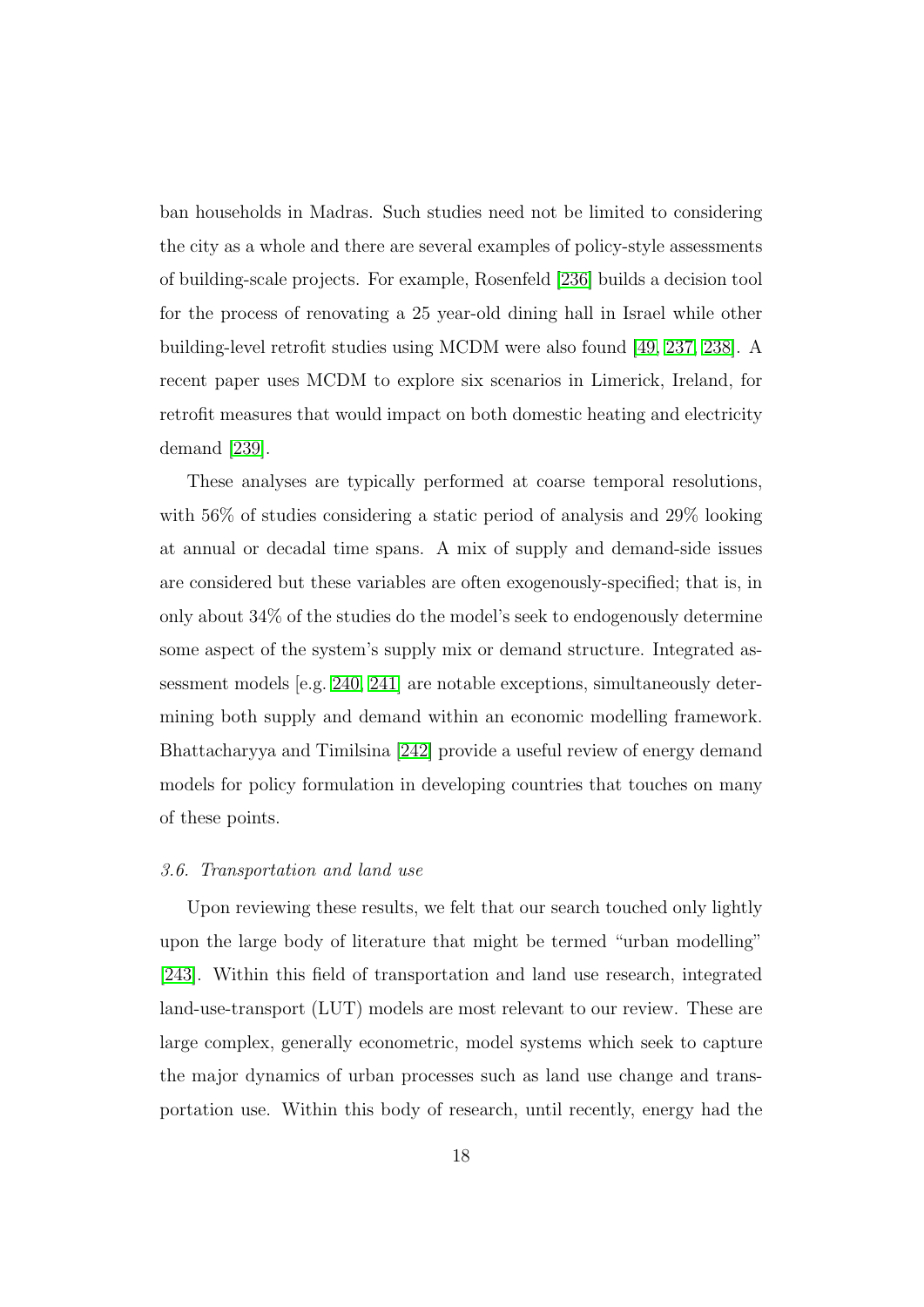limited definition of 'transport energy' with hardly any emphasis on stationary energy demands.

However, with the framework of these models being focused on human activity and land use patterns (especially with the recent developments in highly disaggregate agent and activity-based LUT models, for example ILUTE from Canada [\[244\]](#page-92-4), CEMUS from Texas [\[245\]](#page-93-0), SynCity from London [\[246\]](#page-93-1)) they have great potential to produce resource demands that are disaggregate from a spatial, temporal and 'needs' perspective (i.e. heating, cooling, lighting, mobility). As described above, one of the key features of urban energy models is their treatment of resource demands. These are particularly important for the optimization-based integrated supply models detailed above, where these demands are typically exogenous to the model. The method commonly used to model energy demand in such models is to obtain energy consumption data, and use regression to devise correlations. A good example is seen in work by Brownsword et al. [\[247\]](#page-93-2). In contrast integrated Land Use-Transport (LUT) models, in particular the state-of-the-art agent-based microsimulation model systems, hold the potential to produce detailed energy and resource demands that are not only spatially and temporally disaggregate but also sensitive to a wide variety of scenarios, and are endogenous to the model. Moreover, in understanding urban energy consumption, it is important to take into account not only the short term factors such as where, when and how people participate in activities, but also the medium and long-term decisions made by individuals and households with respect to residential and workplace location, auto-ownership, labour force participation, and so on. LUT models provide the framework and means to undertake such a rigorous analysis [\[246,](#page-93-1) [248\]](#page-93-3).

In the following section we first describe a typical integrated LUT model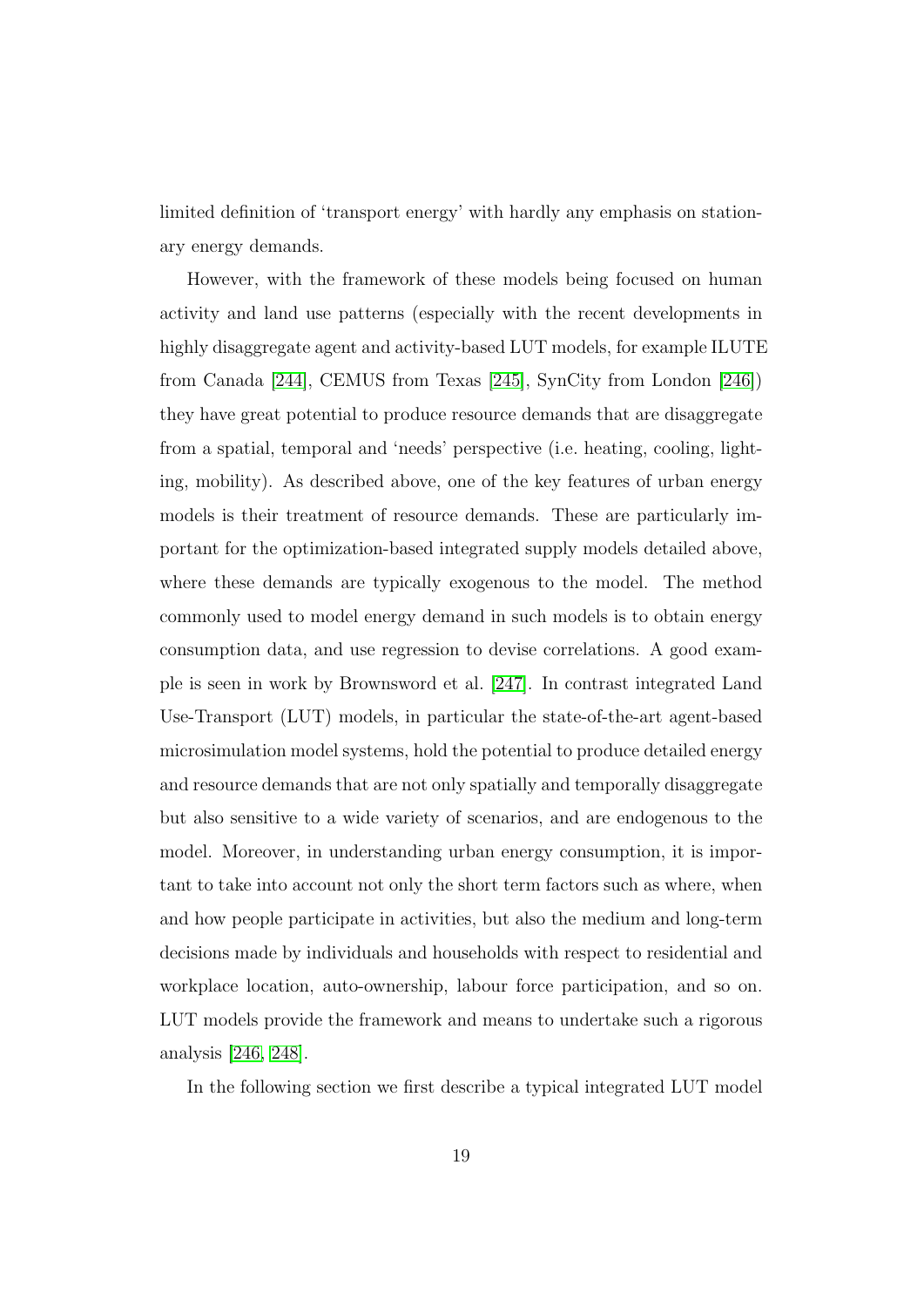system and discuss the underlying conceptual framework of these models. This is followed by a more detailed discussion of the state of the art LUT model systems, drawing out their potential value to the urban energy modelling context.

#### 3.6.1. Background and overview

Integrated land use-transport models were traditionally developed as a means of estimating travel demand in response to land use changes, and over the years have evolved to be rich descriptors of the activity and travel patterns of all the agents in the study area including households and individuals, businesses, real-estate developers and others. The land use components of such model systems describe medium to long-term urban processes such as household (re)location, work (re)location, real-estate development, business (re)location and automobile ownership, thus providing planners with a tool to forecast future land use layouts of urban areas. This is integrated with model components that predict the activity and travel patterns generated by the agents within the urban landscape; the transport flows created through these processes, in turn, feed back to the land use models guiding further real estate development, business and household relocation in response to the conditions on the transport networks.

Such integrated land use-transport model systems thus attempt to produce reliable and policy-sensitive travel demands by capturing the complex relationships between transport and land use in a system of descriptive models (for detailed reviews, see the works of Wegener [\[249,](#page-93-4) [250\]](#page-94-0) and Hunt [\[251\]](#page-94-1)). Furthermore, most operational land use transport model systems are loosely integrated with transport air quality and energy assessment models that translate the predicted transport flows into pollutant and fuel consumption estimates [see, for instance, [245,](#page-93-0) [252\]](#page-94-2). In fact, as Wegener [\[249\]](#page-93-4) claims, these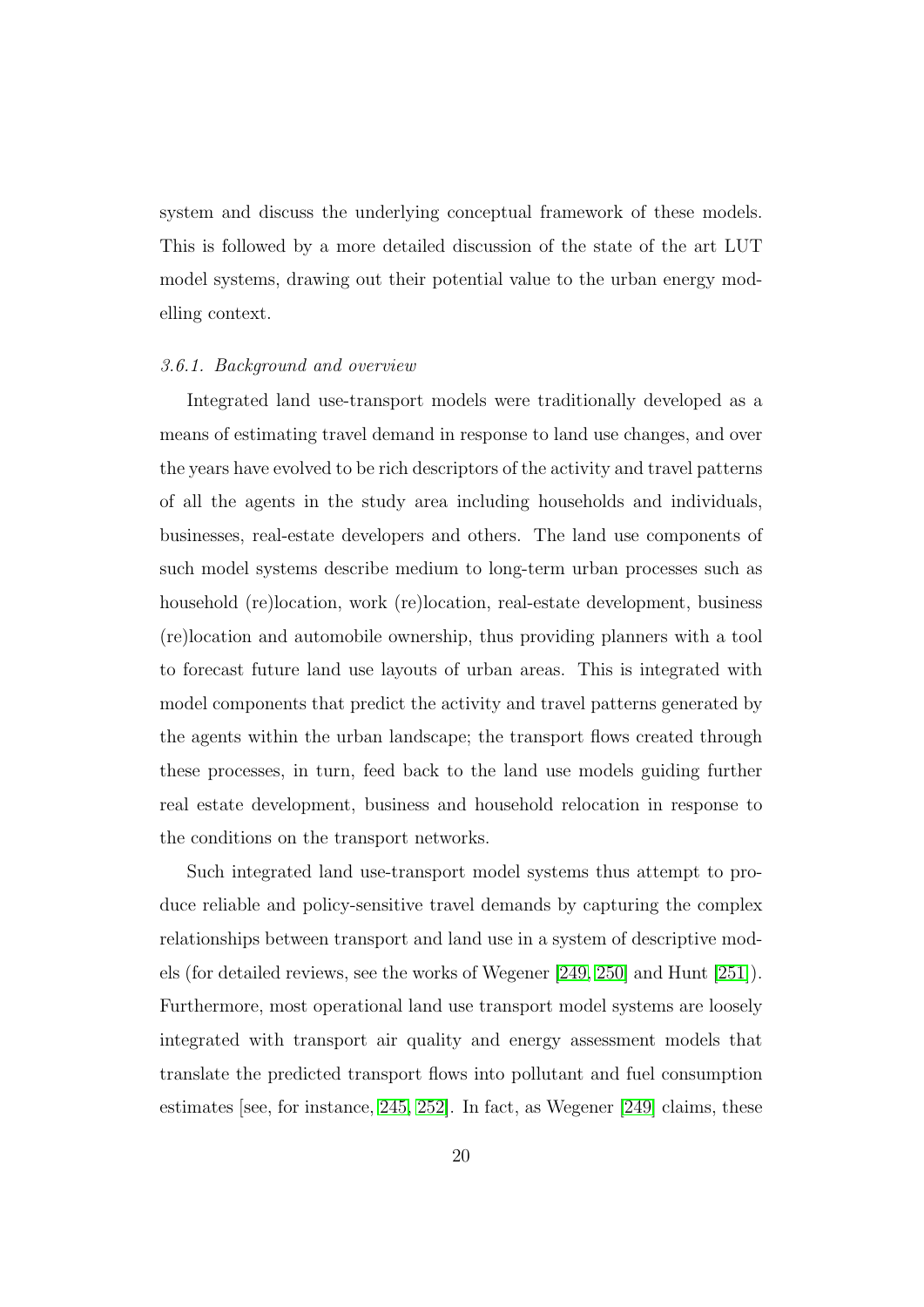models are now being called integrated land use-transport and environment (LTE) model systems.

Figure [2](#page-20-0) presents a conceptual framework that illustrates the kind of interactions that LUT model systems attempt to capture. Transport flows, price signals, building occupancies and consumptions typically form the links between land use and transport systems. A model that captures these interactions will be better able to predict: the changes in transport flows (and therefore fuel consumption) resulting from changes in urban layouts; energy consumption in buildings over space and time to accurately reflect the activity patterns underlying the occupancies; the direct effects of energy pricing on transport flows, as well as the indirect effects that result from corresponding changes in urban layouts.



<span id="page-20-0"></span>Figure 2: Conceptual Model of Land Use-Transport Systems [\[251\]](#page-94-1)

However it is not until recently that operational LUT models have actually attempted to capture a number of these interactions in a behaviourally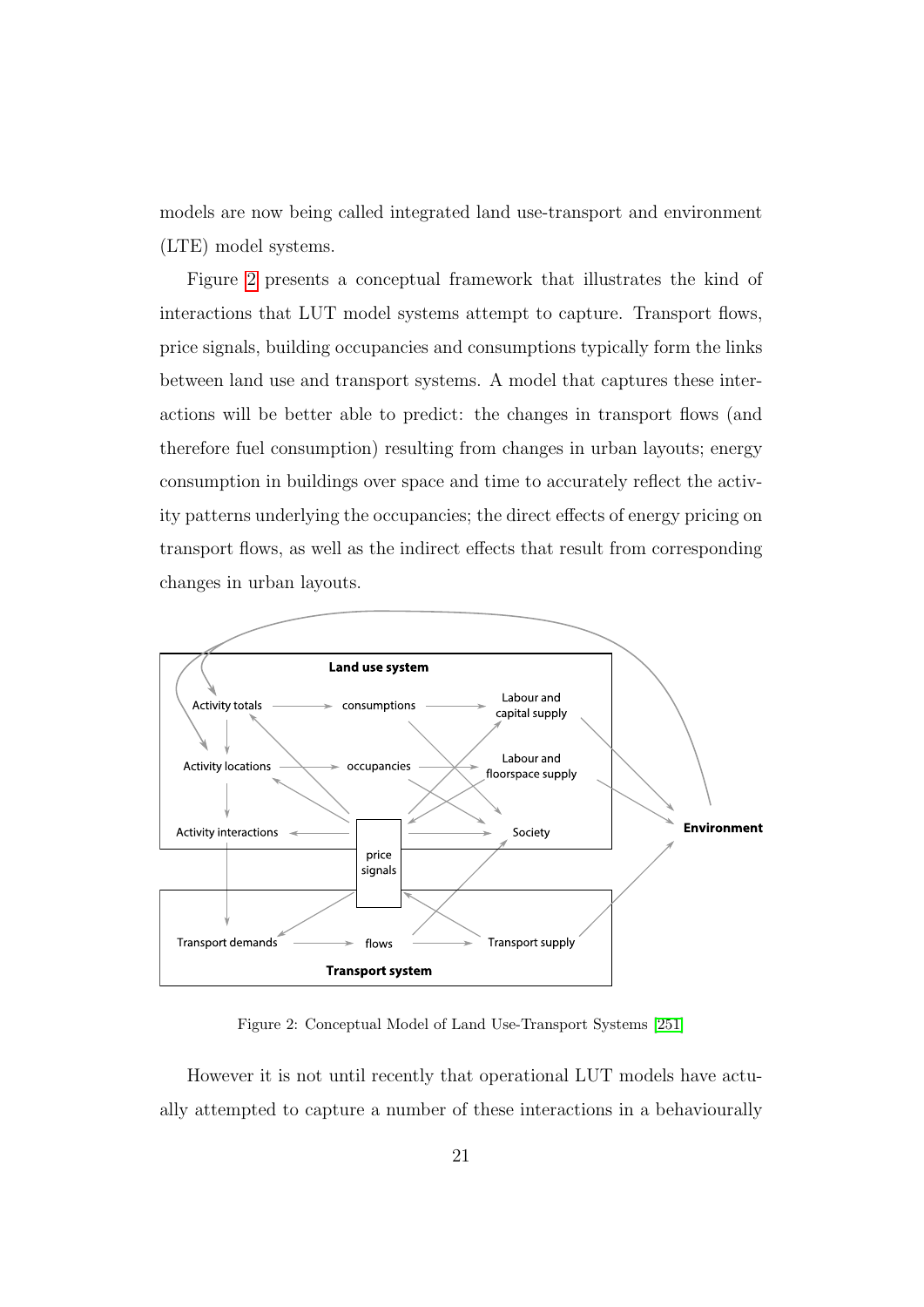realistic manner. The earliest land use-transport models were essentially static models (see, for example, Lowry [\[253\]](#page-94-3), LILT, the Leeds Integrated Transport package [\[254\]](#page-94-4), DRAM/EMPAL by Putman [\[255\]](#page-94-5), IMREL by Anderstig and Mattsson [\[256\]](#page-94-6), MUSSA by Martinez [\[257\]](#page-95-0)). These static models do not model market processes behaviourally and cannot realistically capture urban spatial processes and are therefore not very responsive to policy and scenario analyses. From the perspective of urban energy modelling then, these early models provide no additional benefits over the simpler, aggregate and exogenous demand vectors.

The next generation of LUT models were the general spatial equilibrium models such as MEPLAN [\[258\]](#page-95-1) and TRANUS [\[259\]](#page-95-2), which are typically also spatially aggregate models like the static models but with more closely integrated land-use and transport elements. Although these models capture the interactions between land use and transport systems systems more accurately, they are not entirely behaviourally realistic as they operate at high levels of spatial aggregation. Despite these limitations, TRANUS was one of the first LUT models that were used to analyse urban energy demand.

The third generation of LUT models, the agent-based micro-simulation models, combine the strengths of microsimulation and the disaggregate modelling of behaviour and land use processes (see, for example, DELTA by Simmonds [\[260\]](#page-95-3), ILUTE by Miller et al. [\[244\]](#page-92-4) and UrbanSim by Waddell [\[261\]](#page-95-4), PRISM or the Puget Sound Regional Integrated Synthesis Model by Alberti and Waddell [\[262\]](#page-95-5)). These are activity-based models with the individual (one person, household, firm, or any other agent in the urban system) as the unit of analysis. Hence, these models are intuitive in their formulation and capture the interactions between land-use and transport systems to the greatest extent possible. The key tool used in these models is micro-simulation, which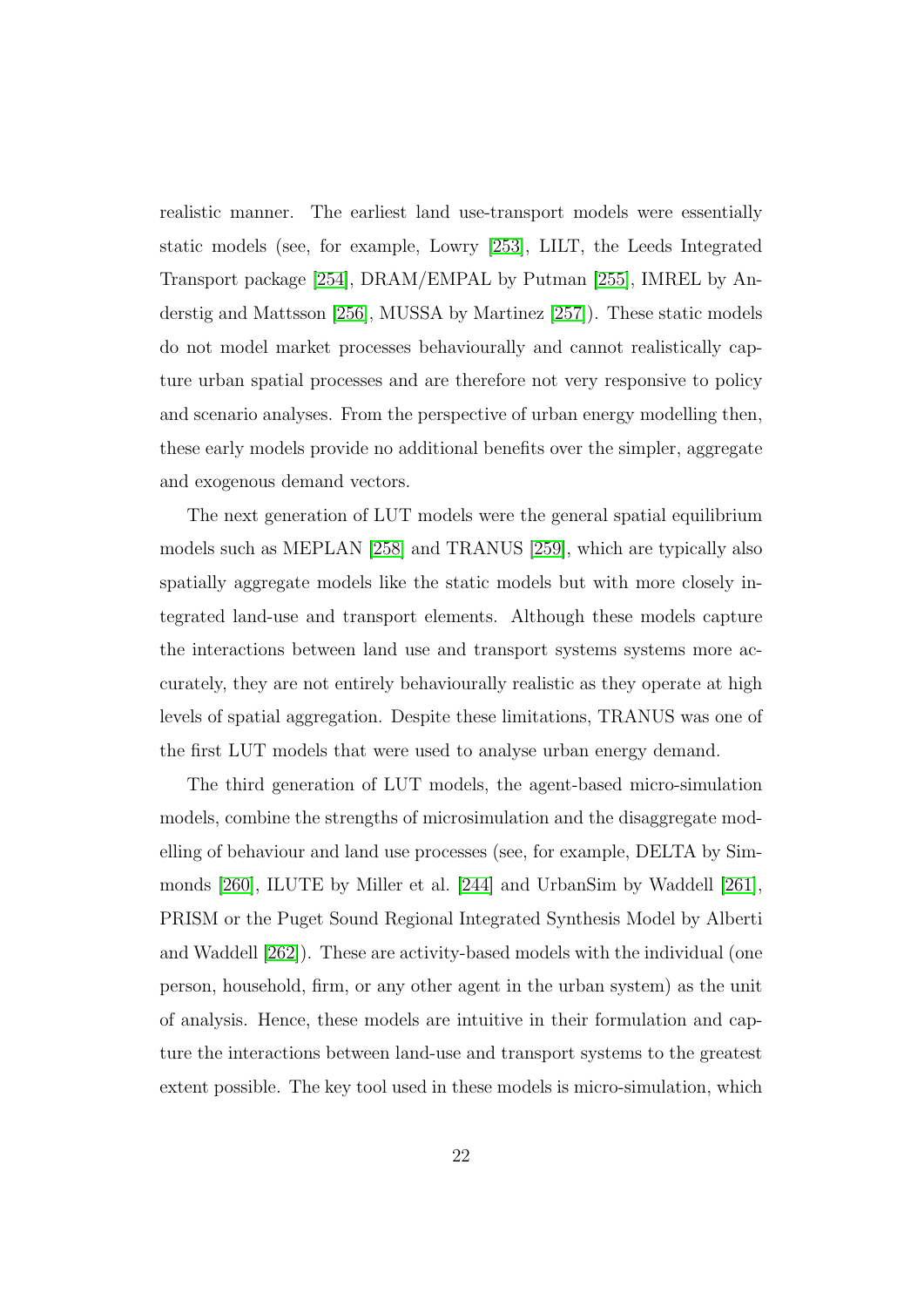provides a practical methodology to apply probabilistic models at the level of the individual. In turn, a key element in such micro-simulation models is the concept of a synthetic population of decision makers and the development of improved methods for the generation of such synthetic populations [for a review, see [263\]](#page-95-6).

In the last few decades, several LUT models have been extended to include air quality, energy consumption and sustainability indicators. For instance, we now have PROPOLIS [\[264\]](#page-96-0), which is an LUT model with energy and sustainability indicators; CEMUS [\[245\]](#page-93-0) which is a very detailed model of individual travel behaviour and the energy and environmental implications thereof; ILUMASS [\[265\]](#page-96-1) which combines land use, transport and the environment; I-PLACE3S or Internet-PLAnning for Community Energy, Economic and Environmental Sustainability [\[266\]](#page-96-2) which is not a full-fledged integrated urban model but rather a GIS-based land-use mapping/scenario building platform. This is just a subset of the models available and for more detailed reviews of other currently operational urban models, please see Wegener [\[249,](#page-93-4) [250\]](#page-94-0) and Kazuaki [\[267\]](#page-96-3).

Another new urban energy model system being developed by a collaborative team led by MIT is iTEAM or Integrated Transport and Energy Activity-based Model [\[248\]](#page-93-3). As the name suggests iTEAM is focused on urban form, transport and energy demands working up from behaviour at the household/individual level and the form/organisational level. SynCity, being developed at the Energy Futures Lab in Imperial College London [\[246\]](#page-93-1), is one of the very few urban energy model systems that integrates full-fledged and detailed supply and demand model components.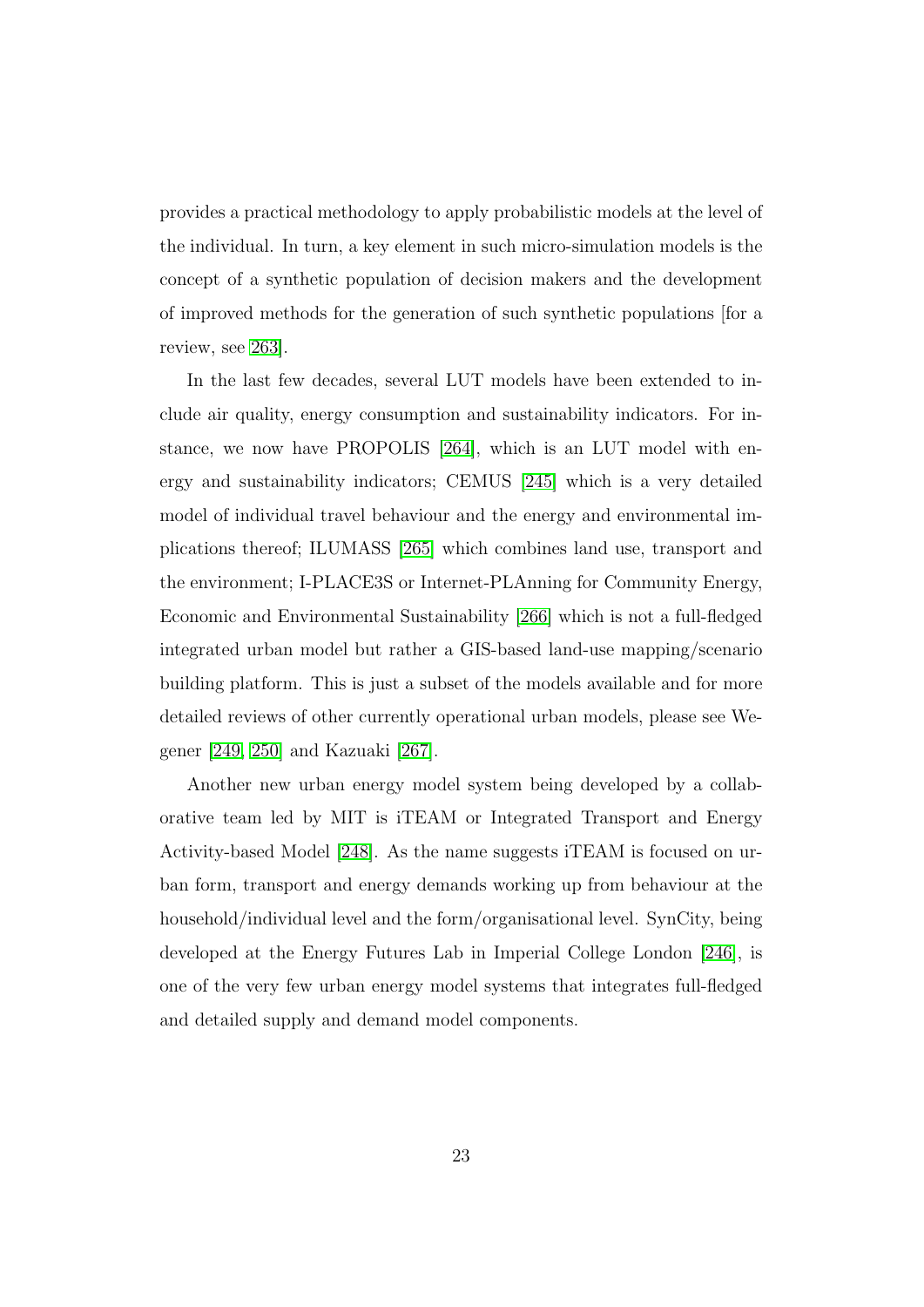## 3.6.2. State-of-the-art LUT models as models of urban energy systems

From the urban energy modelling perspective, therefore, state-of-the-art integrated land use-transport (LUT) models form a behaviourally realistic means of simulating consumption, and therefore resource demands. LUT model systems, as described above, are typically a suite of interconnected descriptive and normative models that can jointly predict the urban processes and activities. The embedded models are usually either micro-econometric and based on random utility maximisation principles [e.g. CEMDAP, [268\]](#page-96-4), or based on decision heuristics (e.g. Albatross by Arentze and Timmermans [\[269\]](#page-96-5), AMOS by Pendyala et al. [\[270\]](#page-97-0)). Some models combine heuristic rules with econometric models [e.g. TASHA by [271\]](#page-97-1).

The state-of-the-art LUT models, regardless of the underlying model types, are implemented as agent-based micro-simulation systems with the activities of all the agents in the study area being simulated. These models are also highly disaggregate with respect to time and space, some of the models operating on a continuous (second-by-second) time scale with parcel-level<sup>[3](#page-23-0)</sup> spatial detail. The flip side of such descriptively rich models is the quantity of data and computational time (effort) required to validate them for operational modelling, with some models taking up to 36 hours to simulate a single day's travel [\[272\]](#page-97-2). On the other hand, once operational, such models can be excellent test beds for a variety of policy scenarios, engineering and technological solutions. As integrated models, they effectively capture both direct and indirect effects of the scenarios of interest.

A key feature of the state-of-the-art LUT models is the underlying models

<span id="page-23-0"></span><sup>3</sup>A land parcel is an area of land that is uniquely defined for ownership or land use purposes. A parcel is therefore a fundamental cadastral unit: a piece of land which can be owned, sold, and developed.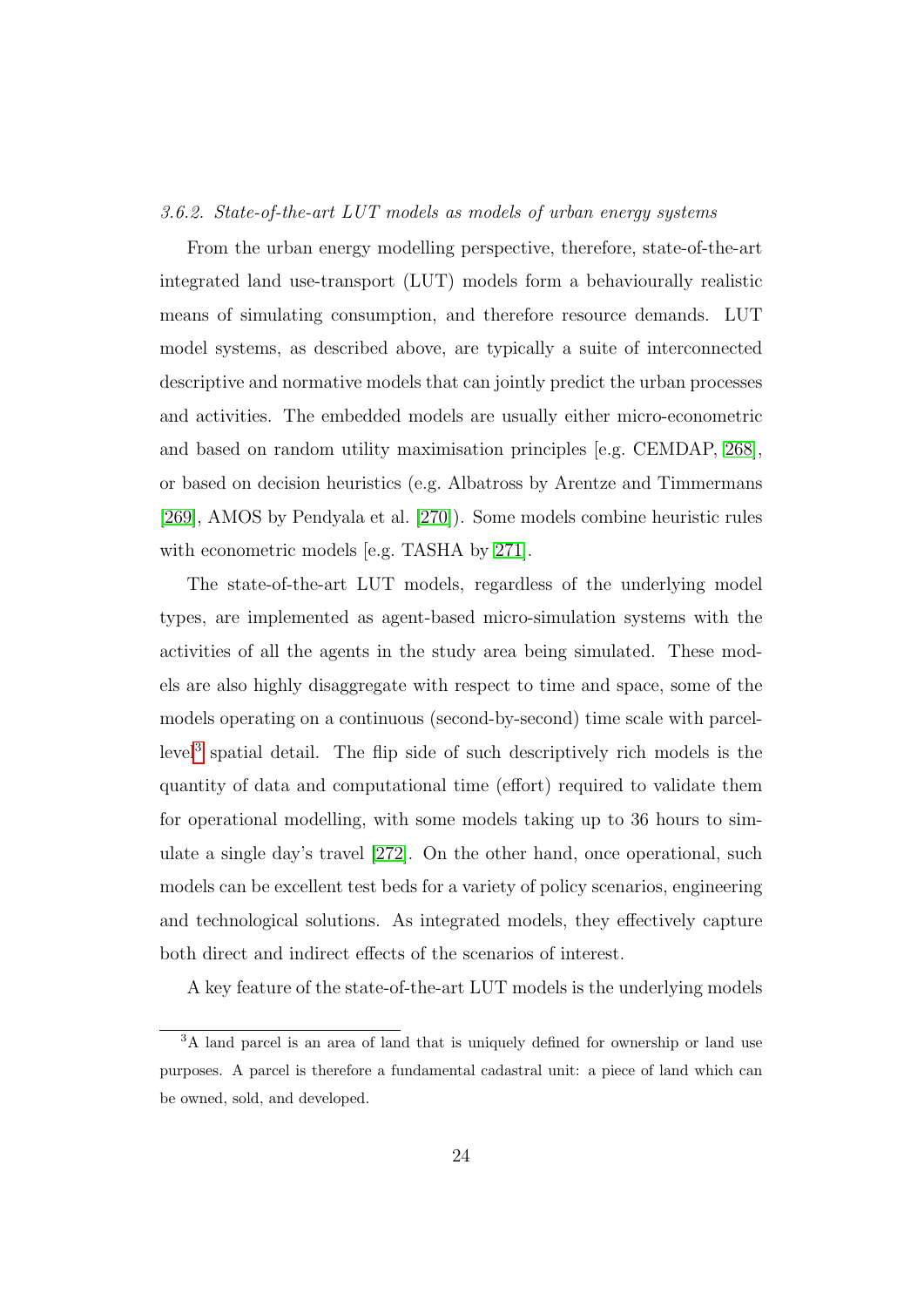of individual and group behaviour. These models, unlike typical engineering models which are employed in the supply components of UES model systems, acknowledge the stochasticity of human behaviour and the intrinsic heterogeneity in this behaviour which results in both the same individual, and observationally-identical individuals, making very different choices.

The earliest models of agent-level behaviour focussed principally on predicting the choice of specific facets (such as mode or route or household location) of individual trips and tended to be deterministic in nature (typically assuming that behaviour was driven solely by considerations of cost or travel time minimisation). From the 1970s onwards these approaches were gradually replaced by models which, at the conceptual level, consider travel decisions explicitly as part of the broader context of an individual's programme of activity participation [\[273–](#page-97-3)[275\]](#page-97-4) and at a methodological level, treat decision making as a stochastic (rather than deterministic) process [\[276,](#page-97-5) [277\]](#page-98-0).

The current state-of-the-art is represented by techniques based on the random utility formalism, which can accommodate a wide variety of decisionmaking contexts including both individual and group decisions, decisions regarding both discrete and continuous outcomes, static and dynamic decisions, decisions with single or multiple expressed outcomes, decisions made under uncertainty and those influenced by qualitative as well as quantitative factors. These methods can also be used as a means of integrating data both from real market outcomes ("revealed preference data") and data from hypothetical market studies ("stated preference data").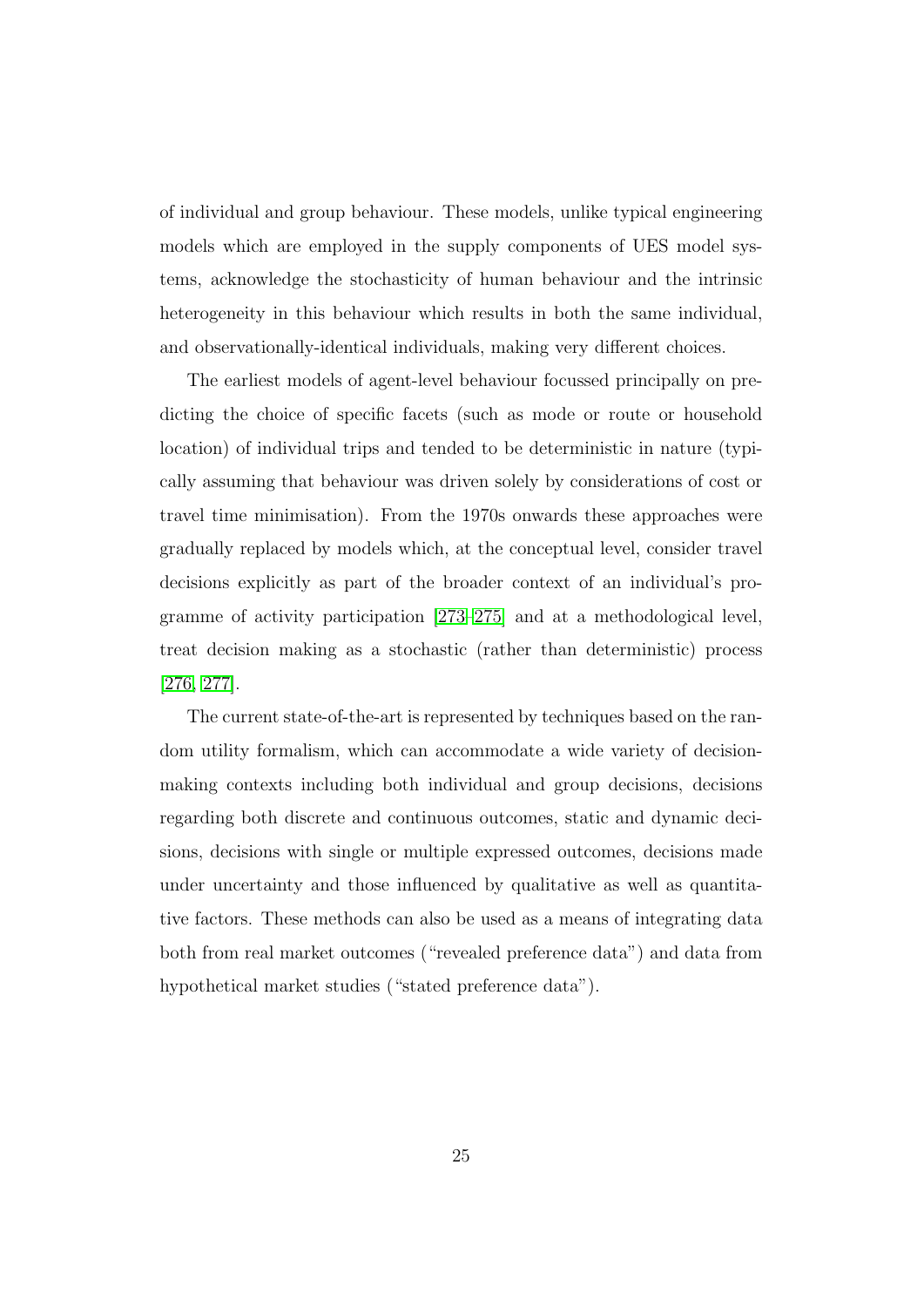## <span id="page-25-0"></span>4. Challenges

From the survey of major approaches, it appears that current modelling practices only partially address the three key features of an urban energy system defined above. First, it was shown that studies often focus on specific aspects of energy use, with only the system design models looking at the full set of "combined processes" within an energy system, although often excluding the transport components of a city. Secondly, the studies often rely upon exogenous input data, for example, user-supplied electricity demands in the case of many system design models. Only a small number of integrated assessment models for policy considered both supply and demand endogenously. Finally, there does seem to be a good appreciation of local context in most models though as many papers examined specific cities (particularly in the policy assessment cluster).

Despite the diversity of practice highlighted by the review, a number of common challenges can be seen. The first is the complexity of the modelling domain. It was observed that a range of spatial and temporal scales are used but, particularly in older studies, the resolution and fidelity of the models can be limited by data availability and computational performance. For example, 44% of the 219 studies analysed district or coarser spatial scales and 58% dealt with annual or greater temporal resolutions. The second and related issue is data availability and quality. Many of the papers use modelling techniques that require large amounts of data such as econometric models of transportation or consumer behaviour, detailed GIS and 3D mapping of cities, and hourly profiles of energy consumption demands. Thirdly, the cluster analysis demonstrated the lack of model integration within the urban energy systems modelling community. The reasons for this are not covered by the scope of this paper, but it is clear that models are built by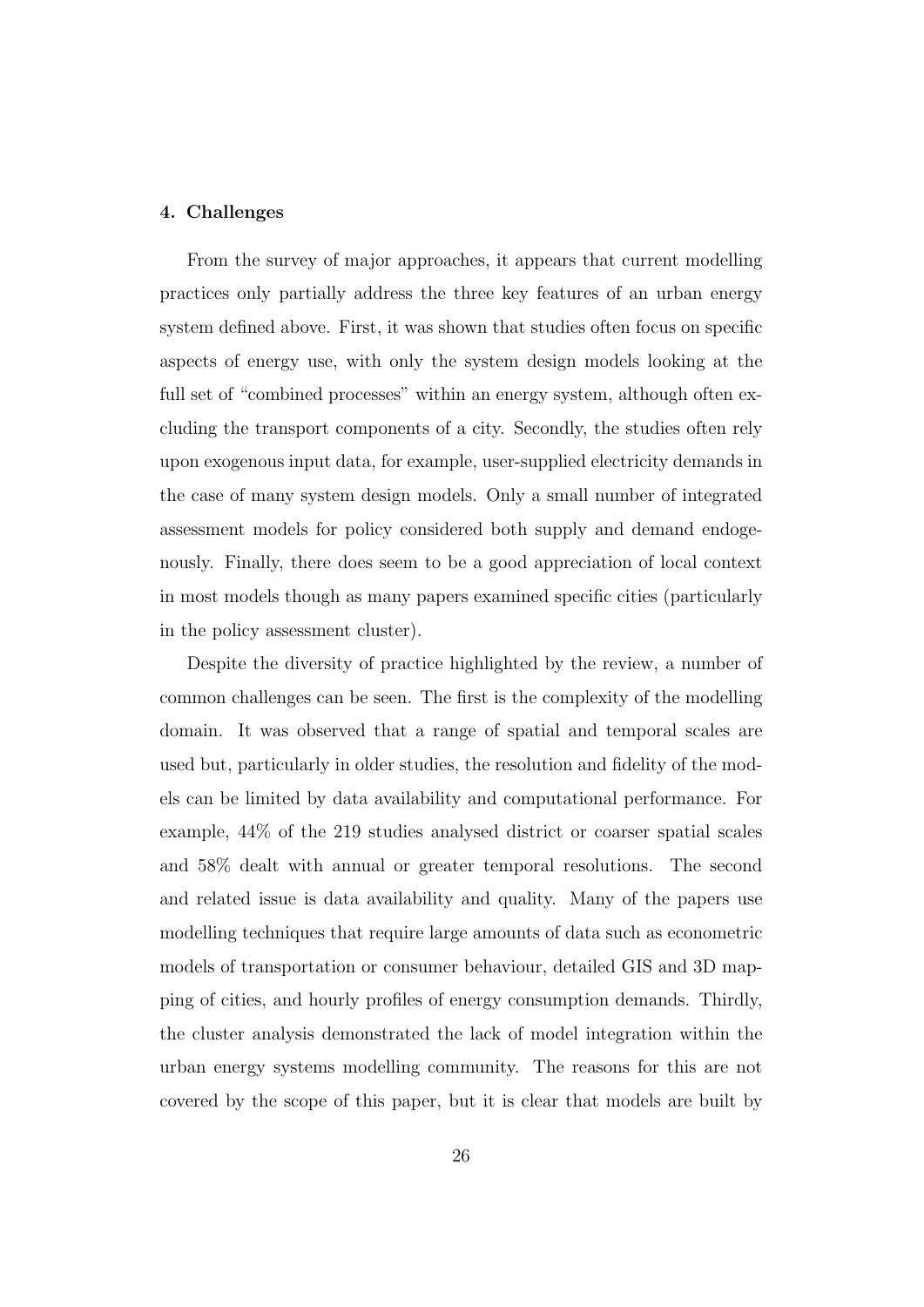their developers for distinct purposes and unique audiences, and less effort appears to have been focused on creating larger integrated modelling systems. Such systems are arguably necessary to address the fourth challenge, policy relevance. Specific models may be able to answer narrowly-defined policy questions (e.g. building standards) but urban energy systems can be shaped by both direct and indirect effects of policy interventions, such as land-use planning restrictions on density which affect both building energy consumption and transportation options.

This section will now consider each of these four challenges in greater detail.

# 4.1. Complexity

Returning to Rosen's conceptualization of a model (that of a formal representation of a natural system with internally consistent rules), the models studied here are used to help understand a real-world system. The analytical process therefore involves two significant stages. First, in the "entailment" phase, a model's results must be internally interpreted. That is, the user must determine how the model has arrived at a result and whether this is consistent with the model's formulation and implementation. If this is acceptable, then the second step is to "decode" these model results and interpret them in light of the real system.

Both of these processes are plagued by the complexity of urban energy systems. For example, the system design cluster arguably represents some of the most complex models identified by the review. Optimization techniques may attempt to incorporate some of these complexities with a technique like multi-objective optimization [\[278\]](#page-98-1) or sensitivity analysis [\[177\]](#page-79-2). Yet all models tread a fine line between tractibility and model performance. For example, modern models can take between several days [\[279\]](#page-98-2) to several hours [\[192\]](#page-82-3)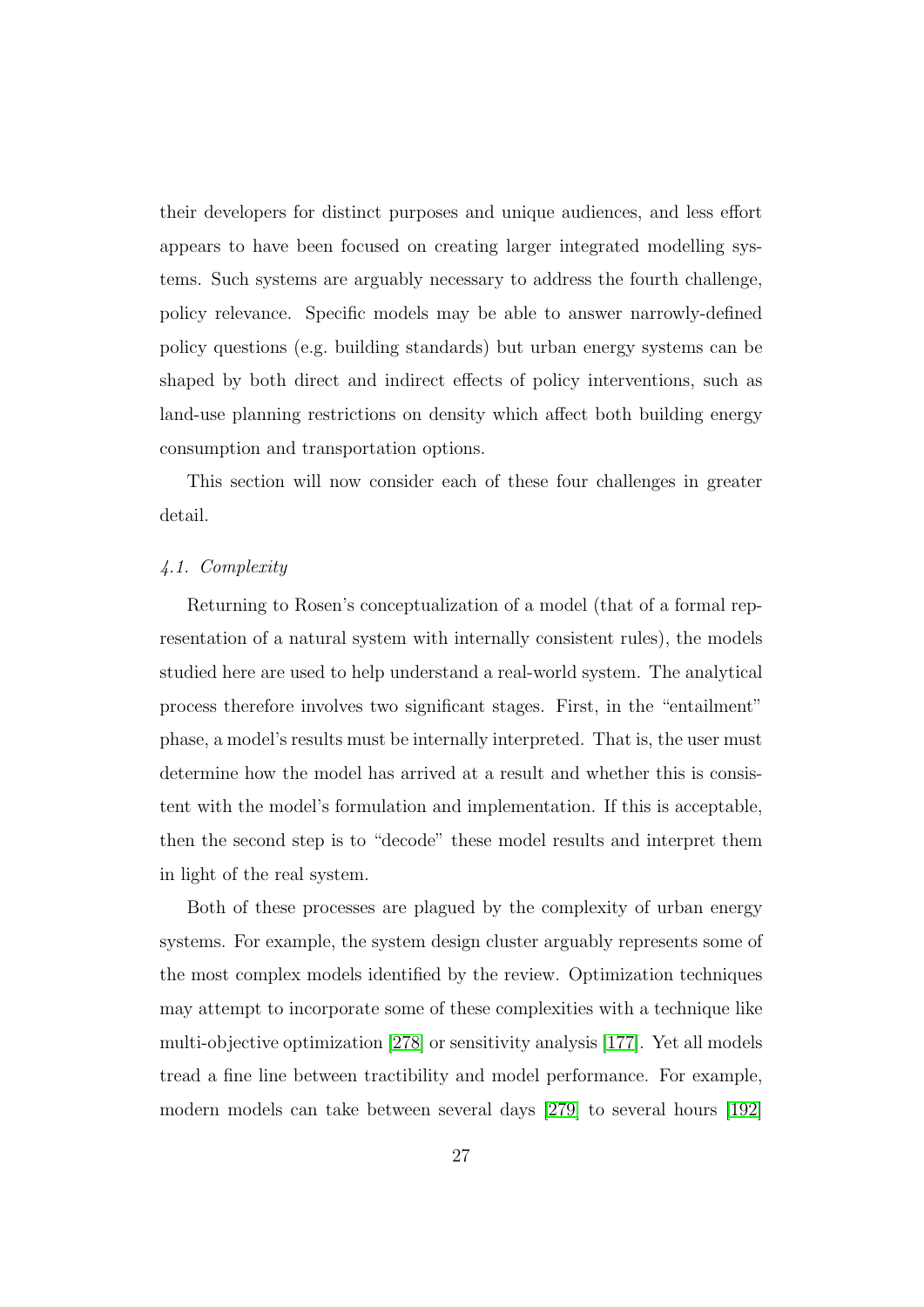and shorter, dependent on the method, scope and computing power at play. Related to this, over-simplifying or over-detailing a model may obstruct the true value of the output from the model's internal relationships.

The levels of complexity in models are countered by the fact that the core assumptions embedded in a model's architecture will determine how accurate a model will be. Less complexity generally means more assumptions, but if the core assumptions are invalid, then the methodology is of little or no importance [\[280\]](#page-98-3). Unfortunately, the assumptions included in models are often hidden from view. The audience and purpose for which a model is built is also of importance, yet these are often left unmentioned in papers. For example, a model built for aiding the investment decisions of a local government is likely to be quite different to that of a model built for the engineer in charge of a community scale CHP plant [e.g [186,](#page-81-1) [206\]](#page-85-1). One way to challenge the untested assumptions is the use of 'backcasting' to ensure the model can forecast the past accurately [\[281\]](#page-98-4).

A specific challenge involves integrating the LUT and LTE model systems. These are essentially systems of models predicting different quantities (type of activity an individual undertakes in a day, time of day of activity participation, choice of technology in undertaking activity etc) that are linked together. Relevant issues therefore include the validity of the sequentiality in implementing the sub-models, the econometric issues associated with microsimulation, and quantification of the flow of uncertainty through the model system. The current state of the practice is to use the microsimulation model system as a test bed to undertake rigorous sensitivity analyses. However, this is an area that clearly needs further research as it is a relatively small body of research compared to the proliferation of such complex model systems.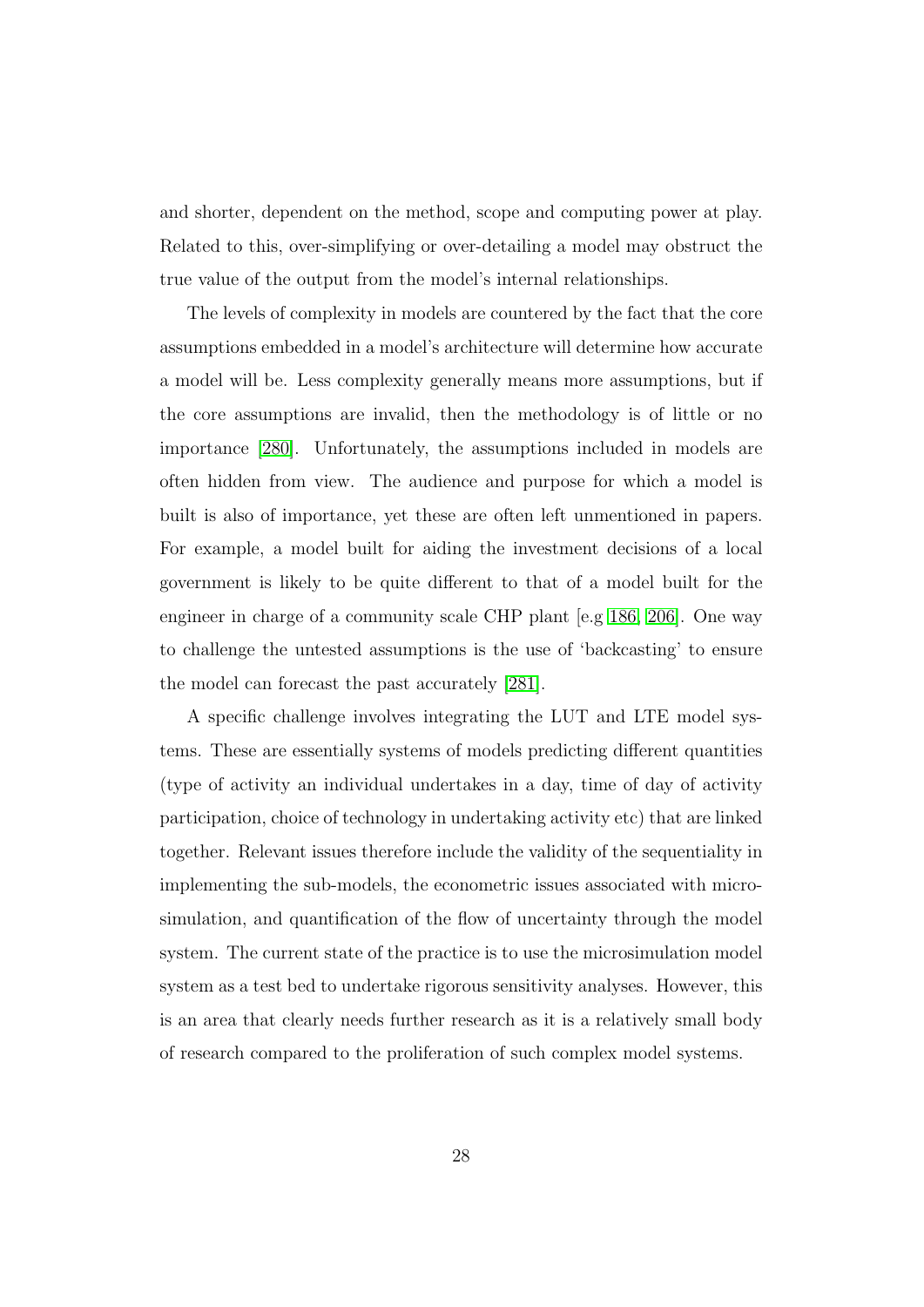## 4.2. Data availability and uncertainty

All models rely on some form of data and without good quality information, the user faces the perennial problem of garbage-in garbage-out. There are two major issues: data availability and data uncertainty.

Acquiring good quality data for urban energy modelling faces at least one intrinsic challenge, namely that cities are open systems and defining the boundaries of the urban energy system can be difficult. The studies we reviewed primarily use data gathered from administrative or district boundaries and only a few include lifecycle assessments that extend beyond the city boundaries. This creates a challenge for the modeller, who must assess the quality of the available data source and determine whether or not it is sufficient to answer their research question. In developing countries in particular, acquiring any urban energy statistics can be difficult although there were some exceptions within the data set including the energy consumption of bakeries in Nigeria [\[282\]](#page-98-5), gasoline consumption in Mexico [\[231\]](#page-90-3), and industrial combustion in Brazil [\[211\]](#page-86-0). Improving the availability of data on developed country cities is particularly important because the UN and IEA forecast that, in the coming decades, urban population and energy service demand will grow most quickly in these regions.

There are some technique-specific data availability issues. For example, LUT models are essentially descriptive models that need data in order to be calibrated prior to implementation. As the models get more complex – in terms of integrating land use, transport and the environment, operating at the level of the decision-making agent (e.g. individuals, households, businesses), assessing detailed spatial and temporal scales – the corresponding data needs grow very quickly. However this need not be a stumbling block in the development of such models as researchers have explored and exploited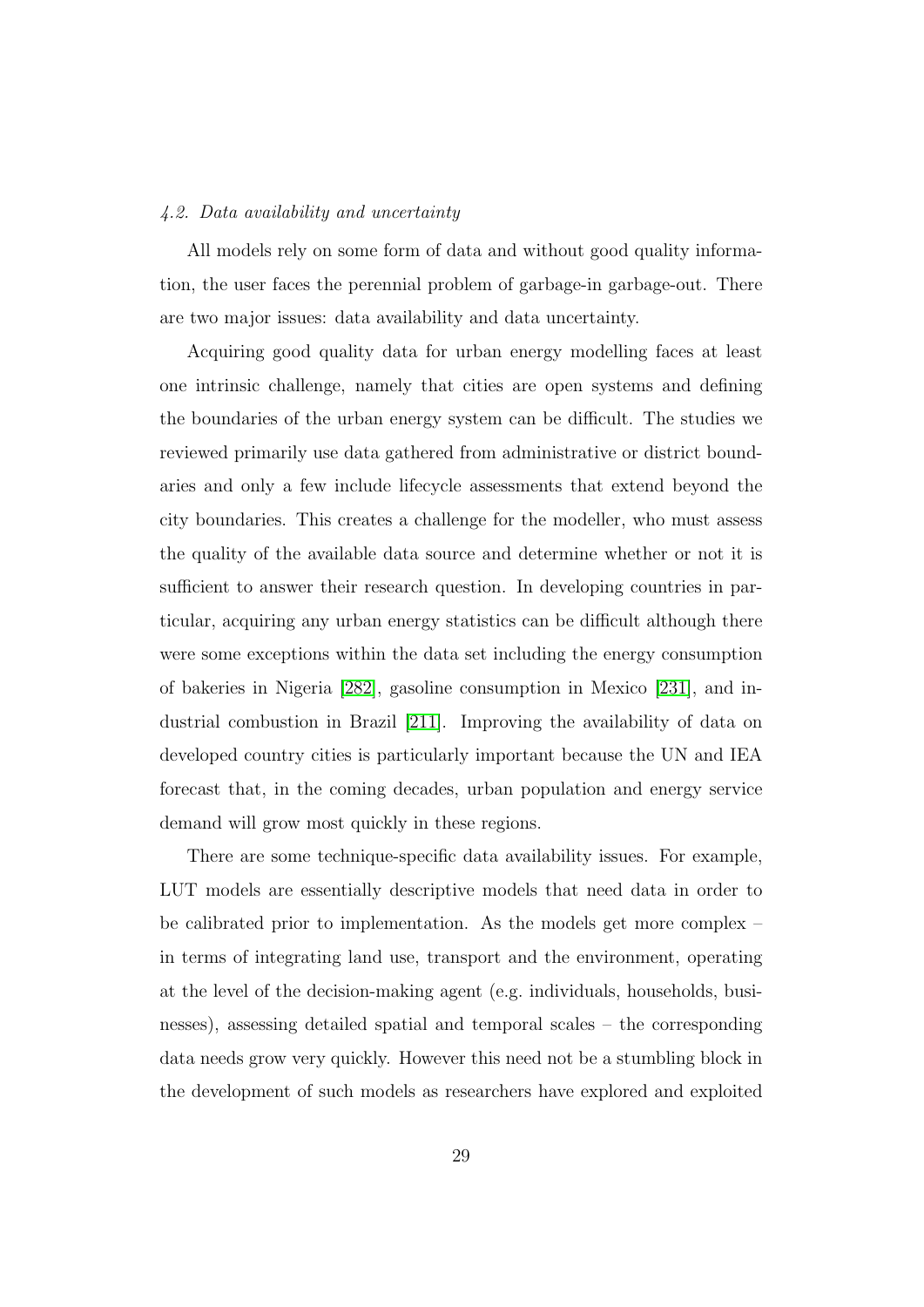mathematical approaches of pooling data from different sources [\[246\]](#page-93-1).

The second major issue is data uncertainty. Observed data may be uncertain due to measurement error, the need to use proxy data sources or calculation adjustments (e.g. for downscaling national level data to a city scale on a per-capita basis). Ideally such parameters would be expressed along with their uncertainty but the majority of papers surveyed did not explicitly describe methods of dealing with the uncertainty of parameters. Deterministic optimisation models in particular are guilty of this, whereas stochastic algorithms such as genetic algorithms do provide a probabilistic solution set. Other relevant optimization techniques include two-stage stochastic programming, parametric programming, fuzzy programming, chance constraint programming, robust optimization techniques and conditional value-at-risk [\[283\]](#page-98-6). More generally there is a need to describe both the uncertainty of collected input data and the way in which this feeds into the modelling methodology.

## 4.3. Model integration

With the exception of two integrated assessment models [\[240,](#page-92-0) [241\]](#page-92-1), there appears to have been very few attempts to integrate models that span across multiple sectors or disciplines. Depending on the goal of the analysis, this may not be an issue. However if urban energy systems modellers are to tackle the complexity of their domain, then model integration is a sensible strategy.

Integration raises both practical and theoretical questions about how models might fit together. As a simple example of the potential interactions, consider some of the urban heat island effect papers identified earlier. In these cases, a building model may be able to determine indoor climate given orientation, solar exposure, and so on. A technology model might then determine the best air conditioning system for the building, but the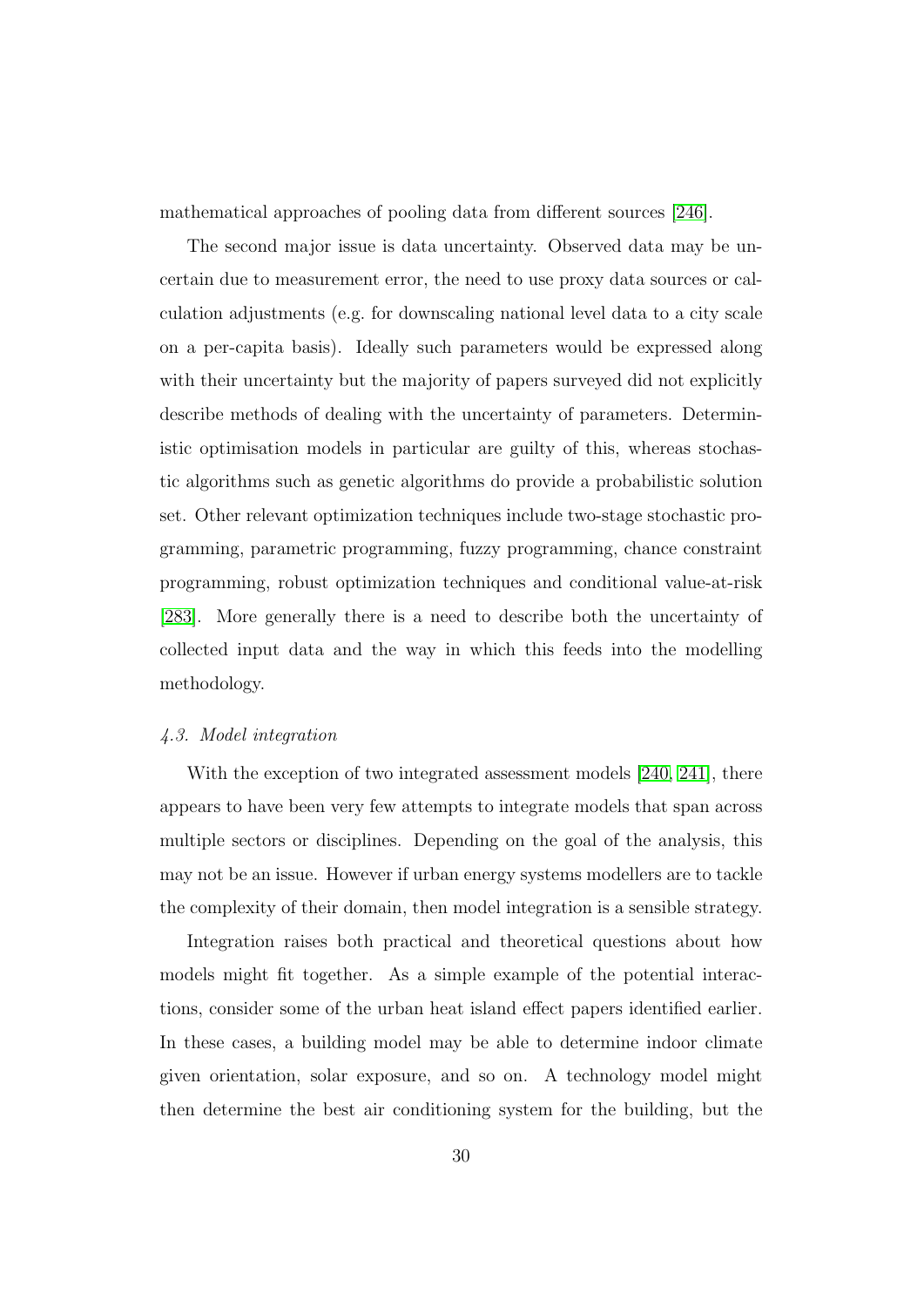rejected heat from this air conditioner would of course be rejected into the environment thus changing the building's thermal performance (particularly if groups of buildings are located in close proximity).

A more significant example where model integration seems to be missing is between urban land use and transportation models and energy system models as mentioned in section [3.6.](#page-17-0) There has been work on linking transport models and impact assessment models (e.g. for local air quality [\[284\]](#page-99-0)), and by simulating land use changes and the way in which individuals use urban facilities, it should be possible to get a better understanding of energy service demands in time and space [\[246\]](#page-93-1). Essentially, the development of urban energy system models with detailed LUT-based demand components involves the integration of two different modelling paradigms: descriptive models of human behaviour combined with normative models of urban supply systems. This is an inherently challenging task, which questions the concept of an equilibrium state.

## 4.4. Policy relevance

The three challenges of complexity, data availability and uncertainty, and model integration must all be interpreted in light of a model's purpose. A tool that is used to design a solar hot water heating system, for example, may find it easier to acquire sufficient data for the generation of useful results than a more complex system design model. However from a policy perspective, i.e. for decision-makers looking to improve the performance of the overall urban energy system, many of the models identified by this review were applied to a relatively narrow set of policy problems – evaluating transport pricing policies, estimating the impacts of new low-energy technologies, examining the environmental impacts of demographic evolution, evaluating the social equity of a specific policy, and so on. This is limiting as the narrow perspective often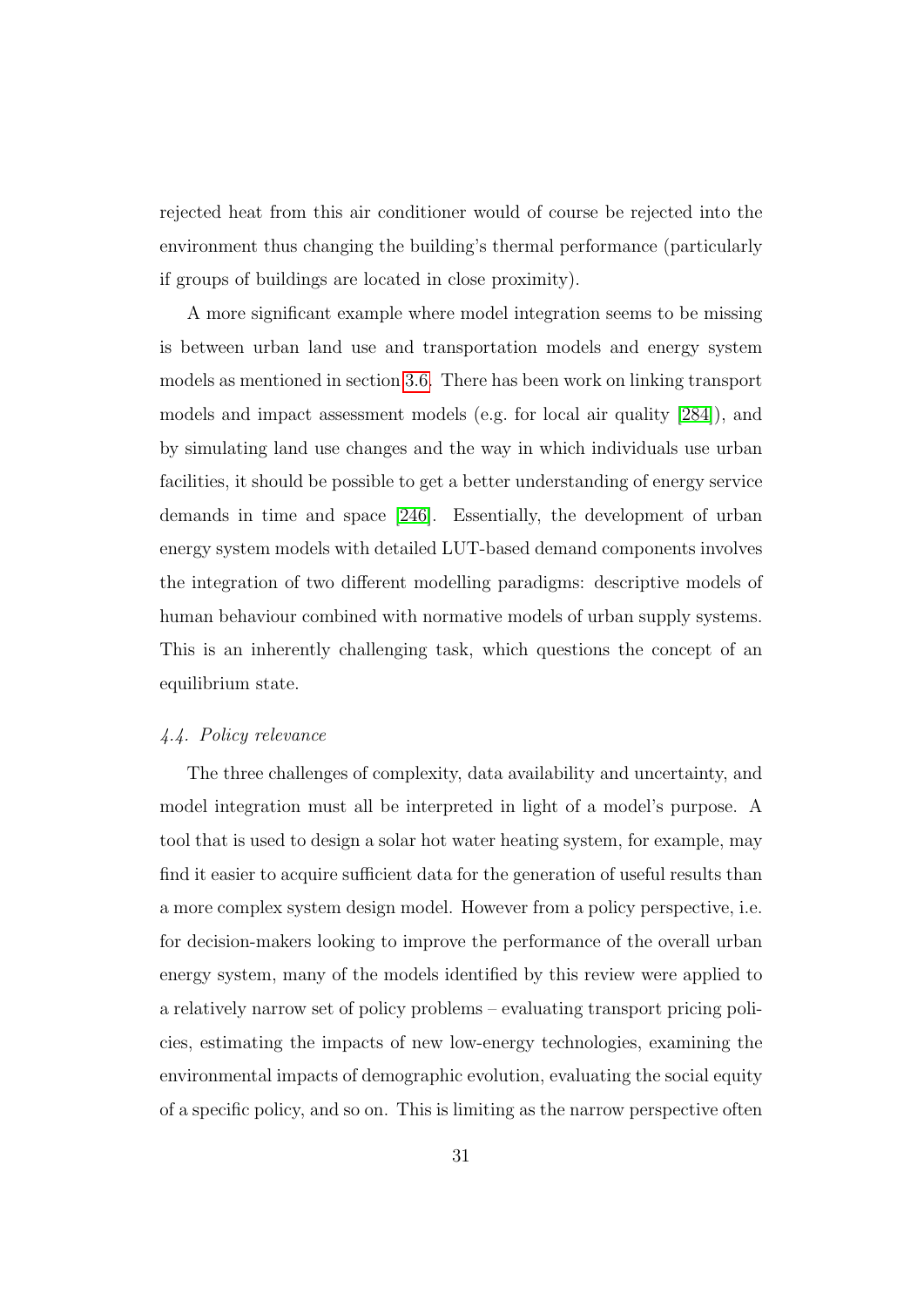fails to account for indirect effects of policies on the urban system. It also fails to account for the conflicting effects of different policies. For instance, congestion charging intended to reduce traffic congestion and emissions in the city centre could lead to land use changes with businesses relocating outside the charging zone, which in turn leads to an increase in travel distances and therefore more emissions. As urban systems face tighter integration through developments such as electric mobility, it becomes increasingly important to account for the combined effects of policies (transport and energy policies in the case of electric mobility). Indeed in the face of the complex problems faced by urban areas and in light of the tightly integrated sub-systems in urban areas, probably the most difficult challenge faced by UES models is to produce reliable policy-sensitive and meaningful answers.

An important issue perhaps is to define the analysis goal more clearly. In other words, the papers studied here did not always make it clear what an ideal urban energy system might look like (although common themes like lower greenhouse gas emissions were apparent) and, more problematically, did not discuss the links between innovations in the energy system and other areas of urban policy. For example, when Edison sold electricity as a better alternative to kerosene to the Wall Street firms of Lower Manhattan, he did so on the basis of its lower systematic cost and not its luminous efficiency [\[285\]](#page-99-1). Similarly, most retrofit projects are not designed with the improvement of energy systems as their primary aim. Rather this is usually a by-product of property development (i.e. regeneration) or forced replacement of an obsolescent or broken component.

The challenge for urban energy system modellers, then, is to create tools that explicitly capture some of the linkages between energy systems and other aspects of urban policy. At the very least, modellers should be aware of these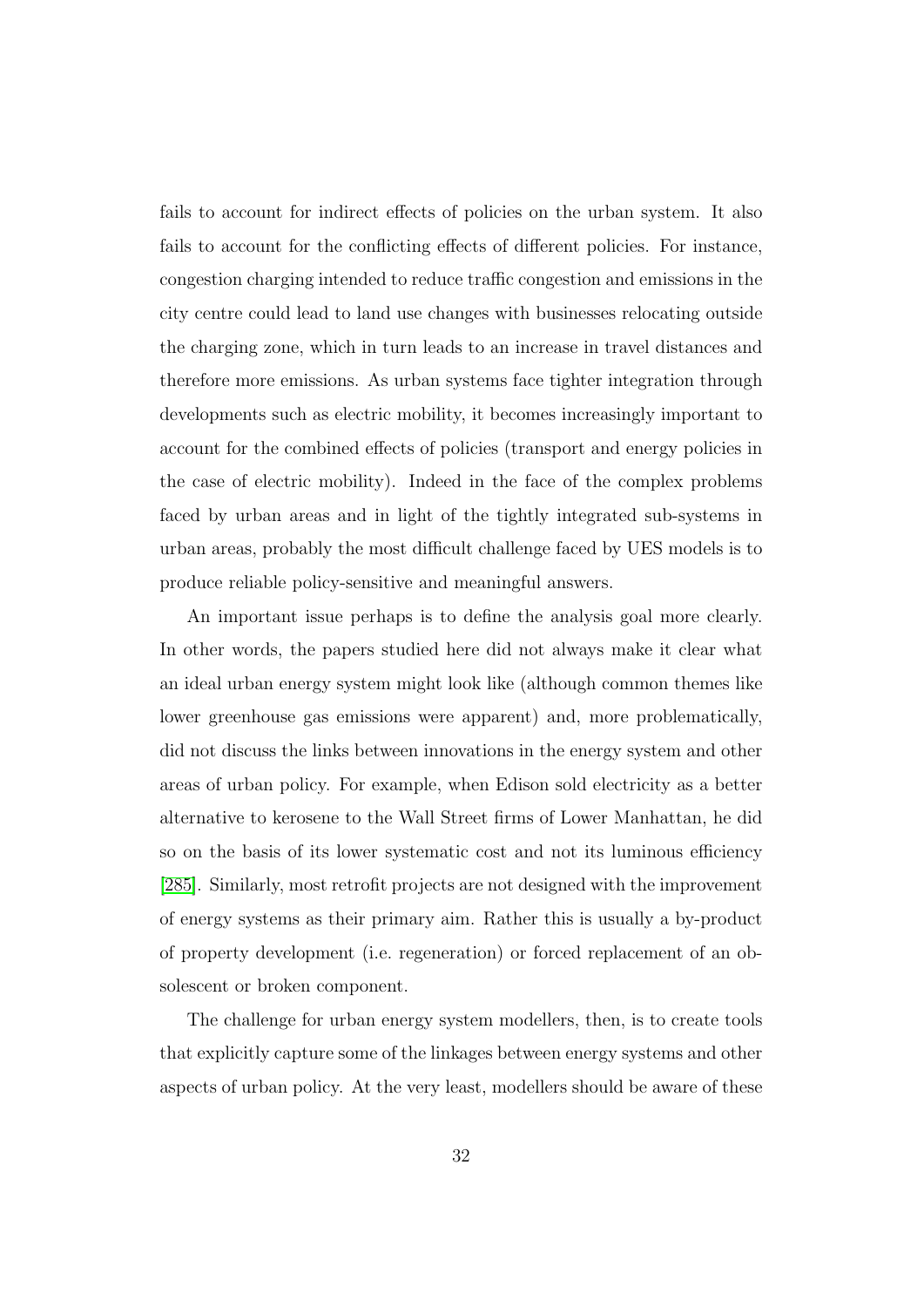connections so that modelling results can be presented in a policy-relevant fashion with caveats acknowledged.

#### <span id="page-32-0"></span>5. Opportunities

Creating an integrated policy-responsive urban energy systems model, that captures parameter uncertainty and performs in an acceptable manner, is a daunting challenge. However there are a number of opportunities that offer promise. Many of the following techniques are well-established in other disciplines but have yet not been widely used in urban energy systems modelling. We therefore wish to highlight three themes as fertile ground for experimentation and disciplinary learning.

## 5.1. Sensitivity analysis and cloud computing

As shown above, urban energy system models are often complex, consisting of large numbers of input parameters whose "true" values may be uncertain and that interact in non-linear ways. Returning to Rosen's [1991](#page-47-3) definition of a model, this creates difficulty in both the entailment and decoding processes. Entailment refers to the self-consistency of the formalized model system. For a complex model, the difficulty is that drawing inferences from a model's output can be obstructed by the multiple interactions within the model. That is, it may not be possible to intuitively attribute a given change in the model's output to a change in the model's input. Similarly, once an inference is made from the formal system, decoding its meaning back to the natural system is complicated by questions of whether the model sufficiently captured the salient aspects of that system. In this section, we will concern ourselves primarily with the entailment/inference process, *i.e.* how can we fully understand the internal behaviour of complex integrated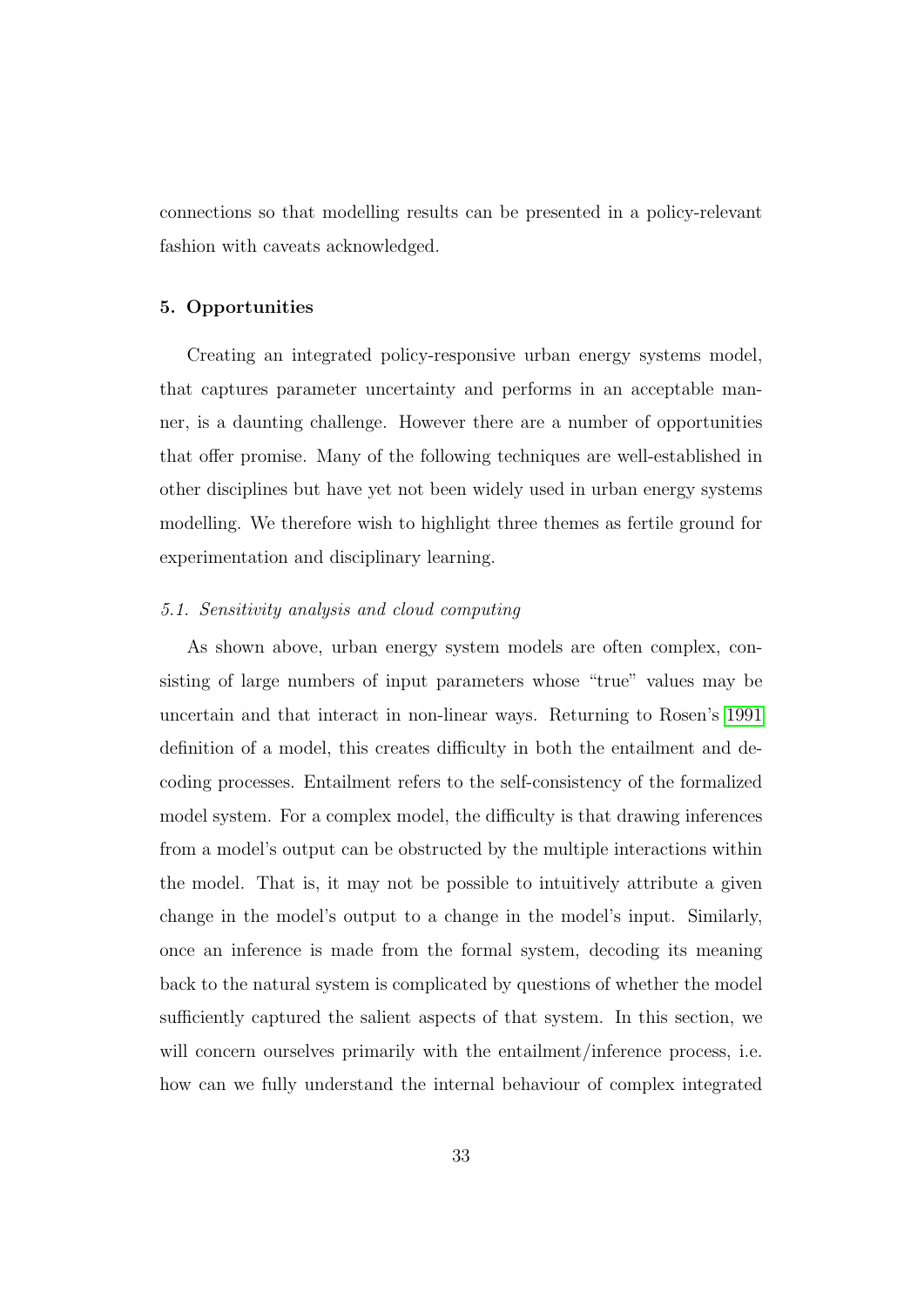urban energy system models? How can we reassure ourselves that the conclusions drawn from such models are robust under a range of assumptions and scenarios?

#### 5.1.1. Methodological issues: uncertainty and sensitivity analysis

From a methodological perspective, one of the most basic ways of studying complex models is uncertainty analysis, that of quantifying uncertainty in a model's output [\[286\]](#page-99-2). To perform this assessment, each of the model's input parameters is described as being drawn from a statistical distribution in order to capture the uncertainty in the parameter's true value. Vectors of input parameters are then drawn from these distributions and a number of independent model runs performed, using values from the randomly drawn vectors of input variables. The variability of model's output variables can then be summarized with descriptive statistics, graphical plots, and so on.

In contrast, sensitivity analysis can be defined as "the study of how uncertainty in the output of a model (numerical or otherwise) can be apportioned to different sources of uncertainty in the model input" [\[286,](#page-99-2) p. 1]. This is a more powerful technique as it allows the modeller to determine which of the input variables has the greatest affect on the model's output, both on its own and through interactions with other variables. There are a number of different sensitivity analysis approaches, or settings, depending on the analyst's goal: factor prioritization, to determine which input when fixed to its true value leads the greatest reduction in output variability; factor fixing, to determine which inputs make no significant contribution to the variance of the output regardless of their value; variance cutting, to adjust model output below a given variability threshold, e.g. for risk analysis applications; and factor mapping, to study which model inputs lead to certain model outputs [\[286\]](#page-99-2). These methods rely on variance-based calculations, and consequently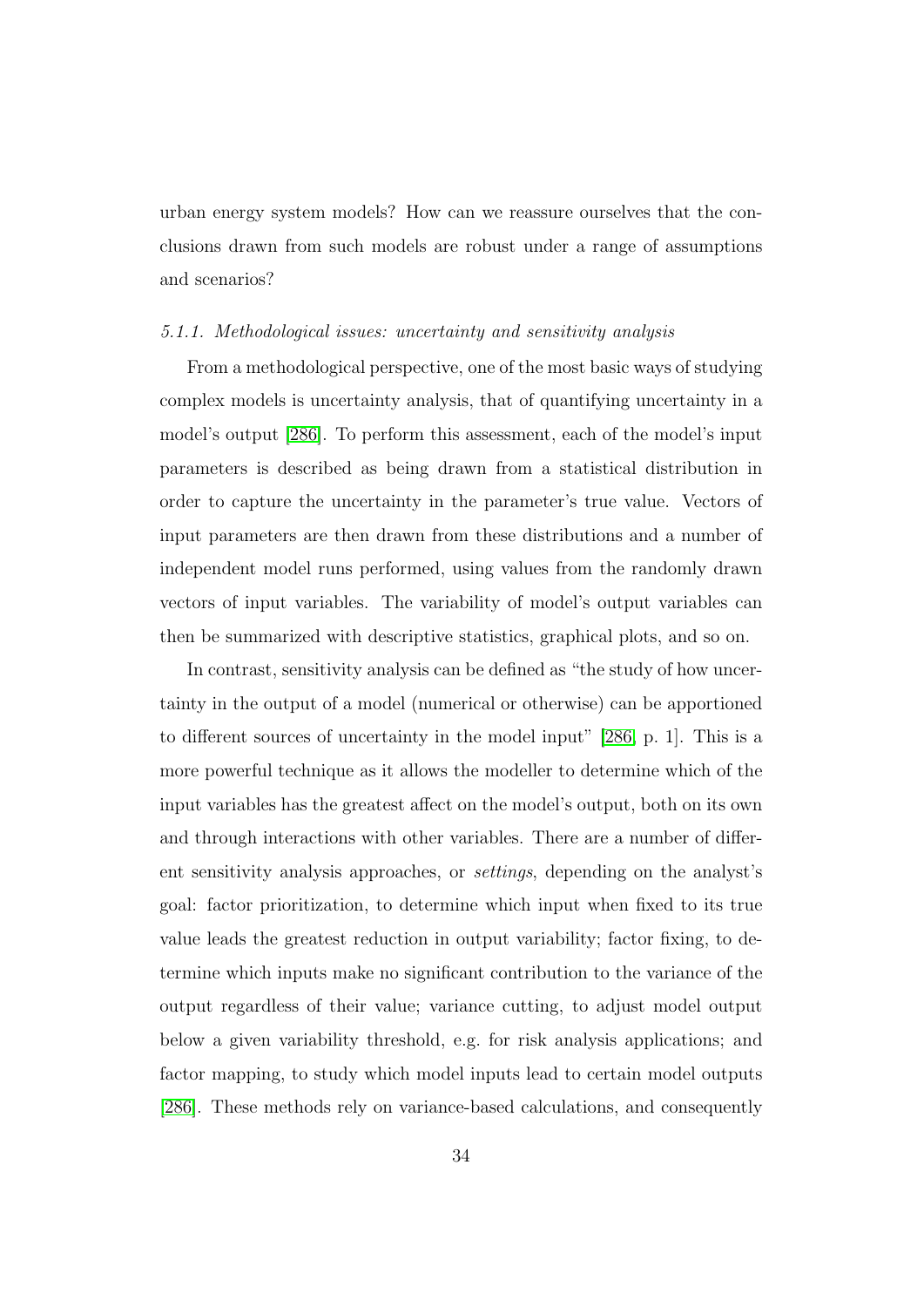depend on multiple model runs with different input values (as in uncertainty analysis). The number of model runs will depend on the analysis technique being used and the number of input parameters in the model but it can range from tens to thousands of model runs.

These two techniques have been applied in a range of disciplines. Hall et al. [\[287\]](#page-99-3), for example, demonstrate sensitivity analysis techniques for hydraulic engineering models (both simple and more complex models), concluding that these variance-based methods are helpful for capturing the nonlinear and interaction effects within complex models. de Rocquigny et al. [\[288\]](#page-99-4) provide a number of examples from oil exploration, radioactive waste safety management, financial models, geotechnics, component fatigue, and many other areas. From our review of models, three of the 219 studies explicitly mentioned uncertainty or sensitivity analysis and all were from the "systems design" cluster. Two of these cases considered optimization under uncertainty, that is formulating on optimization problem to consider the uncertainty endogenously; Lin and Huang [\[289\]](#page-99-5) did so with interval-parameter programming and Huang et al. [\[290\]](#page-100-0) used stochastic dynamic programming. These formulations can be computationally very intensive, limiting the size of problems that can be practically handled. An alternative approach is that of Lozano et al. [\[291\]](#page-100-1), who performed a more traditional one-at-a-time sensitivity analysis (i.e. varying the value of one parameter while holding others constant) to assess the impact of finance assumptions and natural gas prices in a MILP model of an energy supply system. However none of the three papers used the variance-based sensitivity methods described above, which enable the description of interaction effects and attribution of output variability.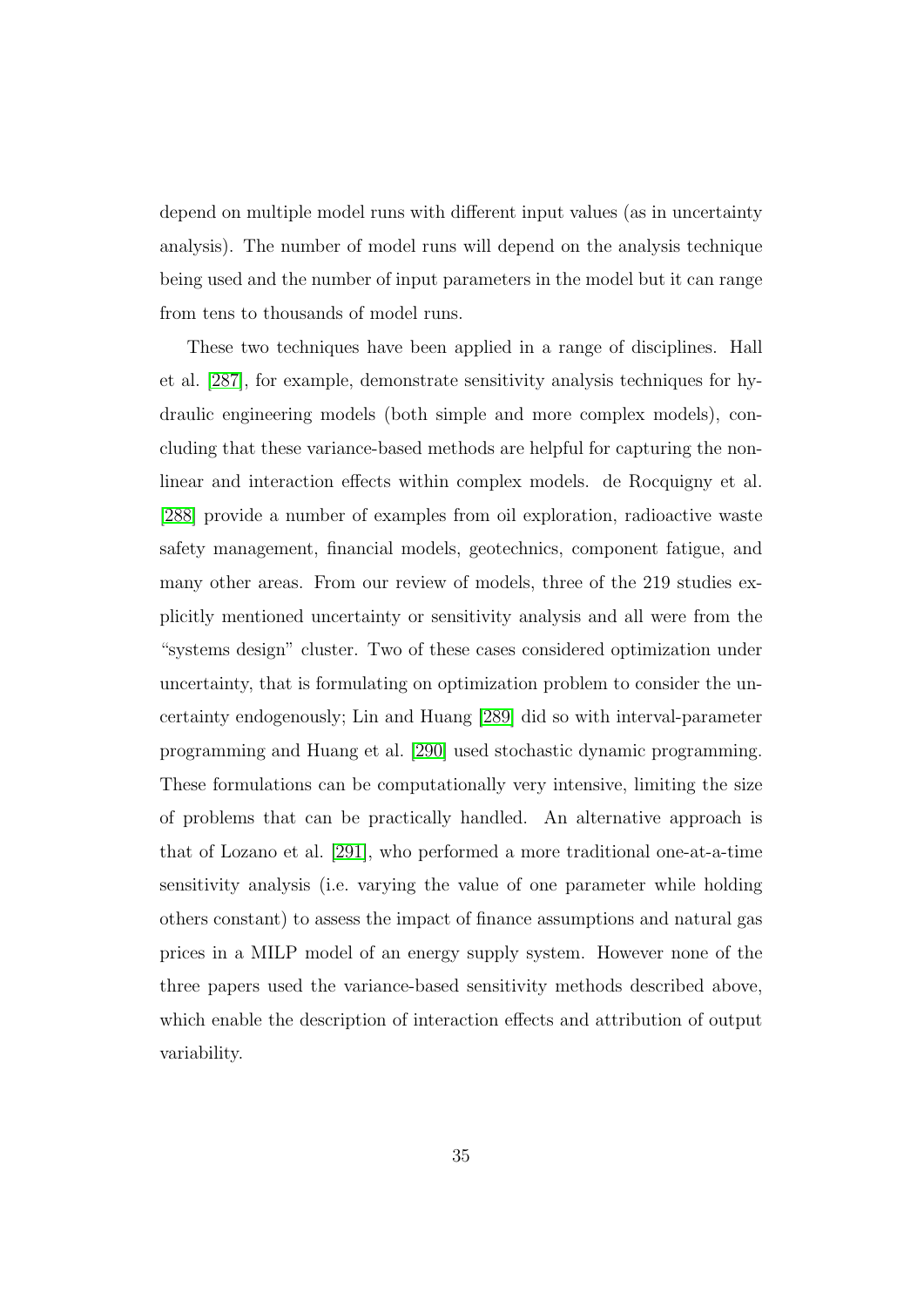## 5.1.2. Practical considerations: cloud computing

This suggests that urban energy system models do not use best practice methods in uncertainty and sensitivity analysis. If the complexity of these models is to be better understood, then model developers should experiment with these techniques to see how their models perform under a range of uncertainty. But as described above, these methods may require thousands of Monte Carlo simulations and, for complex models, this can be prohibitively time-consuming. How then can these analyses be performed in a timely manner?

One of the most promising opportunities is "cloud computing", which can be broadly defined as the delivery of software services over the Internet and the behind-the-scenes hardware and software systems that provide them [\[292\]](#page-100-2). The idea of "software as a service", or computing as a utility like water or energy, is not new and can be traced back to 1969 and the early days of the internet [\[293\]](#page-100-3). Indeed before the rise of personal computing, which provided small-scale desktop hardware and software systems, computing infrastructure largely consisted of centralized mainframes accessed via time-sharing arrangements and terminals [\[294\]](#page-101-0). However the recent construction of largescale data centres have enabled three new features of cloud computing: the ability to requisition almost unlimited computing resources on demand, the ability to avoid up-front cost commitments, and the ability to pay for the use of computing resources at short notice and as necessary. These features have enabled decreases in the cost of electricity, network bandwidth, software and hardware by a factor of 5 to 7, meaning that cloud computing is now a practical and financially-attractive option for many commercial entities and researchers [\[292\]](#page-100-2).

In the context of sensitivity and uncertainty analysis, one of the main ad-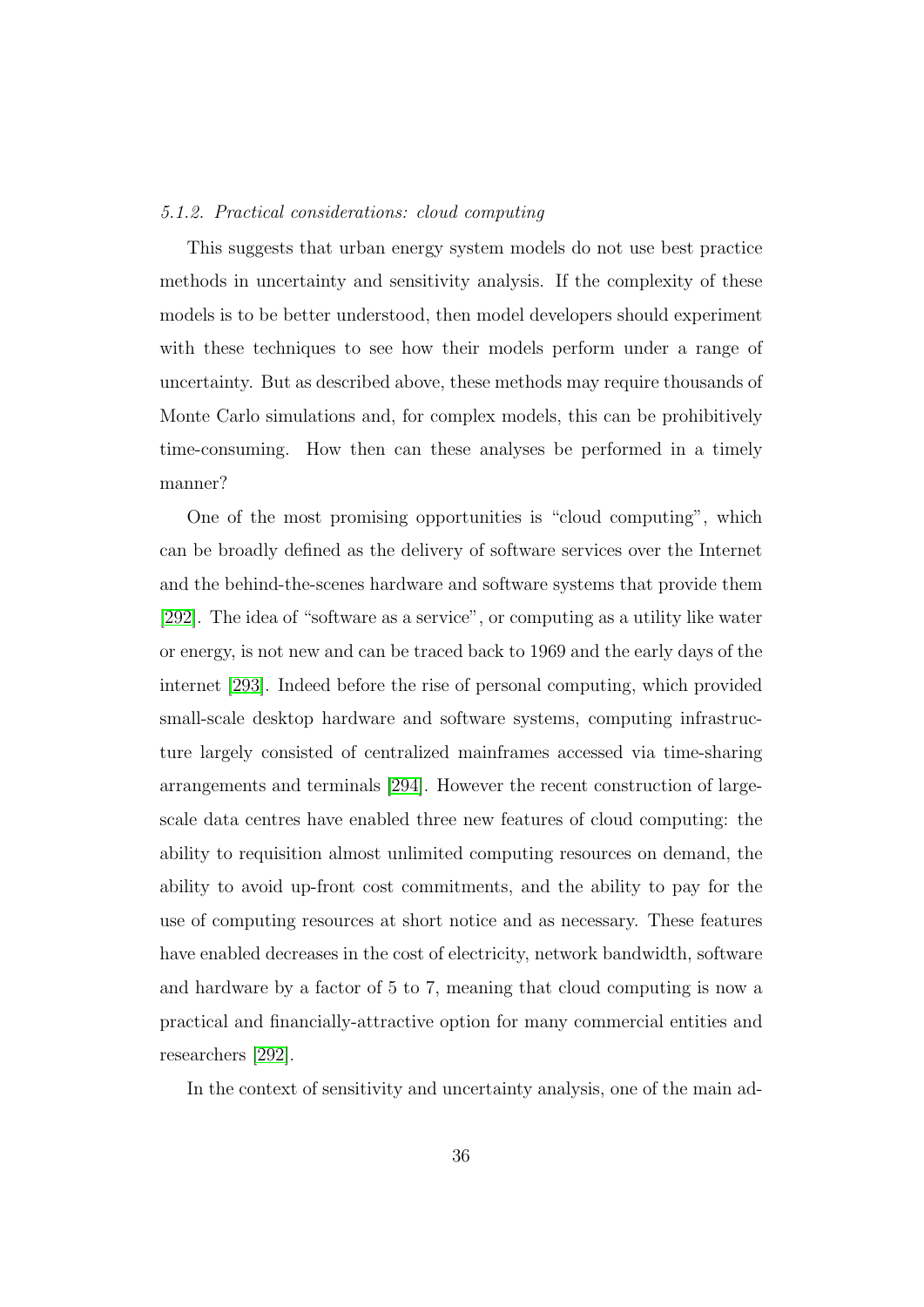vantages is "cost associativity". These techniques require hundreds or thousands of model runs, each of which can be run independently before being combined for the final analysis. With cloud computing, a user who purchases 1000 computer-hours can simply perform 1000 one-hour simulations simultaneously rather than waiting over a month for a single computer to perform the same task. Another benefit is that computationally-expensive calculations, such as integer programming for system design models, can be performed on the cloud freeing up desktop computing resources for other tasks [\[292\]](#page-100-0). For academic researchers, these features may sound similar to other highperformance computing paradigms, such as cluster or grid computing (see [\[293\]](#page-100-1) for a detailed comparison of these approaches). Cloud computing offers several further advantages, particularly in easing the administrative overhead of such systems, and initiatives like the Nimbus  $Project<sup>4</sup>$  $Project<sup>4</sup>$  $Project<sup>4</sup>$  have demonstrated how cloud computing can be applied in a range of academic disciplines such as high-energy physics, computer science, bioinformatics, and economics [\[295\]](#page-101-0).

Looking forward, Armbrust et al. [\[292\]](#page-100-0) identify 10 obstacles and opportunities for the adoption of cloud computing including: availability of service, data lock-in, data confidentiality and auditability, data transfer bottlenecks, performance unpredictability, scalable storage, debugging large-scale distributed systems, configuration for efficient scaling, reputation fate sharing, and software licensing. These represent a mix of technical and administrative obstacles, but in the context of urban energy system modelling, some of the listed items are of less concern. For example, at present urban energy system models are primarily used for offline analyses; that is, they are run infrequently to provide guidance to engineers, scientists, and policy

<span id="page-36-0"></span><sup>4</sup><http://www.nimbusproject.org>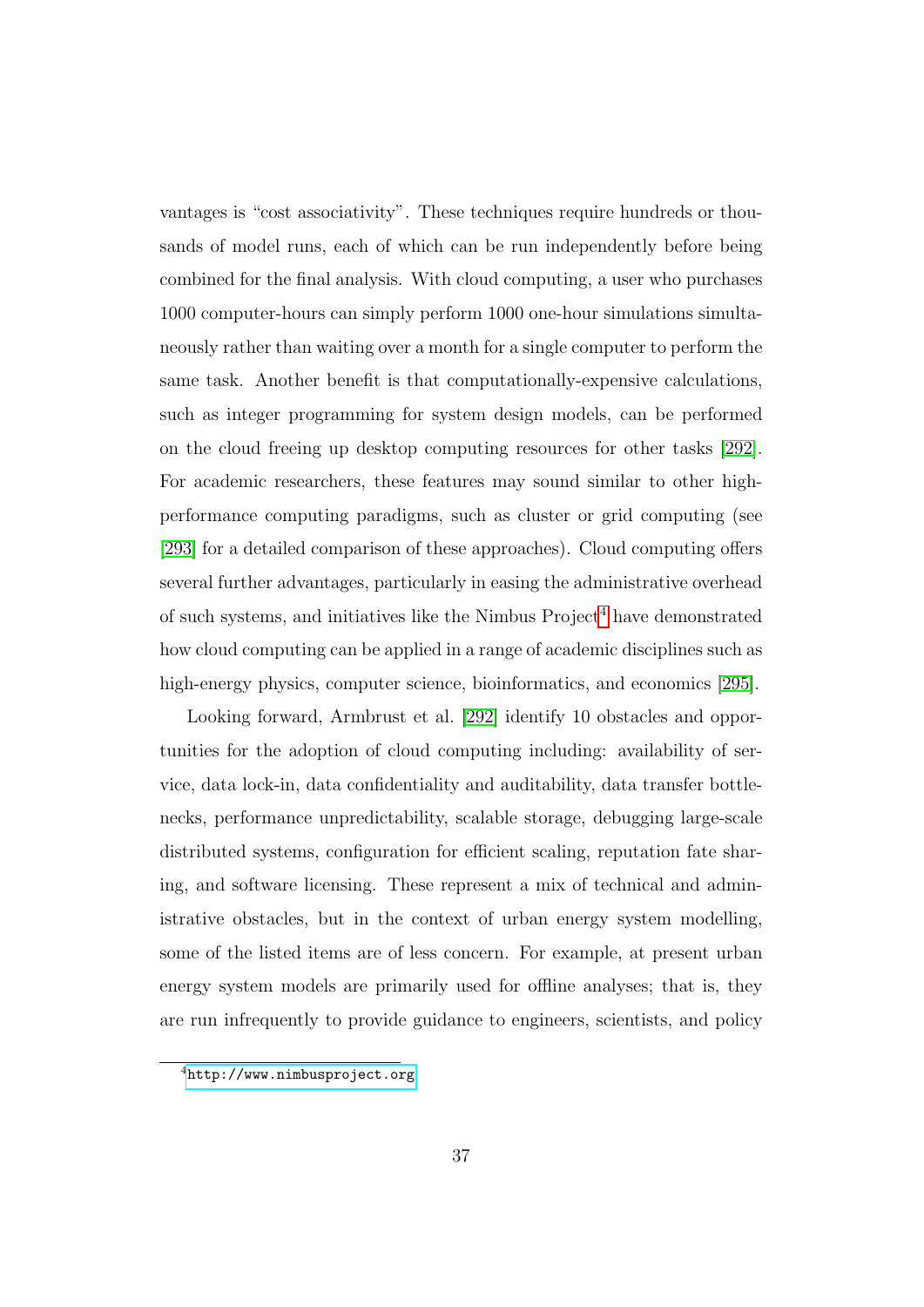makers, but they are less frequently used to make minute-to-minute operational decisions. This means that service availability, rapid scaling, and unpredictability of performance may be acceptable disadvantages, particularly if higher standards incur cost premiums. On the other hand, building and running large-scale models that use specialist codes (e.g. commercial optimization solvers) may encounter problems with debugging and software licensing.

Cloud computing therefore offers a promising, but not trouble-free, option for the analysis of complex urban energy system models using Monte Carlo and sensitivity analysis techniques. These tools provide strong theoretical and practical platforms for assessing parameter uncertainty and interaction effects and urban energy researchers should begin to experiment with these technologies. Ultimately as these tools become more mature, urban energy system models could be made available as cloud applications (i.e. shifting from the "infrastructure as a service" model to "software as a service"), potentially providing access to engineers, policy makers, and other practitioners in the field.

### 5.2. Data collection and integration

A common challenge described in Section [4](#page-25-0) is that of data availability (both quantity and quality). This is particularly true in the more complex system design and LUT models above, where data hungry models require vast datasets for initial calibration. Urban data is often recorded at different times by different people, and may need to be adapted from other sources (for example, scaling-up household survey data or scaling-down national energy statistics). Furthermore there is a particular lack of data in developing countries' cities. These issues suggest that there could be benefits from improving data collection standards and data sharing amongst researchers. Three spe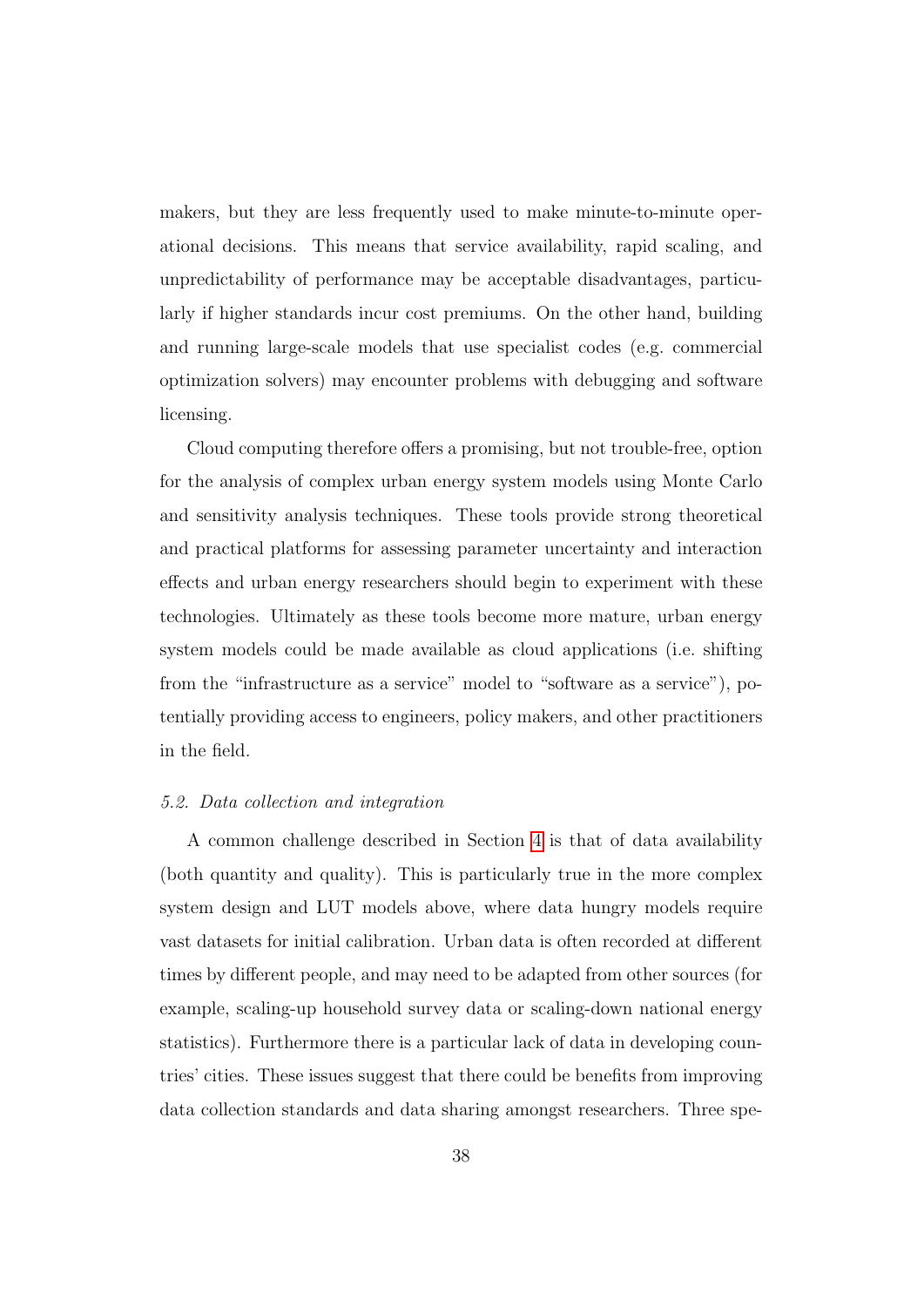cific opportunities discussed here are the definition of a standard vocabulary for urban energy systems, the development of a shared ontology for the domain of urban energy models, and a common repository for historical urban data.

Firstly, a standard set of terms for urban energy would be useful as a transparent basis of comparison between modelling methods and case studies. Agreed definitions amongst researchers are used in other fields, for example the glossary used by the Intergovernmental Panel on Climate Change for their assessment report on mitigation strategies [\[296\]](#page-101-1). In the urban energy context, the key issues are likely to be the definition of urban and energy systems boundaries which could be of benefit for comparative studies of modelling methodologies. The definition of urban energy systems that we have proposed above provides a starting point for such a discussion, as it highlights the range of issues that should be considered.

Secondly, a set of standardised definitions of urban energy models could be formalised into a shared and structured ontology, for example through the open-source software Protégé<sup>[5](#page-38-0)</sup>. An ontology is defined as a formal "explicit specification of a shared conceptualisation" [\[297\]](#page-101-2), and ontologies are widely used in information science to describe the relations between defined objects within a particular domain, and the properties of these objects. For instance, the SynCity project at Imperial College employs an ontology to describe the objects, processes and relationships inherent in the combined processes of cities. As such, "electricity" is defined as an instance of the resource class, which has assigned properties, such as the cost of import and unit of measure. The process classes, along with their instances (e.g. an electric heater), are

<span id="page-38-0"></span><sup>5</sup><http://protege.stanford.edu/>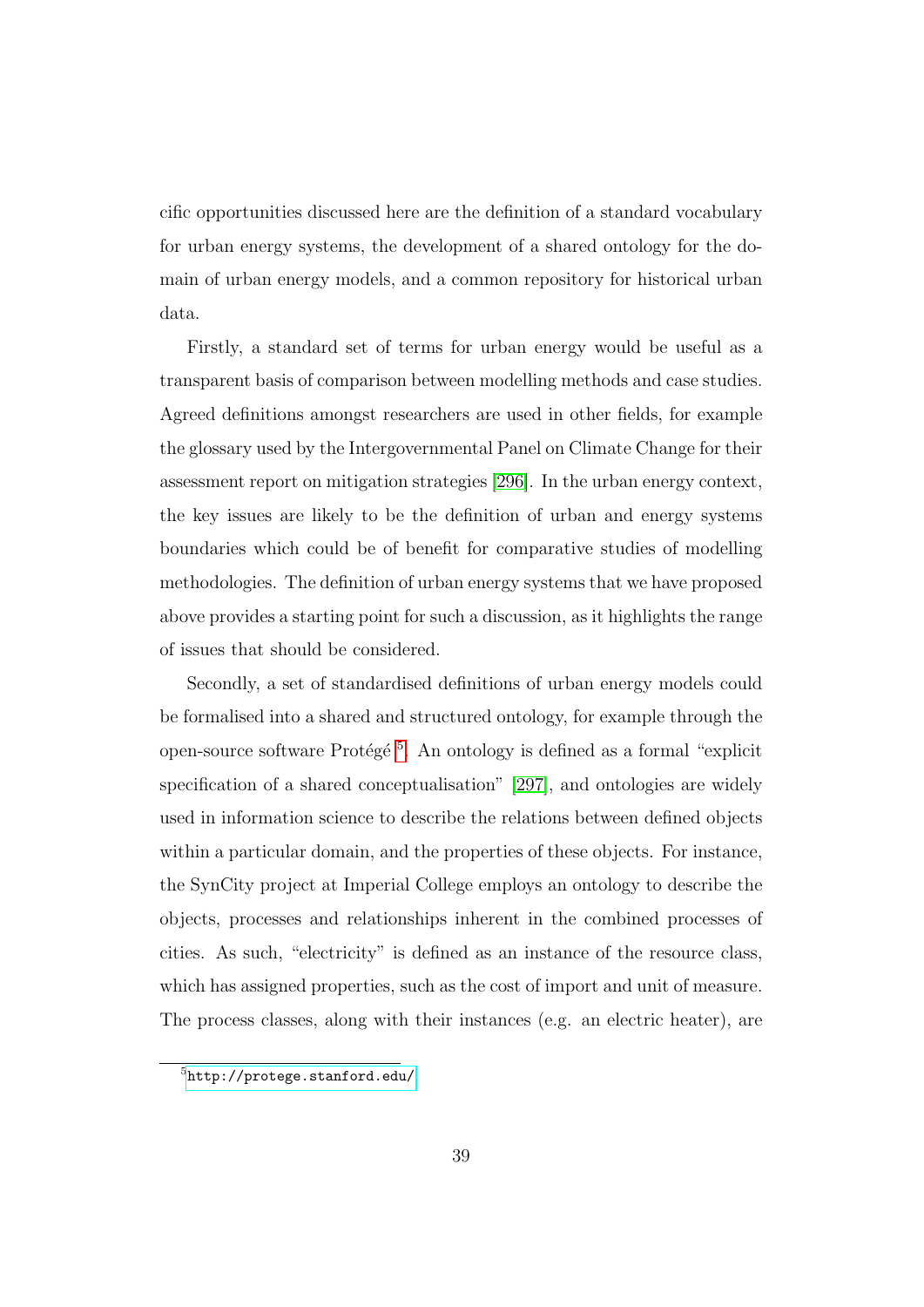then related to the electricity resource by the use of electricity units [\[246\]](#page-93-0).

There are many potential benefits of setting up an international ontology for urban energy models, including increased dialogue, transparency and standardised bases for comparative research. However the large investments in both time and money that researchers expend in creating their work environments are a large barrier to adoption of new techniques. It will also be necessary to involve senior researchers in the field, as their tacit experience will be invaluable in assigning the relevant relationships between objects [\[298\]](#page-101-3). A number of examples of previous projects have been attempted, including the Digital Government Research Center's Energy Data Collection system, where an ontology was created to standardize data types and enable sharing of U.S. federal and state level monthly energy statistics. This ontology described the relations between, for example, product type (e.g. unleaded gasoline), property measured (e.g. price, volume), area of the measure (e.g. USA, California) and the unit of measure [\[299\]](#page-101-4). More recent research has compared ontologies built for different methods of agent based modelling of urban energy systems, and found them to be complementary [\[300\]](#page-101-5). Moreover, a recent survey of 50 energy modellers determined that the majority of modellers build their own tools and models, but only half use some form of shared ontology [\[301\]](#page-101-6).

Finally in parallel with the suggestions above, there is a place for the construction of a centralised repository for cities' energy related data. This would be useful in organizing existing data sources and providing a natural home for new data emerging from the so-called "data deluge" of pervasive sensors, mobile phones, and so on [\[302\]](#page-102-0). Storage of energy related data is already employed by many organisations, yet is largely on a national scale [\[303–](#page-102-1)[305\]](#page-102-2) although some countries provide much more detailed data at a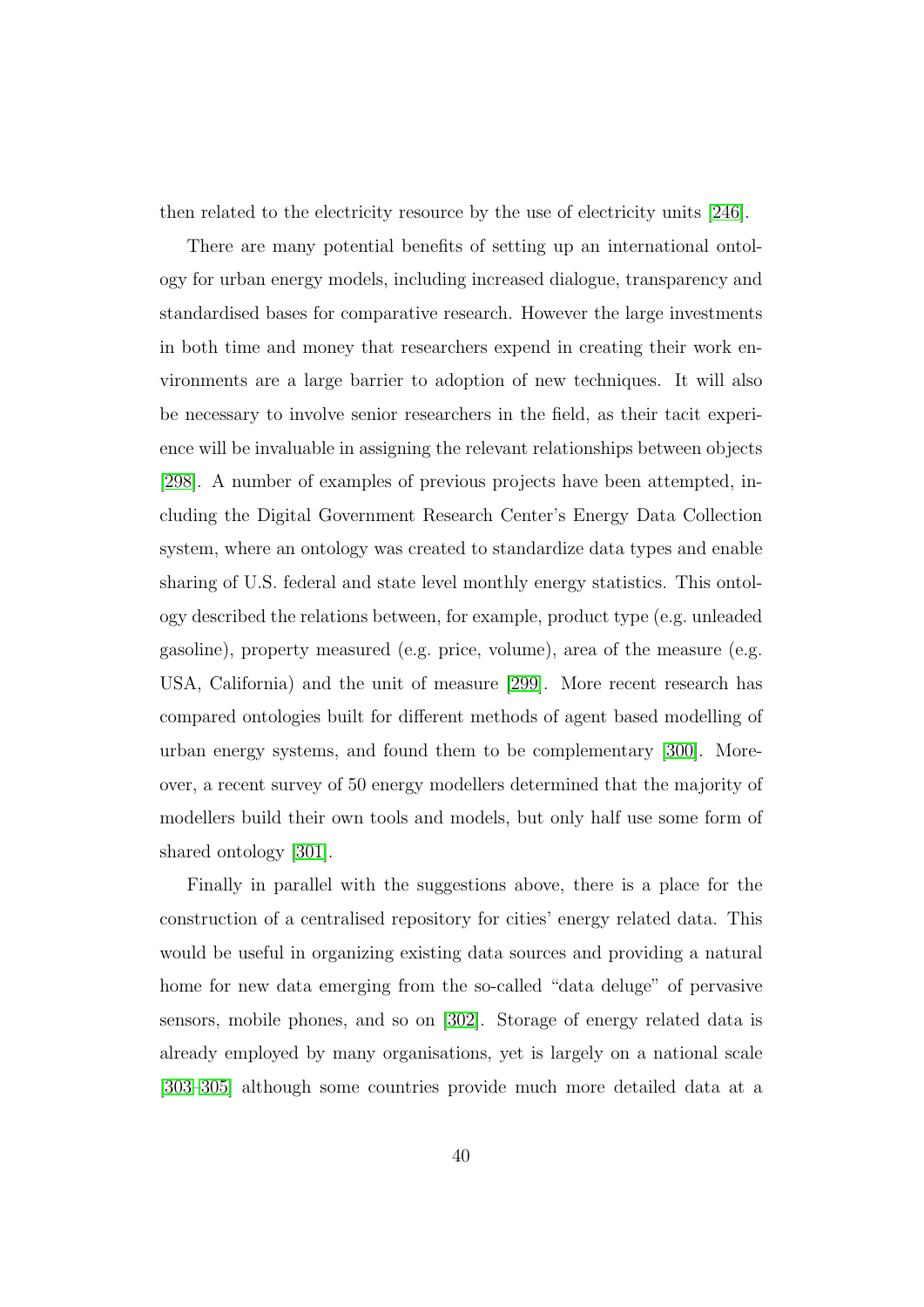neighbourhood level [\[306\]](#page-102-3). The consolidation of this data, along with the identification of key indicators, could be helpful in providing robust analyses of urban energy systems. This would be particularly useful for data-scarce developing world cities. An excellent example of how this can be done in an interactive open manner is Enipedia, a semantic wiki that enables users to access a wide range of energy system data and easily manipulate for their own research purposes [6](#page-40-0) .

The goal of these activities should therefore be to make data collection, organization and sharing easier so that researchers can focus on analysis.

## 5.3. Model integration via activity-based modelling

Activity-based models of land use and transport processes present a significant new opportunity for the development of bottom-up activity-based models of resource and energy demand. As described in Section [3.6.2,](#page-23-0) the current state-of-the-art in integrated land use-transport models can predict travel and activity patterns of all the agents in the study area at high levels of spatial and temporal resolution, in a behaviourally realistic and policy sensitive manner. The extension of such demand models to all resources (e.g. heating, electricity, transport fuel and others) and their integration with integrated urban supply networks is therefore one of the most promising emerging opportunities in the field of urban energy systems modelling.

An integrated bottom-up and disaggregate model of urban demand and supply vectors would have several attractive qualities, such as the ability to predict resource demands at high spatial and temporal resolutions, to the extent of being able to produce building-by-building resource needs by the second; the ability to predict resource demands along different dimensions

<span id="page-40-0"></span> $6$ <http://enipedia.tudelft.nl/wiki/Enipedia>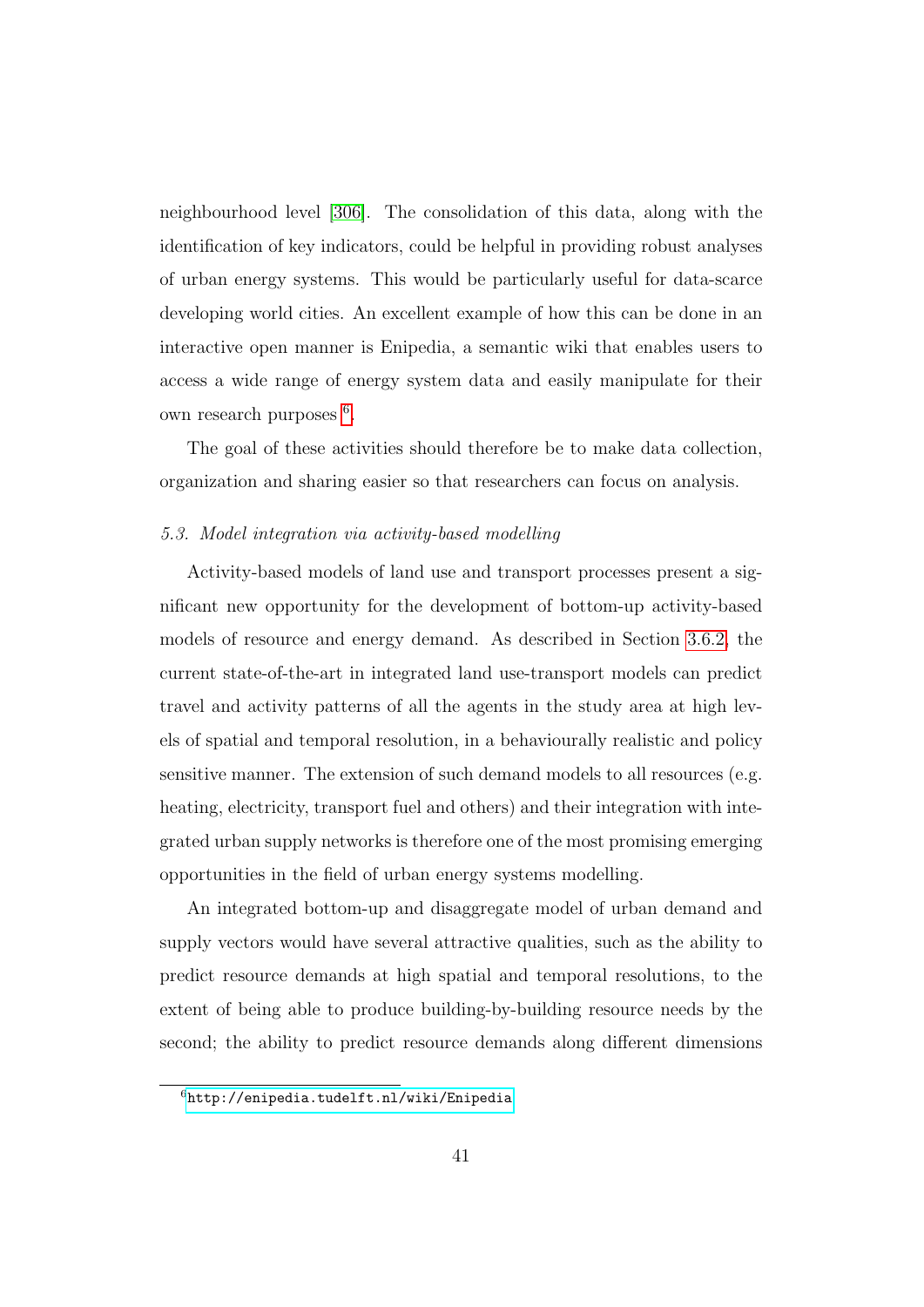while at the same time retaining the dependencies and links between these resource demands; sensitivity to a variety of policy scenarios and the ability to capture both the direct and indirect effects of policies on resource demands. Activity-based integrated urban energy system models could therefore form an effective test-bed for new scenarios and technological solutions.

### 5.3.1. Strengths of integrated activity-based urban energy system models

The strengths of such a model are attributable primarily to two factors. First, the activity-based paradigm ensures a behavioural approach to predicting resource demands that acknowledges their derived nature. In other words, resource demands arise as a result of individuals performing activities and the models consequently produce reliable and policy-sensitive forecasts that retain the links between different demand vectors. Second, the agentbased disaggregate approach provides high resolution detail, which serves as an effective input to integrated supply models.

These attributes of activity-based models are owed to the significant developments in micro-econometric and simulation methods. An agent-based micro-simulation model of urban energy systems supports not only the simulation of the infrastructure networks but also the behaviour, activities and consequent resource demands of every entity in the study area by the second. Moreover, econometric advances in behavioural modelling that have occurred over the last few decades have enabled the development of disaggregate behavioural models that predict highly heterogeneous behaviours of individuals such as loyalty, variety-seeking, learning, spatial cognition, socially constrained preferences and norms, and so on.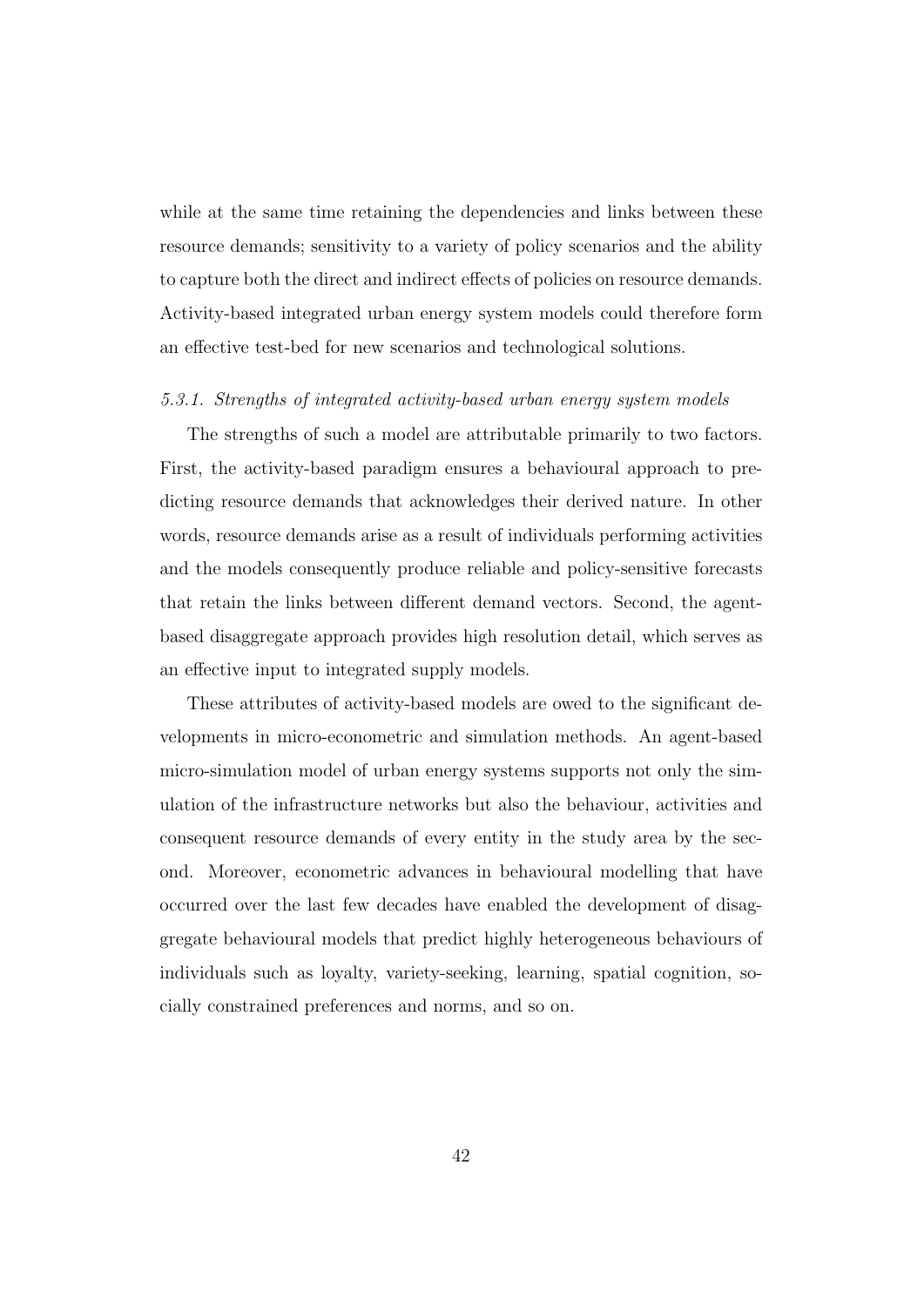# 5.3.2. Challenges in developing integrated activity-based urban energy system models

The primary challenges in developing an integrated activity-based model of urban energy systems are the computational requirements and data needs. The development and calibration of such extensive integrated model systems depends on the availability of a variety of different kinds of data, which is typically not available from a single source. Also the implementation of these model systems accordingly requires extensive data handling capabilities as well as computational efficiency. However, in an increasingly digital world, we have many new potential sources of data such as GSM and GPS traces from mobile phones that mitigate the challenge posed by the data requirements, just as the development of parallel computing technologies and cloud storage serve to mitigate the computational challenge.

While these are challenges that the urban and transport planning community have faced for a long time, a new challenge posed by the integration of urban demand and supply models is the interesting new interface that is created between the descriptive demand models and the normative supply models. Such an interface has been traditionally dealt with through equilibrium-seeking feedback processes, though some behavioural economists argue that most complex systems (such as urban energy systems) are never in equilibrium. The development of integrated and activity-based urban energy model systems therefore open up interesting questions as well as opportunities.

Technically, the development of these models will be aided by some of the opportunities identified above. In particular, computational advances (e.g. parallelisation, more efficient microsimulation models, and more powerful computers), as well as the increased usage of cloud computing and ontologies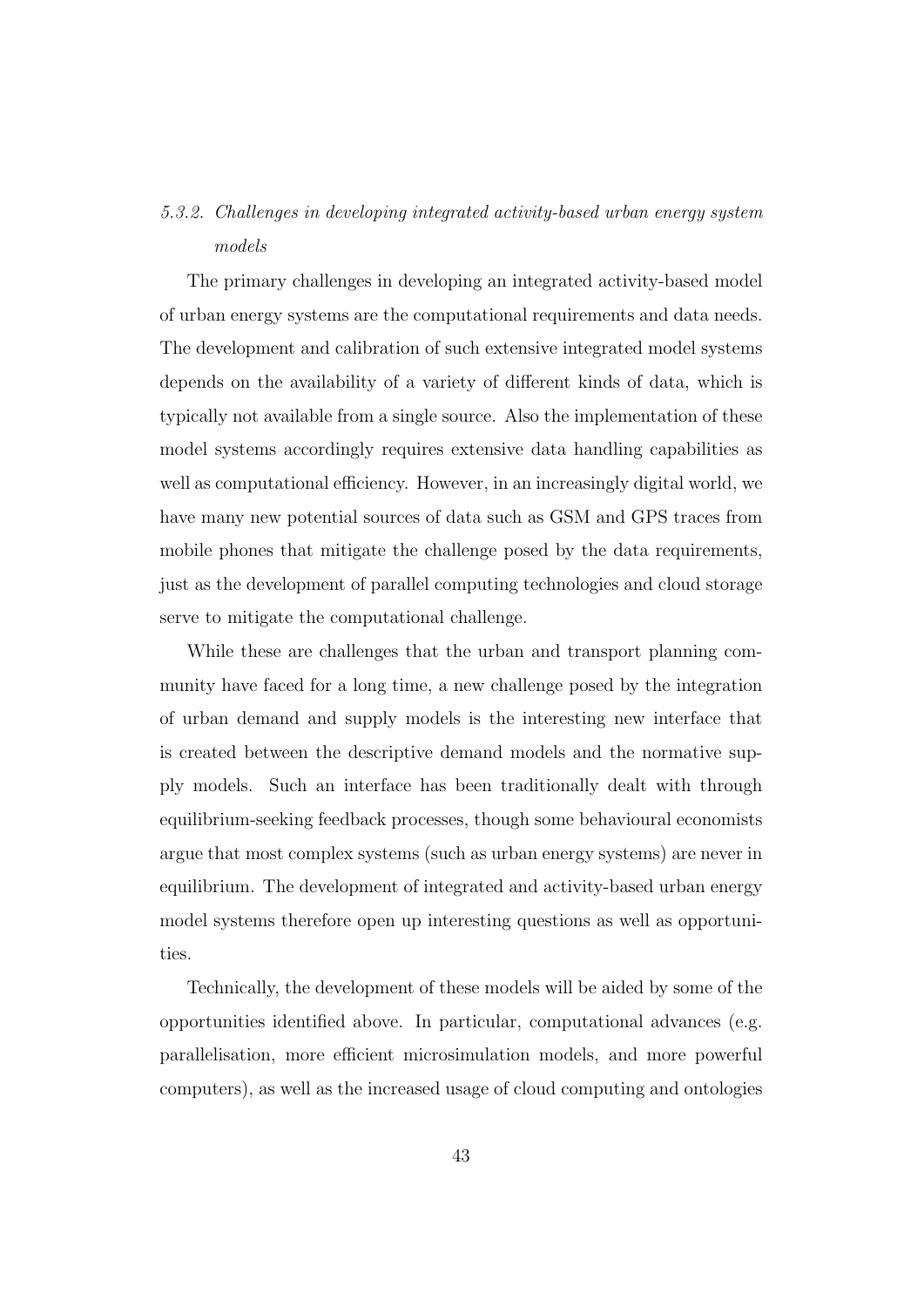as described above, will be vital if the capabilities of these models are to be expanded while maintaining their usability. Model development efforts are likely to focus on improved behavioural models, as descriptions of the decision-making behaviour of individual agents (e.g. travellers, developers, employers) underpin these tools. Developments in the technologies available for modelling these agent-level behaviours serve as a strong driving and enabling force in the development of behaviourally-realistic and policy-sensitive resource demand prediction models.

## 5.3.3. Value of integrated activity-based UES models

Ultimately, however, the value of developing such integrated models lies in the application. What are the needs fulfilled by models of urban energy systems? These systems are typically developed: (a) to analyse the impacts of various demographic scenarios (such as aging and migration patterns); (b) to test and evaluate different policy measures and baskets of policies (such as fuel taxation or fiscal incentives for energy efficient consumer products such as hybrid electric vehicles); (c) to test technological and systems level solutions (such as CHP, centralised versus decentralised energy supply networks, renewable energy sources and associated energy storage) and (d) to identify opportunities for energy efficiency (such as through retrofitting or more closely integrated supply networks). Integrated urban energy system model systems can thus potentially support policy-makers, city planners, entrepreneurs as well as businesses such as energy and resource suppliers, and technology manufacturers.

# 6. Conclusions

As is evident from the large and diverse body of literature highlighted here, urban energy consumption is of growing interest and models of urban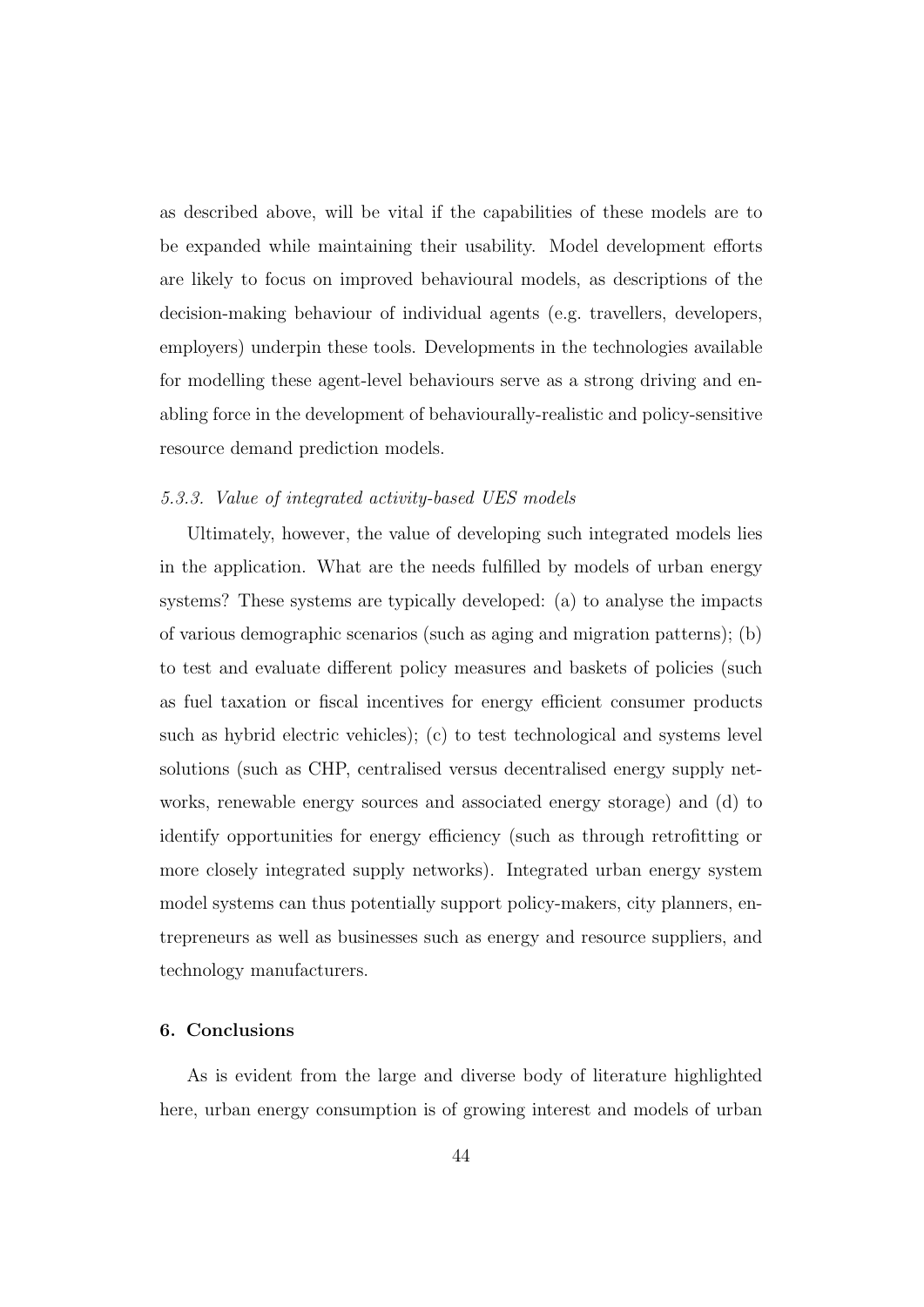energy systems are a key tool in assessing better designs, new policies, and related technologies. Over the last few decades there has been a deluge of models with a variety of formulations and applications, and a wide temporal and spatial scale. However, there is no resource out there that helps understand and make sense of this vast body of literature, no piece of work that brings to light the full scope of the activity in this area. That is the gap we attempt to fill with this paper, by providing a comprehensive review of the literature in urban energy systems modelling.

We first presented a definition of urban energy systems, as "the combined processes of acquiring and using energy to satisfy the energy service demands of a given urban area". This set the context and scope for a review of 219 papers, covering five distinct areas of practice. On reviewing these papers it was noted that integrated land use-transport (LUT) modelling, although highly relevant to urban energy systems, was missing from the search results and so a supplementary review of this area was conducted.

The field of urban energy systems modelling clearly faces a number of challenges, including technical obstacles related to the complexity of the models and data uncertainty, and audience-oriented issues concerning model integration and policy relevance. To some extent, we believe these can be alleviated by opportunities in methods and technology including new data sources such as GPS/GSM signal traces, sensitivity analysis and cloud computing, and activity-based modelling. Although these are technical innovations, we believe they will also improve the policy relevance of work in this area by capturing more policy levers, explicitly addressing questions of uncertainty, and by defining standards for consistent and comparable data.

Overall then, the future of urban energy systems modelling appears to be the use of activity and agent-based modelling methods in conjunction with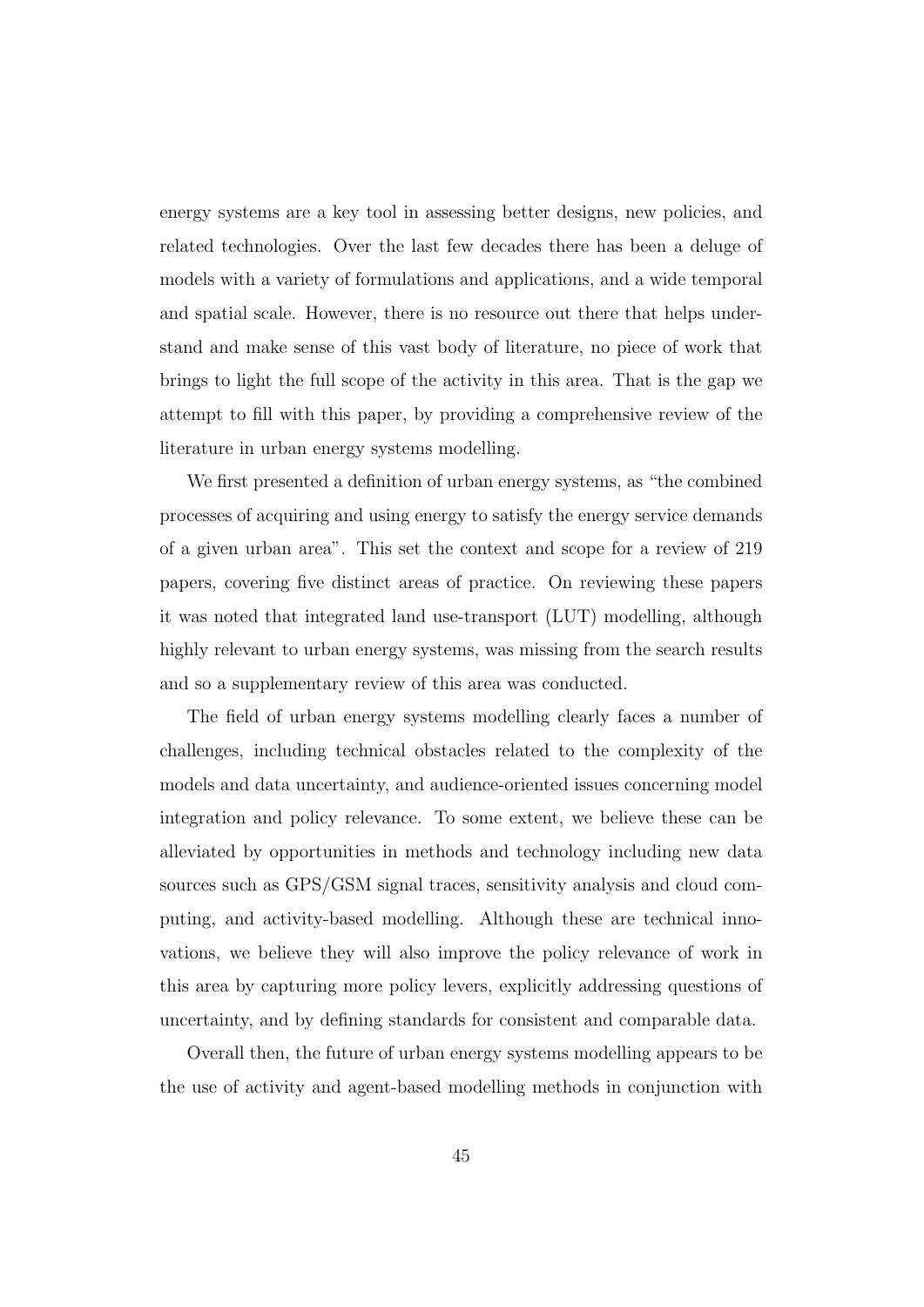improved data standards and computational advances to estimate spatially and temporally disaggregated resource demands within an integrated model of urban energy supply. Such a model would capture the complexity inherent in urban areas today and would enable the analysis of baskets of policies and solutions that cut across traditionally independent but increasingly interrelated sectors such as transport, electricity, heating and even other urban resource services such as water supply.

Urban energy system modelling unarguably has a great deal of potential and faces numerous other challenges not explicitly addressed here, such as the challenges of modelling developing economies. However this paper has tried to collate a diverse body of practice into a recognizable field, one to which researchers and practitioners can contribute and develop further.

#### Acknowledgments

The financial support of BP via the Urban Energy Systems project at Imperial College London (<www.imperial.ac.uk/urbanenergysystems>) is gratefully acknowledged.

# References

- [1] UN, . World urbanization prospects: the 2007 revision population database. 2008. URL <http://esa.un.org/unup/>.
- [2] World Bank, . World Development Report 2009: Reshaping Economic Geography, Part 1. Tech. Rep.; World Bank; Washington, DC; 2008. URL <http://www.worldbank.org/wdr2009>.
- [3] Kotkin, J.. The city: a global history. London: Weidenfeld & Nicolson; 2005. ISBN 0297646850 (hbk.).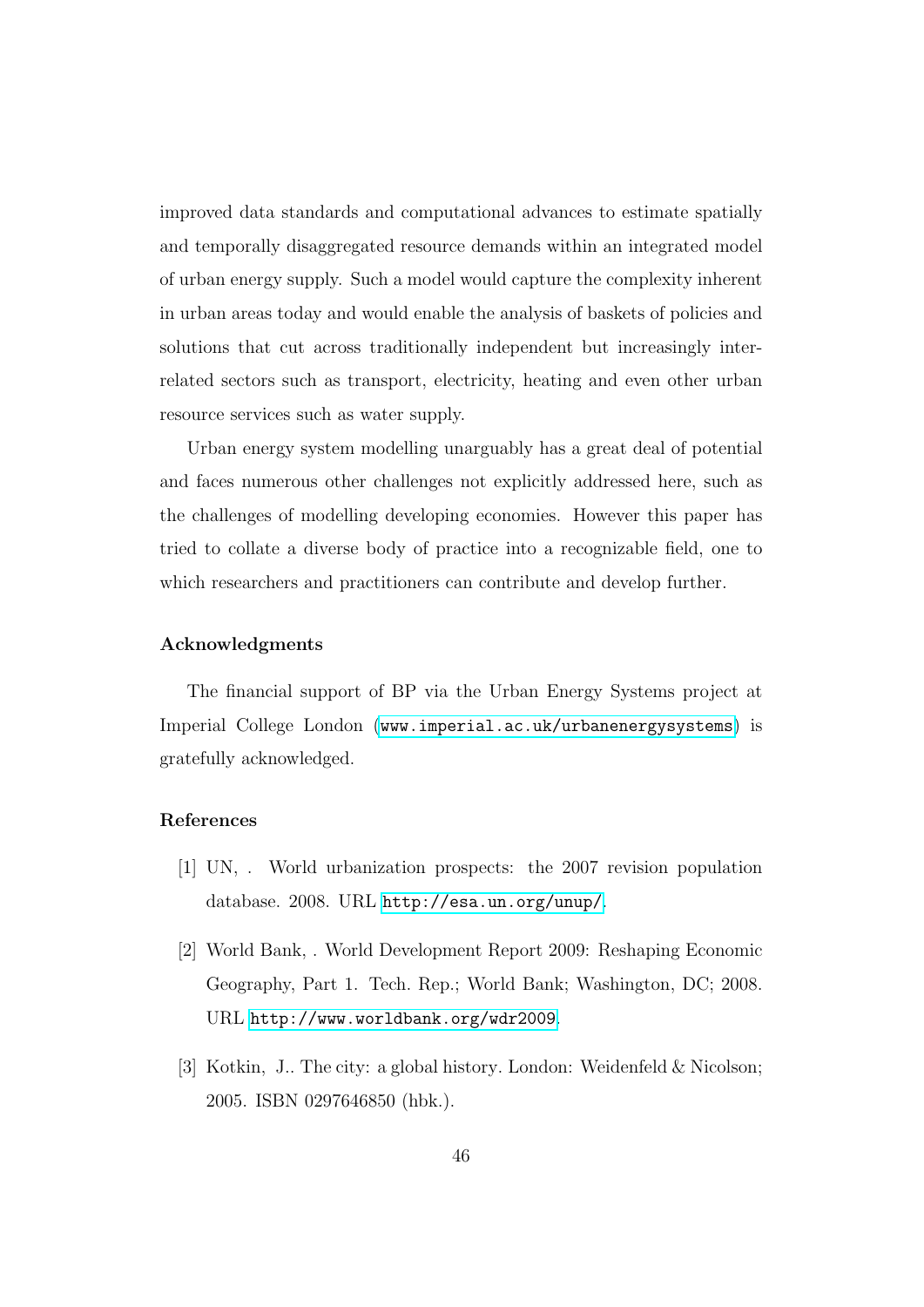- [4] McGranahan, G., Marcotullio, P., Bai, X., Balk, D., Braga, T., Douglas, I., et al. Urban systems. vol. 1. Washington: Island Press; 2005, p. 795–825. URL [http://www.maweb.org/documents/document.296.](http://www.maweb.org/documents/document.296.aspx.pdf) [aspx.pdf](http://www.maweb.org/documents/document.296.aspx.pdf).
- [5] IEA, . World Energy Outlook. Paris: International Energy Agency; 2008.
- [6] Jaccard, M.K.. Sustainable Fossil Fuels: The Unusual Suspect in the Quest for Clean and Enduring Energy. Cambridge: Cambridge University Press; 2005.
- [7] Kennedy, C., Steinberger, J., Gasson, B., Hansen, Y., Hillman, T., Havránek, M., et al. Methodology for inventorying greenhouse gas emissions from global cities. Energy Policy 2009;38(9):4828– 4837. doi:\bibinfo{doi}{10.1016/j.enpol.2009.08.050}. URL [http:](http://linkinghub.elsevier.com/retrieve/pii/S0301421509006387) [//linkinghub.elsevier.com/retrieve/pii/S0301421509006387](http://linkinghub.elsevier.com/retrieve/pii/S0301421509006387).
- [8] Foresight Sustainable Energy Management and the Built Environment Project, . Final Project Report. Tech. Rep.; Government Office for Science; London; 2008. URL [http://www.bis.](http://www.bis.gov.uk/foresight/our-work/projects/published-projects/sustainable-energy-management-and-the-built-environment) [gov.uk/foresight/our-work/projects/published-projects/](http://www.bis.gov.uk/foresight/our-work/projects/published-projects/sustainable-energy-management-and-the-built-environment) [sustainable-energy-management-and-the-built-environment](http://www.bis.gov.uk/foresight/our-work/projects/published-projects/sustainable-energy-management-and-the-built-environment).
- [9] Hughes, T.. Networks of Power Electrification in Western Society, 1880–1930. Baltimore: Johns Hopkins University Press; 1983.
- [10] Buettner, T.. An overview of World Urbanization Prospects. In: Urbanization, Development Pathways and Carbon Implications workshop. Tsukuba; 2007,URL [http://www.gcp-urcm.org/files/](http://www.gcp-urcm.org/files/A20070328/buettner.pdf) [A20070328/buettner.pdf](http://www.gcp-urcm.org/files/A20070328/buettner.pdf).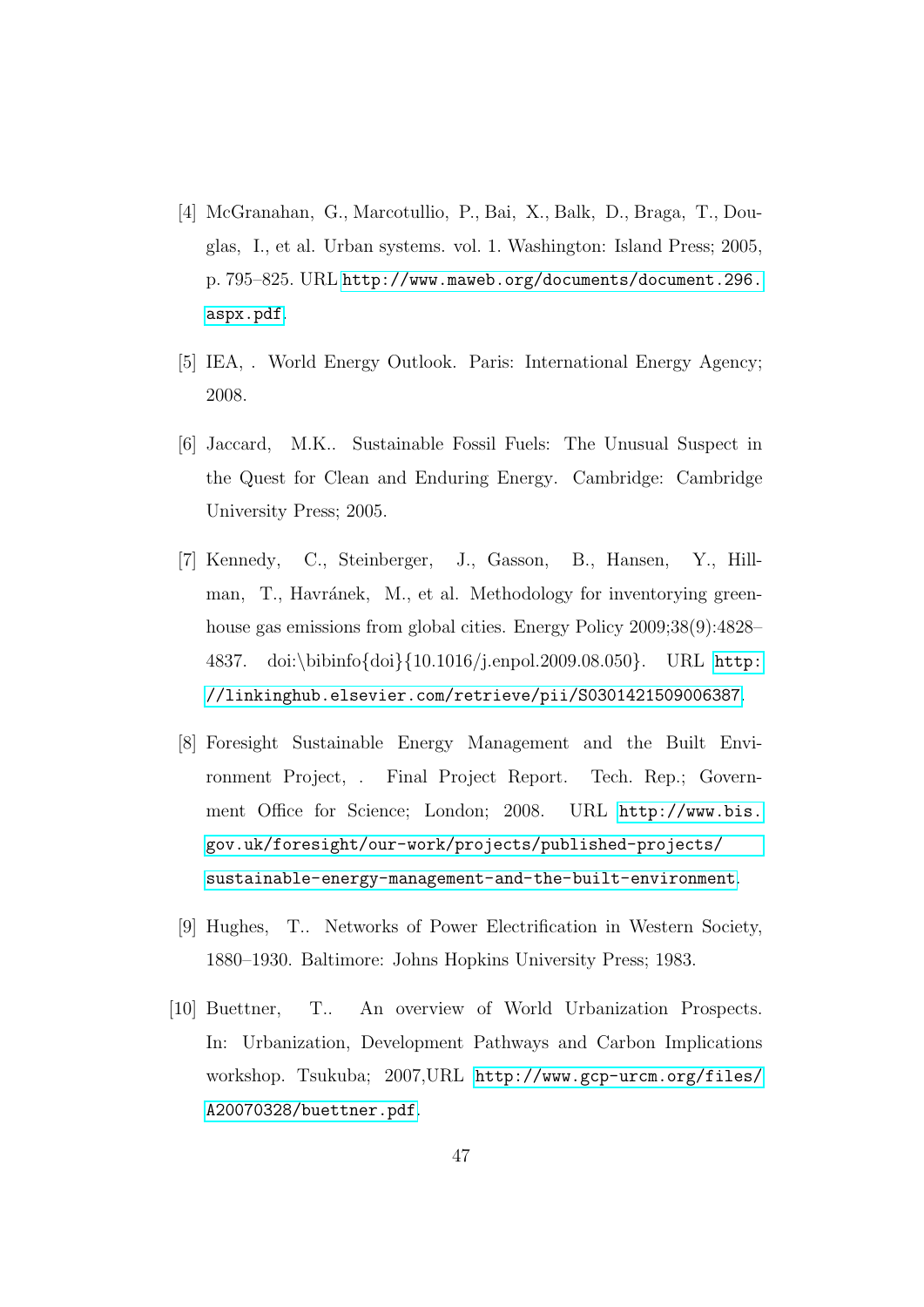- [11] Schulz, N.B.. The direct material inputs into Singapore's development. Journal of Industrial Ecology 2007;11(2).
- [12] Ramaswami, A., Chavez, A., Ewing-Thiel, J., Reeve, K.E.. Two approaches to greenhouse gas emissions foot-printing at the city scale. Environmental science & technology 2011;45(10):4205–6. doi: \bibinfo{doi}{10.1021/es201166n}. URL [http://www.ncbi.nlm.nih.](http://www.ncbi.nlm.nih.gov/pubmed/21520902) [gov/pubmed/21520902](http://www.ncbi.nlm.nih.gov/pubmed/21520902).
- [13] Arup, . Climate Action in Megacities: C40 Cities Baseline and Opportunities. Tech. Rep. June; Arup; London; 2011.
- [14] Rosen, R.. Life Itself. Columbia University Press; 1991.
- [15] R Development Core Team, . R: A Language and Environment for Statistical Computing. 2010. URL <http://www.r-project.org>.
- [16] Maechler, M., Rousseeuw, P., Struyf, A., Hubert, M.. Cluster Analysis Basics and Extensions. 2005.
- [17] Shiau, C.S.N., Kaushal, N., Hendrickson, C.T., Peterson, S.B., Whitacre, J.F., Michalek, J.J.. Optimal Plug-In Hybrid Electric Vehicle Design and Allocation for Minimum Life Cycle Cost, Petroleum Consumption, and Greenhouse Gas Emissions. Journal of Mechanical Design 2010;132(9):091013. doi:\bibinfo{doi}{10. 1115/1.4002194}. URL [http://link.aip.org/link/JMDEDB/v132/](http://link.aip.org/link/JMDEDB/v132/i9/p091013/s1&Agg=doi) [i9/p091013/s1&Agg=doi](http://link.aip.org/link/JMDEDB/v132/i9/p091013/s1&Agg=doi).
- [18] Eriksson, A., Jacobson, B.. Modular modelling and simulation tool for evaluation of powertrain performance. International Journal of Vehicle Design 1999;21(2/3):175. doi:\bibinfo{doi}{10.1504/IJVD.1999. 005575}. URL <http://www.inderscience.com/link.php?id=5575>.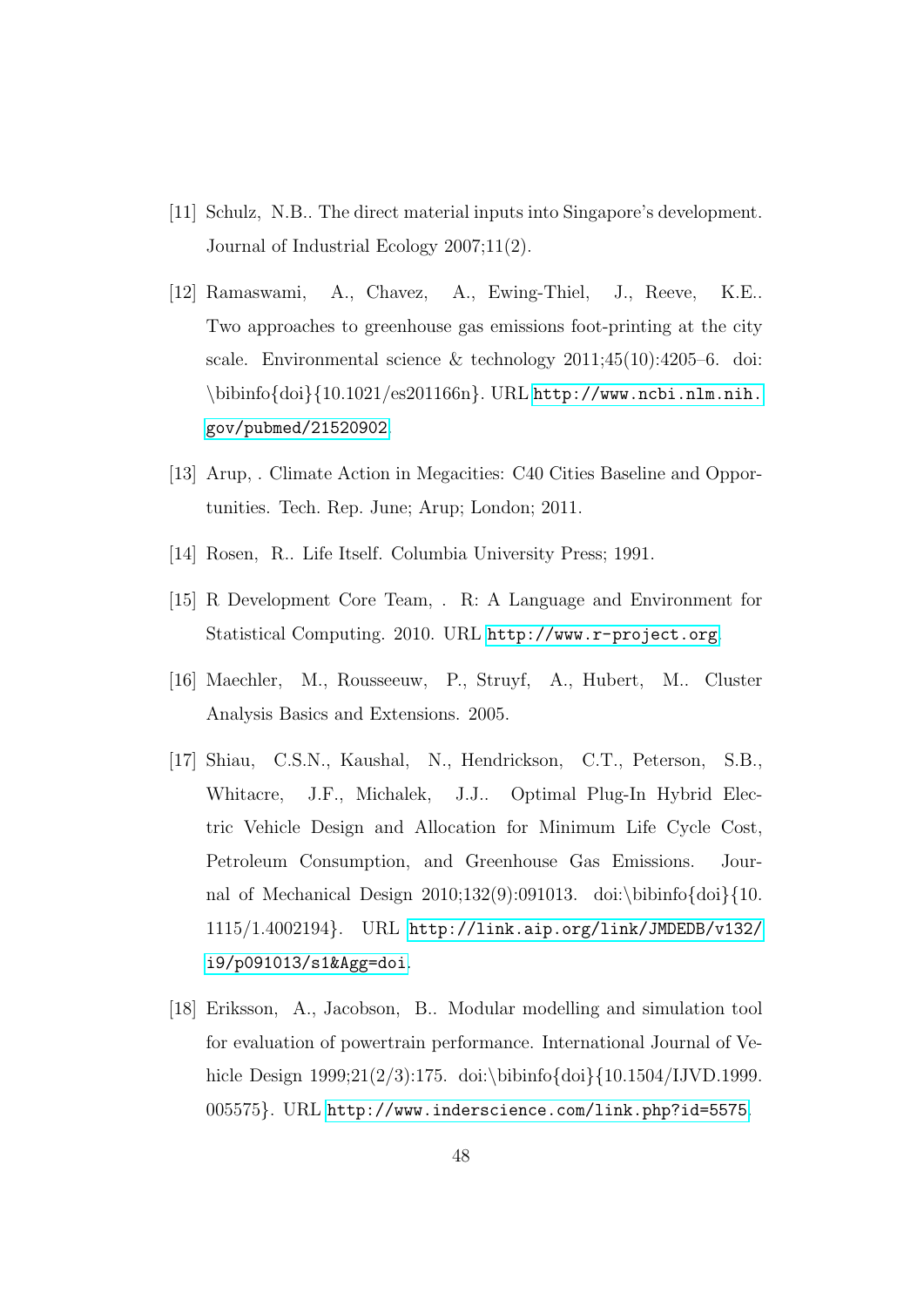- [19] Rincón, J.. Experimental and numerical evaluation of a solar passive cooling system under hot and humid climatic conditions. Solar Energy  $2001;71(1):71–80.$  doi:\bibinfo{doi}{10.1016/S0038-092X(01) 00010-X}. URL [http://linkinghub.elsevier.com/retrieve/pii/](http://linkinghub.elsevier.com/retrieve/pii/S0038092X0100010X) [S0038092X0100010X](http://linkinghub.elsevier.com/retrieve/pii/S0038092X0100010X).
- [20] Kaewniyompanit, S., Sugihara, H., Tsuji, K.. An Evaluating Model of Photovoltaic Power Output Variations for an Energy System Planning in an Urban Area. IEEJ Transactions on Electrical and Electronic Engineering  $2009;4(4):534-544.$  doi:\bibinfo{doi}{10.1002/tee.20440}. URL <http://doi.wiley.com/10.1002/tee.20440>.
- [21] Kaewniyompanit, S., Sugihara, H., Tsuji, K., Funabashi, T., Okuno, Y., Hayashi, T.. Maximum potential of PV installation based on an energy system planning model considering a distribution voltage constraint. IEEJ Transactions on Electrical and Electronic Engineering 2009;4(2):257–268. doi:\bibinfo{doi}{10.1002/tee.20310}. URL [http:](http://doi.wiley.com/10.1002/tee.20310) [//doi.wiley.com/10.1002/tee.20310](http://doi.wiley.com/10.1002/tee.20310).
- [22] Celik, A.N., Muneer, T., Clarke, P.. An investigation into micro wind energy systems for their utilization in urban areas and their life cycle assessment. Proceedings of the Institution of Mechanical Engineers, Part A: Journal of Power and Energy  $2007;221(8):1107-1117.$  doi:\bibinfo{doi}{10. 1243/09576509JPE452}. URL [http://journals.pepublishing.com/](http://journals.pepublishing.com/openurl.asp?genre=article&id=doi:10.1243/09576509JPE452) [openurl.asp?genre=article&id=doi:10.1243/09576509JPE452](http://journals.pepublishing.com/openurl.asp?genre=article&id=doi:10.1243/09576509JPE452).
- [23] Allen, S.R., Hammond, G.P., McManus, M.C.. Energy analysis and environmental life cycle assessment of a micro-wind turbine.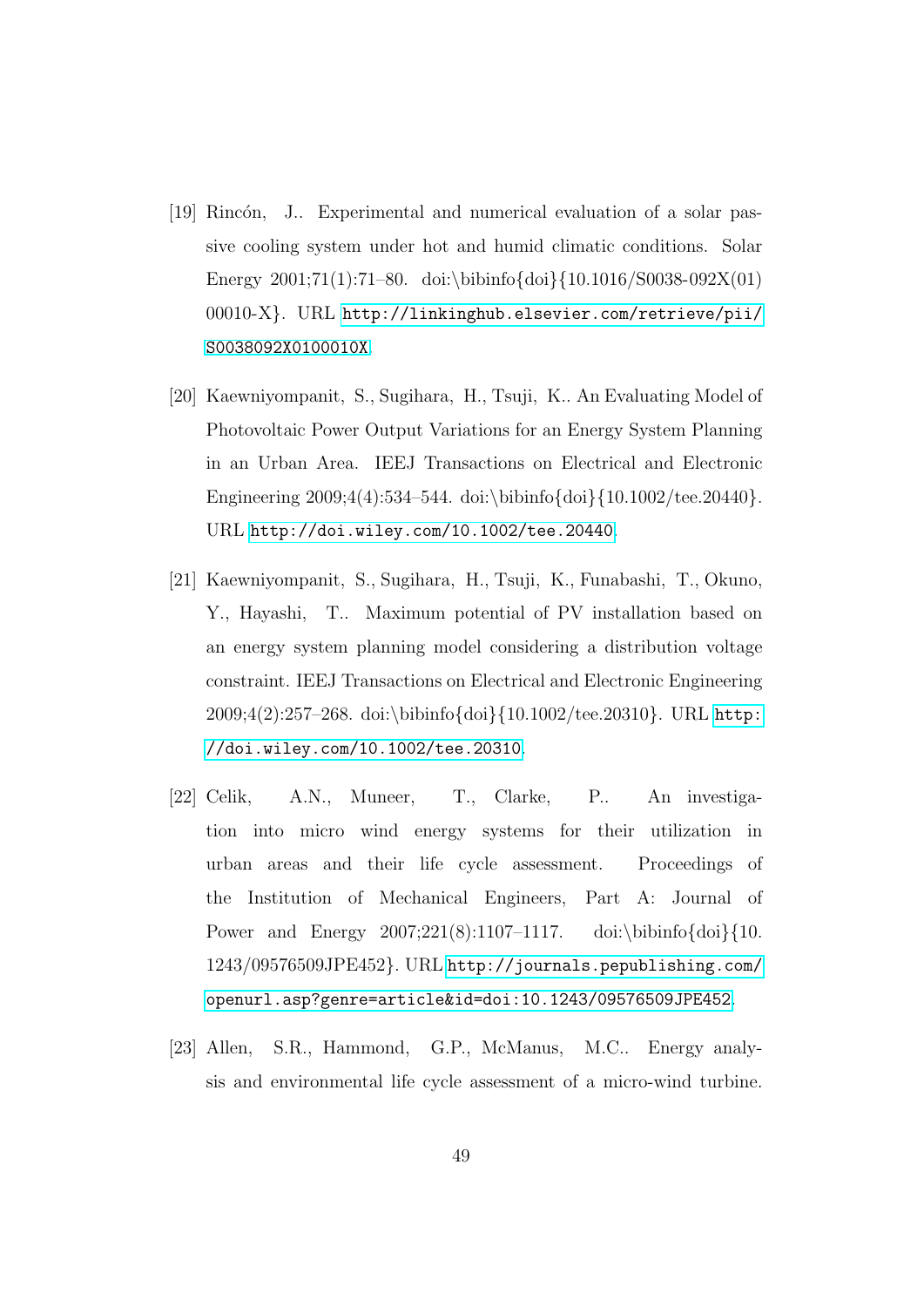Proceedings of the Institution of Mechanical Engineers, Part A: Journal of Power and Energy  $2008;222(7):669–684. \text{ doi:}\bibinfo{doi}{10.}$ 1243/09576509JPE538}. URL [http://journals.pepublishing.com/](http://journals.pepublishing.com/openurl.asp?genre=article&id=doi:10.1243/09576509JPE538) [openurl.asp?genre=article&id=doi:10.1243/09576509JPE538](http://journals.pepublishing.com/openurl.asp?genre=article&id=doi:10.1243/09576509JPE538).

- [24] D'Alessandro, V., Montelpare, S., Ricci, R., Secchiaroli, A.. Unsteady Aerodynamics of a Savonius wind rotor: a new computational approach for the simulation of energy performance. Energy 2010;35(8):3349–3363. doi:\bibinfo{doi}{10.1016/j.energy.2010. 04.021}. URL [http://linkinghub.elsevier.com/retrieve/pii/](http://linkinghub.elsevier.com/retrieve/pii/S0360544210002136) [S0360544210002136](http://linkinghub.elsevier.com/retrieve/pii/S0360544210002136).
- [25] Ahmed, A.S.. Wind energy as a potential generation source at Ras Benas, Egypt. Renewable and Sustainable Energy Reviews 2010;14(8):2167–2173. doi:\bibinfo{doi}{10.1016/j.rser.2010. 03.006}. URL [http://linkinghub.elsevier.com/retrieve/pii/](http://linkinghub.elsevier.com/retrieve/pii/S1364032110000614) [S1364032110000614](http://linkinghub.elsevier.com/retrieve/pii/S1364032110000614).
- [26] Grant, A., Johnstone, C., Kelly, N.. Urban wind energy conversion: The potential of ducted turbines. Renewable Energy 2008;33(6):1157– 1163. doi:\bibinfo{doi}{10.1016/j.renene.2007.08.005}. URL [http:](http://linkinghub.elsevier.com/retrieve/pii/S096014810700256X) [//linkinghub.elsevier.com/retrieve/pii/S096014810700256X](http://linkinghub.elsevier.com/retrieve/pii/S096014810700256X).
- [27] Muller, G., Jentsch, M., Stoddart, E.. Vertical axis resistance type wind turbines for use in buildings. Renewable Energy 2009;34(5):1407– 1412. doi:\bibinfo{doi}{10.1016/j.renene.2008.10.008}. URL [http:](http://linkinghub.elsevier.com/retrieve/pii/S0960148108003510) [//linkinghub.elsevier.com/retrieve/pii/S0960148108003510](http://linkinghub.elsevier.com/retrieve/pii/S0960148108003510).
- [28] Hill, N., Dominy, R., Ingram, G., Dominy, J.. Darrieus turbines: the physics of self-starting. Proceedings of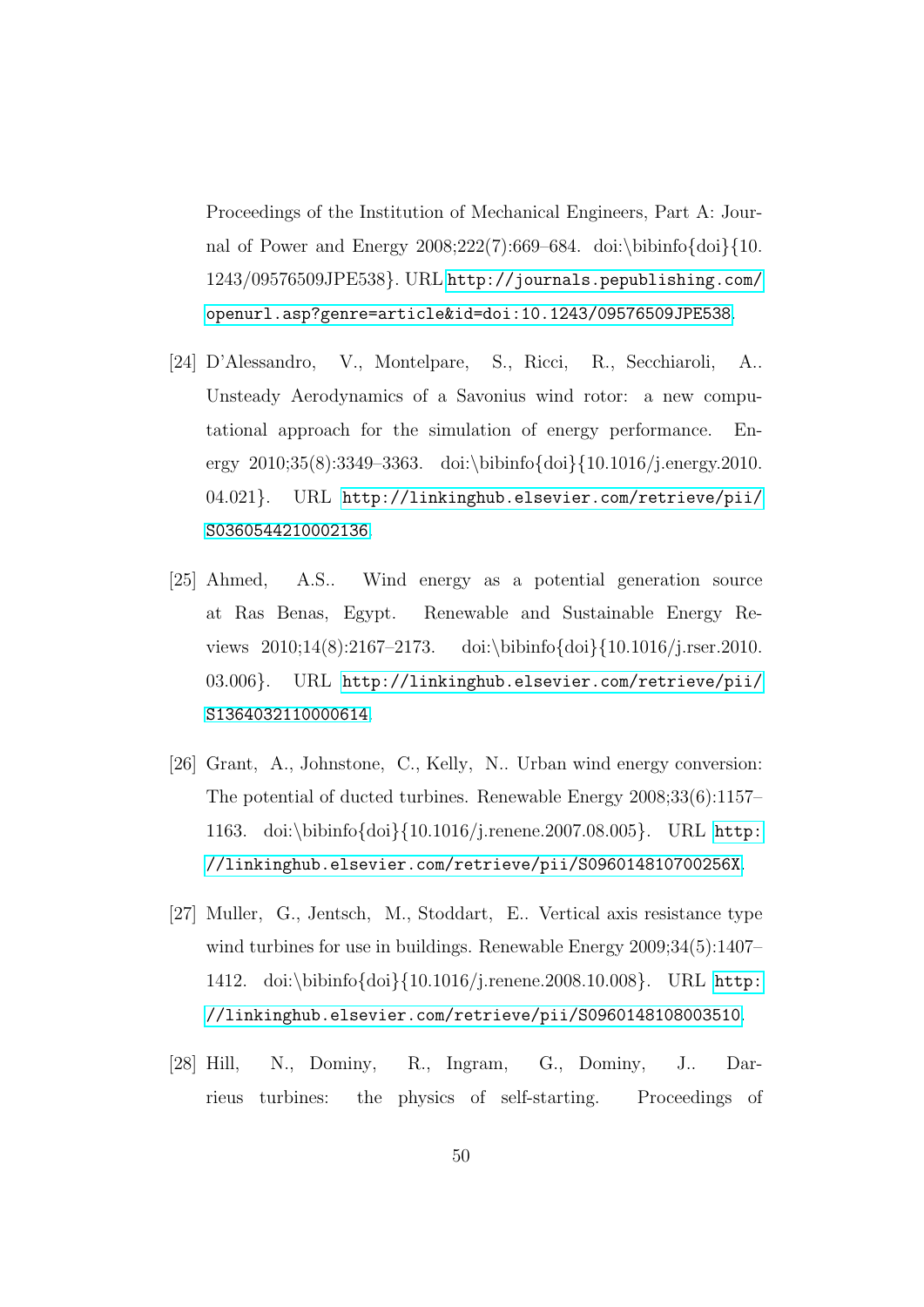the Institution of Mechanical Engineers, Part A: Journal of Power and Energy 2009;223(1):21–29. doi:\bibinfo{doi}{10.1243/ 09576509JPE615}. URL [http://journals.pepublishing.com/](http://journals.pepublishing.com/openurl.asp?genre=article&id=doi:10.1243/09576509JPE615) [openurl.asp?genre=article&id=doi:10.1243/09576509JPE615](http://journals.pepublishing.com/openurl.asp?genre=article&id=doi:10.1243/09576509JPE615).

- [29] Ayoubi, M., Ghaddar, N., Ghali, K.. Energy consumption of Solar-assisted Desiccant Dehumidification Air Conditioning System in Beirut. Kuwait Journal of Science and Engineering 2007;34(1B):107– 122.
- [30] Jaefarzadeh, M.. THERMAL BEHAVIOR OF A LARGE SALINITY-GRADIENT SOLAR POND IN THE CITY OF MASHHAD. IRA-NIAN JOURNAL OF SCIENCE AND TECHNOLOGY TRANSAC-TION B-ENGINEERING 2005;29(B2):219–229.
- [31] Vaziri, L., Kellier, L.. Sustainability Is Possible for an Urban High-Rise: Florida Atlantic University Solar Roof Case Study. Journal of Green Building  $2009;4(4):33-38$ . doi:\bibinfo{doi}{10.3992/jgb.4. 4.33}. URL [http://www.atypon-link.com/CPUB/doi/abs/10.3992/](http://www.atypon-link.com/CPUB/doi/abs/10.3992/jgb.4.4.33) [jgb.4.4.33](http://www.atypon-link.com/CPUB/doi/abs/10.3992/jgb.4.4.33).
- [32] Arboit, M., Diblasi, A., Fernández Llano, J., de Rosa, C.. Assessing the solar potential of low-density urban environments in Andean cities with desert climates: The case of the city of Mendoza, in Argentina. Renewable Energy  $2008;33(8):1733-1748$ . doi:\bibinfo{doi} {10.1016/j.renene.2007.11.007}. URL [http://linkinghub.elsevier.](http://linkinghub.elsevier.com/retrieve/pii/S0960148107003680) [com/retrieve/pii/S0960148107003680](http://linkinghub.elsevier.com/retrieve/pii/S0960148107003680).
- [33] Moghadam, H., Tabrizi, F.F., Sharak, A.Z.. Optimization of solar flat collector inclination. Desalination 2011;265(1-3):107–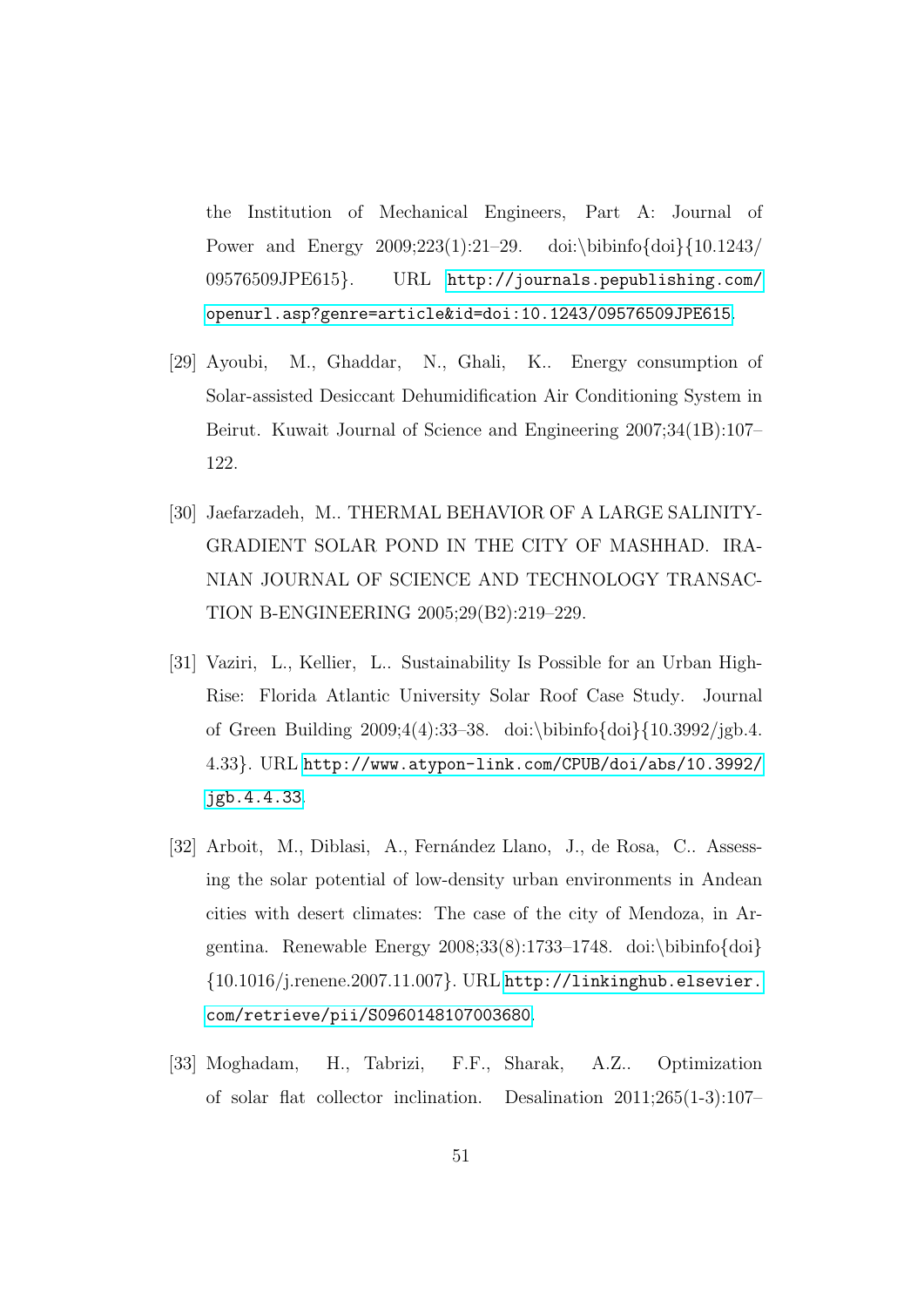111. doi:\bibinfo{doi}{10.1016/j.desal.2010.07.039}. URL [http://](http://linkinghub.elsevier.com/retrieve/pii/S0011916410005370) [linkinghub.elsevier.com/retrieve/pii/S0011916410005370](http://linkinghub.elsevier.com/retrieve/pii/S0011916410005370).

- [34] Taherian, H., Rezania, A., Sadeghi, S., Ganji, D.. Experimental validation of dynamic simulation of the flat plate collector in a closed thermosyphon solar water heater. Energy Conversion and Management 2011;52(1):301–307. doi:\bibinfo{doi}{10.1016/j.enconman. 2010.06.063}. URL [http://linkinghub.elsevier.com/retrieve/](http://linkinghub.elsevier.com/retrieve/pii/S0196890410002840) [pii/S0196890410002840](http://linkinghub.elsevier.com/retrieve/pii/S0196890410002840).
- [35] Powell, C., Bender, T., Lawryshyn, Y.. A model to determine financial indicators for organic solar cells. Solar Energy 2009;83(11):1977– 1984. doi:\bibinfo{doi}{10.1016/j.solener.2009.07.009}. URL [http:](http://linkinghub.elsevier.com/retrieve/pii/S0038092X09001777) [//linkinghub.elsevier.com/retrieve/pii/S0038092X09001777](http://linkinghub.elsevier.com/retrieve/pii/S0038092X09001777).
- [36] Agrawal, B., Tiwari, G.. Optimizing the energy and exergy of building integrated photovoltaic thermal (BIPVT) systems under cold climatic conditions. Applied Energy  $2010:87(2):417-426$ . doi:\bibinfo{doi}{10. 1016/j.apenergy.2009.06.011}. URL [http://linkinghub.elsevier.](http://linkinghub.elsevier.com/retrieve/pii/S0306261909002505) [com/retrieve/pii/S0306261909002505](http://linkinghub.elsevier.com/retrieve/pii/S0306261909002505).
- [37] Firth, S., Lomas, K., Wright, A.. Targeting household energyefficiency measures using sensitivity analysis. Building Research & Information 2010;(1):25–41. URL [http://www.informaworld.com/](http://www.informaworld.com/smpp/content~db=all~content=a916939085) [smpp/content~db=all~content=a916939085](http://www.informaworld.com/smpp/content~db=all~content=a916939085).
- [38] Yun, G., Steemers, K.. Implications of urban settings for the design of photovoltaic and conventional façades. Solar Energy  $2009;83(1):69-$ 80. doi:\bibinfo{doi}{10.1016/j.solener.2008.06.007}. URL [http://](http://linkinghub.elsevier.com/retrieve/pii/S0038092X0800159X) [linkinghub.elsevier.com/retrieve/pii/S0038092X0800159X](http://linkinghub.elsevier.com/retrieve/pii/S0038092X0800159X).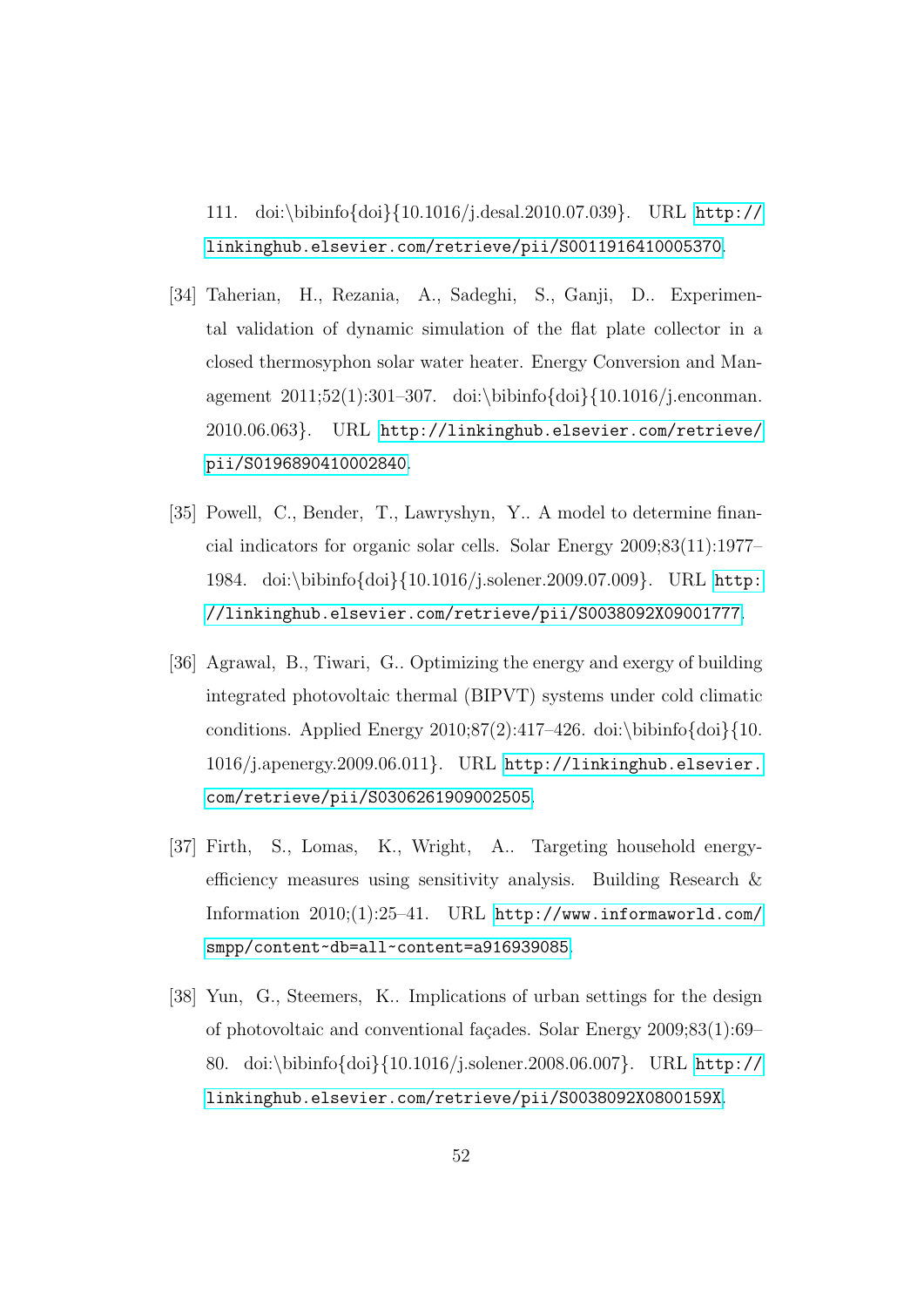- [39] Anagreh, Y., Bataineh, A., Al-Odat, M.. Assessment of renewable energy potential, at Aqaba in Jordan. Renewable and Sustainable Energy Reviews 2010;14(4):1347–1351. doi:\bibinfo{doi}{10.1016/j.rser. 2009.12.007}. URL [http://linkinghub.elsevier.com/retrieve/](http://linkinghub.elsevier.com/retrieve/pii/S1364032109002871) [pii/S1364032109002871](http://linkinghub.elsevier.com/retrieve/pii/S1364032109002871).
- [40] Shimazaki, Y.. Evaluation of refrigerating and air-conditioning technologies in heat cascading systems under the carbon dioxide emissions constraint: the proposal of the energy cascade balance table. Energy Policy 2003;31(15):1685–1697. doi:\bibinfo{doi}{10.1016/ S0301-4215(02)00236-7}. URL [http://linkinghub.elsevier.com/](http://linkinghub.elsevier.com/retrieve/pii/S0301421502002367) [retrieve/pii/S0301421502002367](http://linkinghub.elsevier.com/retrieve/pii/S0301421502002367).
- [41] Farmahini Farahani, M., Heidarinejad, G., Delfani, S.. A twostage system of nocturnal radiative and indirect evaporative cooling for conditions in Tehran. Energy and Buildings 2010;42(11):2131– 2138. doi:\bibinfo{doi}{10.1016/j.enbuild.2010.07.003}. URL [http:](http://linkinghub.elsevier.com/retrieve/pii/S0378778810002197) [//linkinghub.elsevier.com/retrieve/pii/S0378778810002197](http://linkinghub.elsevier.com/retrieve/pii/S0378778810002197).
- [42] Bagiorgas, H., Mihalakakou, G.. Experimental and theoretical investigation of a nocturnal radiator for space cooling. Renewable Energy 2008;33(6):1220–1227. doi:\bibinfo{doi}{10.1016/j.renene.2007. 04.015}. URL [http://linkinghub.elsevier.com/retrieve/pii/](http://linkinghub.elsevier.com/retrieve/pii/S096014810700136X) [S096014810700136X](http://linkinghub.elsevier.com/retrieve/pii/S096014810700136X).
- [43] Lukas, M., Lee, K., Ghezel-Ayagh, H.. Development of a stack simulation model for control study on direct reforming molten carbonate fuel cell power plant. IEEE Transactions on Energy Conversion 1999;14(4):1651–1657. doi:\bibinfo{doi}{10.1109/60.815119}.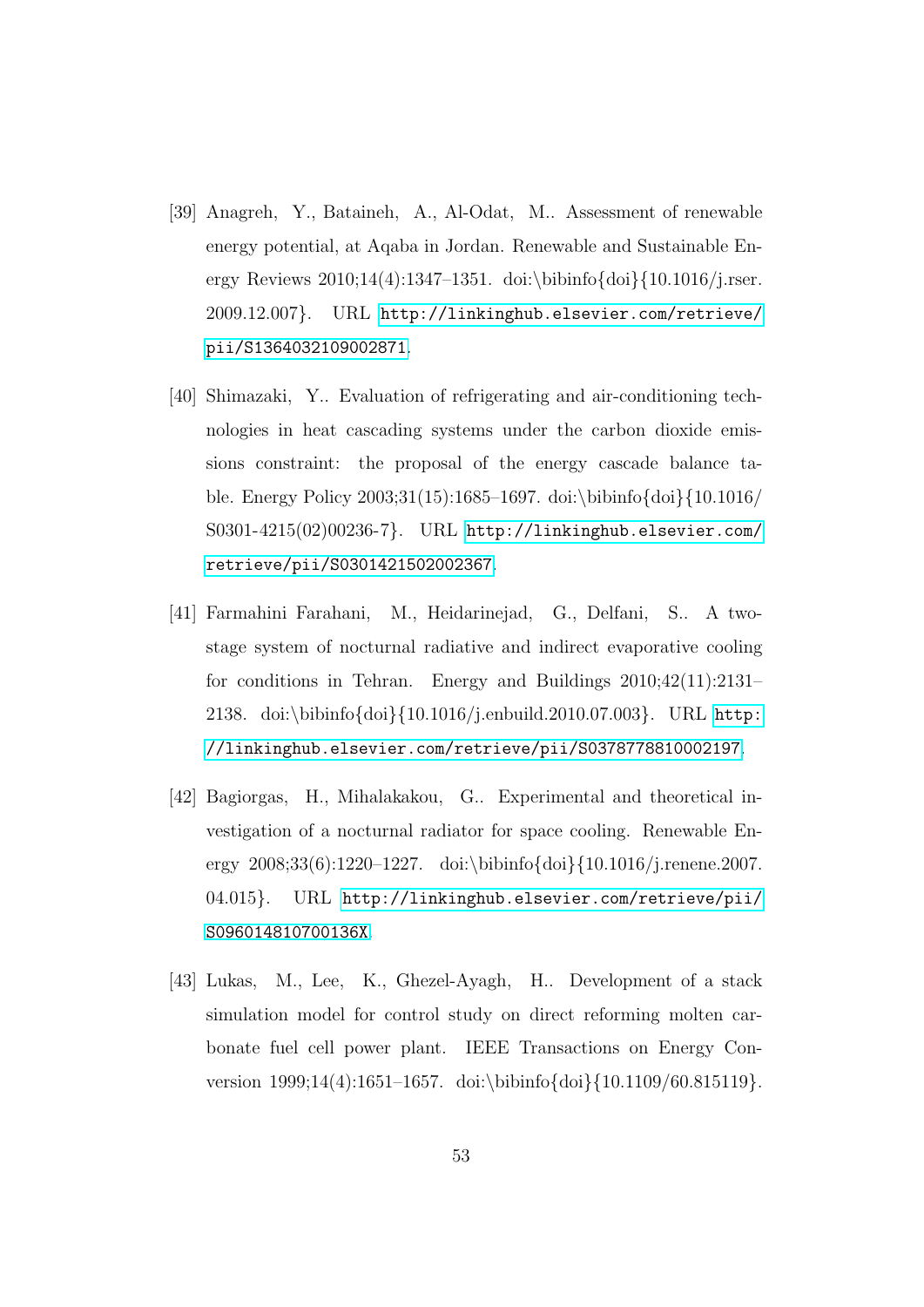URL [http://ieeexplore.ieee.org/lpdocs/epic03/wrapper.htm?](http://ieeexplore.ieee.org/lpdocs/epic03/wrapper.htm?arnumber=815119) [arnumber=815119](http://ieeexplore.ieee.org/lpdocs/epic03/wrapper.htm?arnumber=815119).

- [44] Sufian, M.a., Bala, B.K.. Modeling of urban solid waste management system: the case of Dhaka city. Waste management (New York, NY) 2007;27(7):858–68. doi:\bibinfo{doi}{10.1016/j.wasman.2006.04.011}. URL <http://www.ncbi.nlm.nih.gov/pubmed/16781136>.
- [45] Sufian, M.A., Bala, B.K.. Modeling of urban solid waste management system: the case of Dhaka city. Waste management (New York, NY) 2007;27(7):858–68. doi:\bibinfo{doi}{10.1016/j.wasman.2006.04.011}. URL <http://www.ncbi.nlm.nih.gov/pubmed/16781136>.
- [46] Zamorano, M., Pérez Pérez, J.I., Aguilar Pavés, I., Ramos Ridao, A.. Study of the energy potential of the biogas produced by an urban waste landfill in Southern Spain. Renewable and Sustainable Energy Reviews 2007;11(5):909–922. doi:\bibinfo{doi}{10.1016/j.rser. 2005.05.007}. URL [http://linkinghub.elsevier.com/retrieve/](http://linkinghub.elsevier.com/retrieve/pii/S1364032105000602) [pii/S1364032105000602](http://linkinghub.elsevier.com/retrieve/pii/S1364032105000602).
- [47] Sekine, Y., Fukuda, K., Kato, K., Adachi, Y., Matsuno, Y.. CO2 reduction potentials by utilizing waste plastics in steel works. The International Journal of Life Cycle Assessment 2009;14(2):122– 136. doi:\bibinfo{doi}{10.1007/s11367-008-0055-3}. URL [http://](http://www.springerlink.com/index/10.1007/s11367-008-0055-3) [www.springerlink.com/index/10.1007/s11367-008-0055-3](http://www.springerlink.com/index/10.1007/s11367-008-0055-3).
- [48] Wada, Y., Okumoto, T., Wada, N.. Evaluating waste disposal systems. Journal of Material Cycles and Waste Management 2008;10(2):173–187. doi:\bibinfo{doi}{10.1007/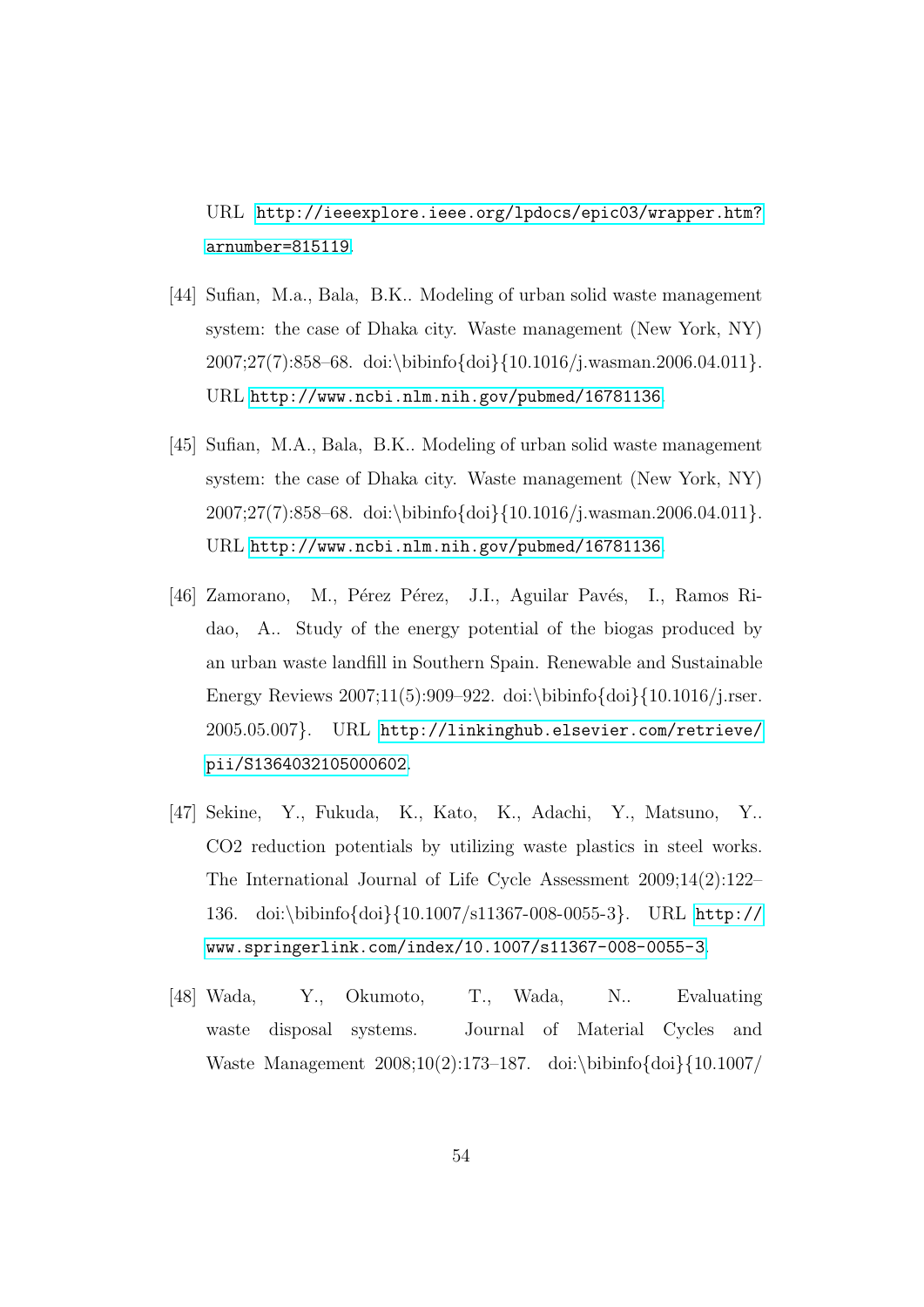s10163-008-0209-1}. URL [http://www.springerlink.com/index/](http://www.springerlink.com/index/10.1007/s10163-008-0209-1) [10.1007/s10163-008-0209-1](http://www.springerlink.com/index/10.1007/s10163-008-0209-1).

- [49] Chantrelle, F.P., Lahmidi, H., Keilholz, W., Mankibi, M.E., Michel, P.. Development of a multicriteria tool for optimizing the renovation of buildings. Applied Energy 2011;88(4):1386–1394. doi:\bibinfo{doi}{10. 1016/j.apenergy.2010.10.002}. URL [http://linkinghub.elsevier.](http://linkinghub.elsevier.com/retrieve/pii/S0306261910003971) [com/retrieve/pii/S0306261910003971](http://linkinghub.elsevier.com/retrieve/pii/S0306261910003971).
- [50] Kämpf, J.H., Robinson, D.. Optimisation of building form for solar energy utilisation using constrained evolutionary algorithms. Energy and Buildings 2010;42(6):807–814. doi:\bibinfo{doi}{10.1016/j.enbuild. 2009.11.019}. URL [http://linkinghub.elsevier.com/retrieve/](http://linkinghub.elsevier.com/retrieve/pii/S0378778809003156) [pii/S0378778809003156](http://linkinghub.elsevier.com/retrieve/pii/S0378778809003156).
- [51] Wei, Y., Guo-qiang, Z., Xiao, W., Jing, L., San-xian, X.. Potential model for single-sided naturally ventilated buildings in China. Solar Energy  $2010;84(9):1595-1600. \n[doi: \bbi \of \doi{doi} \[10.1016/j.solener](https://doi.org/10.1016/j.solener).$ 2010.06.011}. URL [http://linkinghub.elsevier.com/retrieve/](http://linkinghub.elsevier.com/retrieve/pii/S0038092X10002227) [pii/S0038092X10002227](http://linkinghub.elsevier.com/retrieve/pii/S0038092X10002227).
- [52] Hamilton, I., Summerfield, A., Steadman, J.P., Stone, A., Davies, M.. Exploring energy integration between new and existing developments. Building Research & Information 2010;38(6):593–609. doi:\bibinfo{doi}{10.1080/09613218.2010. 499214}. URL [http://www.informaworld.com/openurl?genre=](http://www.informaworld.com/openurl?genre=article&doi=10.1080/09613218.2010.499214&magic=crossref||D404A21C5BB053405B1A640AFFD44AE3) [article&doi=10.1080/09613218.2010.499214&magic=crossref|](http://www.informaworld.com/openurl?genre=article&doi=10.1080/09613218.2010.499214&magic=crossref||D404A21C5BB053405B1A640AFFD44AE3) [|D404A21C5BB053405B1A640AFFD44AE3](http://www.informaworld.com/openurl?genre=article&doi=10.1080/09613218.2010.499214&magic=crossref||D404A21C5BB053405B1A640AFFD44AE3).
- [53] Ihara, T., Kikegawa, Y., Asahi, K., Genchi, Y., Kondo, H.. Changes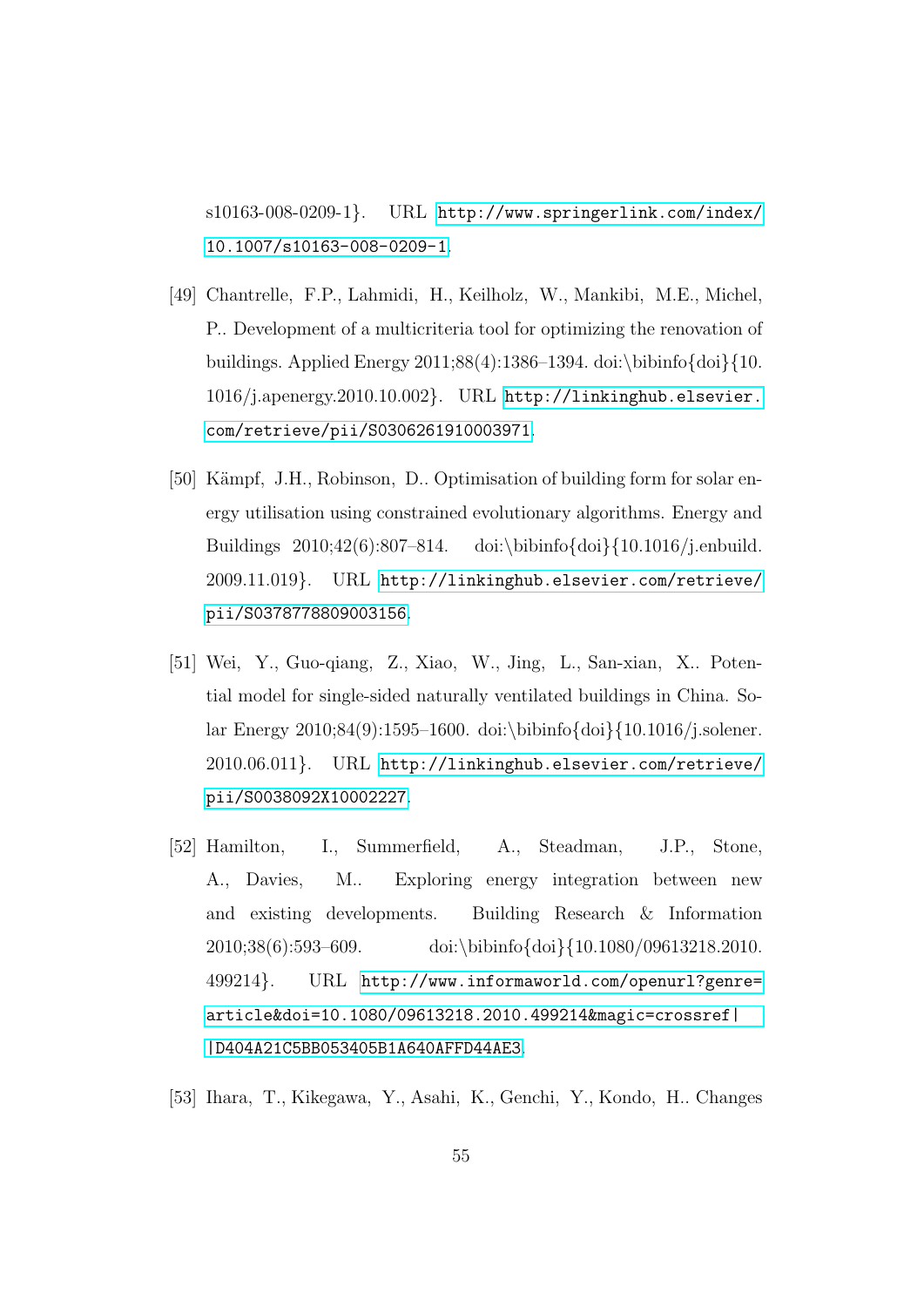in year-round air temperature and annual energy consumption in office building areas by urban heat-island countermeasures and energy-saving measures. Applied Energy  $2008:85(1):12-25$ . doi:\bibinfo{doi}{10. 1016/j.apenergy.2007.06.012}. URL [http://linkinghub.elsevier.](http://linkinghub.elsevier.com/retrieve/pii/S0306261907000888) [com/retrieve/pii/S0306261907000888](http://linkinghub.elsevier.com/retrieve/pii/S0306261907000888).

- [54] Eskin, N., Türkmen, H.. Analysis of annual heating and cooling energy requirements for office buildings in different climates in Turkey. Energy and Buildings  $2008;40(5):763-773. \text{doi:} \bibinfo{doi}{10.1016}$ j.enbuild.2007.05.008}. URL [http://linkinghub.elsevier.com/](http://linkinghub.elsevier.com/retrieve/pii/S0378778807001685) [retrieve/pii/S0378778807001685](http://linkinghub.elsevier.com/retrieve/pii/S0378778807001685).
- [55] Karagiorgas, M., Tsoutsos, T., Moiapol, A.. A simulation of the energy consumption monitoring in Mediterranean hotels: Application in Greece. Energy and Buildings 2007;39(4):416– 426. doi:\bibinfo{doi}{10.1016/j.enbuild.2006.07.008}. URL [http:](http://linkinghub.elsevier.com/retrieve/pii/S0378778806002143) [//linkinghub.elsevier.com/retrieve/pii/S0378778806002143](http://linkinghub.elsevier.com/retrieve/pii/S0378778806002143).
- [56] Koroneos, C., Kottas, G.. Energy consumption modeling analysis and environmental impact assessment of model house in Thessaloniki—Greece. Building and Environment 2007;42(1):122– 138. doi:\bibinfo{doi}{10.1016/j.buildenv.2005.08.009}. URL [http:](http://linkinghub.elsevier.com/retrieve/pii/S0360132305003318) [//linkinghub.elsevier.com/retrieve/pii/S0360132305003318](http://linkinghub.elsevier.com/retrieve/pii/S0360132305003318).
- [57] Akbari, H., Konopacki, S.. Calculating energy-saving potentials of heat-island reduction strategies. Energy Policy 2005;33(6):721– 756. doi:\bibinfo{doi}{10.1016/j.enpol.2003.10.001}. URL [http://](http://linkinghub.elsevier.com/retrieve/pii/S0301421503003033) [linkinghub.elsevier.com/retrieve/pii/S0301421503003033](http://linkinghub.elsevier.com/retrieve/pii/S0301421503003033).
- [58] Defraeye, T., Carmeliet, J.. A methodology to assess the influ-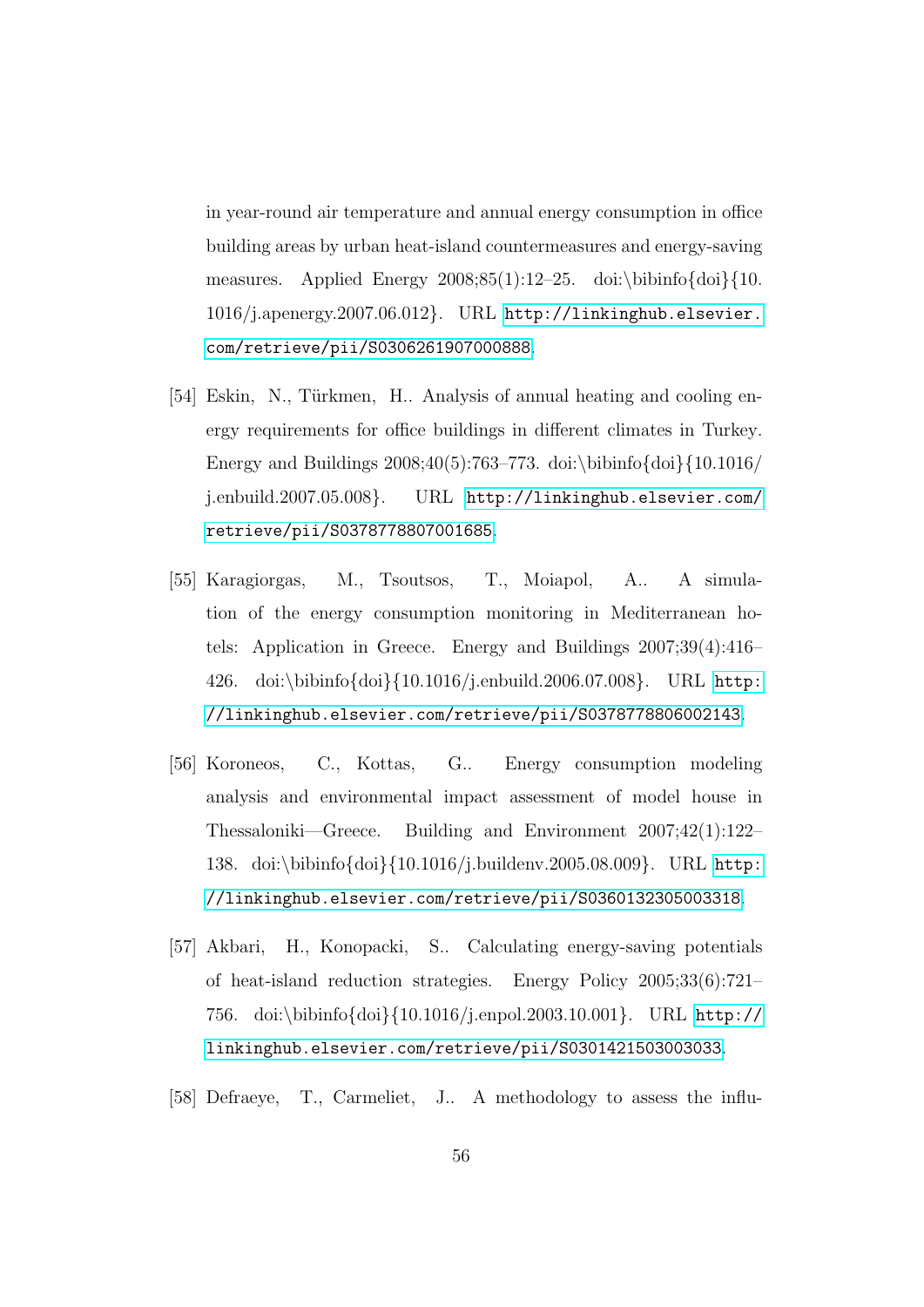ence of local wind conditions and building orientation on the convective heat transfer at building surfaces. Environmental Modelling & Software 2010;25(12):1813–1824. doi:\bibinfo{doi}{10.1016/j.envsoft. 2010.06.002}. URL [http://linkinghub.elsevier.com/retrieve/](http://linkinghub.elsevier.com/retrieve/pii/S1364815210001908) [pii/S1364815210001908](http://linkinghub.elsevier.com/retrieve/pii/S1364815210001908).

- [59] Mavrogianni, A., Davies, M., Chalabi, Z., Wilkinson, P., Kolokotroni, M., Milner, J.. Space heating demand and heatwave vulnerability: London domestic stock. Building Research & Information  $2009;37(5):583-597$ . doi:\bibinfo{doi}{10. 1080/09613210903162597}. URL [http://www.informaworld.com/](http://www.informaworld.com/openurl?genre=article&doi=10.1080/09613210903162597&magic=crossref||D404A21C5BB053405B1A640AFFD44AE3) [openurl?genre=article&doi=10.1080/09613210903162597&magic=](http://www.informaworld.com/openurl?genre=article&doi=10.1080/09613210903162597&magic=crossref||D404A21C5BB053405B1A640AFFD44AE3) [crossref||D404A21C5BB053405B1A640AFFD44AE3](http://www.informaworld.com/openurl?genre=article&doi=10.1080/09613210903162597&magic=crossref||D404A21C5BB053405B1A640AFFD44AE3).
- [60] Kolokotroni, M., Zhang, Y., Watkins, R.. The London Heat Island and building cooling design. Solar Energy 2007;81(1):102– 110. doi:\bibinfo{doi}{10.1016/j.solener.2006.06.005}. URL [http:](http://linkinghub.elsevier.com/retrieve/pii/S0038092X06001757) [//linkinghub.elsevier.com/retrieve/pii/S0038092X06001757](http://linkinghub.elsevier.com/retrieve/pii/S0038092X06001757).
- [61] Hutchinson, E., Wilkinson, P., Hong, S., Oreszczyn, T.. Can we improve the identification of cold homes for targeted home energy-efficiency improvements? Applied Energy 2006;83(11):1198– 1209. doi:\bibinfo{doi}{10.1016/j.apenergy.2006.01.007}. URL [http:](http://linkinghub.elsevier.com/retrieve/pii/S0306261906000109) [//linkinghub.elsevier.com/retrieve/pii/S0306261906000109](http://linkinghub.elsevier.com/retrieve/pii/S0306261906000109).
- [62] Rylatt, M., Gadsden, S., Lomas, K.. Using GIS to estimate the replacement potential of solar energy for urban dwellings. Environment and Planning B: Planning and Design 2003;30(1):51–68. doi:\bibinfo{doi}{10.1068/b12931}. URL [http://www.envplan.com/](http://www.envplan.com/abstract.cgi?id=b12931) [abstract.cgi?id=b12931](http://www.envplan.com/abstract.cgi?id=b12931).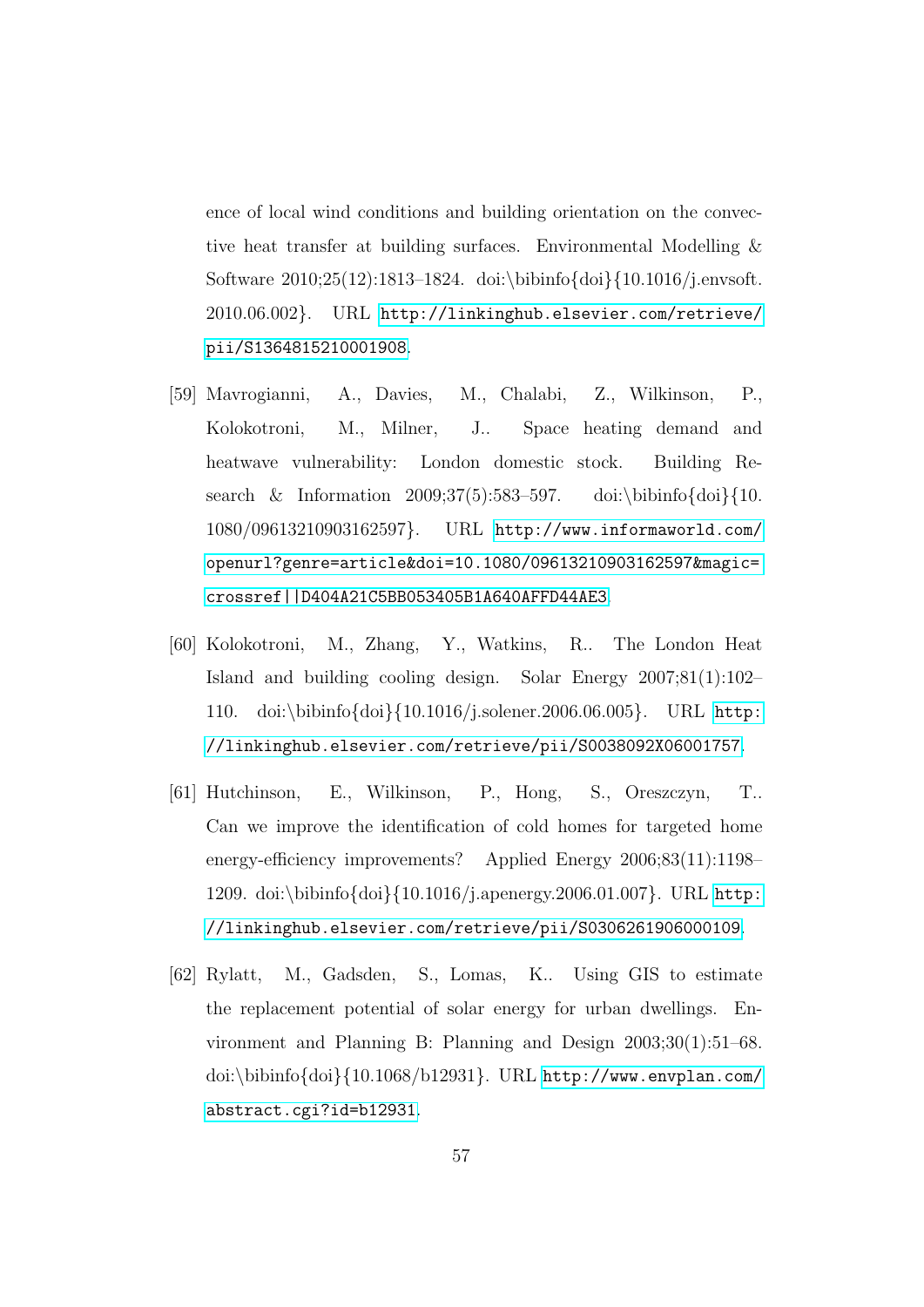- [63] Shimoda, Y., Okamura, T., Yamaguchi, Y., Yamaguchi, Y., Taniguchi, A., Morikawa, T.. City-level energy and CO2 reduction effect by introducing new residential water heaters. Energy 2010;35(12):4880–4891. doi:\bibinfo{doi}{10.1016/j.energy.2010. 08.043}. URL [http://linkinghub.elsevier.com/retrieve/pii/](http://linkinghub.elsevier.com/retrieve/pii/S0360544210004792) [S0360544210004792](http://linkinghub.elsevier.com/retrieve/pii/S0360544210004792).
- [64] Meloni, I., Portoghese, A., Bez, M., Spissu, E.. Effects of Physical Activity on Propensity for Sustainable Trips. Transportation Research Record: Journal of the Transportation Research Board 2009;2134(-1):43–50. doi:\bibinfo{doi}{10.3141/ 2134-06}. URL [http://trb.metapress.com/openurl.asp?genre=](http://trb.metapress.com/openurl.asp?genre=article&id=doi:10.3141/2134-06) [article&id=doi:10.3141/2134-06](http://trb.metapress.com/openurl.asp?genre=article&id=doi:10.3141/2134-06).
- [65] Jovic, J., Djoric, V.. Application of transport demand modeling in pollution estimation of a street network. Thermal Science 2009;13(3):229– 243. doi:\bibinfo{doi}{10.2298/TSCI0903229J}. URL [http://www.](http://www.doiserbia.nb.rs/Article.aspx?ID=0354-98360903229J) [doiserbia.nb.rs/Article.aspx?ID=0354-98360903229J](http://www.doiserbia.nb.rs/Article.aspx?ID=0354-98360903229J).
- [66] Nicolas, J.P.. Analysing road traffic influences on air pollution: How to achieve sustainable urban development. Transport Reviews 2000;20(2):219–232. doi:\bibinfo{doi}{10.1080/ 014416400295266}. URL [http://www.informaworld.com/openurl?](http://www.informaworld.com/openurl?genre=article&doi=10.1080/014416400295266&magic=crossref||D404A21C5BB053405B1A640AFFD44AE3) [genre=article&doi=10.1080/014416400295266&magic=crossref|](http://www.informaworld.com/openurl?genre=article&doi=10.1080/014416400295266&magic=crossref||D404A21C5BB053405B1A640AFFD44AE3) [|D404A21C5BB053405B1A640AFFD44AE3](http://www.informaworld.com/openurl?genre=article&doi=10.1080/014416400295266&magic=crossref||D404A21C5BB053405B1A640AFFD44AE3).
- [67] Ye, H., Wang, K., Zhao, X., Chen, F., Li, X., Pan, L.. Relationship between construction characteristics and carbon emissions from urban household operational energy usage. Energy and Buildings 2011;43(1):147–152. doi:\bibinfo{doi}{10.1016/j.enbuild.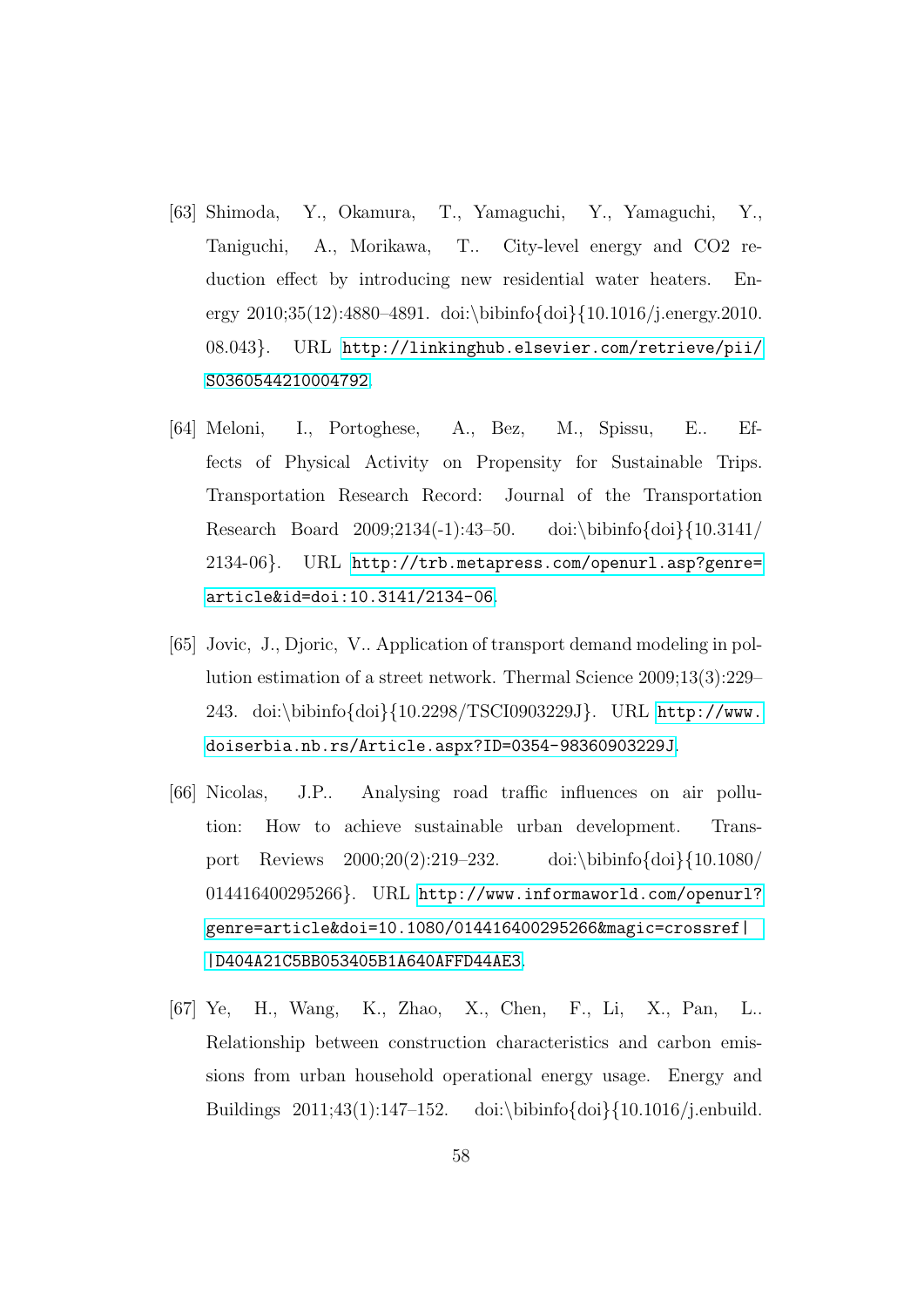2010.09.002}. URL [http://linkinghub.elsevier.com/retrieve/](http://linkinghub.elsevier.com/retrieve/pii/S0378778810003129) [pii/S0378778810003129](http://linkinghub.elsevier.com/retrieve/pii/S0378778810003129).

- [68] Jo, J., Carlson, J., Golden, J., Bryan, H.. Sustainable urban energy: Development of a mesoscale assessment model for solar reflective roof technologies. Energy Policy  $2010;38(12):7951-7959$ . doi:\bibinfo{doi} {10.1016/j.enpol.2010.09.016}. URL [http://linkinghub.elsevier.](http://linkinghub.elsevier.com/retrieve/pii/S0301421510007020) [com/retrieve/pii/S0301421510007020](http://linkinghub.elsevier.com/retrieve/pii/S0301421510007020).
- [69] Jo, J., Carlson, J., Golden, J., Bryan, H.. An integrated empirical and modeling methodology for analyzing solar reflective roof technologies on commercial buildings. Building and Environment 2010;45(2):453–460. doi:\bibinfo{doi}{10.1016/j.buildenv.2009. 07.001}. URL [http://linkinghub.elsevier.com/retrieve/pii/](http://linkinghub.elsevier.com/retrieve/pii/S0360132309001693) [S0360132309001693](http://linkinghub.elsevier.com/retrieve/pii/S0360132309001693).
- [70] Blengini, G.. Life cycle of buildings, demolition and recycling potential: A case study in Turin, Italy. Building and Environment 2009;44(2):319–330. doi:\bibinfo{doi}{10.1016/j.buildenv.2008. 03.007}. URL [http://linkinghub.elsevier.com/retrieve/pii/](http://linkinghub.elsevier.com/retrieve/pii/S0360132308000450) [S0360132308000450](http://linkinghub.elsevier.com/retrieve/pii/S0360132308000450).
- [71] Barnes, B., Cao, H., Drab, T., Pearson, J.. Design of Sustainable Relief Housing in Ethiopia: An Implementation of Cradle to Cradle Design in Earthbag Construction. American Journal of Environmental Sciences 2009;5(2):137–144. doi:\bibinfo{doi}{10.3844/ ajessp.2009.137.144}. URL [http://www.thescipub.com/abstract/](http://www.thescipub.com/abstract/?doi=ajessp.2009.137.144) [?doi=ajessp.2009.137.144](http://www.thescipub.com/abstract/?doi=ajessp.2009.137.144).
- [72] Blocken, B., Defraeye, T., Derome, D., Carmeliet, J.. High-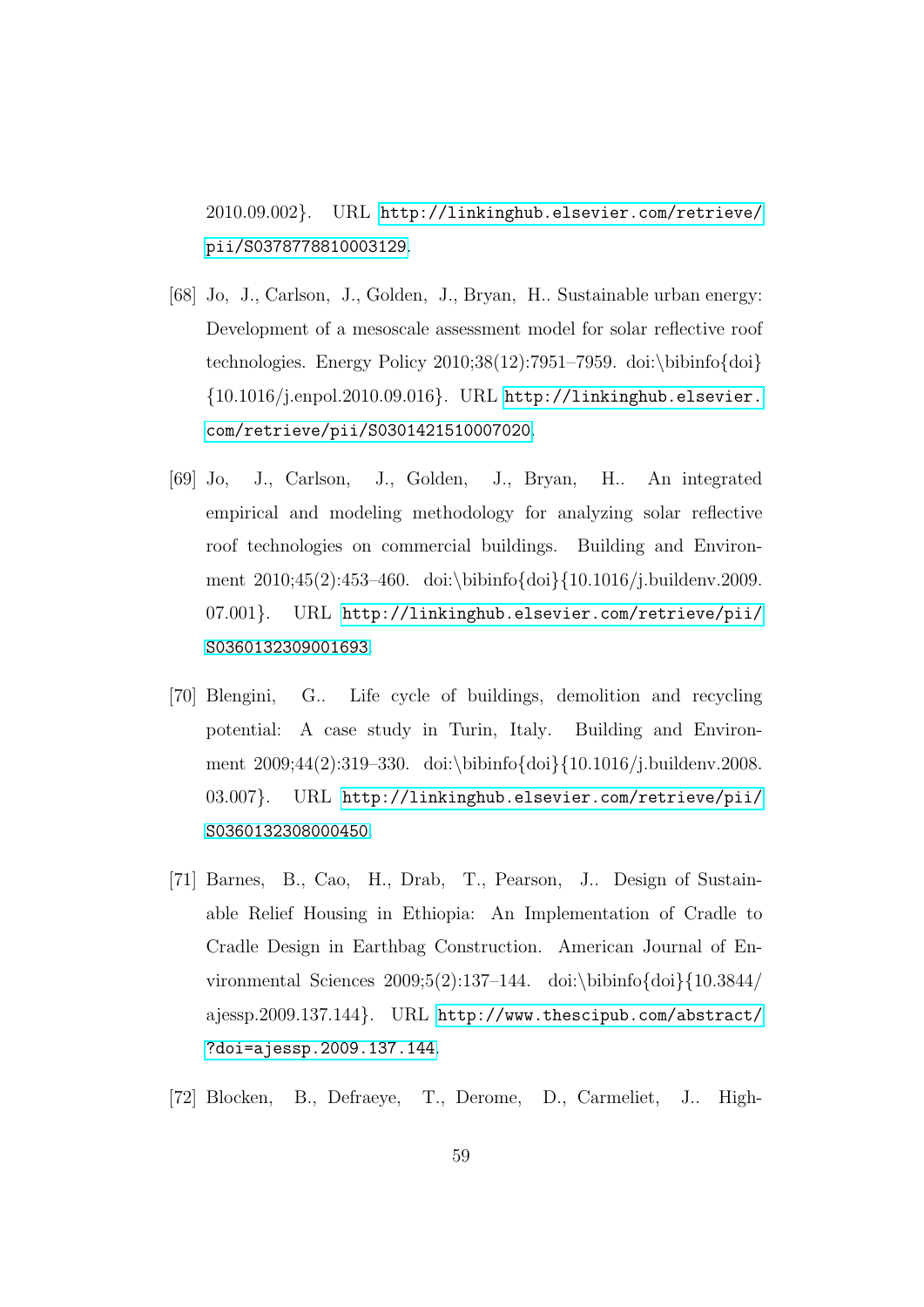resolution CFD simulations for forced convective heat transfer coefficients at the facade of a low-rise building. Building and Environment 2009;44(12):2396–2412. doi:\bibinfo{doi}{10.1016/j.buildenv. 2009.04.004}. URL [http://linkinghub.elsevier.com/retrieve/](http://linkinghub.elsevier.com/retrieve/pii/S0360132309001000) [pii/S0360132309001000](http://linkinghub.elsevier.com/retrieve/pii/S0360132309001000).

- [73] Wong, N.H., Tan, A.Y.K., Tan, P.Y., Wong, N.C.. Energy simulation of vertical greenery systems. Energy and Buildings 2009;41(12):1401– 1408. doi:\bibinfo{doi}{10.1016/j.enbuild.2009.08.010}. URL [http:](http://linkinghub.elsevier.com/retrieve/pii/S037877880900190X) [//linkinghub.elsevier.com/retrieve/pii/S037877880900190X](http://linkinghub.elsevier.com/retrieve/pii/S037877880900190X).
- [74] Bourgeois, D., Reinhart, C.F., Ward, G.. Standard daylight coefficient model for dynamic daylighting simulations. Building Research & Information  $2008;36(1):68-82$ . doi:\bibinfo{doi}{10. 1080/09613210701446325}. URL [http://www.informaworld.com/](http://www.informaworld.com/openurl?genre=article&doi=10.1080/09613210701446325&magic=crossref||D404A21C5BB053405B1A640AFFD44AE3) [openurl?genre=article&doi=10.1080/09613210701446325&magic=](http://www.informaworld.com/openurl?genre=article&doi=10.1080/09613210701446325&magic=crossref||D404A21C5BB053405B1A640AFFD44AE3) [crossref||D404A21C5BB053405B1A640AFFD44AE3](http://www.informaworld.com/openurl?genre=article&doi=10.1080/09613210701446325&magic=crossref||D404A21C5BB053405B1A640AFFD44AE3).
- [75] Larsen, S., Filippín, C., Beascochea, A., Lesino, G.. An experience on integrating monitoring and simulation tools in the design of energy-saving buildings. Energy and Buildings 2008;40(6):987– 997. doi:\bibinfo{doi}{10.1016/j.enbuild.2007.08.004}. URL [http:](http://linkinghub.elsevier.com/retrieve/pii/S0378778807002095) [//linkinghub.elsevier.com/retrieve/pii/S0378778807002095](http://linkinghub.elsevier.com/retrieve/pii/S0378778807002095).
- [76] Kampf, J., Robinson, D.. A simplified thermal model to support analysis of urban resource flows. Energy and Buildings 2007;39(4):445– 453. doi:\bibinfo{doi}{10.1016/j.enbuild.2006.09.002}. URL [http://](http://linkinghub.elsevier.com/retrieve/pii/S0378778806002192) [linkinghub.elsevier.com/retrieve/pii/S0378778806002192](http://linkinghub.elsevier.com/retrieve/pii/S0378778806002192).
- [77] Aksoy, U., Inalli, M.. Impacts of some building passive design pa-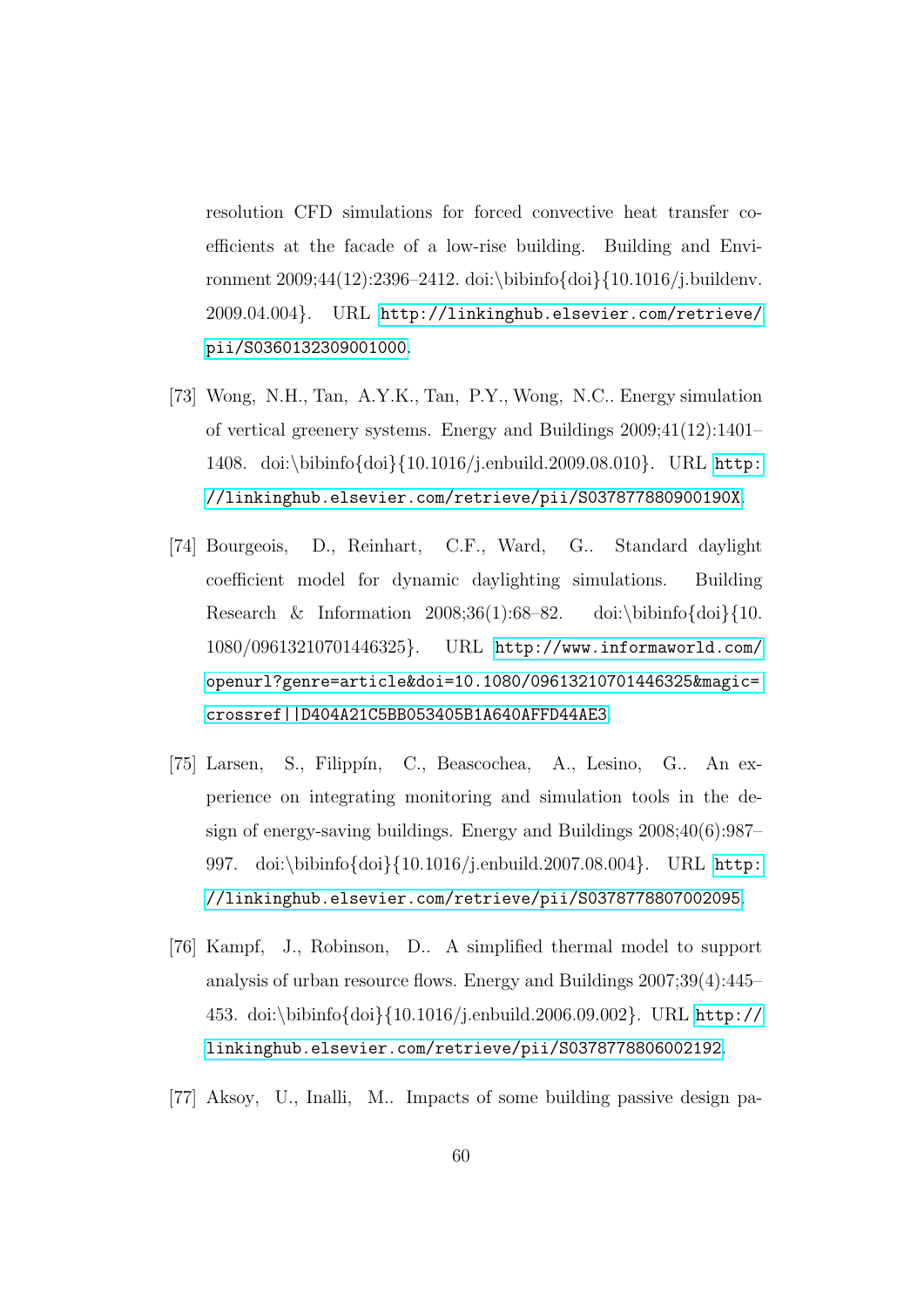rameters on heating demand for a cold region. Building and Environment 2006;41(12):1742–1754. doi:\bibinfo{doi}{10.1016/j.buildenv. 2005.07.011}. URL [http://linkinghub.elsevier.com/retrieve/](http://linkinghub.elsevier.com/retrieve/pii/S0360132305002854) [pii/S0360132305002854](http://linkinghub.elsevier.com/retrieve/pii/S0360132305002854).

- [78] Mathews, E., Richards, P.. An efficient tool for future building design. Building and Environment  $1993;28(4):409-417$ . doi:\bibinfo{doi}{10. 1016/0360-1323(93)90018-X}. URL [http://linkinghub.elsevier.](http://linkinghub.elsevier.com/retrieve/pii/036013239390018X) [com/retrieve/pii/036013239390018X](http://linkinghub.elsevier.com/retrieve/pii/036013239390018X).
- [79] Assimakopoulos, M., Mihalakakou, G., Flocas, H.. Simulating the thermal behaviour of a building during summer period in the urban environment. Renewable Energy 2007;32(11):1805– 1816. doi:\bibinfo{doi}{10.1016/j.renene.2006.08.003}. URL [http:](http://linkinghub.elsevier.com/retrieve/pii/S0960148106002515) [//linkinghub.elsevier.com/retrieve/pii/S0960148106002515](http://linkinghub.elsevier.com/retrieve/pii/S0960148106002515).
- [80] Pillai, I., Banerjee, R.. Methodology for estimation of potential for solar water heating in a target area. Solar Energy 2007;81(2):162– 172. doi:\bibinfo{doi}{10.1016/j.solener.2006.04.009}. URL [http://](http://linkinghub.elsevier.com/retrieve/pii/S0038092X06001095) [linkinghub.elsevier.com/retrieve/pii/S0038092X06001095](http://linkinghub.elsevier.com/retrieve/pii/S0038092X06001095).
- [81] Yamaguchi, Y., Shimoda, Y., Mizuno, M.. Transition to a sustainable urban energy system from a long-term perspective: Case study in a Japanese business district. Energy and Buildings 2007;39(1):1– 12. doi:\bibinfo{doi}{10.1016/j.enbuild.2006.03.031}. URL [http:](http://linkinghub.elsevier.com/retrieve/pii/S0378778806001368) [//linkinghub.elsevier.com/retrieve/pii/S0378778806001368](http://linkinghub.elsevier.com/retrieve/pii/S0378778806001368).
- [82] Ali, M.T., Mokhtar, M., Chiesa, M., Armstrong, P.. A cooling change-point model of community-aggregate electrical load. Energy and Buildings  $2011;43(1):28-37$ . doi:\bibinfo{doi}{10.1016/j.enbuild.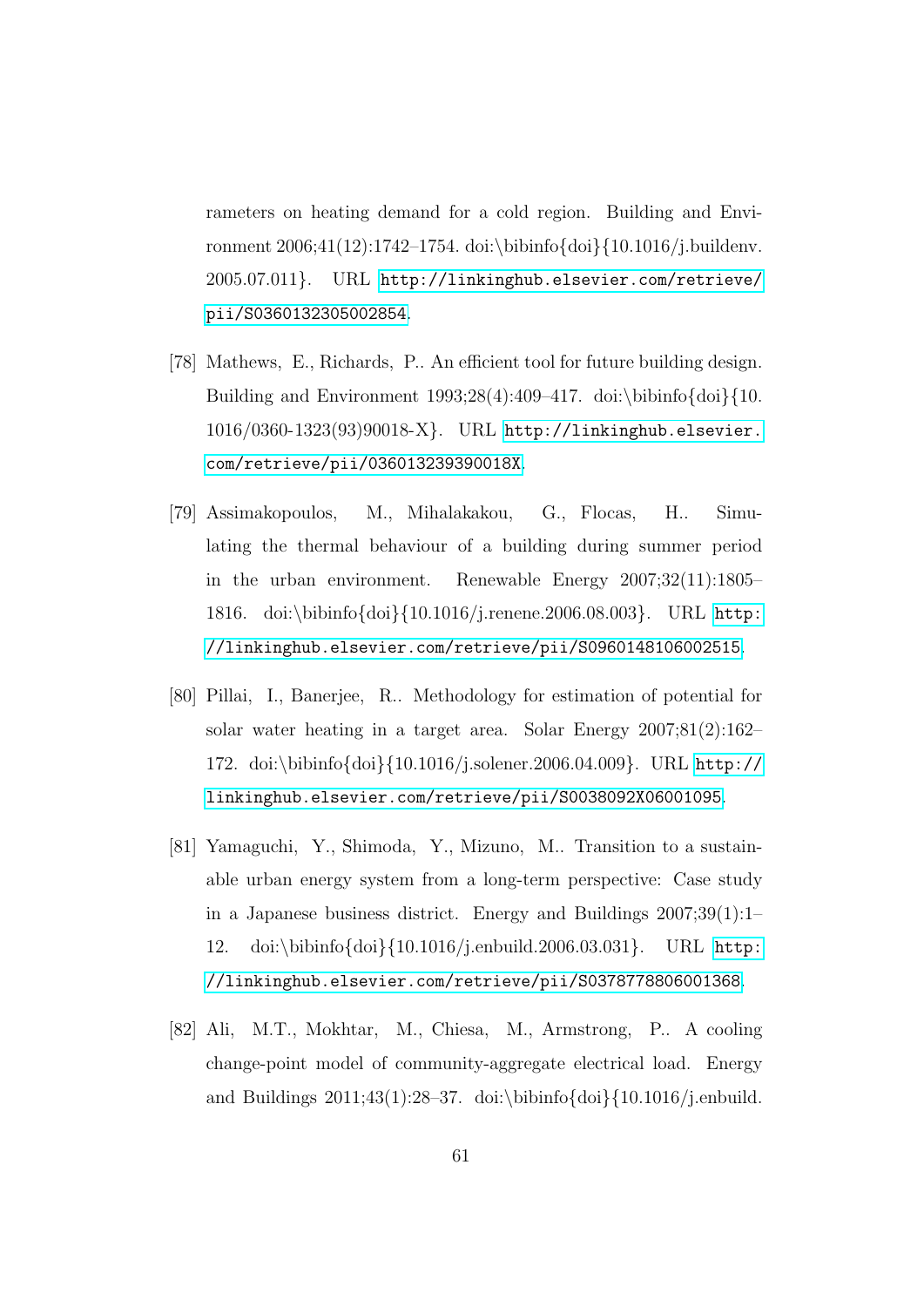2010.07.025}. URL [http://linkinghub.elsevier.com/retrieve/](http://linkinghub.elsevier.com/retrieve/pii/S0378778810002550) [pii/S0378778810002550](http://linkinghub.elsevier.com/retrieve/pii/S0378778810002550).

- [83] Lee, Y.S., Tong, L.I.. Forecasting energy consumption using a grey model improved by incorporating genetic programming. Energy Conversion and Management  $2011;52(1):147-152$ . doi:\bibinfo{doi}{10. 1016/j.enconman.2010.06.053}. URL [http://linkinghub.elsevier.](http://linkinghub.elsevier.com/retrieve/pii/S0196890410002748) [com/retrieve/pii/S0196890410002748](http://linkinghub.elsevier.com/retrieve/pii/S0196890410002748).
- [84] Karathodorou, N., Graham, D.J., Noland, R.B.. Estimating the effect of urban density on fuel demand. Energy Economics 2010;32(1):86– 92. doi:\bibinfo{doi}{10.1016/j.eneco.2009.05.005}. URL [http://](http://linkinghub.elsevier.com/retrieve/pii/S0140988309000772) [linkinghub.elsevier.com/retrieve/pii/S0140988309000772](http://linkinghub.elsevier.com/retrieve/pii/S0140988309000772).
- [85] Shahmohamadi, P., Ramly, A., Maulud, K.N.A.. Reducing urban heat island effects : A systematic review to achieve energy consumption balance. International Journal of Physical Sciences 2010;5(6):626–636.
- [86] Akisawa, A.. Two model analyses of the urban structure of minimal transportation energy consumption. Applied Energy 1998;61(1):25– 39. doi:\bibinfo{doi}{10.1016/S0306-2619(98)00036-1}. URL [http:](http://linkinghub.elsevier.com/retrieve/pii/S0306261998000361) [//linkinghub.elsevier.com/retrieve/pii/S0306261998000361](http://linkinghub.elsevier.com/retrieve/pii/S0306261998000361).
- [87] Rickaby, P.A.. Energy and urban development in an archetypal English town. Environment and Planning B: Planning and Design 1991;18(2):153–175. doi:\bibinfo{doi}{10.1068/b180153}. URL [http:](http://www.envplan.com/abstract.cgi?id=b180153) [//www.envplan.com/abstract.cgi?id=b180153](http://www.envplan.com/abstract.cgi?id=b180153).
- [88] Kalma, J.. Energy use and the atmospheric environment in Hong Kong: Part II. Waste heat, land use and urban climate. Urban Ecology 1978;3(1):59–83. doi:\bibinfo{doi}{10.1016/0304-4009(78)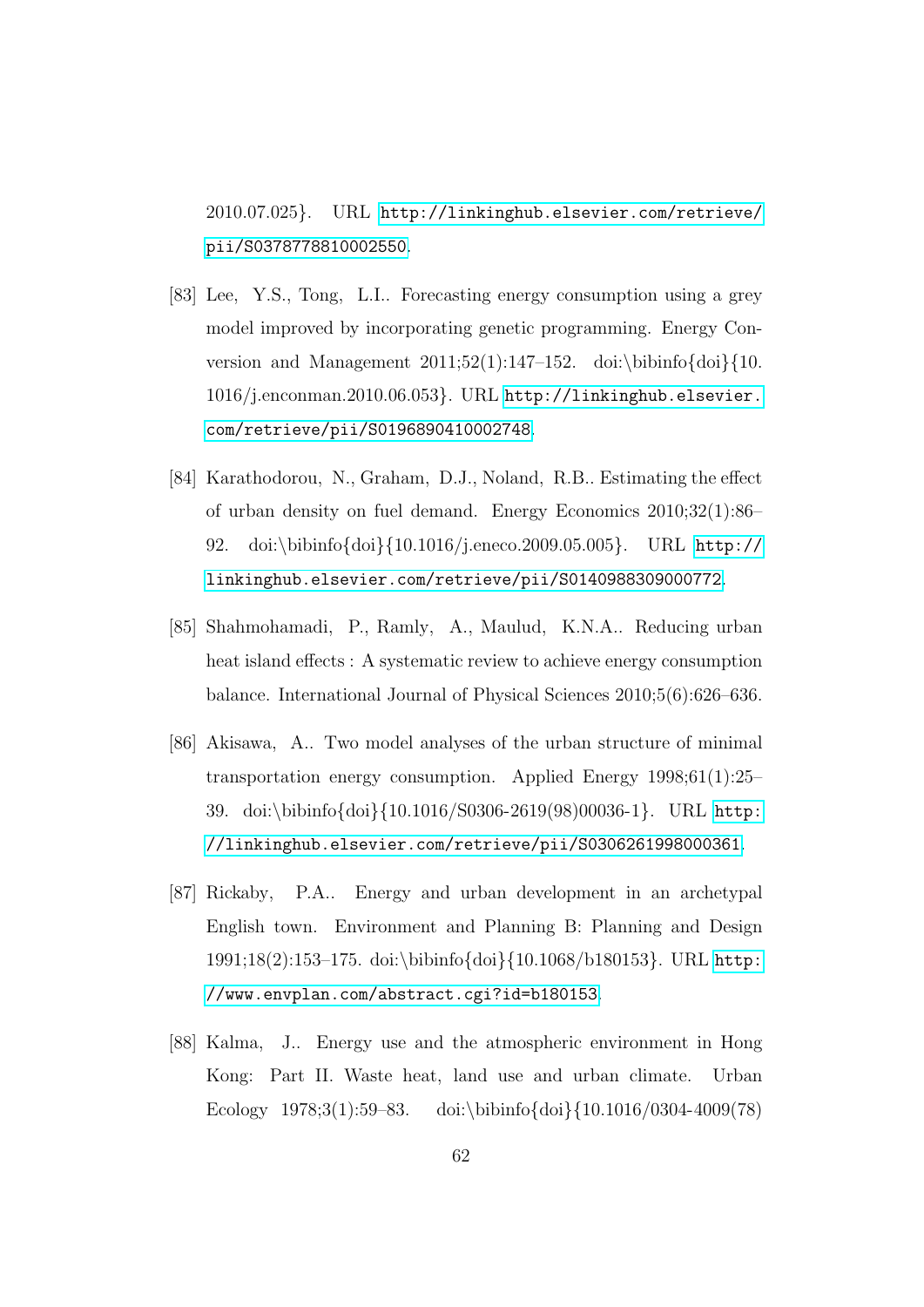90030-X}. URL [http://linkinghub.elsevier.com/retrieve/pii/](http://linkinghub.elsevier.com/retrieve/pii/030440097890030X) [030440097890030X](http://linkinghub.elsevier.com/retrieve/pii/030440097890030X).

- [89] Karkheck, J., Powell, J., Beardsworth, E.. Prospects for district heating in the United States. Science (New York, NY) 1977;195(4282):948– 55. doi:\bibinfo{doi}{10.1126/science.195.4282.948}. URL [http://](http://www.ncbi.nlm.nih.gov/pubmed/17735654) [www.ncbi.nlm.nih.gov/pubmed/17735654](http://www.ncbi.nlm.nih.gov/pubmed/17735654).
- [90] Hong, S.H., Gilbertson, J., Oreszczyn, T., Green, G., Ridley, I.. A field study of thermal comfort in low-income dwellings in England before and after energy efficient refurbishment. Building and Environment 2009;44(6):1228–1236. doi:\bibinfo{doi}{10.1016/j.buildenv. 2008.09.003}. URL [http://linkinghub.elsevier.com/retrieve/](http://linkinghub.elsevier.com/retrieve/pii/S0360132308002254) [pii/S0360132308002254](http://linkinghub.elsevier.com/retrieve/pii/S0360132308002254).
- [91] Tanimoto, J., Hagishima, A., Sagara, H.. A methodology for peak energy requirement considering actual variation of occupants' behavior schedules. Building and Environment 2008;43(4):610– 619. doi:\bibinfo{doi}{10.1016/j.buildenv.2006.06.034}. URL [http:](http://linkinghub.elsevier.com/retrieve/pii/S0360132306003325) [//linkinghub.elsevier.com/retrieve/pii/S0360132306003325](http://linkinghub.elsevier.com/retrieve/pii/S0360132306003325).
- [92] Liu, J., Wang, R., Yang, J.. Metabolism and Driving Forces of Chinese Urban Household Consumption. Population and Environment 2005;26(4):325–341. doi:\bibinfo{doi}{10.1007/ s11111-005-3345-8}. URL [http://www.springerlink.com/index/](http://www.springerlink.com/index/10.1007/s11111-005-3345-8) [10.1007/s11111-005-3345-8](http://www.springerlink.com/index/10.1007/s11111-005-3345-8).
- [93] Ratti, C., Baker, N., Steemers, K.. Energy consumption and urban texture. Energy and Buildings 2005;37(7):762–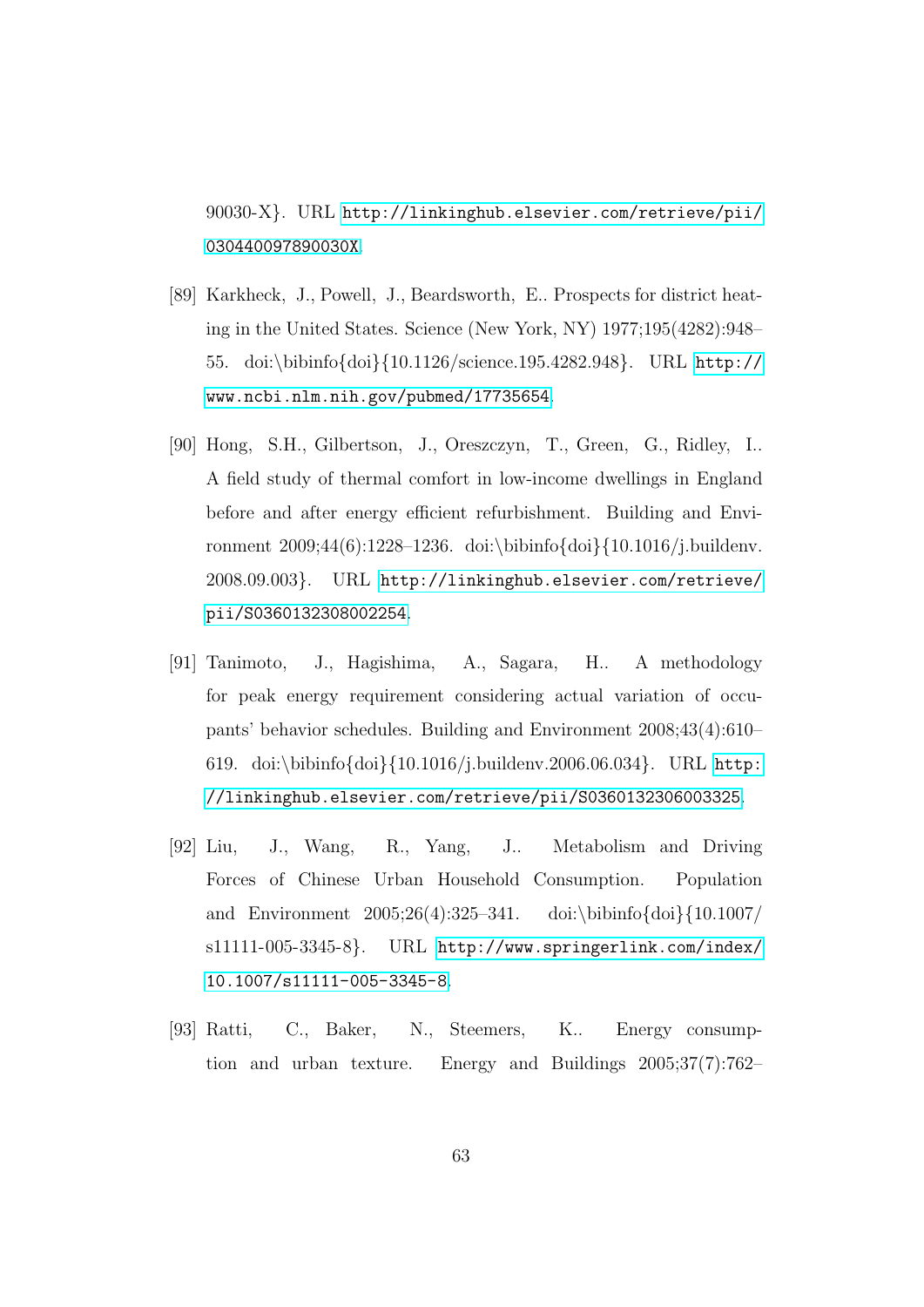776. doi:\bibinfo{doi}{10.1016/j.enbuild.2004.10.010}. URL [http:](http://linkinghub.elsevier.com/retrieve/pii/S0378778804003391) [//linkinghub.elsevier.com/retrieve/pii/S0378778804003391](http://linkinghub.elsevier.com/retrieve/pii/S0378778804003391).

- [94] Gorgolewski, M.. Optimising renovation strategies for energy conservation in housing. Building and Environment 1995;30(4):583– 589. doi:\bibinfo{doi}{10.1016/0360-1323(95)00011-T}. URL [http:](http://linkinghub.elsevier.com/retrieve/pii/036013239500011T) [//linkinghub.elsevier.com/retrieve/pii/036013239500011T](http://linkinghub.elsevier.com/retrieve/pii/036013239500011T).
- [95] Anderson, B., Chapman, P.F., Cutland, N.G., Dickson, C.M., Doran, S., Henderson, G., et al. BREDEM-8 Model description. 2001 update. Tech. Rep.; Building Research Establishment, Report BR 439; 2002.
- [96] Michalik, G., Khan, M.E., Bonwick, W.J., Mielczarksi, W.. Structural modelling of energy demand in the residential sector: 1. Development of structural models. Energy 1997;22(10):937–947. doi:\bibinfo{doi}{10.1016/S0360-5442(97)00029-7}. URL [http://](http://linkinghub.elsevier.com/retrieve/pii/S0360544297000297) [linkinghub.elsevier.com/retrieve/pii/S0360544297000297](http://linkinghub.elsevier.com/retrieve/pii/S0360544297000297).
- [97] Michalik, G., Khan, M.E., Bonwick, W.J., Mielczarksi, W.. structural modelling of energy demand in the residential sector: 2. THE USE OF LINGUISTIC VARIABLES TO INCLUDE UNCERTAINTY OF CUSTOMERS' Behaviour. Science 1997;22(10):949–958.
- [98] Shimoda, Y.. Residential end-use energy simulation at city scale. Building and Environment  $2004;39(8):959-967.$  doi:\bibinfo{doi}{10. 1016/j.buildenv.2004.01.020}. URL [http://linkinghub.elsevier.](http://linkinghub.elsevier.com/retrieve/pii/S0360132304000319) [com/retrieve/pii/S0360132304000319](http://linkinghub.elsevier.com/retrieve/pii/S0360132304000319).
- [99] Shimoda, Y., Asahi, T., Taniguchi, a., Mizuno, M.. Evaluation of city-scale impact of residential energy conservation measures using the detailed end-use simulation model. Energy 2007;32(9):1617–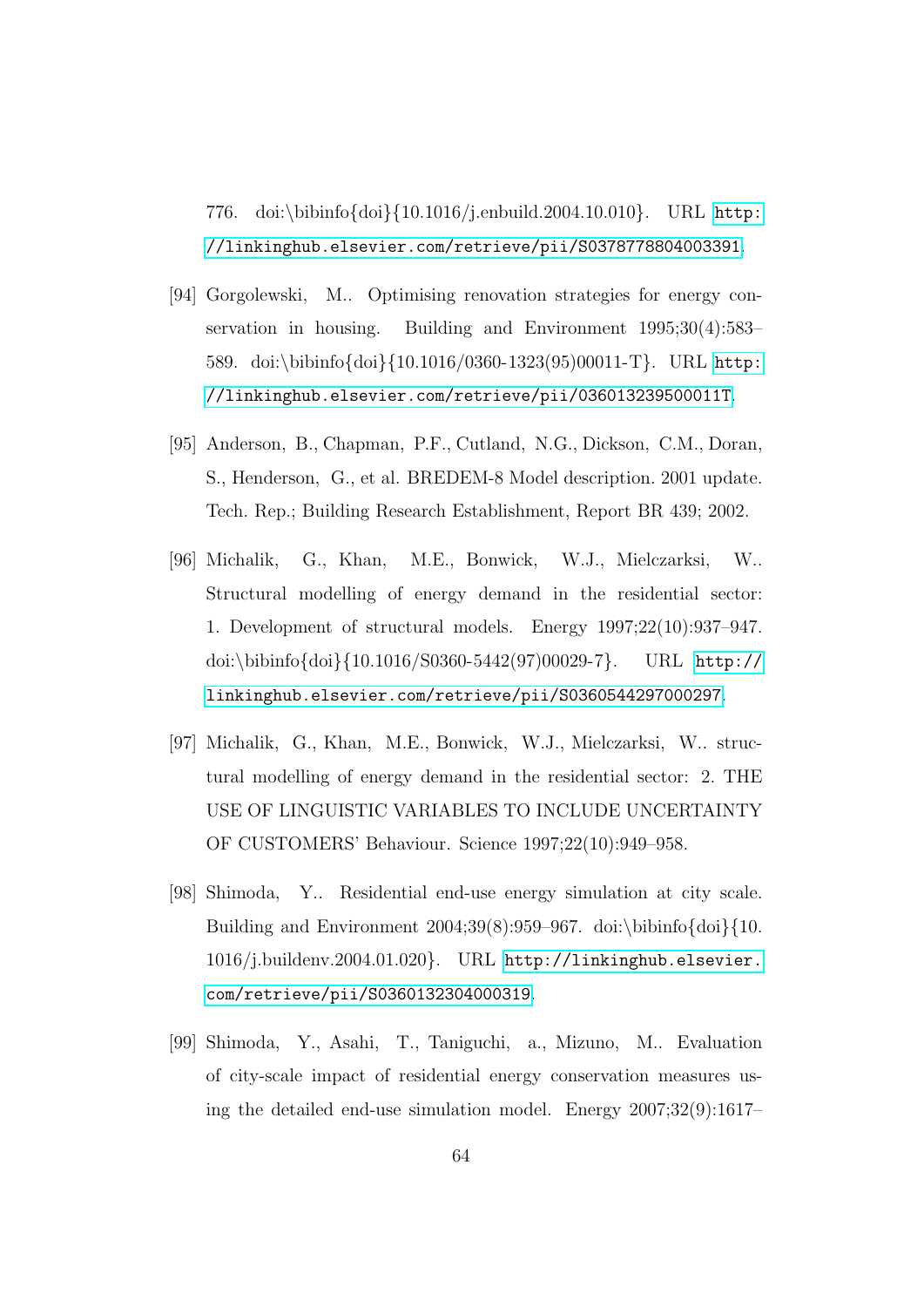1633. doi:\bibinfo{doi}{10.1016/j.energy.2007.01.007}. URL [http:](http://linkinghub.elsevier.com/retrieve/pii/S0360544207000217) [//linkinghub.elsevier.com/retrieve/pii/S0360544207000217](http://linkinghub.elsevier.com/retrieve/pii/S0360544207000217).

- [100] Bennett, M.. Auditing energy use in cities. Energy Policy 2001;29(2):125–134. doi:\bibinfo{doi}{10.1016/S0301-4215(00) 00108-7}. URL [http://linkinghub.elsevier.com/retrieve/pii/](http://linkinghub.elsevier.com/retrieve/pii/S0301421500001087) [S0301421500001087](http://linkinghub.elsevier.com/retrieve/pii/S0301421500001087).
- [101] Mendes, M., Aramaki, T., Hanaki, K.. Comparison of the environmental impact of incineration and landfilling in São Paulo City as determined by LCA. Resources, Conservation and Recycling 2004;41(1):47– 63. doi:\bibinfo{doi}{10.1016/j.resconrec.2003.08.003}. URL [http:](http://linkinghub.elsevier.com/retrieve/pii/S0921344903001204) [//linkinghub.elsevier.com/retrieve/pii/S0921344903001204](http://linkinghub.elsevier.com/retrieve/pii/S0921344903001204).
- [102] Jones, P., Patterson, J., Lannon, S.. Modelling the built environment at an urban scale—Energy and health impacts in relation to housing. Landscape and Urban Planning 2007;83(1):39–49. doi:\bibinfo{doi}{10.1016/j.landurbplan.2007.05.015}. URL [http://](http://linkinghub.elsevier.com/retrieve/pii/S0169204607001430) [linkinghub.elsevier.com/retrieve/pii/S0169204607001430](http://linkinghub.elsevier.com/retrieve/pii/S0169204607001430).
- [103] Robinson, D., Campbell, N., Gaiser, W., Kabel, K., Lemouel, a., Morel, N., et al. SUNtool – A new modelling paradigm for simulating and optimising urban sustainability. Solar Energy 2007;81(9):1196– 1211. doi:\bibinfo{doi}{10.1016/j.solener.2007.06.002}. URL [http:](http://linkinghub.elsevier.com/retrieve/pii/S0038092X0700120X) [//linkinghub.elsevier.com/retrieve/pii/S0038092X0700120X](http://linkinghub.elsevier.com/retrieve/pii/S0038092X0700120X).
- [104] Yamaguchi, Y., Shimoda, Y., Mizuno, M.. Proposal of a modeling approach considering urban form for evaluation of city level energy management. Energy and Buildings 2007;39(5):580–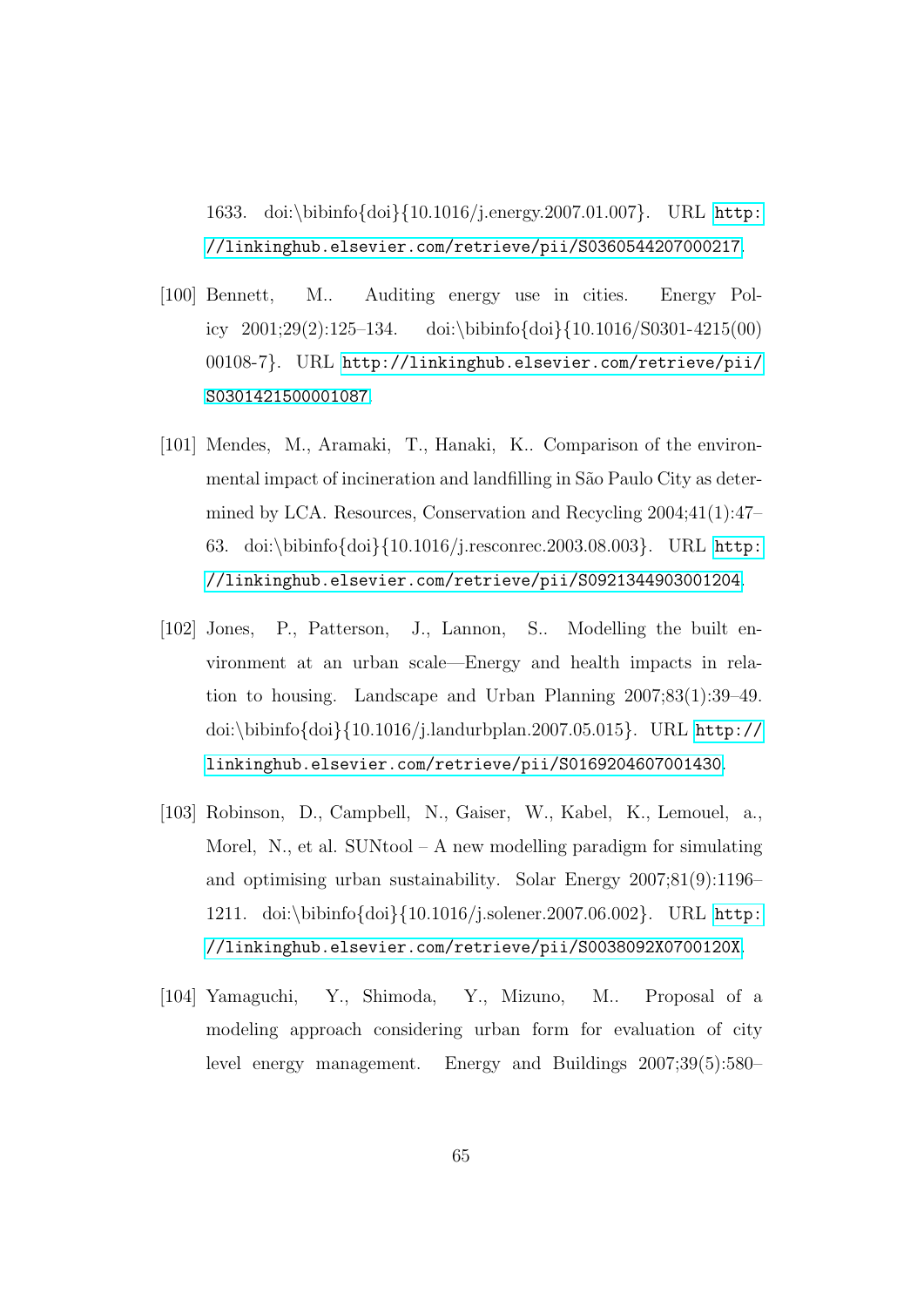592. doi:\bibinfo{doi}{10.1016/j.enbuild.2006.09.011}. URL [http:](http://linkinghub.elsevier.com/retrieve/pii/S0378778806002337) [//linkinghub.elsevier.com/retrieve/pii/S0378778806002337](http://linkinghub.elsevier.com/retrieve/pii/S0378778806002337).

- [105] Girardin, L., Marechal, F., Dubuis, M., Calame-Darbellay, N., Favrat, D.. EnerGis: A geographical information based system for the evaluation of integrated energy conversion systems in urban areas. Energy 2010;35(2):830–840. doi:\bibinfo{doi}{10.1016/j.energy. 2009.08.018}. URL [http://linkinghub.elsevier.com/retrieve/](http://linkinghub.elsevier.com/retrieve/pii/S0360544209003582) [pii/S0360544209003582](http://linkinghub.elsevier.com/retrieve/pii/S0360544209003582).
- [106] Parshall, L., Gurney, K., Hammer, S.a., Mendoza, D., Zhou, Y., Geethakumar, S.. Modeling energy consumption and CO2 emissions at the urban scale: Methodological challenges and insights from the United States. Energy Policy  $2010;38(9):4765-4782$ . doi:\bibinfo{doi} {10.1016/j.enpol.2009.07.006}. URL [http://linkinghub.elsevier.](http://linkinghub.elsevier.com/retrieve/pii/S0301421509005163) [com/retrieve/pii/S0301421509005163](http://linkinghub.elsevier.com/retrieve/pii/S0301421509005163).
- [107] Dong, B., Kennedy, C., Pressnail, K.. Comparing life cycle implications of building retrofit and replacement options. Canadian Journal of Civil Engineering 2005;1063:1051–1063. doi:\bibinfo{doi}{10.1139/ L05-061}.
- [108] Bizzarri, G., Morini, G.. New technologies for an effective energy retrofit of hospitals. Applied Thermal Engineering 2006;26(2-3):161–169. doi:\bibinfo{doi}{10.1016/j.applthermaleng. 2005.05.015}. URL [http://linkinghub.elsevier.com/retrieve/](http://linkinghub.elsevier.com/retrieve/pii/S1359431105001821) [pii/S1359431105001821](http://linkinghub.elsevier.com/retrieve/pii/S1359431105001821).
- [109] Chen, H., Ooka, R., Iwamura, K., Huang, H., Yoshizawa, N., Miisho, K., et al. Study on sustainable redevelopment of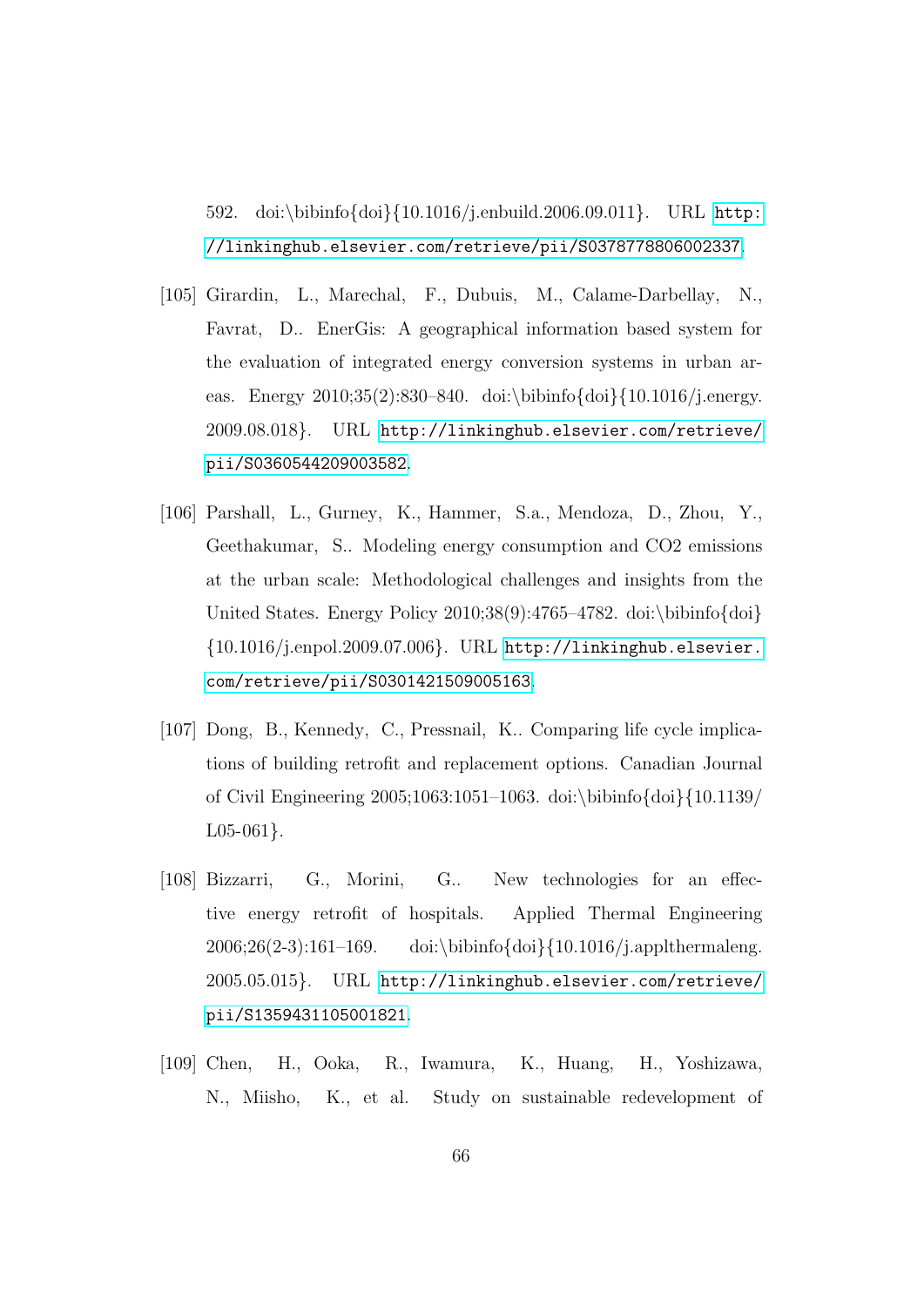a densely built-up area in Tokyo by introducing a distributed local energy supply system. Energy and Buildings 2008;40(5):782– 792. doi:\bibinfo{doi}{10.1016/j.enbuild.2007.05.012}. URL [http:](http://linkinghub.elsevier.com/retrieve/pii/S0378778807001703) [//linkinghub.elsevier.com/retrieve/pii/S0378778807001703](http://linkinghub.elsevier.com/retrieve/pii/S0378778807001703).

- [110] Thyholt, M., Hestnes, a.. Heat supply to low-energy buildings in district heating areasAnalyses of CO2 emissions and electricity supply security. Energy and Buildings 2008;40(2):131– 139. doi:\bibinfo{doi}{10.1016/j.enbuild.2007.01.016}. URL [http:](http://linkinghub.elsevier.com/retrieve/pii/S0378778807000369) [//linkinghub.elsevier.com/retrieve/pii/S0378778807000369](http://linkinghub.elsevier.com/retrieve/pii/S0378778807000369).
- [111] Genon, G., Torchio, M., Poggio, a., Poggio, M.. Energy and environmental assessment of small district heating systems: Global and local effects in two case-studies. Energy Conversion and Management 2009;50(3):522–529. doi:\bibinfo{doi}{10.1016/j.enconman. 2008.11.010}. URL [http://linkinghub.elsevier.com/retrieve/](http://linkinghub.elsevier.com/retrieve/pii/S0196890408004573) [pii/S0196890408004573](http://linkinghub.elsevier.com/retrieve/pii/S0196890408004573).
- [112] Kamimura, A., Guerra, S., Sauer, I.. On the substitution of energy sources: Prospective of the natural gas market share in the Brazilian urban transportation and dwelling sectors. Energy Policy 2006;34(18):3583–3590. doi:\bibinfo{doi}{10.1016/j.enpol.2005. 07.020}. URL [http://linkinghub.elsevier.com/retrieve/pii/](http://linkinghub.elsevier.com/retrieve/pii/S0301421505002041) [S0301421505002041](http://linkinghub.elsevier.com/retrieve/pii/S0301421505002041).
- [113] Mavrogianni, A., Davies, M., Batty, M., Belcher, S., Bohnenstengel, S., Carruthers, D., et al. The comfort, energy and health implications of London's urban heat island. Building Services Engineering Research and Technology 2011;32(1):35–52. doi:\bibinfo{doi}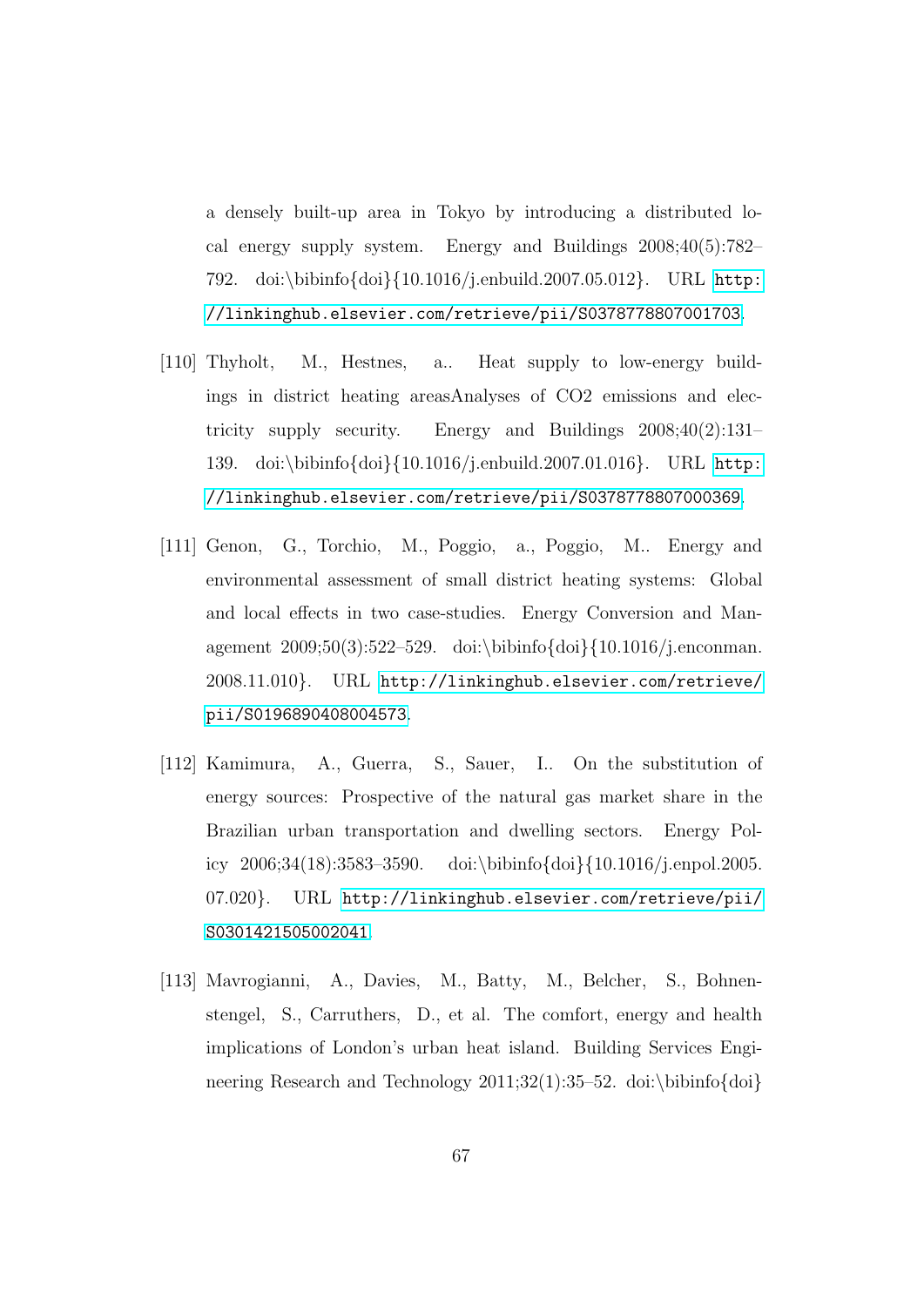{10.1177/0143624410394530}. URL [http://bse.sagepub.com/cgi/](http://bse.sagepub.com/cgi/doi/10.1177/0143624410394530) [doi/10.1177/0143624410394530](http://bse.sagepub.com/cgi/doi/10.1177/0143624410394530).

- [114] Kolokotroni, M., Davies, M., Croxford, B., Bhuiyan, S., Mavrogianni, A.. A validated methodology for the prediction of heating and cooling energy demand for buildings within the Urban Heat Island: Case-study of London. Solar Energy 2010;84(12):2246– 2255. doi:\bibinfo{doi}{10.1016/j.solener.2010.08.002}. URL [http:](http://linkinghub.elsevier.com/retrieve/pii/S0038092X10002616) [//linkinghub.elsevier.com/retrieve/pii/S0038092X10002616](http://linkinghub.elsevier.com/retrieve/pii/S0038092X10002616).
- [115] Kikegawa, Y.. Development of a numerical simulation system toward comprehensive assessments of urban warming countermeasures including their impacts upon the urban buildings' energydemands. Applied Energy  $2003;76(4):449-466$ . doi:\bibinfo{doi}{10. 1016/S0306-2619(03)00009-6}. URL [http://linkinghub.elsevier.](http://linkinghub.elsevier.com/retrieve/pii/S0306261903000096) [com/retrieve/pii/S0306261903000096](http://linkinghub.elsevier.com/retrieve/pii/S0306261903000096).
- [116] Beccali, M., Cellura, M., Lobrano, V., Marvuglia, A.. Short-term prediction of household electricity consumption: Assessing weather sensitivity in a Mediterranean area. Renewable and Sustainable Energy Reviews 2008;12(8):2040–2065. doi:\bibinfo{doi}{10.1016/j.rser. 2007.04.010}. URL [http://linkinghub.elsevier.com/retrieve/](http://linkinghub.elsevier.com/retrieve/pii/S1364032107000664) [pii/S1364032107000664](http://linkinghub.elsevier.com/retrieve/pii/S1364032107000664).
- [117] Wang, Y., Tian, W., Zhu, L., Ren, J., Liu, Y., Zhang, J., et al. Interactions between Building Integrated Photovoltaics and Microclimate in Urban Environments. Journal of Solar Energy Engineering 2006;128(2):168. doi:\bibinfo{doi}{10.1115/1.2188533}. URL <http://link.aip.org/link/JSEEDO/v128/i2/p168/s1&Agg=doi>.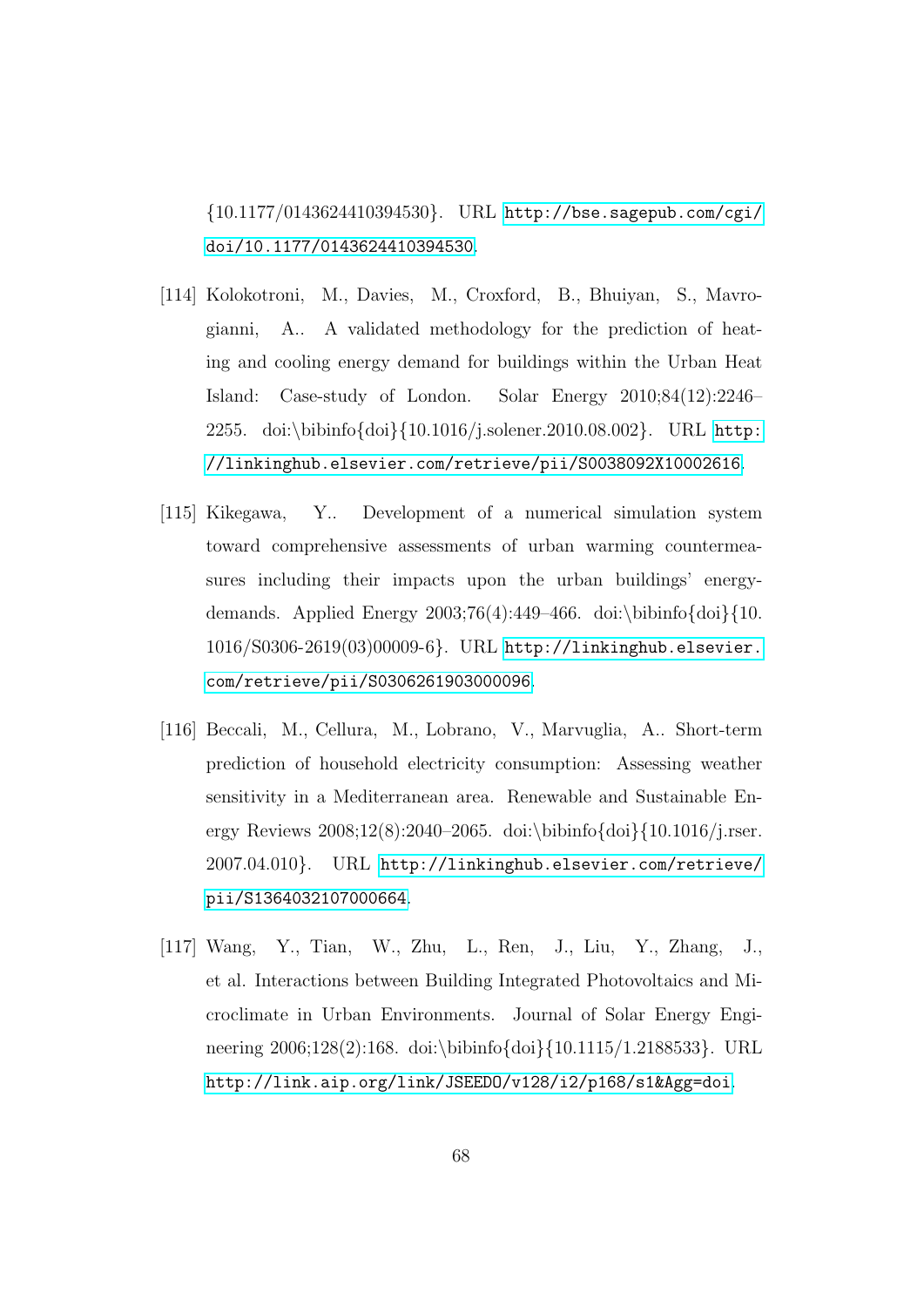- [118] Meyn, S.K., Oke, T.. Heat fluxes through roofs and their relevance to estimates of urban heat storage. Energy and Buildings 2009;41(7):745– 752. doi:\bibinfo{doi}{10.1016/j.enbuild.2009.02.005}. URL [http://](http://linkinghub.elsevier.com/retrieve/pii/S0378778809000401) [linkinghub.elsevier.com/retrieve/pii/S0378778809000401](http://linkinghub.elsevier.com/retrieve/pii/S0378778809000401).
- [119] Oxizidis, S., Dudek, A., Papadopoulos, A.. A computational method to assess the impact of urban climate on buildings using modeled climatic data. Energy and Buildings 2008;40(3):215– 223. doi:\bibinfo{doi}{10.1016/j.enbuild.2007.02.018}. URL [http:](http://linkinghub.elsevier.com/retrieve/pii/S0378778807000722) [//linkinghub.elsevier.com/retrieve/pii/S0378778807000722](http://linkinghub.elsevier.com/retrieve/pii/S0378778807000722).
- [120] Chwieduk, D.. Some aspects of modelling the energy balance of a room in regard to the impact of solar energy. Solar Energy 2008;82(10):870– 884. doi:\bibinfo{doi}{10.1016/j.solener.2008.04.004}. URL [http://](http://linkinghub.elsevier.com/retrieve/pii/S0038092X08000832) [linkinghub.elsevier.com/retrieve/pii/S0038092X08000832](http://linkinghub.elsevier.com/retrieve/pii/S0038092X08000832).
- [121] Williamson, T., Erell, E.. The Implications for Building Ventilation of the Spatial and Temporal Variability of Air Temperature in the Urban Canopy Layer. INTERNATIONAL JOURNAL OF VENTILATION 2008;7(1):23–36.
- [122] Zhu, Y., Liu, J., Hagishima, A., Tanimoto, J., Yao, Y., Ma, Z.. Evaluation of coupled outdoor and indoor thermal comfort environment and anthropogenic heat. Building and Environment 2007;42(2):1018– 1025. doi:\bibinfo{doi}{10.1016/j.buildenv.2005.10.019}. URL [http:](http://linkinghub.elsevier.com/retrieve/pii/S0360132305004580) [//linkinghub.elsevier.com/retrieve/pii/S0360132305004580](http://linkinghub.elsevier.com/retrieve/pii/S0360132305004580).
- [123] Gui, J.G., Carlson, J., Phelan, P.E., Kaloush, K.E., Golden, J.S.. Impact of Pavement Thickness on Surface Diurnal Temperatures. Journal of Green Building  $2007;2(2):121-130$ . doi:\bibinfo{doi}{10.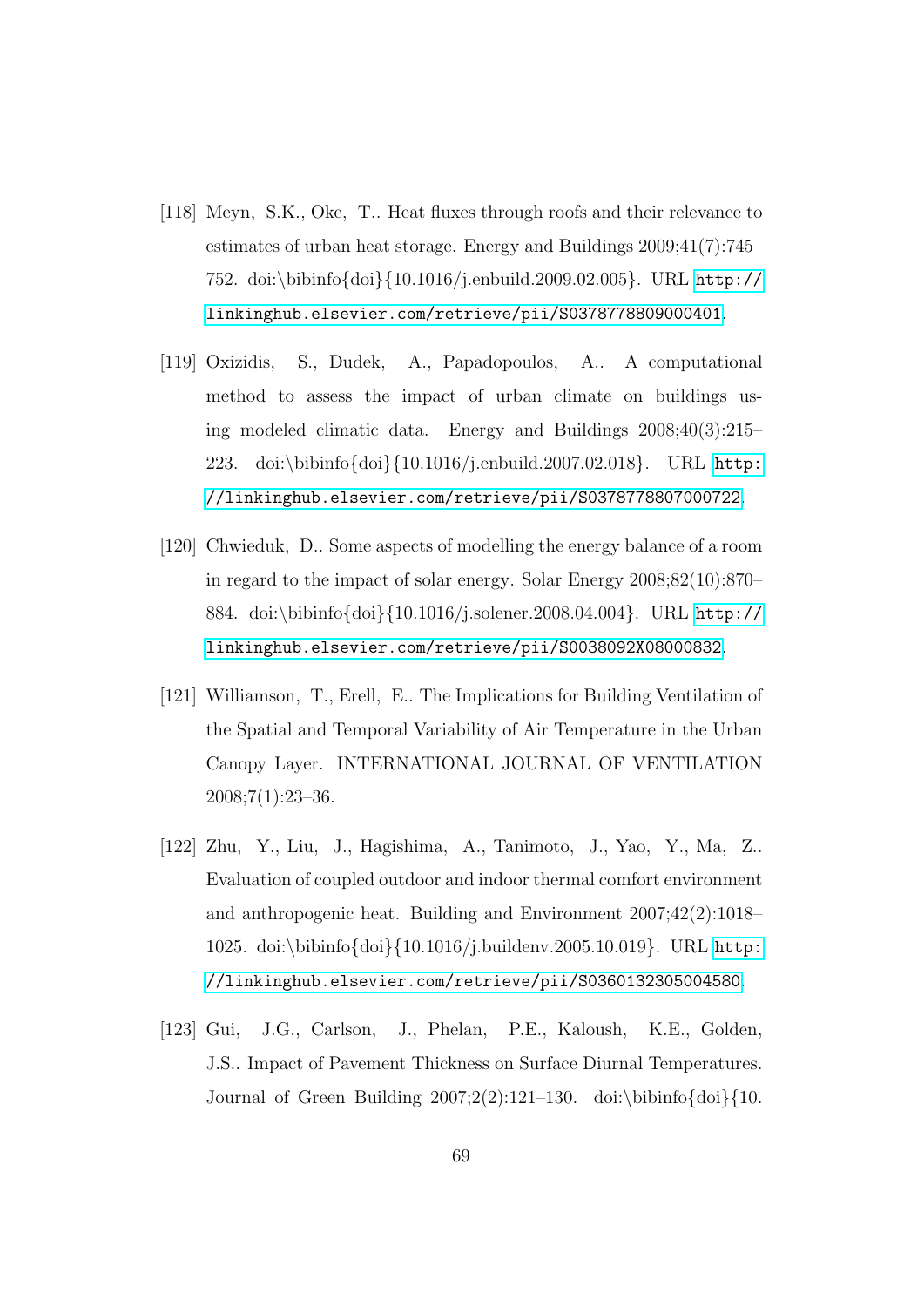3992/jgb.2.2.121}. URL [http://www.atypon-link.com/CPUB/doi/](http://www.atypon-link.com/CPUB/doi/abs/10.3992/jgb.2.2.121) [abs/10.3992/jgb.2.2.121](http://www.atypon-link.com/CPUB/doi/abs/10.3992/jgb.2.2.121).

- [124] Robinson, D., Stone, A.. Internal illumination prediction based on a simplified radiosity algorithm. Solar Energy 2006;80(3):260– 267. doi:\bibinfo{doi}{10.1016/j.solener.2005.02.016}. URL [http:](http://linkinghub.elsevier.com/retrieve/pii/S0038092X05000952) [//linkinghub.elsevier.com/retrieve/pii/S0038092X05000952](http://linkinghub.elsevier.com/retrieve/pii/S0038092X05000952).
- [125] Wang, Z.H., Bou-Zeid, E., Smith, J.A.. A Spatially-Analytical Scheme for Surface Temperatures and Conductive Heat Fluxes in Urban Canopy Models. Boundary-Layer Meteorology 2010;138(2):171– 193. doi:\bibinfo{doi}{10.1007/s10546-010-9552-6}. URL [http://](http://www.springerlink.com/index/10.1007/s10546-010-9552-6) [www.springerlink.com/index/10.1007/s10546-010-9552-6](http://www.springerlink.com/index/10.1007/s10546-010-9552-6).
- [126] Yezioro, A., Capeluto, I., Shaviv, E.. Design guidelines for appropriate insolation of urban squares. Renewable Energy 2006;31(7):1011– 1023. doi:\bibinfo{doi}{10.1016/j.renene.2005.05.015}. URL [http:](http://linkinghub.elsevier.com/retrieve/pii/S0960148105001503) [//linkinghub.elsevier.com/retrieve/pii/S0960148105001503](http://linkinghub.elsevier.com/retrieve/pii/S0960148105001503).
- [127] Chow, W.T.L., Pope, R.L., Martin, C.A., Brazel, A.J.. Observing and modeling the nocturnal park cool island of an arid city: horizontal and vertical impacts. Theoretical and Applied Climatology 2010;103(1-2):197–211. doi:\bibinfo{doi}{10.1007/ s00704-010-0293-8}. URL [http://www.springerlink.com/index/](http://www.springerlink.com/index/10.1007/s00704-010-0293-8) [10.1007/s00704-010-0293-8](http://www.springerlink.com/index/10.1007/s00704-010-0293-8).
- [128] Ooka, R., Sato, T., Harayama, K., Murakami, S., Kawamoto, Y.. Thermal Energy Balance Analysis of the Tokyo Metropolitan Area Using a Mesoscale Meteorological Model Incorporating an Urban Canopy Model. Boundary-Layer Meteorology 2010;138(1):77–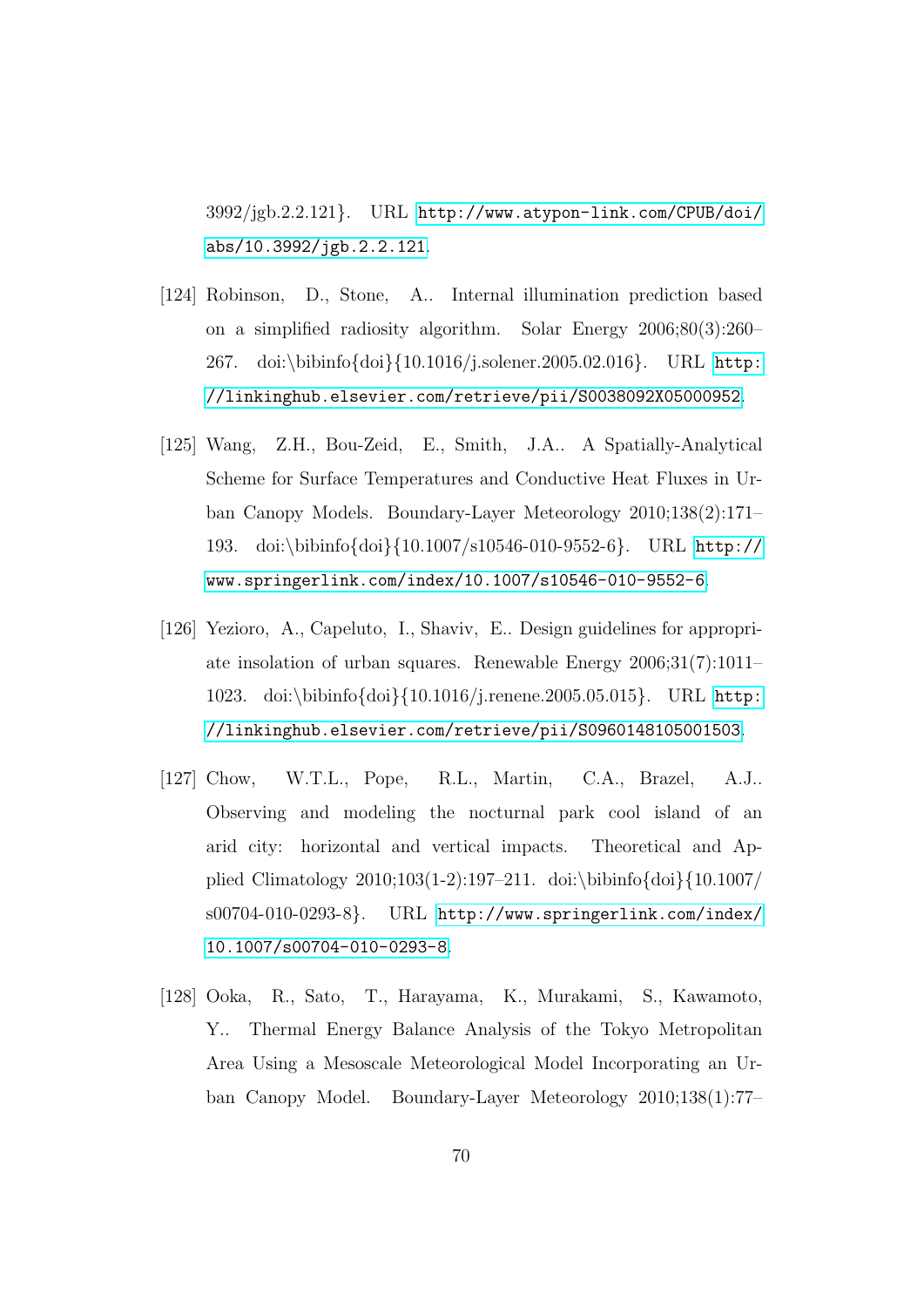97. doi:\bibinfo{doi}{10.1007/s10546-010-9550-8}. URL [http://www.](http://www.springerlink.com/index/10.1007/s10546-010-9550-8) [springerlink.com/index/10.1007/s10546-010-9550-8](http://www.springerlink.com/index/10.1007/s10546-010-9550-8).

- [129] Bourbia, F., Boucheriba, F.. Impact of street design on urban microclimate for semi arid climate (Constantine). Renewable Energy 2010;35(2):343–347. doi:\bibinfo{doi}{10.1016/j.renene.2009. 07.017}. URL [http://linkinghub.elsevier.com/retrieve/pii/](http://linkinghub.elsevier.com/retrieve/pii/S0960148109003140) [S0960148109003140](http://linkinghub.elsevier.com/retrieve/pii/S0960148109003140).
- [130] Lin, T.P.. Thermal perception, adaptation and attendance in a public square in hot and humid regions. Building and Environment 2009;44(10):2017–2026. doi:\bibinfo{doi}{10.1016/j.buildenv. 2009.02.004}. URL [http://linkinghub.elsevier.com/retrieve/](http://linkinghub.elsevier.com/retrieve/pii/S0360132309000432) [pii/S0360132309000432](http://linkinghub.elsevier.com/retrieve/pii/S0360132309000432).
- [131] Coutts, A.M., Beringer, J., Tapper, N.J.. Investigating the climatic impact of urban planning strategies through the use of regional climate modelling: a case study for Melbourne, Australia. International Journal of Climatology 2008;28(14):1943–1957. doi:\bibinfo{doi}{10.1002/ joc.1680}. URL <http://doi.wiley.com/10.1002/joc.1680>.
- [132] Gulyas, A., Unger, J., Matzarakis, A.. Assessment of the microclimatic and human comfort conditions in a complex urban environment: Modelling and measurements. Building and Environment 2006;41(12):1713–1722. doi:\bibinfo{doi}{10.1016/j.buildenv. 2005.07.001}. URL [http://linkinghub.elsevier.com/retrieve/](http://linkinghub.elsevier.com/retrieve/pii/S036013230500274X) [pii/S036013230500274X](http://linkinghub.elsevier.com/retrieve/pii/S036013230500274X).
- [133] Mirzaei, P.A., Haghighat, F.. Approaches to study Urban Heat Island – Abilities and limitations. Building and Environ-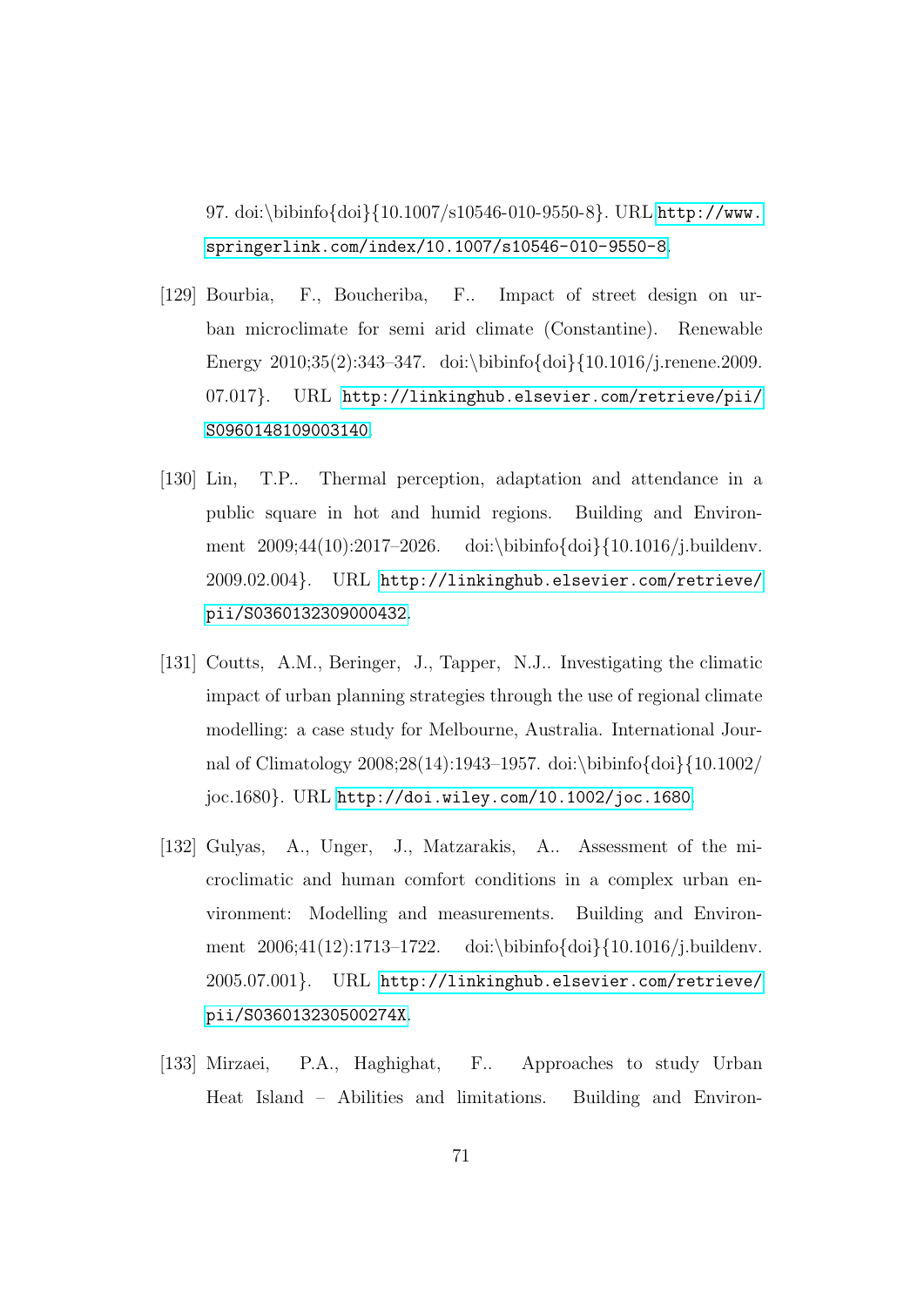ment 2010;45(10):2192–2201. doi:\bibinfo{doi}{10.1016/j.buildenv. 2010.04.001}. URL [http://linkinghub.elsevier.com/retrieve/](http://linkinghub.elsevier.com/retrieve/pii/S0360132310001083) [pii/S0360132310001083](http://linkinghub.elsevier.com/retrieve/pii/S0360132310001083).

- [134] Idczak, M., Groleau, D., Mestayer, P., Rosant, J.M., Sini, J.F.. An application of the thermo-radiative model SOLENE for the evaluation of street canyon energy balance. Building and Environment 2010;45(5):1262–1275. doi:\bibinfo{doi}{10.1016/j.buildenv. 2009.11.011}. URL [http://linkinghub.elsevier.com/retrieve/](http://linkinghub.elsevier.com/retrieve/pii/S0360132309003369) [pii/S0360132309003369](http://linkinghub.elsevier.com/retrieve/pii/S0360132309003369).
- [135] Marciotto, E.R., Oliveira, A.P., Hanna, S.R.. Modeling study of the aspect ratio influence on urban canopy energy fluxes with a modified wall-canyon energy budget scheme. Building and Environment 2010;45(11):2497–2505. doi:\bibinfo{doi}{10.1016/j.buildenv. 2010.05.012}. URL [http://linkinghub.elsevier.com/retrieve/](http://linkinghub.elsevier.com/retrieve/pii/S0360132310001502) [pii/S0360132310001502](http://linkinghub.elsevier.com/retrieve/pii/S0360132310001502).
- [136] Alexandri, E., Jones, P.. Temperature decreases in an urban canyon due to green walls and green roofs in diverse climates. Building and Environment 2008;43(4):480–493. doi:\bibinfo{doi}{10.1016/j.buildenv. 2006.10.055}. URL [http://linkinghub.elsevier.com/retrieve/](http://linkinghub.elsevier.com/retrieve/pii/S0360132306003957) [pii/S0360132306003957](http://linkinghub.elsevier.com/retrieve/pii/S0360132306003957).
- [137] Tian, W., Wang, Y., Xie, Y., Wu, D., Zhu, L., Ren, J.. Effect of building integrated photovoltaics on microclimate of urban canopy layer. Building and Environment 2007;42(5):1891– 1901. doi:\bibinfo{doi}{10.1016/j.buildenv.2006.02.022}. URL [http:](http://linkinghub.elsevier.com/retrieve/pii/S0360132306000680) [//linkinghub.elsevier.com/retrieve/pii/S0360132306000680](http://linkinghub.elsevier.com/retrieve/pii/S0360132306000680).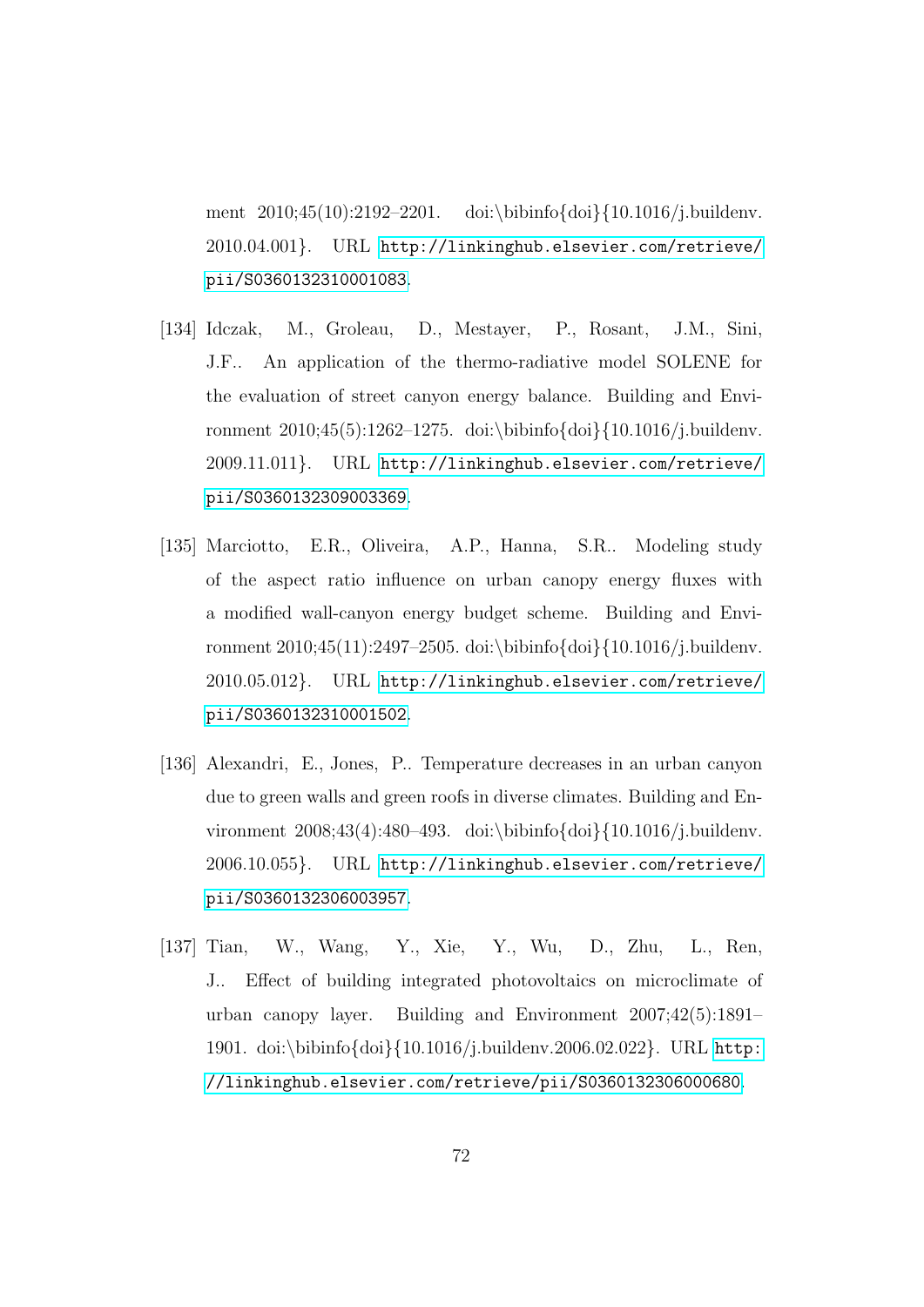- [138] Alitoudert, F., Mayer, H.. Numerical study on the effects of aspect ratio and orientation of an urban street canyon on outdoor thermal comfort in hot and dry climate. Building and Environment 2006;41(2):94– 108. doi:\bibinfo{doi}{10.1016/j.buildenv.2005.01.013}. URL [http:](http://linkinghub.elsevier.com/retrieve/pii/S0360132305000120) [//linkinghub.elsevier.com/retrieve/pii/S0360132305000120](http://linkinghub.elsevier.com/retrieve/pii/S0360132305000120).
- [139] Bozonnet, E., Belarbi, R., Allard, F.. Modelling solar effects on the heat and mass transfer in a street canyon, a simplified approach. Solar Energy 2005;79(1):10–24. doi:\bibinfo{doi}{10.1016/j.solener. 2004.10.007}. URL [http://linkinghub.elsevier.com/retrieve/](http://linkinghub.elsevier.com/retrieve/pii/S0038092X04003196) [pii/S0038092X04003196](http://linkinghub.elsevier.com/retrieve/pii/S0038092X04003196).
- [140] Hamilton, I., Davies, M., Steadman, P., Stone, A., Ridley, I., Evans, S.. The significance of the anthropogenic heat emissions of London's buildings: A comparison against captured shortwave solar radiation. Building and Environment  $2009;44(4):807-817$ . doi:\bibinfo{doi}{10. 1016/j.buildenv.2008.05.024}. URL [http://linkinghub.elsevier.](http://linkinghub.elsevier.com/retrieve/pii/S0360132308001418) [com/retrieve/pii/S0360132308001418](http://linkinghub.elsevier.com/retrieve/pii/S0360132308001418).
- [141] Dhakal, S., Hanaki, K.. Improvement of urban thermal environment by managing heat discharge sources and surface modification in Tokyo. Energy and Buildings  $2002;34(1):13-23$ . doi:\bibinfo{doi}{10.1016/ S0378-7788(01)00084-6}. URL [http://linkinghub.elsevier.com/](http://linkinghub.elsevier.com/retrieve/pii/S0378778801000846) [retrieve/pii/S0378778801000846](http://linkinghub.elsevier.com/retrieve/pii/S0378778801000846).
- [142] Kikegawa, Y., Genchi, Y., Kondo, H., Hanaki, K.. Impacts of city-block-scale countermeasures against urban heat-island phenomena upon a building's energy-consumption for air-conditioning. Applied Energy 2006;83(6):649–668. doi:\bibinfo{doi}{10.1016/j.apenergy.2005.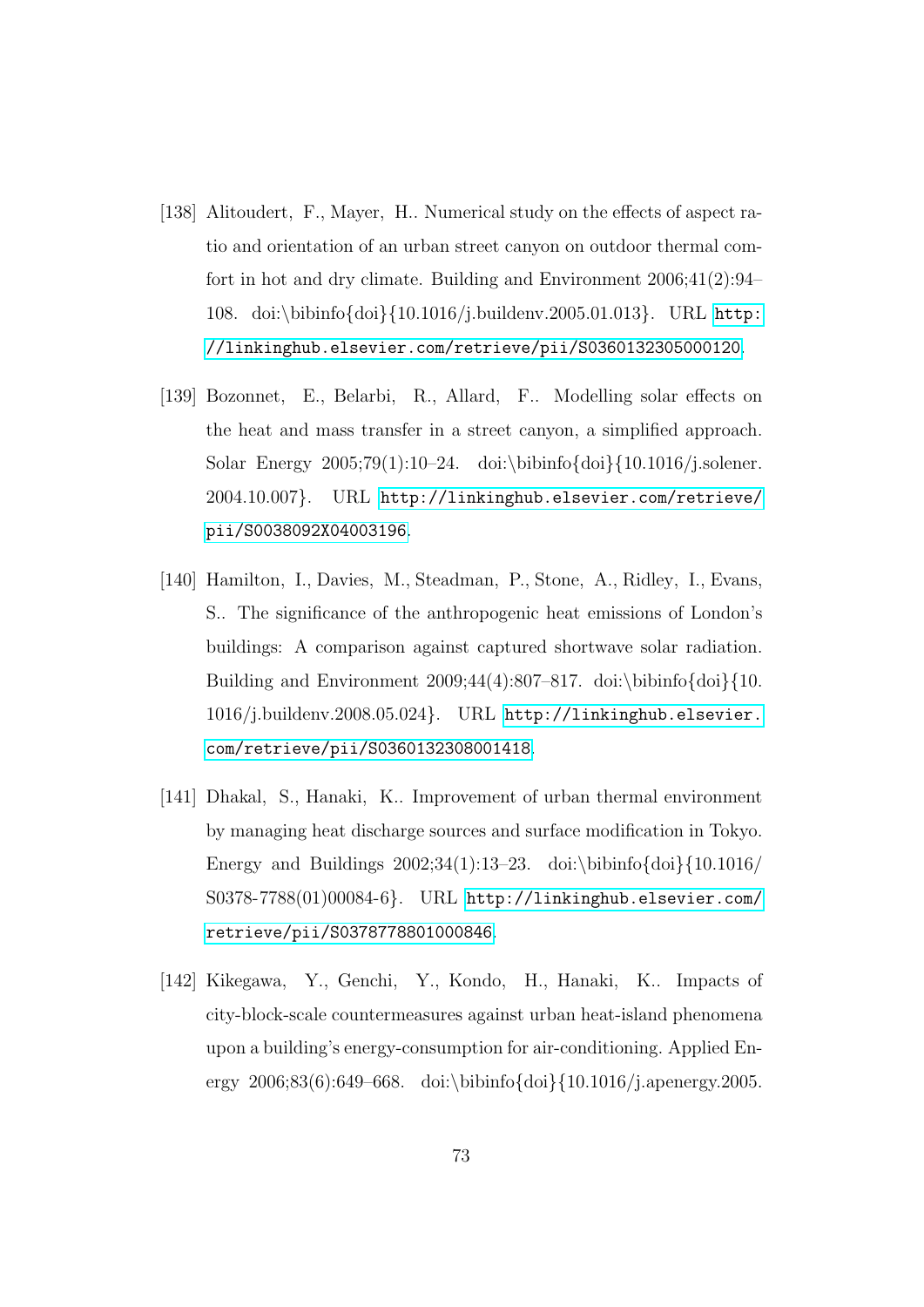06.001}. URL [http://linkinghub.elsevier.com/retrieve/pii/](http://linkinghub.elsevier.com/retrieve/pii/S0306261905000711) [S0306261905000711](http://linkinghub.elsevier.com/retrieve/pii/S0306261905000711).

- [143] IEA, . World Energy Outlook. International Energy Agency; 2000.
- [144] Manfren, M., Caputo, P., Costa, G.. Paradigm shift in urban energy systems through distributed generation: Methods and models. Applied Energy 2011;88(4):1032–1048. doi:\bibinfo{doi}{10.1016/j.apenergy. 2010.10.018}. URL [http://linkinghub.elsevier.com/retrieve/](http://linkinghub.elsevier.com/retrieve/pii/S0306261910004204) [pii/S0306261910004204](http://linkinghub.elsevier.com/retrieve/pii/S0306261910004204).
- [145] Conti, S.. Integration of multiple PV units in urban power distribution systems. Solar Energy 2003;75(2):87–94. doi:\bibinfo{doi}{10.1016/ S0038-092X(03)00249-4}. URL [http://linkinghub.elsevier.com/](http://linkinghub.elsevier.com/retrieve/pii/S0038092X03002494) [retrieve/pii/S0038092X03002494](http://linkinghub.elsevier.com/retrieve/pii/S0038092X03002494).
- [146] Tapia, F., Marianov, V., Vargas, L.. Optimal Capacity Expansion in Electric Power Subtransmission Networks. Journal of Energy Engineering 2009;135(3):98. doi:\bibinfo{doi}{10.1061/ (ASCE)0733-9402(2009)135:3(98)}. URL [http://link.aip.org/](http://link.aip.org/link/JLEED9/v135/i3/p98/s1&Agg=doi) [link/JLEED9/v135/i3/p98/s1&Agg=doi](http://link.aip.org/link/JLEED9/v135/i3/p98/s1&Agg=doi).
- [147] Sauma, E.E.. Intertemporal Planning of Transmission Expansions in Restructured Electricity Markets. Journal of Energy Engineering 2009;135(3):73. doi:\bibinfo{doi}{10.1061/(ASCE)0733-9402(2009) 135:3(73)}. URL [http://link.aip.org/link/JLEED9/v135/i3/p73/](http://link.aip.org/link/JLEED9/v135/i3/p73/s1&Agg=doi) [s1&Agg=doi](http://link.aip.org/link/JLEED9/v135/i3/p73/s1&Agg=doi).
- [148] Huang, Y., Fan, Y., Johnson, N.. Multistage System Planning for Hydrogen Production and Distribution. Networks and Spatial Economics 2009;10(4):455–472. doi:\bibinfo{doi}{10.1007/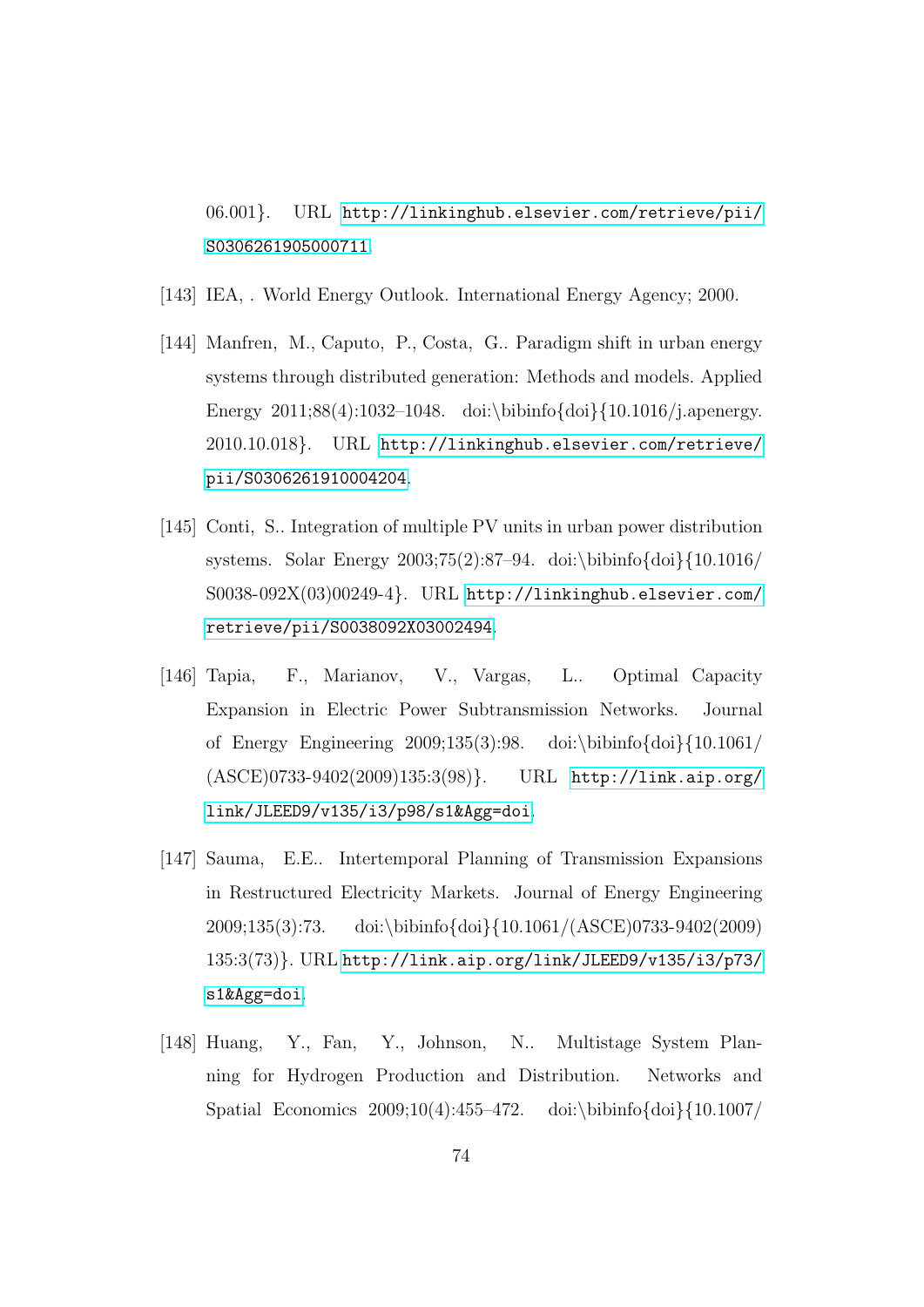s11067-009-9119-6}. URL [http://www.springerlink.com/index/](http://www.springerlink.com/index/10.1007/s11067-009-9119-6) [10.1007/s11067-009-9119-6](http://www.springerlink.com/index/10.1007/s11067-009-9119-6).

- [149] Geng, Y., Tsuyoshi, F., Chen, X.. Evaluation of innovative municipal solid waste management through urban symbiosis: a case study of Kawasaki. Journal of Cleaner Production 2010;18(10-11):993– 1000. doi:\bibinfo{doi}{10.1016/j.jclepro.2010.03.003}. URL [http:](http://linkinghub.elsevier.com/retrieve/pii/S0959652610001034) [//linkinghub.elsevier.com/retrieve/pii/S0959652610001034](http://linkinghub.elsevier.com/retrieve/pii/S0959652610001034).
- [150] Shrestha, R., Anandarajah, G., Adhikari, S., Jiang, K., Songli, Z.. Energy and environmental implications of NO emission reduction from the transport sector of Beijing: a least-cost planning analysis. Transportation Research Part D: Transport and Environment 2005;10(1):1– 11. doi:\bibinfo{doi}{10.1016/j.trd.2004.08.007}. URL [http://](http://linkinghub.elsevier.com/retrieve/pii/S1361920904000501) [linkinghub.elsevier.com/retrieve/pii/S1361920904000501](http://linkinghub.elsevier.com/retrieve/pii/S1361920904000501).
- [151] Greenberg, M., Mantell, N., Lahr, M., Felder, F., Zimmerman, R.. Short and intermediate economic impacts of a terroristinitiated loss of electric power: Case study of New Jersey. Energy Policy 2007;35(1):722–733. doi:\bibinfo{doi}{10.1016/j.enpol. 2006.01.017}. URL [http://linkinghub.elsevier.com/retrieve/](http://linkinghub.elsevier.com/retrieve/pii/S0301421506000668) [pii/S0301421506000668](http://linkinghub.elsevier.com/retrieve/pii/S0301421506000668).
- [152] Mancarella, P., Gan, C., Strbac, G.. Optimal design of lowvoltage distribution networks for CO2 emission minimisation. Part II: Discrete optimisation of radial networks and comparison with alternative design strategies. IET Generation, Transmission & Distribution 2011;5(1):47. doi:\bibinfo{doi}{10.1049/iet-gtd.2009.0291}. URL <http://link.aip.org/link/IGTDAW/v5/i1/p47/s1&Agg=doi>.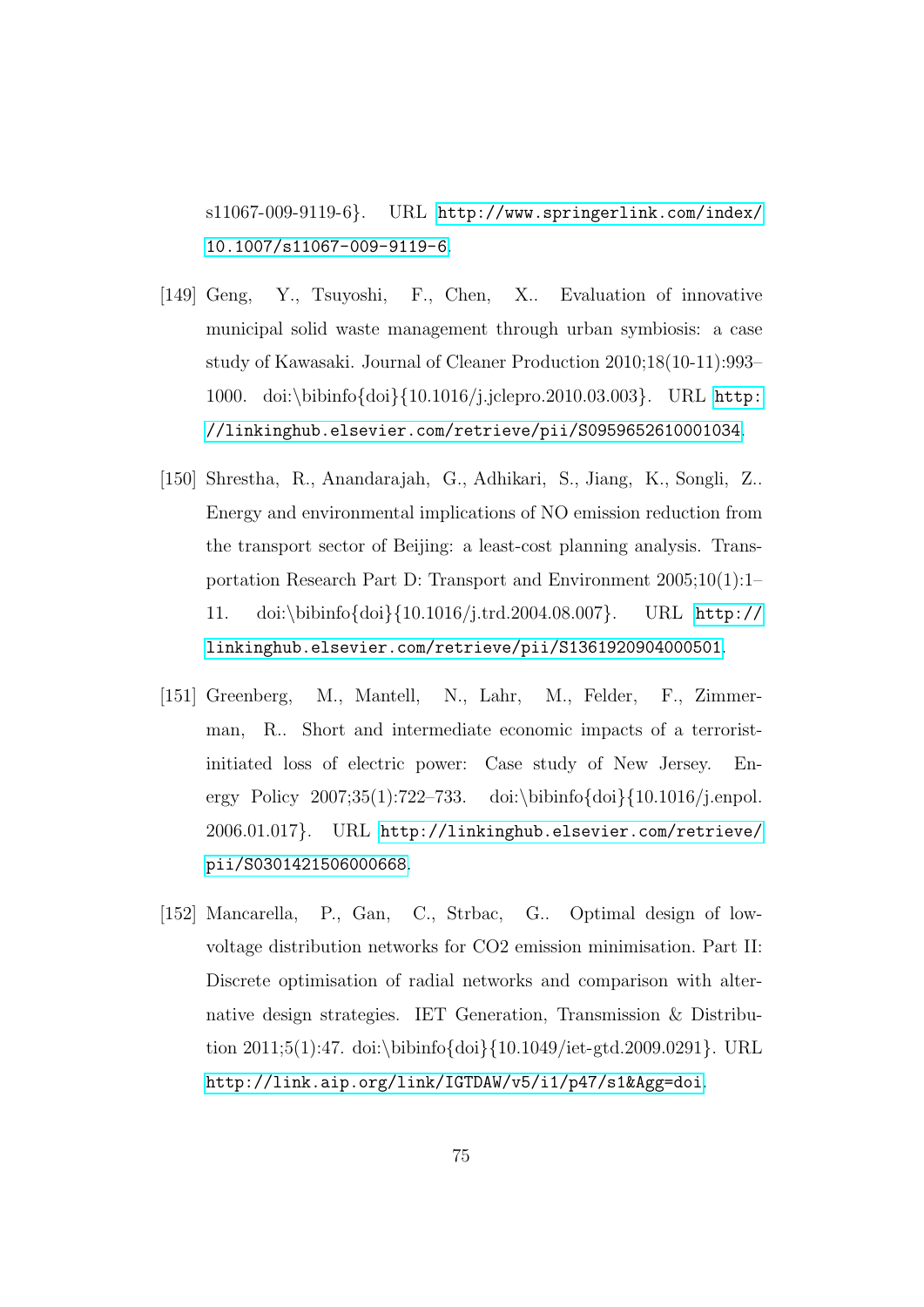- [153] Mancarella, P., Chicco, G.. Global and local emission impact assessment of distributed cogeneration systems with partial-load models. Applied Energy  $2009;86(10):2096-2106$ . doi:\bibinfo{doi}{10. 1016/j.apenergy.2008.12.026}. URL [http://linkinghub.elsevier.](http://linkinghub.elsevier.com/retrieve/pii/S0306261908003516) [com/retrieve/pii/S0306261908003516](http://linkinghub.elsevier.com/retrieve/pii/S0306261908003516).
- [154] Zhang, L., Huang, Z.. Life cycle study of coal-based dimethyl ether as vehicle fuel for urban bus in China. Energy 2007;32(10):1896– 1904. doi:\bibinfo{doi}{10.1016/j.energy.2007.01.009}. URL [http:](http://linkinghub.elsevier.com/retrieve/pii/S0360544207000291) [//linkinghub.elsevier.com/retrieve/pii/S0360544207000291](http://linkinghub.elsevier.com/retrieve/pii/S0360544207000291).
- [155] Yoshino, D., Fujiwara, A., Zhang, J.. Environmental Efficiency Model Based on Data Envelopment Analysis and Its Application to Environmentally Sustainable Transport Policies. Transportation Research Record: Journal of the Transportation Research Board 2010;2163(-1):112–123. doi:\bibinfo{doi}{10.3141/ 2163-13}. URL [http://trb.metapress.com/openurl.asp?genre=](http://trb.metapress.com/openurl.asp?genre=article&id=doi:10.3141/2163-13) [article&id=doi:10.3141/2163-13](http://trb.metapress.com/openurl.asp?genre=article&id=doi:10.3141/2163-13).
- [156] Horridge, M.. A computable general equilibrium model of urban transport demands. Journal of Policy Modeling 1994;16(4):427– 457. doi:\bibinfo{doi}{10.1016/0161-8938(94)90037-X}. URL [http:](http://linkinghub.elsevier.com/retrieve/pii/016189389490037X) [//linkinghub.elsevier.com/retrieve/pii/016189389490037X](http://linkinghub.elsevier.com/retrieve/pii/016189389490037X).
- [157] Berg, C.. Household Transport Demand in a CGE-framework. Environmental and Resource Economics 2006;37(3):573–597. doi:\bibinfo{doi}{10.1007/s10640-006-9050-y}. URL [http:](http://www.springerlink.com/index/10.1007/s10640-006-9050-y) [//www.springerlink.com/index/10.1007/s10640-006-9050-y](http://www.springerlink.com/index/10.1007/s10640-006-9050-y).
- [158] Ren, H., Zhou, W., Nakagami, K., Gao, W.. Integrated design and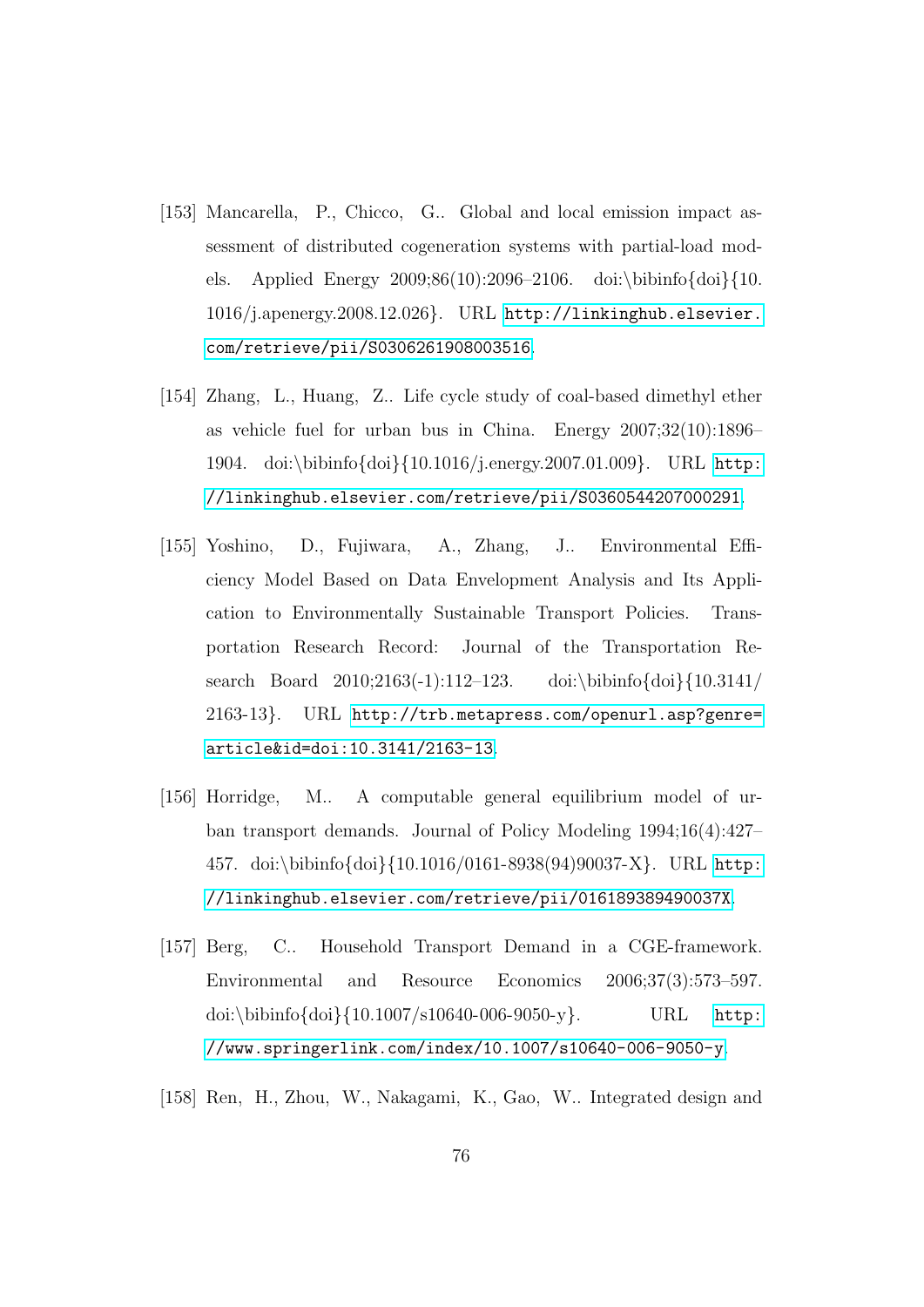evaluation of biomass energy system taking into consideration demand side characteristics. Energy  $2010;35(5):2210-2222$ . doi:\bibinfo{doi} {10.1016/j.energy.2010.02.007}. URL [http://linkinghub.elsevier.](http://linkinghub.elsevier.com/retrieve/pii/S0360544210000599) [com/retrieve/pii/S0360544210000599](http://linkinghub.elsevier.com/retrieve/pii/S0360544210000599).

- [159] Lin, Q.G., Huang, G.H., Bass, B., Chen, B., Zhang, B.Y., Zhang, X.D.. CCEM: A City-cluster Energy Systems Planning Model. Energy Sources, Part A: Recovery, Utilization, and Environmental Effects  $2009;31(4):273-286.$  doi:\bibinfo{doi}{10. 1080/15567030802592345}. URL [http://www.informaworld.com/](http://www.informaworld.com/openurl?genre=article&doi=10.1080/15567030802592345&magic=crossref||D404A21C5BB053405B1A640AFFD44AE3) [openurl?genre=article&doi=10.1080/15567030802592345&magic=](http://www.informaworld.com/openurl?genre=article&doi=10.1080/15567030802592345&magic=crossref||D404A21C5BB053405B1A640AFFD44AE3) [crossref||D404A21C5BB053405B1A640AFFD44AE3](http://www.informaworld.com/openurl?genre=article&doi=10.1080/15567030802592345&magic=crossref||D404A21C5BB053405B1A640AFFD44AE3).
- [160] Farzaneh, H., Saboohi, Y.. Evaluation of the optimal performance of passenger vehicle by integrated energy-environment-economic modeling. International Journal of Environmental Science and Technology 2007;4(2):189–196.
- [161] Ren, H., Gao, W.. A MILP model for integrated plan and evaluation of distributed energy systems. Applied Energy 2010;87(3):1001– 1014. doi:\bibinfo{doi}{10.1016/j.apenergy.2009.09.023}. URL [http:](http://linkinghub.elsevier.com/retrieve/pii/S0306261909004152) [//linkinghub.elsevier.com/retrieve/pii/S0306261909004152](http://linkinghub.elsevier.com/retrieve/pii/S0306261909004152).
- [162] Lozano, M.A., Ramos, J.C., Carvalho, M., Serra, L.M.. Structure optimization of energy supply systems in tertiary sector buildings. Energy and Buildings  $2009;41(10):1063-1075$ . doi:\bibinfo{doi}{10. 1016/j.enbuild.2009.05.008}. URL [http://linkinghub.elsevier.](http://linkinghub.elsevier.com/retrieve/pii/S037877880900111X) [com/retrieve/pii/S037877880900111X](http://linkinghub.elsevier.com/retrieve/pii/S037877880900111X).
- [163] Gustafsson, S., Ronnqvist, M.. Optimal heating of large block of flats.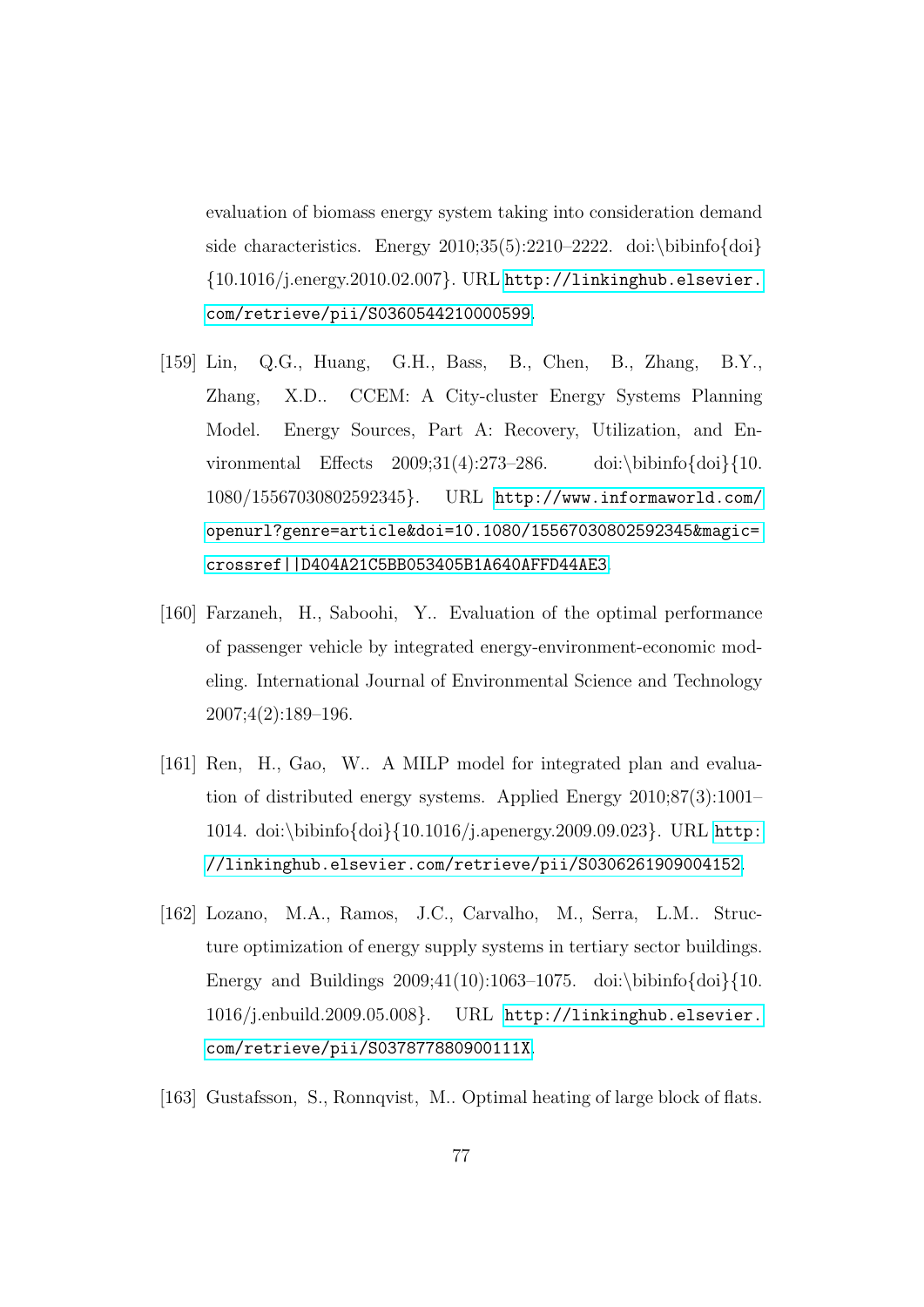Energy and Buildings  $2008;40(9):1699-1708$ . doi:\bibinfo{doi}{10. 1016/j.enbuild.2008.02.027}. URL [http://linkinghub.elsevier.](http://linkinghub.elsevier.com/retrieve/pii/S0378778808000595) [com/retrieve/pii/S0378778808000595](http://linkinghub.elsevier.com/retrieve/pii/S0378778808000595).

- [164] Sugihara, H., Tomioka, H., Tsuji, K.. A competitive evaluation of urban energy systems from viewpoints of energy conservation and mitigating environmental impact. Electrical Engineering in Japan 2008;164(2):71–79. doi:\bibinfo{doi}{10.1002/eej.20421}. URL <http://doi.wiley.com/10.1002/eej.20421>.
- [165] Aki, H., Oyama, T., Tsuji, K.. Analysis of energy service systems in urban areas and their CO2 mitigations and economic impacts. Applied Energy  $2006;83(10):1076-1088$ . doi:\bibinfo{doi}{10. 1016/j.apenergy.2005.11.003}. URL [http://linkinghub.elsevier.](http://linkinghub.elsevier.com/retrieve/pii/S030626190500142X) [com/retrieve/pii/S030626190500142X](http://linkinghub.elsevier.com/retrieve/pii/S030626190500142X).
- [166] Sugihara, H., Komoto, J., Tsuji, K.. A multi-objective optimization model for determining urban energy systems under integrated energy service in a specific area. Electrical Engineering in Japan 2004;147(3):20–31. doi:\bibinfo{doi}{10.1002/eej.10275}. URL <http://doi.wiley.com/10.1002/eej.10275>.
- [167] Aringhieri, R., Malucelli, F.. Optimal Operations Management and Network Planning of a District Heating System with a Combined Heat and Power Plant. 2003. URL [http://www.springerlink.com/](http://www.springerlink.com/content/m5q23h03r521r173/) [content/m5q23h03r521r173/](http://www.springerlink.com/content/m5q23h03r521r173/).
- [168] Gustafsson, S., Karlsson, B., Sjöholm, B., Differential rates for district heating and the influence on the optimal retrofit strategy for multi-family buildings. Heat Recovery Systems and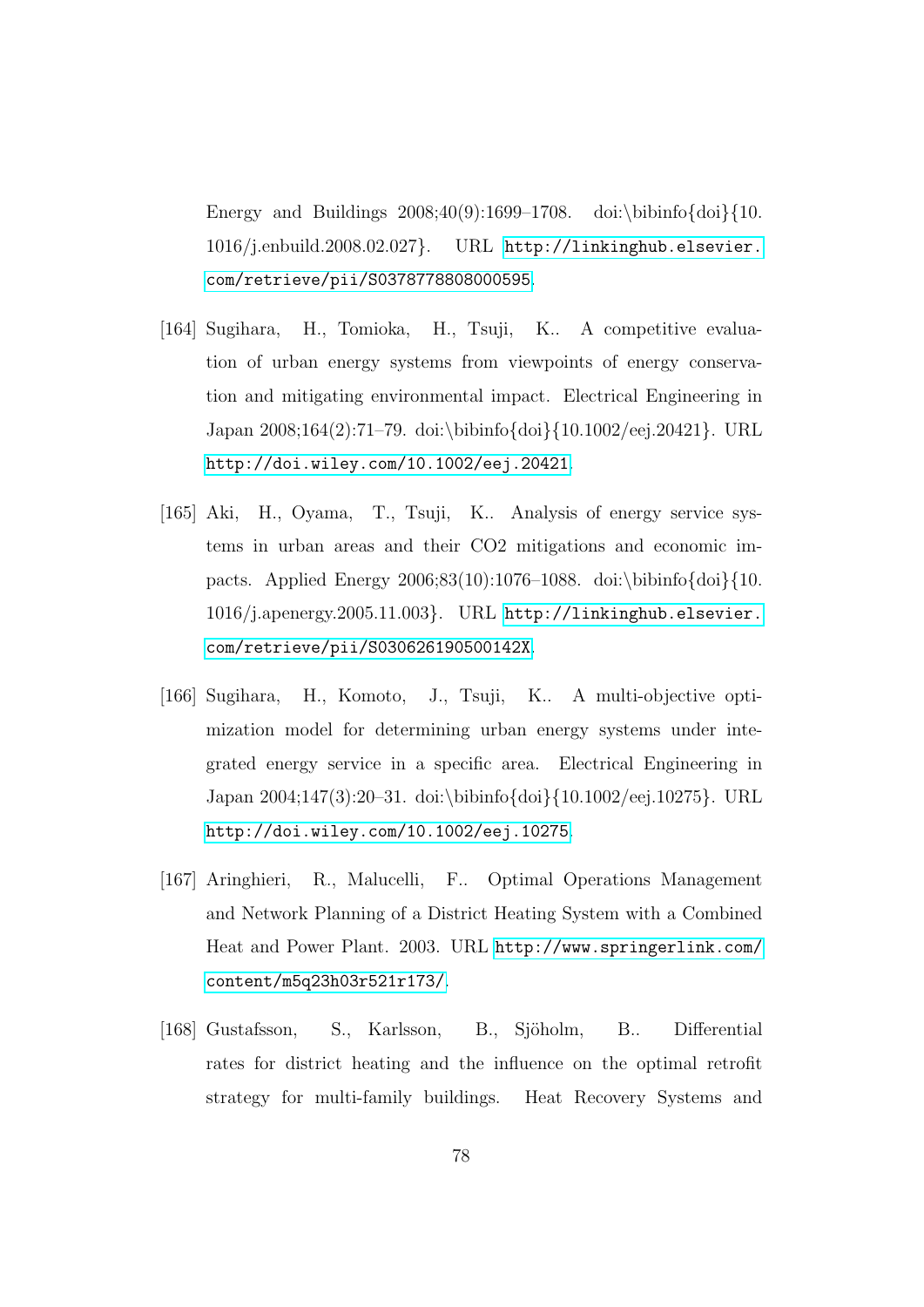CHP 1987;7(4):337–341. URL [http://linkinghub.elsevier.com/](http://linkinghub.elsevier.com/retrieve/pii/0890433287900950) [retrieve/pii/0890433287900950](http://linkinghub.elsevier.com/retrieve/pii/0890433287900950).

- [169] Gustafsson, S., Karlsson, B.. Life-cycle cost minimization considering retrofits in multi-family residences. Energy and Buildings 1989;14:9 – 17. URL [http://linkinghub.elsevier.com/retrieve/](http://linkinghub.elsevier.com/retrieve/pii/0378778889900248) [pii/0378778889900248](http://linkinghub.elsevier.com/retrieve/pii/0378778889900248).
- [170] Gustafsson, S., Karlsson, B.. Insulation and bivalent heating system optimization: Residential housing retrofits and time-of-use tariffs for electricity. Applied Energy  $1989;34(4):303-315$ . doi:\bibinfo{doi}{10. 1016/0306-2619(89)90035-4}. URL [http://linkinghub.elsevier.](http://linkinghub.elsevier.com/retrieve/pii/0306261989900354) [com/retrieve/pii/0306261989900354](http://linkinghub.elsevier.com/retrieve/pii/0306261989900354).
- [171] Gustafsson, S.i., Systems, E.. STIG-INGE GUSTAFSSON, AN-DERS LEWALD a n d BJ6RN G . KARLSSON Institute of Technology, Department of Mechanical Engineering, Energy Systems, S 581 83 Link6ping, Sweden. Energy 1989;9(2):127–131.
- [172] Gustafsson, S.. Optimization of building retrofits in a combined heat and power network. Energy  $1992;17(2):161-171$ . doi:\bibinfo{doi}{10. 1016/0360-5442(92)90065-8}. URL [http://linkinghub.elsevier.](http://linkinghub.elsevier.com/retrieve/pii/0360544292900658) [com/retrieve/pii/0360544292900658](http://linkinghub.elsevier.com/retrieve/pii/0360544292900658).
- [173] Gustafsson, S.. Mixed integer linear programming and building retrofits. Energy and Buildings 1998;28(2):191–196. doi: \bibinfo{doi}{10.1016/S0378-7788(98)00019-X}. URL [http://](http://linkinghub.elsevier.com/retrieve/pii/S037877889800019X) [linkinghub.elsevier.com/retrieve/pii/S037877889800019X](http://linkinghub.elsevier.com/retrieve/pii/S037877889800019X).
- [174] Gustafsson, S.. Optimisation of insulation measures on existing buildings. Energy and Buildings  $2000;33(1):49-55$ . doi:\bibinfo{doi}{10.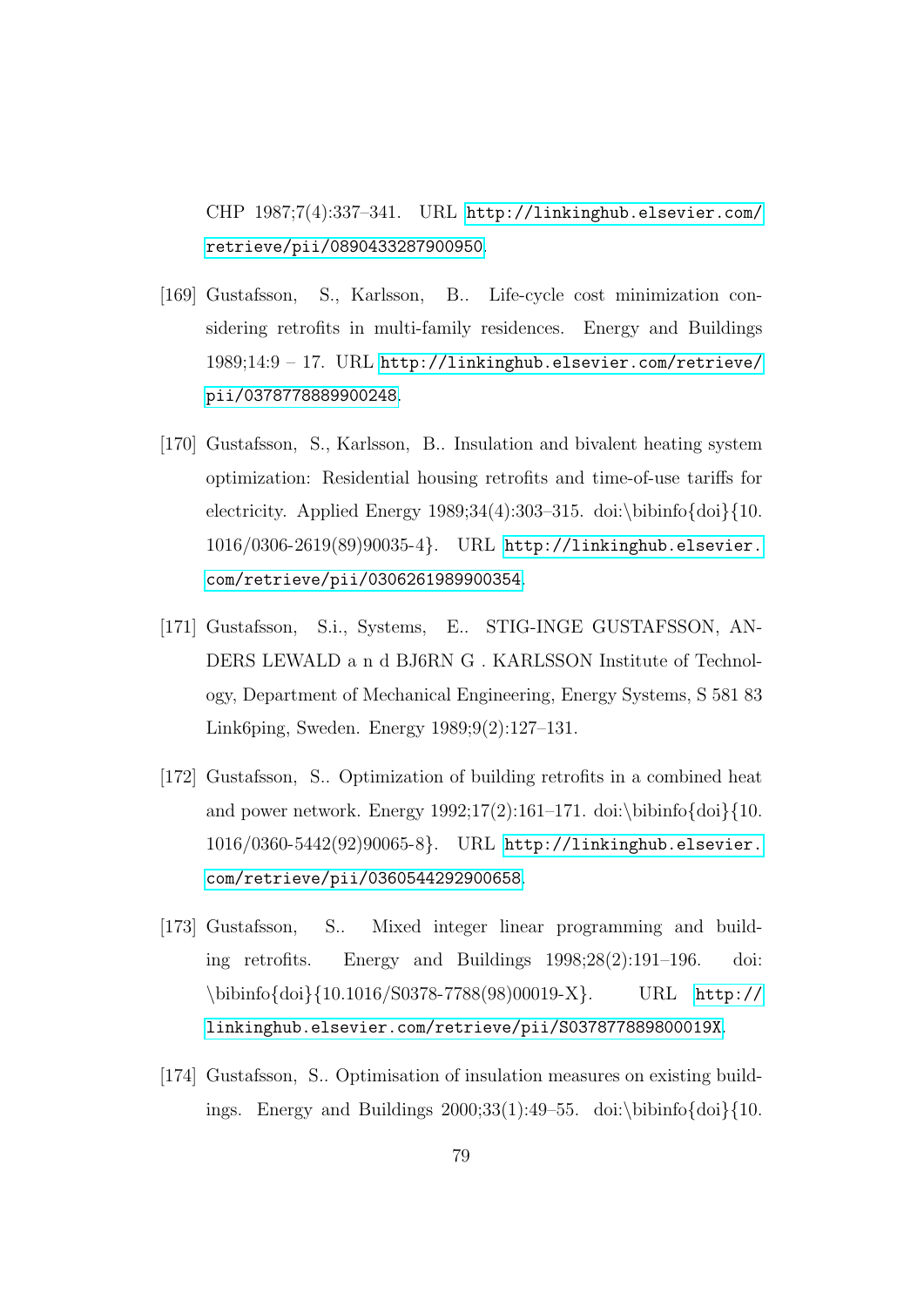1016/S0378-7788(00)00062-1}. URL [http://linkinghub.elsevier.](http://linkinghub.elsevier.com/retrieve/pii/S0378778800000621) [com/retrieve/pii/S0378778800000621](http://linkinghub.elsevier.com/retrieve/pii/S0378778800000621).

- [175] Gustafsson, S.. Optimal fenestration retrofits by use of MILP programming technique. Energy and Buildings 2001;33(8):843–851. doi:\bibinfo{doi}{10.1016/S0378-7788(01)00065-2}. URL [http://](http://linkinghub.elsevier.com/retrieve/pii/S0378778801000652) [linkinghub.elsevier.com/retrieve/pii/S0378778801000652](http://linkinghub.elsevier.com/retrieve/pii/S0378778801000652).
- [176] Henning, D.. Cost minimization for a local utility through CHP, heat storage and load management. International Journal of Energy Research 1998;22(8):691–713. doi:\bibinfo{doi}{10.1002/  $(SICI)1099-114X(19980625)22:8(691::AID-ER395)3.3.CO;2-5$ . URL [http://doi.wiley.com/10.1002/\(SICI\)1099-114X\(19980625\)22:](http://doi.wiley.com/10.1002/(SICI)1099-114X(19980625)22:8<691::AID-ER395>3.3.CO;2-5) [8<691::AID-ER395>3.3.CO;2-5](http://doi.wiley.com/10.1002/(SICI)1099-114X(19980625)22:8<691::AID-ER395>3.3.CO;2-5).
- [177] Sundberg, G., Karlsson, B.. Interaction effects in optimising a municipal energy system. Energy  $2000;25(9):877-891.$  doi:\bibinfo{doi}{10. 1016/S0360-5442(00)00022-0}. URL [http://linkinghub.elsevier.](http://linkinghub.elsevier.com/retrieve/pii/S0360544200000220) [com/retrieve/pii/S0360544200000220](http://linkinghub.elsevier.com/retrieve/pii/S0360544200000220).
- [178] Asano, H., Sagai, S., Imamura, E., Ito, K., Yokoyama, R.. Impacts of time-of-use rates on the optimal sizing and operation of cogeneration systems. IEEE Transactions on Power Systems 1992;7(4):1444–1450. doi:\bibinfo{doi}{10.1109/59.207366}. URL [http://ieeexplore.](http://ieeexplore.ieee.org/lpdocs/epic03/wrapper.htm?arnumber=207366) [ieee.org/lpdocs/epic03/wrapper.htm?arnumber=207366](http://ieeexplore.ieee.org/lpdocs/epic03/wrapper.htm?arnumber=207366).
- [179] Bojic, M., Trifunovic, N., Gustafsson, S.. Mixed 0-1 sequential linear programming optimization of heat distribution in a district-heating system. Energy and Buildings  $2000;32(3):309-317.$  doi:\bibinfo{doi}{10.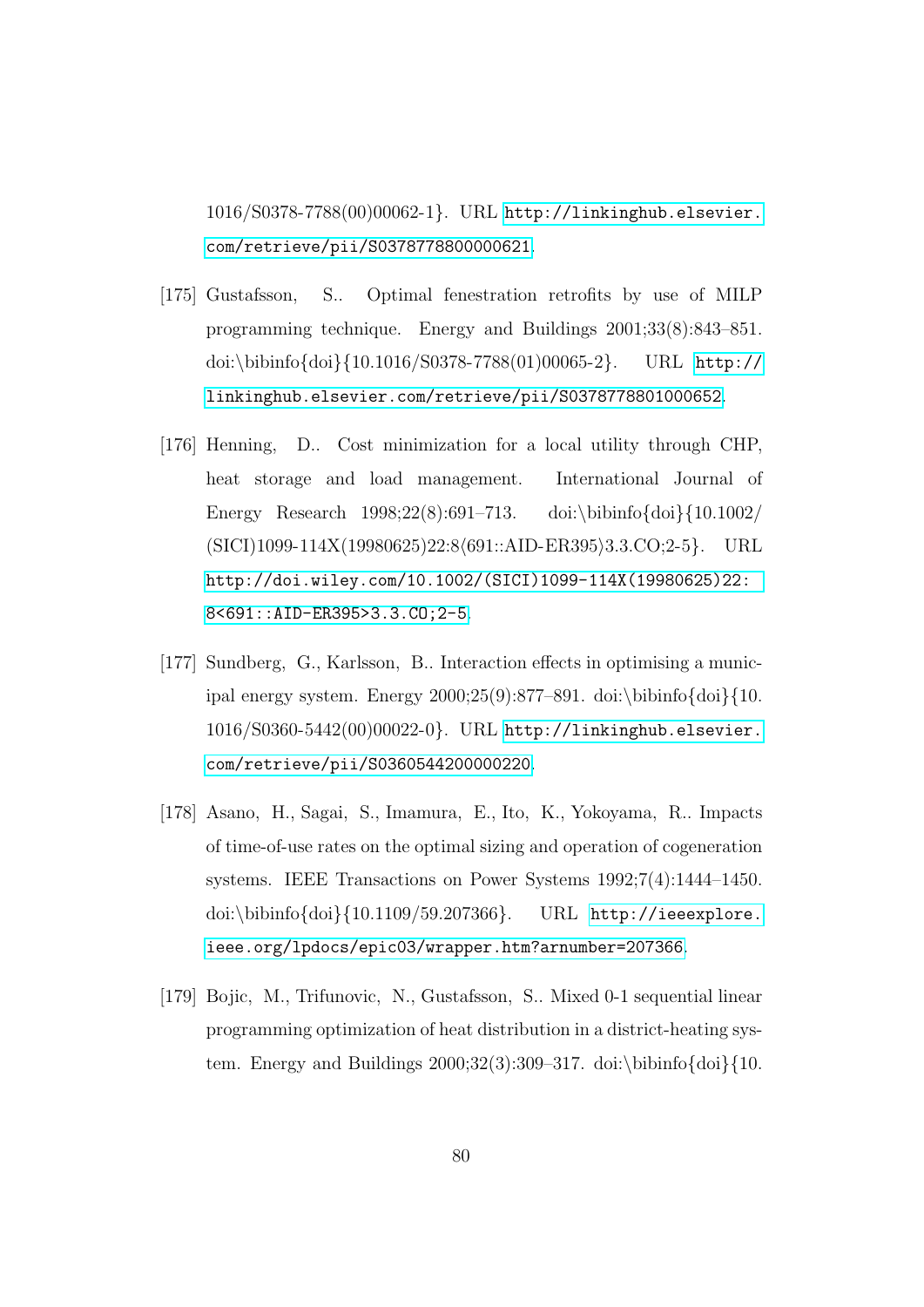1016/S0378-7788(00)00058-X}. URL [http://linkinghub.elsevier.](http://linkinghub.elsevier.com/retrieve/pii/S037877880000058X) [com/retrieve/pii/S037877880000058X](http://linkinghub.elsevier.com/retrieve/pii/S037877880000058X).

- [180] Dotzauer, E.. Experiences in mid-term planning of district heating systems. Energy 2003;28(15):1545–1555. doi:\bibinfo{doi}{10.1016/ S0360-5442(03)00151-8}. URL [http://linkinghub.elsevier.com/](http://linkinghub.elsevier.com/retrieve/pii/S0360544203001518) [retrieve/pii/S0360544203001518](http://linkinghub.elsevier.com/retrieve/pii/S0360544203001518).
- [181] Chinese, D., Meneghetti, A.. Optimisation models for decision support in the development of biomass-based industrial districtheating networks in Italy. Applied Energy  $2005;82(3):228-254$ . doi:\bibinfo{doi}{10.1016/j.apenergy.2004.10.010}. URL [http://](http://linkinghub.elsevier.com/retrieve/pii/S0306261904001746) [linkinghub.elsevier.com/retrieve/pii/S0306261904001746](http://linkinghub.elsevier.com/retrieve/pii/S0306261904001746).
- [182] Pelet, X., Favrat, D., Leyland, G.. Multiobjective optimisation of integrated energy systems for remote communities considering economics and CO emissions. International Journal of Thermal Sciences 2005;44(12):1180–1189. doi:\bibinfo{doi}{10.1016/j.ijthermalsci.2005. 09.006}. URL [http://linkinghub.elsevier.com/retrieve/pii/](http://linkinghub.elsevier.com/retrieve/pii/S1290072905002164) [S1290072905002164](http://linkinghub.elsevier.com/retrieve/pii/S1290072905002164).
- [183] Soderman, J., Pettersson, F.. Structural and operational optimisation of distributed energy systems. Applied Thermal Engineering 2006;26(13):1400–1408. doi:\bibinfo{doi}{10.1016/j.applthermaleng. 2005.05.034}. URL [http://linkinghub.elsevier.com/retrieve/](http://linkinghub.elsevier.com/retrieve/pii/S1359431105002164) [pii/S1359431105002164](http://linkinghub.elsevier.com/retrieve/pii/S1359431105002164).
- [184] Weber, C., Maréchal, F., Favrat, D., Design and optimization of district energy systems. In: 10th International Symposium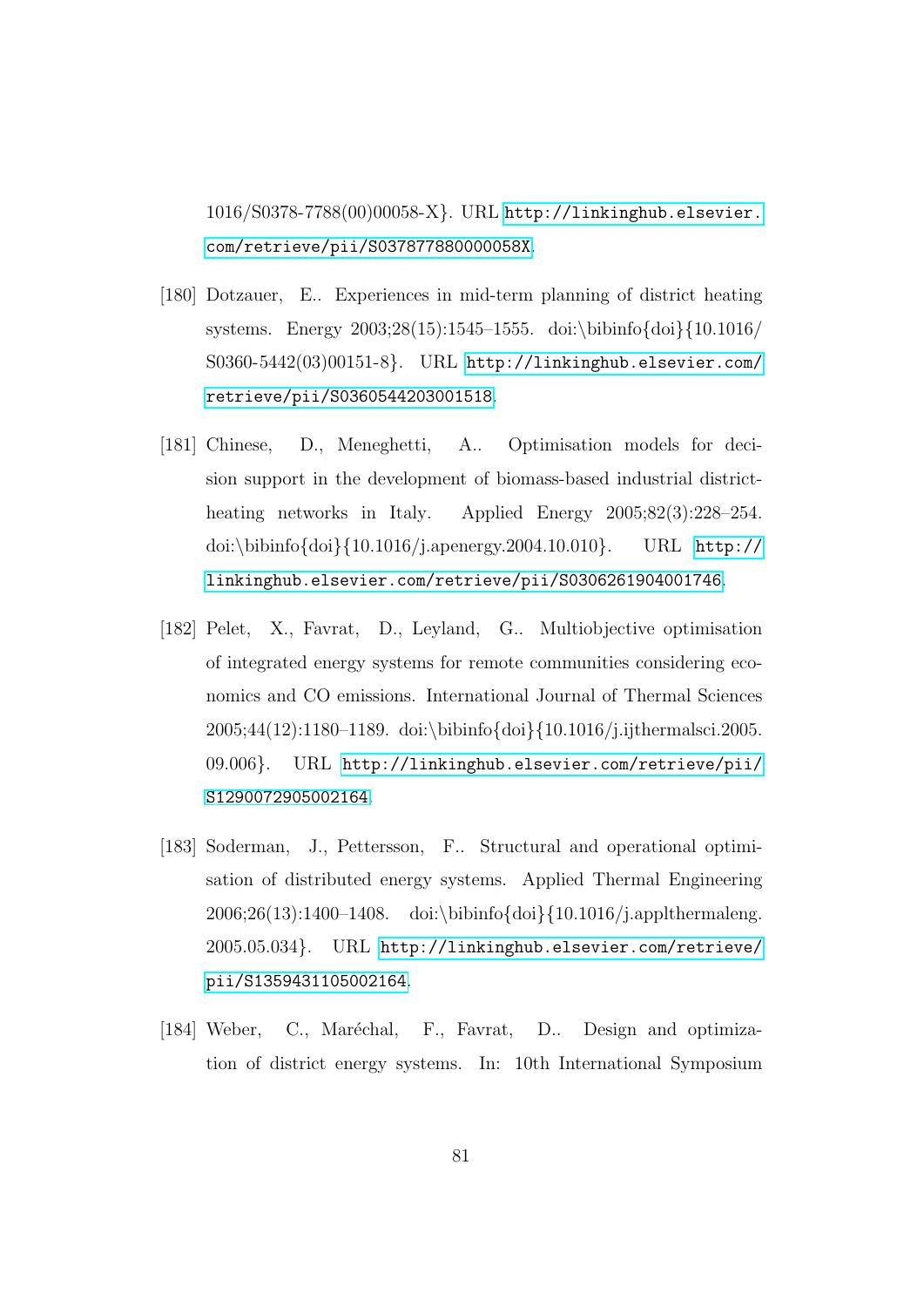on District Heating and Cooling; vol. 24. Elsevier; 2006,URL [http:](http://linkinghub.elsevier.com/retrieve/pii/S1570794607802124) [//linkinghub.elsevier.com/retrieve/pii/S1570794607802124](http://linkinghub.elsevier.com/retrieve/pii/S1570794607802124).

- [185] Bakken, B., Skjelbred, H., Wolfgang, O.. eTransport: Investment planning in energy supply systems with multiple energy carriers. Energy 2007;32(9):1676–1689. doi:\bibinfo{doi}{10.1016/j.energy. 2007.01.003}. URL [http://linkinghub.elsevier.com/retrieve/](http://linkinghub.elsevier.com/retrieve/pii/S0360544207000175) [pii/S0360544207000175](http://linkinghub.elsevier.com/retrieve/pii/S0360544207000175).
- [186] Casisi, M., Pinamonti, P., Reini, M.. Optimal lay-out and operation of combined heat & power (CHP) distributed generation systems. Energy 2009;34(12):2175–2183. doi:\bibinfo{doi}{10.1016/j.energy.2008. 10.019}. URL [http://linkinghub.elsevier.com/retrieve/pii/](http://linkinghub.elsevier.com/retrieve/pii/S0360544208002594) [S0360544208002594](http://linkinghub.elsevier.com/retrieve/pii/S0360544208002594).
- [187] Tveit, T., Savola, T., Gebremedhin, a., Fogelholm, C.. Multiperiod MINLP model for optimising operation and structural changes to CHP plants in district heating networks with long-term thermal storage. Energy Conversion and Management 2009;50(3):639– 647. doi:\bibinfo{doi}{10.1016/j.enconman.2008.10.010}. URL [http:](http://linkinghub.elsevier.com/retrieve/pii/S0196890408004159) [//linkinghub.elsevier.com/retrieve/pii/S0196890408004159](http://linkinghub.elsevier.com/retrieve/pii/S0196890408004159).
- [188] Bojić, M., Čubrović, R.. Design method for the optimization of district heating systems using mixed integer linear programming. Proceedings of the Institution of Mechanical Engineers, Part A: Journal of Power and Energy  $2010;224(5):607–619$ . doi:\bibinfo{doi}{10. 1243/09576509JPE911}. URL [http://journals.pepublishing.com/](http://journals.pepublishing.com/openurl.asp?genre=article&id=doi:10.1243/09576509JPE911) [openurl.asp?genre=article&id=doi:10.1243/09576509JPE911](http://journals.pepublishing.com/openurl.asp?genre=article&id=doi:10.1243/09576509JPE911).
- [189] Ren, H., Gao, W.. A MILP model for integrated plan and evalua-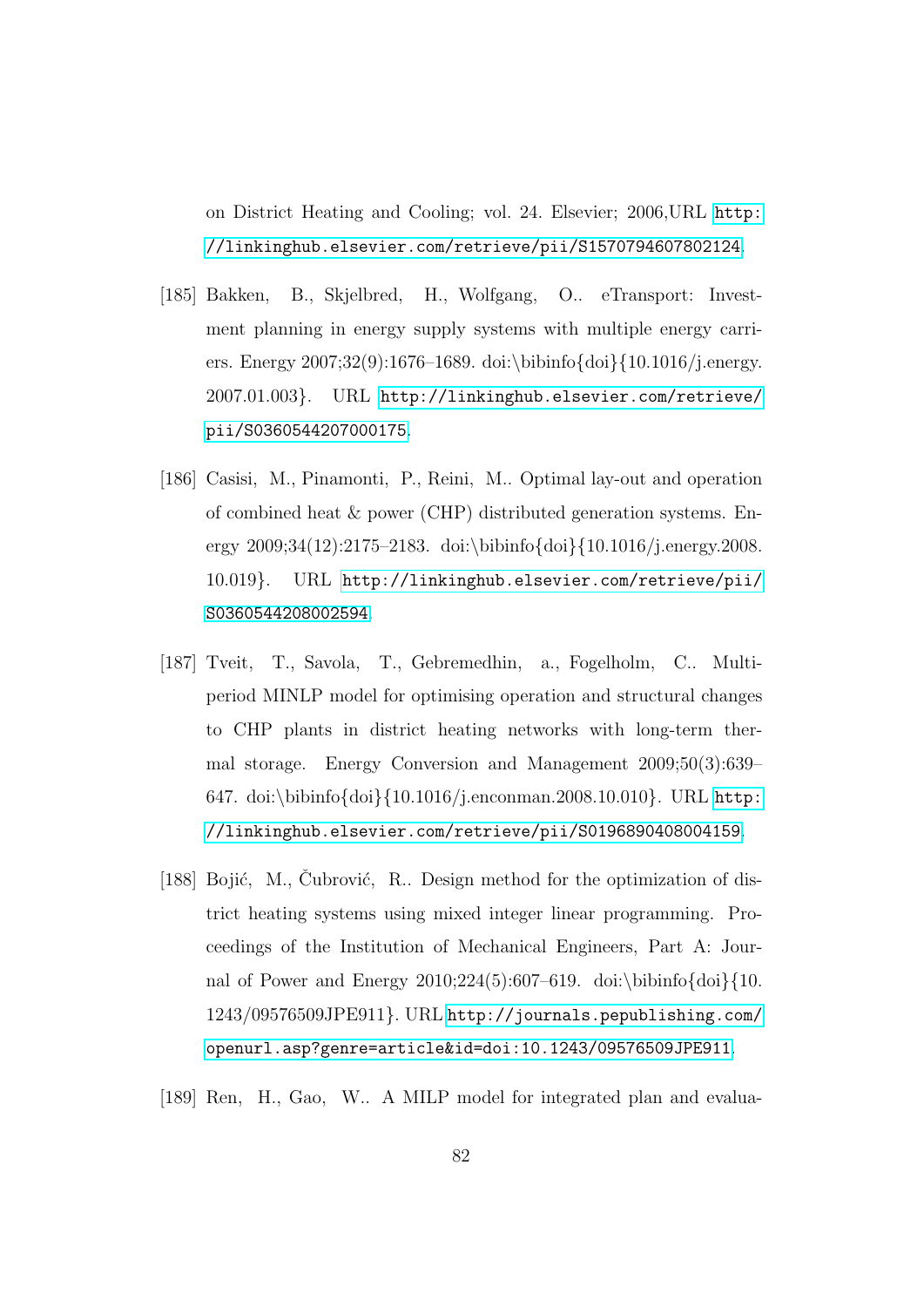tion of distributed energy systems. Applied Energy 2010;87(3):1001– 1014. doi:\bibinfo{doi}{10.1016/j.apenergy.2009.09.023}. URL [http:](http://linkinghub.elsevier.com/retrieve/pii/S0306261909004152) [//linkinghub.elsevier.com/retrieve/pii/S0306261909004152](http://linkinghub.elsevier.com/retrieve/pii/S0306261909004152).

- [190] Zavadskas, E., Kaklauskas, A., Raslanas, S.. Evaluation of investments into housing renovation. International Journal of Strategic Property Management  $2004;8(3):177-190$ . doi:\bibinfo{doi}{10. 1080/1648715X.2004.9637516}. URL [http://www.informaworld.](http://www.informaworld.com/index/928272824.pdf) [com/index/928272824.pdf](http://www.informaworld.com/index/928272824.pdf).
- [191] Fleten, S., Maribu, K., Wangensteen, I.. Optimal investment strategies in decentralized renewable power generation under uncertainty. Energy 2007;32(5):803–815. doi:\bibinfo{doi}{10.1016/j.energy.2006. 04.015}. URL [http://linkinghub.elsevier.com/retrieve/pii/](http://linkinghub.elsevier.com/retrieve/pii/S0360544206001150) [S0360544206001150](http://linkinghub.elsevier.com/retrieve/pii/S0360544206001150).
- [192] Ooka, R., Komamura, K.. Optimal design method for building energy systems using genetic algorithms. Building and Environment 2009;44(7):1538–1544. doi:\bibinfo{doi}{10.1016/j.buildenv. 2008.07.006}. URL [http://linkinghub.elsevier.com/retrieve/](http://linkinghub.elsevier.com/retrieve/pii/S0360132308001820) [pii/S0360132308001820](http://linkinghub.elsevier.com/retrieve/pii/S0360132308001820).
- [193] Amano, Y., Ito, K., Yoshida, S., Matsuo, K., Hashizume, T., Favrat, D., et al. Impact analysis of carbon tax on the renewal planning of energy supply system for an office building. Energy 2010;35(2):1040– 1046. doi:\bibinfo{doi}{10.1016/j.energy.2009.06.023}. URL [http:](http://linkinghub.elsevier.com/retrieve/pii/S0360544209002370) [//linkinghub.elsevier.com/retrieve/pii/S0360544209002370](http://linkinghub.elsevier.com/retrieve/pii/S0360544209002370).
- [194] Brownsword, R., Fleming, P., Powell, J., Pearsall, N.. Sustainable cities – modelling urban energy supply and demand. Applied En-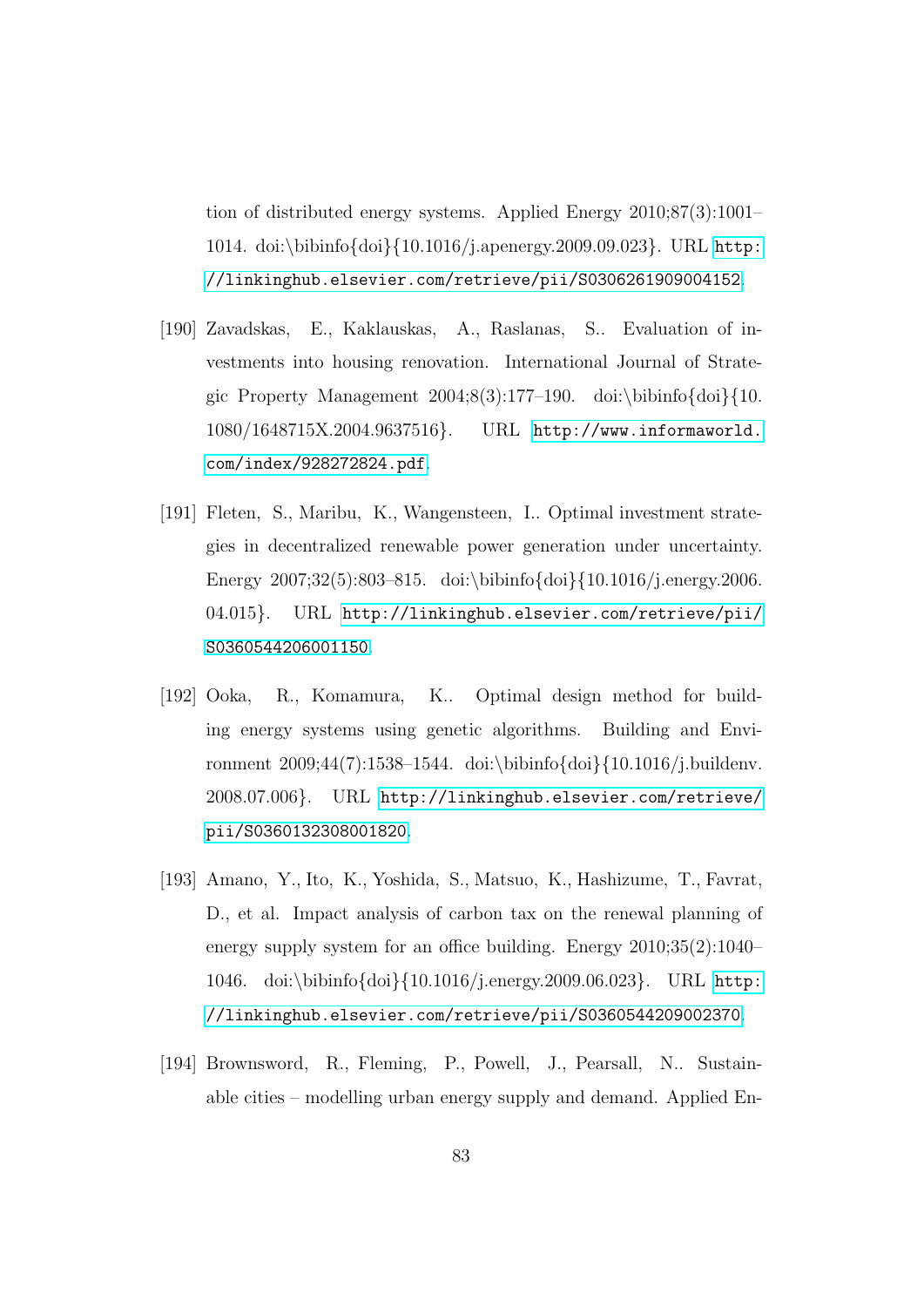ergy 2005;82(2):167–180. doi:\bibinfo{doi}{10.1016/j.apenergy.2004. 10.005}. URL [http://linkinghub.elsevier.com/retrieve/pii/](http://linkinghub.elsevier.com/retrieve/pii/S0306261904001679) [S0306261904001679](http://linkinghub.elsevier.com/retrieve/pii/S0306261904001679).

- [195] Sirikitputtisak, T., Mirzaesmaeeli, H., Douglas, P.L., Croiset, E., Elkamel, A., Gupta, M.. A multi-period optimization model for energy planning with CO2 emission considerations. Energy Procedia 2009;1(1):4339–4346. doi:\bibinfo{doi}{10.1016/j.egypro.2009. 02.247}. URL [http://linkinghub.elsevier.com/retrieve/pii/](http://linkinghub.elsevier.com/retrieve/pii/S187661020900890X) [S187661020900890X](http://linkinghub.elsevier.com/retrieve/pii/S187661020900890X).
- [196] Lin, Q., Huang, G.. A dynamic inexact energy systems planning model for supporting greenhouse-gas emission management and sustainable renewable energy development under uncertainty—A case study for the City of Waterloo, Canada. Renewable and Sustainable Energy Reviews 2009;13(8):1836–1853. doi:\bibinfo{doi}{10.1016/j.rser.2009. 01.021}. URL [http://linkinghub.elsevier.com/retrieve/pii/](http://linkinghub.elsevier.com/retrieve/pii/S1364032109000367) [S1364032109000367](http://linkinghub.elsevier.com/retrieve/pii/S1364032109000367).
- [197] Lin, Q., Huang, G.. An inexact two-stage stochastic energy systems planning model for managing greenhouse gas emission at a municipal level. Energy  $2010;35(5):2270-2280$ . doi:\bibinfo{doi} {10.1016/j.energy.2010.01.042}. URL [http://linkinghub.elsevier.](http://linkinghub.elsevier.com/retrieve/pii/S036054421000068X) [com/retrieve/pii/S036054421000068X](http://linkinghub.elsevier.com/retrieve/pii/S036054421000068X).
- [198] Bhatt, V., Friley, P., Lee, J.. Integrated energy and environmental systems analysis methodology for achieving low carbon cities. Journal of Renewable and Sustainable Energy 2010;2(3):031012. doi:\bibinfo{doi}{10.1063/1.3456367}. URL [http://link.aip.org/](http://link.aip.org/link/JRSEBH/v2/i3/p031012/s1&Agg=doi) [link/JRSEBH/v2/i3/p031012/s1&Agg=doi](http://link.aip.org/link/JRSEBH/v2/i3/p031012/s1&Agg=doi).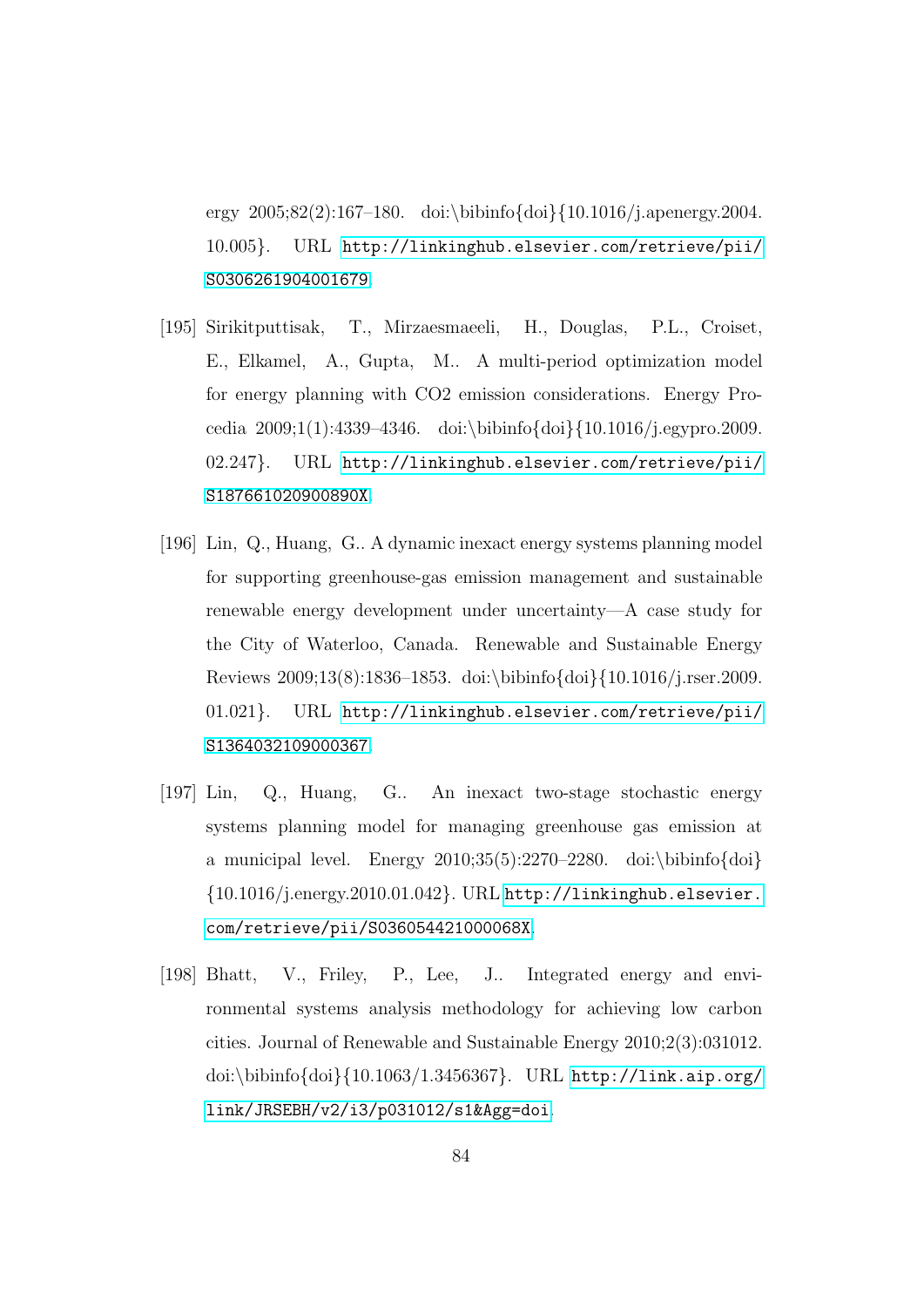- [199] Difs, K., Bennstam, M., Trygg, L., Nordenstam, L.. Energy conservation measures in buildings heated by district heating – A local energy system perspective. Energy  $2010;35(8):3194-3203$ . doi:\bibinfo{doi} {10.1016/j.energy.2010.04.001}. URL [http://linkinghub.elsevier.](http://linkinghub.elsevier.com/retrieve/pii/S0360544210001921) [com/retrieve/pii/S0360544210001921](http://linkinghub.elsevier.com/retrieve/pii/S0360544210001921).
- [200] Weber, C., Shah, N.. Optimisation based design of a district energy system for an eco-town in the United Kingdom. Energy 2011;36(2):1292–1308. doi:\bibinfo{doi}{10.1016/j.energy.2010. 11.014}. URL [http://linkinghub.elsevier.com/retrieve/pii/](http://linkinghub.elsevier.com/retrieve/pii/S0360544210006407) [S0360544210006407](http://linkinghub.elsevier.com/retrieve/pii/S0360544210006407).
- [201] Zhu, Y., Huang, G., Li, Y., He, L., Zhang, X.. An interval full-infinite mixed-integer programming method for planning municipal energy systems – A case study of Beijing. Applied Energy 2011;88(8):2846–2862. doi:\bibinfo{doi}{10.1016/j.apenergy. 2011.01.058}. URL [http://linkinghub.elsevier.com/retrieve/](http://linkinghub.elsevier.com/retrieve/pii/S0306261911000766) [pii/S0306261911000766](http://linkinghub.elsevier.com/retrieve/pii/S0306261911000766).
- [202] Rolfsman, B.. Optimal supply and demand investments in municipal energy systems. Energy Conversion and Management 2004;45(4):595– 611. doi:\bibinfo{doi}{10.1016/S0196-8904(03)00174-2}. URL [http:](http://linkinghub.elsevier.com/retrieve/pii/S0196890403001742) [//linkinghub.elsevier.com/retrieve/pii/S0196890403001742](http://linkinghub.elsevier.com/retrieve/pii/S0196890403001742).
- [203] Adamo, L., Cammarata, G., Fichera, A., Marletta, L.. Improvement of a district heating network through thermoeconomic approach. Renewable Energy 1997;10(213):213–216. URL [http://linkinghub.](http://linkinghub.elsevier.com/retrieve/pii/0960148196000663) [elsevier.com/retrieve/pii/0960148196000663](http://linkinghub.elsevier.com/retrieve/pii/0960148196000663).
- [204] Bruckner, T., Groscurth, H., Kummel, R.. Competition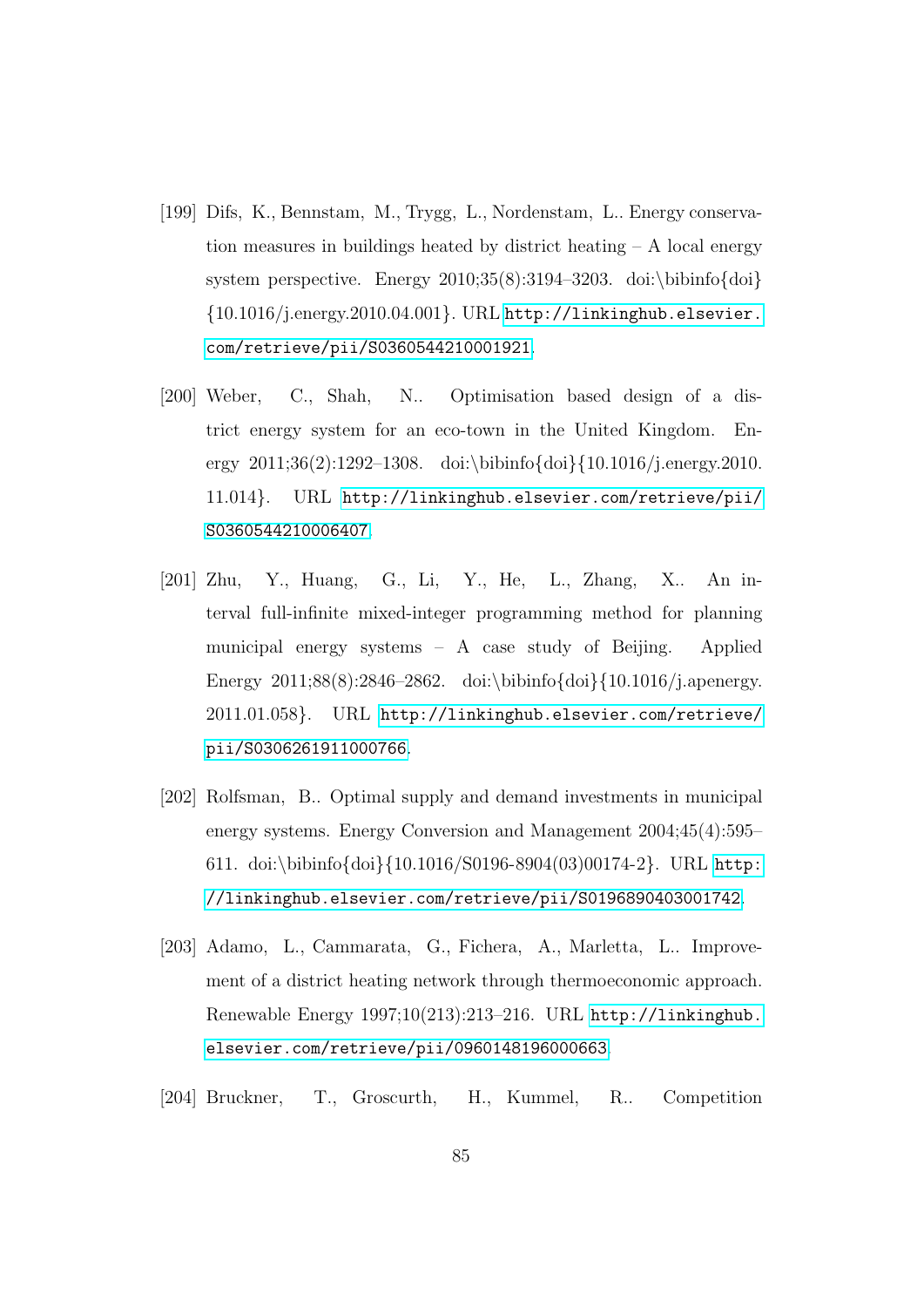and synergy between energy technologies in municipal energy systems. Energy 1997;22(10):1005–1014. doi:\bibinfo{doi}{10.1016/ S0360-5442(97)00037-6}. URL [http://linkinghub.elsevier.com/](http://linkinghub.elsevier.com/retrieve/pii/S0360544297000376) [retrieve/pii/S0360544297000376](http://linkinghub.elsevier.com/retrieve/pii/S0360544297000376).

- [205] Groscurth, H., Bruckner, T., Kummel, R.. Modeling of energy-services supply systems. Energy 1995;20(9):941–958. doi:\bibinfo{doi}{10.1016/0360-5442(95)00067-Q}. URL [http://](http://linkinghub.elsevier.com/retrieve/pii/036054429500067Q) [linkinghub.elsevier.com/retrieve/pii/036054429500067Q](http://linkinghub.elsevier.com/retrieve/pii/036054429500067Q).
- [206] Lindenberger, D.. Optimization of solar district heating systems: seasonal storage, heat pumps, and cogeneration. Energy 2000;25(7):591– 608. doi:\bibinfo{doi}{10.1016/S0360-5442(99)00082-1}. URL [http:](http://linkinghub.elsevier.com/retrieve/pii/S0360544299000821) [//linkinghub.elsevier.com/retrieve/pii/S0360544299000821](http://linkinghub.elsevier.com/retrieve/pii/S0360544299000821).
- [207] Benonysson, A., Bø hm, B., Ravn, H.. Operational optimization in a district heating system. Energy conversion and management 1995;36(5):297–314. URL [http://linkinghub.elsevier.com/](http://linkinghub.elsevier.com/retrieve/pii/019689049598895T) [retrieve/pii/019689049598895T](http://linkinghub.elsevier.com/retrieve/pii/019689049598895T).
- [208] Hu, D., You, F., Zhao, Y., Yuan, Y., Liu, T., Cao, A., et al. Input, stocks and output flows of urban residential building system in Beijing city, China from 1949 to 2008. Resources, Conservation and Recycling 2010;54(12):1177–1188. doi:\bibinfo{doi}{10.1016/j.resconrec. 2010.03.011}. URL [http://linkinghub.elsevier.com/retrieve/](http://linkinghub.elsevier.com/retrieve/pii/S0921344910000868) [pii/S0921344910000868](http://linkinghub.elsevier.com/retrieve/pii/S0921344910000868).
- [209] Páez, A.. Energy-urban transition: The Mexican case. Energy Policy 2010;38(11):7226–7234. doi:\bibinfo{doi}{10.1016/j.enpol.2010.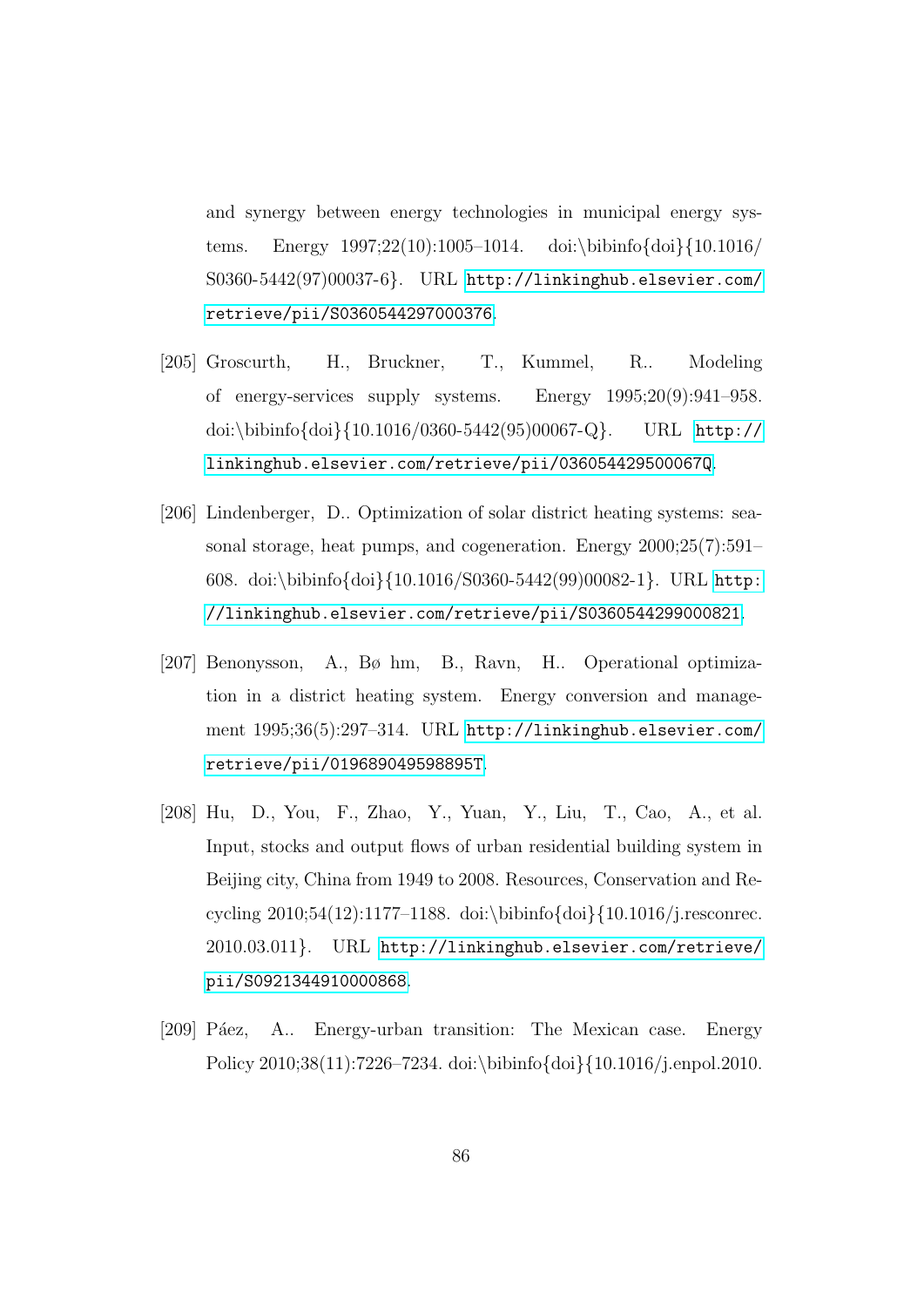07.053}. URL [http://linkinghub.elsevier.com/retrieve/pii/](http://linkinghub.elsevier.com/retrieve/pii/S0301421510005835) [S0301421510005835](http://linkinghub.elsevier.com/retrieve/pii/S0301421510005835).

- [210] Chang, L., Li, Z., Gao, D., Huang, H., Ni, W.. Pathways for hydrogen infrastructure development in China: Integrated assessment for vehicle fuels and a case study of Beijing. Energy 2007;32(11):2023– 2037. doi:\bibinfo{doi}{10.1016/j.energy.2007.04.003}. URL [http:](http://linkinghub.elsevier.com/retrieve/pii/S0360544207000679) [//linkinghub.elsevier.com/retrieve/pii/S0360544207000679](http://linkinghub.elsevier.com/retrieve/pii/S0360544207000679).
- [211] Lucon, O., dos Santos, E.. The HORUS model: inventory of atmospheric pollutant emissions from industrial combustion in Sao Paulo, Brazil. Environmental Impact Assessment Review 2005;25(2):197– 214. doi:\bibinfo{doi}{10.1016/j.eiar.2004.06.010}. URL [http://](http://linkinghub.elsevier.com/retrieve/pii/S0195925504000794) [linkinghub.elsevier.com/retrieve/pii/S0195925504000794](http://linkinghub.elsevier.com/retrieve/pii/S0195925504000794).
- [212] Kuronen, M., Junnila, S., Majamaa, W., Niiranen, I.. Public-Private-People Partnership as a Way to Reduce Carbon Dioxide Emissions from Residential Development. International Journal of Strategic Property Management 2010;14(3):200–216. doi:\bibinfo{doi} {10.3846/ijspm.2010.15}. URL [http://versita.metapress.com/](http://versita.metapress.com/openurl.asp?genre=article&id=doi:10.3846/ijspm.2010.15) [openurl.asp?genre=article&id=doi:10.3846/ijspm.2010.15](http://versita.metapress.com/openurl.asp?genre=article&id=doi:10.3846/ijspm.2010.15).
- [213] Crawford-Brown, D.. A'Samaliah island, UAE: a case study in sustainability. Proceedings of the ICE - Civil Engineering 2009;162(6):60–64. doi:\bibinfo{doi}{10.1680/cien.2009.162.6. 60}. URL [http://www.icevirtuallibrary.com/content/article/](http://www.icevirtuallibrary.com/content/article/10.1680/cien.2009.162.6.60) [10.1680/cien.2009.162.6.60](http://www.icevirtuallibrary.com/content/article/10.1680/cien.2009.162.6.60).
- [214] Kenworthy, J.R.. The eco-city: ten key transport and planning dimensions for sustainable city development. Environment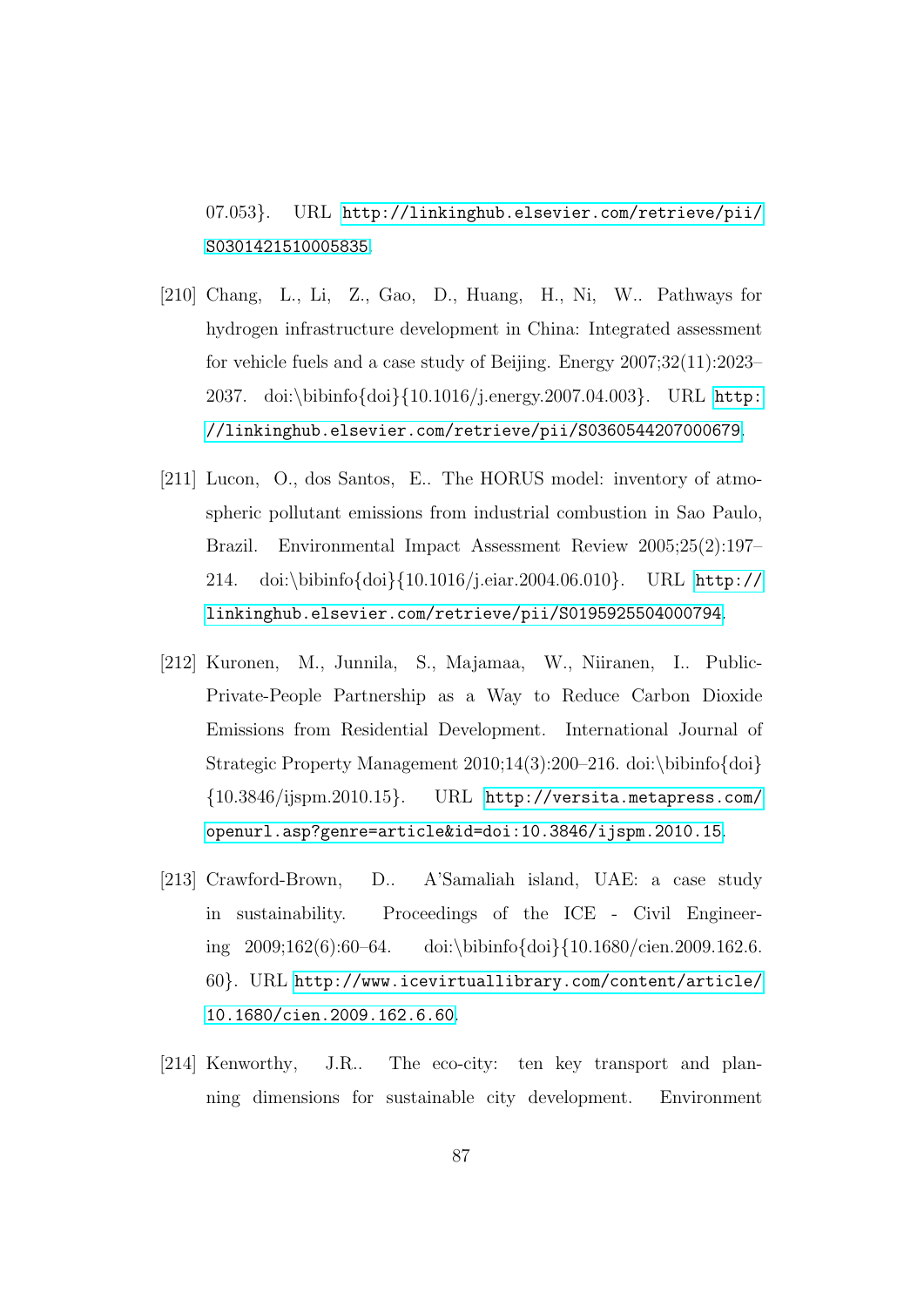and Urbanization 2006;18(1):67–85. doi:\bibinfo{doi}{10.1177/ 0956247806063947}. URL [http://eau.sagepub.com/cgi/doi/10.](http://eau.sagepub.com/cgi/doi/10.1177/0956247806063947) [1177/0956247806063947](http://eau.sagepub.com/cgi/doi/10.1177/0956247806063947).

- [215] Lo, S.. Domestic energy use and air quality; a case study of the city of Belfast. Applied Energy 2001;68(1):1–18. doi:\bibinfo{doi}{10.1016/ S0306-2619(00)00044-1}. URL [http://linkinghub.elsevier.com/](http://linkinghub.elsevier.com/retrieve/pii/S0306261900000441) [retrieve/pii/S0306261900000441](http://linkinghub.elsevier.com/retrieve/pii/S0306261900000441).
- [216] van der Vleuten, E., Raven, R.. Lock-in and change: Distributed generation in Denmark in a long-term perspective. Energy Policy 2006;34(18):3739–3748. doi:\bibinfo{doi}{10.1016/j.enpol.2005. 08.016}. URL [http://linkinghub.elsevier.com/retrieve/pii/](http://linkinghub.elsevier.com/retrieve/pii/S030142150500220X) [S030142150500220X](http://linkinghub.elsevier.com/retrieve/pii/S030142150500220X).
- [217] Ornetzeder, M., Hertwich, E.G., Hubacek, K., Korytarova, K., Haas, W.. The environmental effect of car-free housing: A case in Vienna. Ecological Economics 2008;65(3):516–530. doi:\bibinfo{doi}{10. 1016/j.ecolecon.2007.07.022}. URL [http://linkinghub.elsevier.](http://linkinghub.elsevier.com/retrieve/pii/S0921800907004090) [com/retrieve/pii/S0921800907004090](http://linkinghub.elsevier.com/retrieve/pii/S0921800907004090).
- [218] Larivière, I.. Modelling the electricity consumption of cities: effect of urban density. Energy Economics 1999;21(1):53–66. doi:\bibinfo{doi}{10.1016/S0140-9883(98)00007-3}. URL [http://](http://linkinghub.elsevier.com/retrieve/pii/S0140988398000073) [linkinghub.elsevier.com/retrieve/pii/S0140988398000073](http://linkinghub.elsevier.com/retrieve/pii/S0140988398000073).
- [219] Newman, P., Kenworthy, J., Lyons, T.. The ecology of urban driving II—driving cycles across a city: Their validation and implications. Transportation Research Part A: Policy and Practice 1992;26(3):273–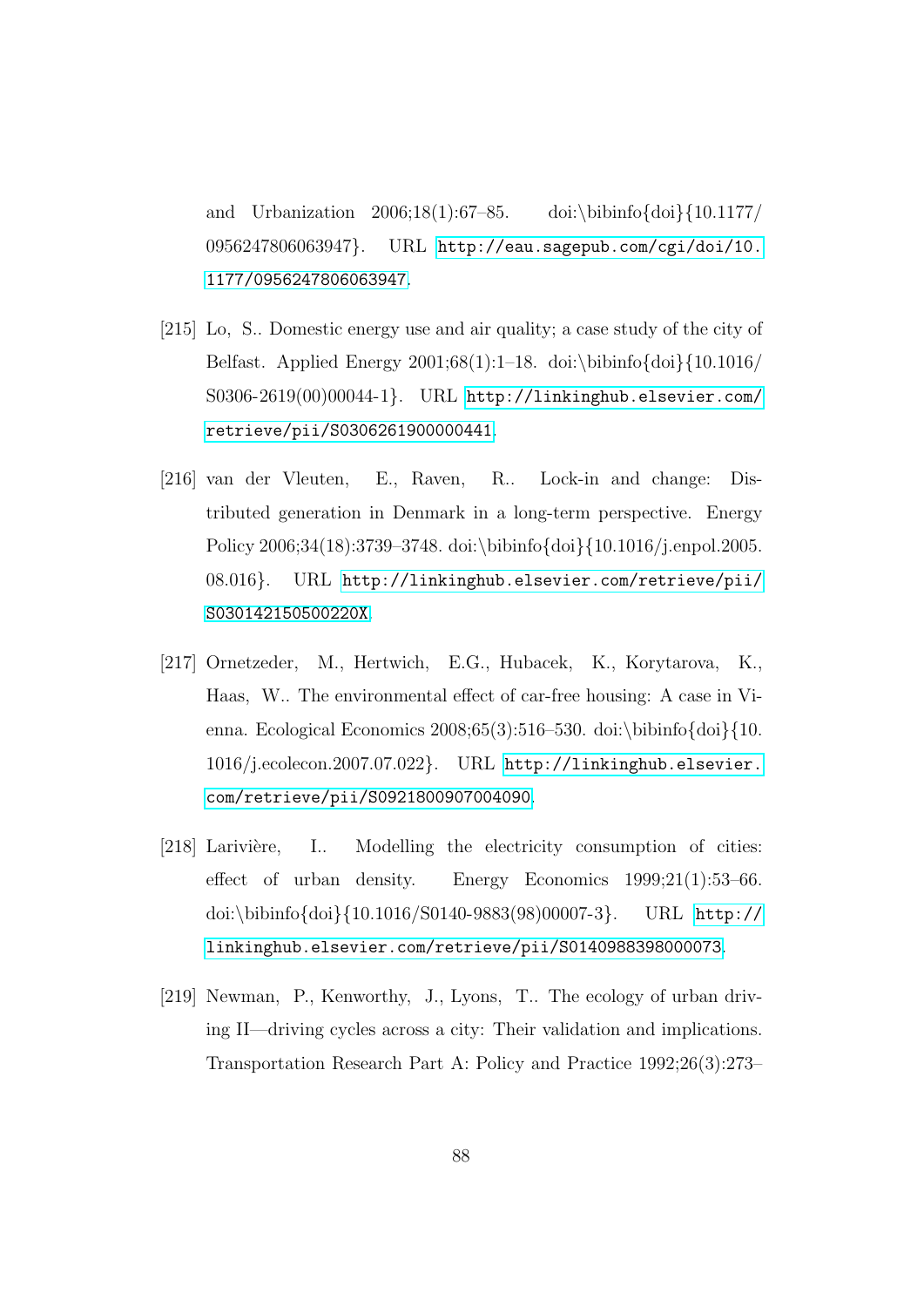290. doi:\bibinfo{doi}{10.1016/0965-8564(92)90037-8}. URL [http:](http://linkinghub.elsevier.com/retrieve/pii/0965856492900378) [//linkinghub.elsevier.com/retrieve/pii/0965856492900378](http://linkinghub.elsevier.com/retrieve/pii/0965856492900378).

- [220] Ouedraogo, B.. Household energy preferences for cooking in urban Ouagadougou, Burkina Faso. Energy Policy 2006;34(18):3787– 3795. doi:\bibinfo{doi}{10.1016/j.enpol.2005.09.006}. URL [http:](http://linkinghub.elsevier.com/retrieve/pii/S0301421505002399) [//linkinghub.elsevier.com/retrieve/pii/S0301421505002399](http://linkinghub.elsevier.com/retrieve/pii/S0301421505002399).
- [221] Arthur, M.d.F.S., Zahran, S., Bucini, G.. On the adoption of electricity as a domestic source by Mozambican households. Energy Policy 2010;38(11):7235–7249. doi:\bibinfo{doi}{10.1016/j.enpol.2010. 07.054}. URL [http://linkinghub.elsevier.com/retrieve/pii/](http://linkinghub.elsevier.com/retrieve/pii/S0301421510005847) [S0301421510005847](http://linkinghub.elsevier.com/retrieve/pii/S0301421510005847).
- [222] Gundimeda, H., Köhlin, G.. Fuel demand elasticities for energy and environmental policies: Indian sample survey evidence. Energy Economics 2008;30(2):517–546. doi:\bibinfo{doi}{10.1016/j.eneco.2006. 10.014}. URL [http://linkinghub.elsevier.com/retrieve/pii/](http://linkinghub.elsevier.com/retrieve/pii/S0140988306001290) [S0140988306001290](http://linkinghub.elsevier.com/retrieve/pii/S0140988306001290).
- [223] Choi, S.W., Sohngen, B., Alig, R.. An assessment of the influence of bioenergy and marketed land amenity values on land uses in the Midwestern US. Ecological Economics 2011;70(4):713– 720. doi:\bibinfo{doi}{10.1016/j.ecolecon.2010.11.005}. URL [http:](http://linkinghub.elsevier.com/retrieve/pii/S0921800910004581) [//linkinghub.elsevier.com/retrieve/pii/S0921800910004581](http://linkinghub.elsevier.com/retrieve/pii/S0921800910004581).
- [224] Yang, Z.F., Zhao, W.. Analysis on Evolution of Urban Energy System Structure Based on Information Entropy. Energy Sources, Part A: Recovery, Utilization, and Environmental Effects 2008;30(14):1400–1412. doi:\bibinfo{doi}{10.1080/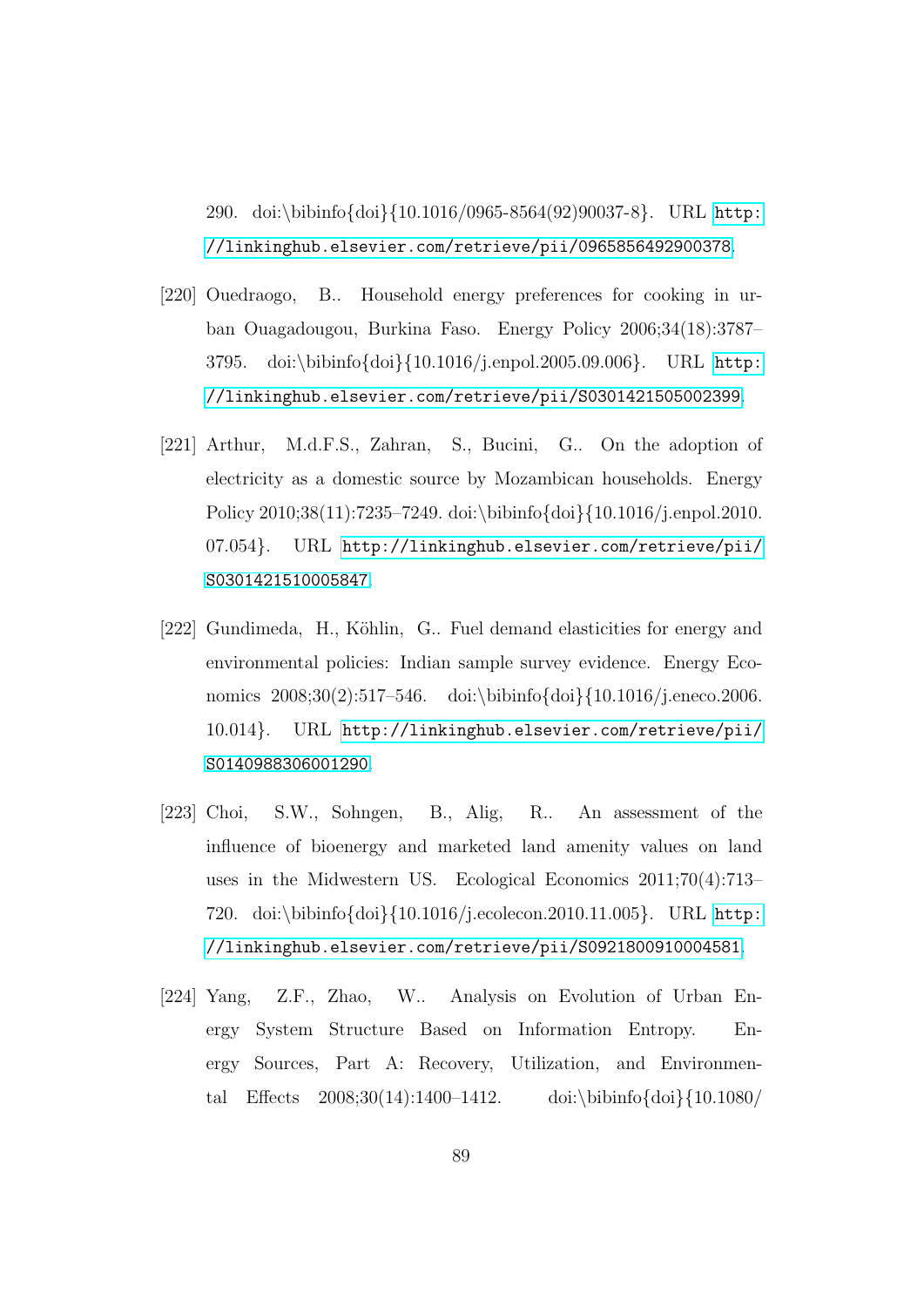15567030801929142}. URL [http://www.informaworld.com/](http://www.informaworld.com/openurl?genre=article&doi=10.1080/15567030801929142&magic=crossref||D404A21C5BB053405B1A640AFFD44AE3) [openurl?genre=article&doi=10.1080/15567030801929142&magic=](http://www.informaworld.com/openurl?genre=article&doi=10.1080/15567030801929142&magic=crossref||D404A21C5BB053405B1A640AFFD44AE3) [crossref||D404A21C5BB053405B1A640AFFD44AE3](http://www.informaworld.com/openurl?genre=article&doi=10.1080/15567030801929142&magic=crossref||D404A21C5BB053405B1A640AFFD44AE3).

- [225] Filion, Y.R.. Impact of Urban Form on Energy Use in Water Distribution Systems. Journal of Infrastructure Systems 2008;14(4):337. doi:\bibinfo{doi}{10.1061/(ASCE)1076-0342(2008)14:4(337)}. URL <http://link.aip.org/link/JITSE4/v14/i4/p337/s1&Agg=doi>.
- [226] Shimoda, Y., Okamura, T., Yamaguchi, Y., Yamaguchi, Y., Taniguchi, A., Morikawa, T.. City-level energy and CO2 reduction effect by introducing new residential water heaters. Energy 2010;doi:\bibinfo{doi}{10.1016/j.energy.2010.08.043}. URL [http://](http://linkinghub.elsevier.com/retrieve/pii/S0360544210004792) [linkinghub.elsevier.com/retrieve/pii/S0360544210004792](http://linkinghub.elsevier.com/retrieve/pii/S0360544210004792).
- [227] Shimoda, Y., Yamaguchi, Y., Okamura, T., Taniguchi, A., Yamaguchi, Y.. Prediction of greenhouse gas reduction potential in Japanese residential sector by residential energy end-use model. Applied Energy 2010;87(6):1944–1952. doi:\bibinfo{doi}{10.1016/ j.apenergy.2009.10.021}. URL [http://linkinghub.elsevier.com/](http://linkinghub.elsevier.com/retrieve/pii/S0306261909004656) [retrieve/pii/S0306261909004656](http://linkinghub.elsevier.com/retrieve/pii/S0306261909004656).
- [228] Martins, L.D., Andrade, M.F.. Emission Scenario Assessment of Gasohol Reformulation Proposals and Ethanol Use in the Metropolitan Area of Sao Paulo. The Open Atmospheric Science Journal 2008;2(1):166–175. doi:\bibinfo{doi}{10.2174/1874282300802010166}. URL [http://www.bentham-open.org/pages/content.php?TOASCJ/](http://www.bentham-open.org/pages/content.php?TOASCJ/2008/00000002/00000001/166TOASCJ.SGM) [2008/00000002/00000001/166TOASCJ.SGM](http://www.bentham-open.org/pages/content.php?TOASCJ/2008/00000002/00000001/166TOASCJ.SGM).
- [229] Johnston, R.A.. Indicators for Sustainable Transportation Plan-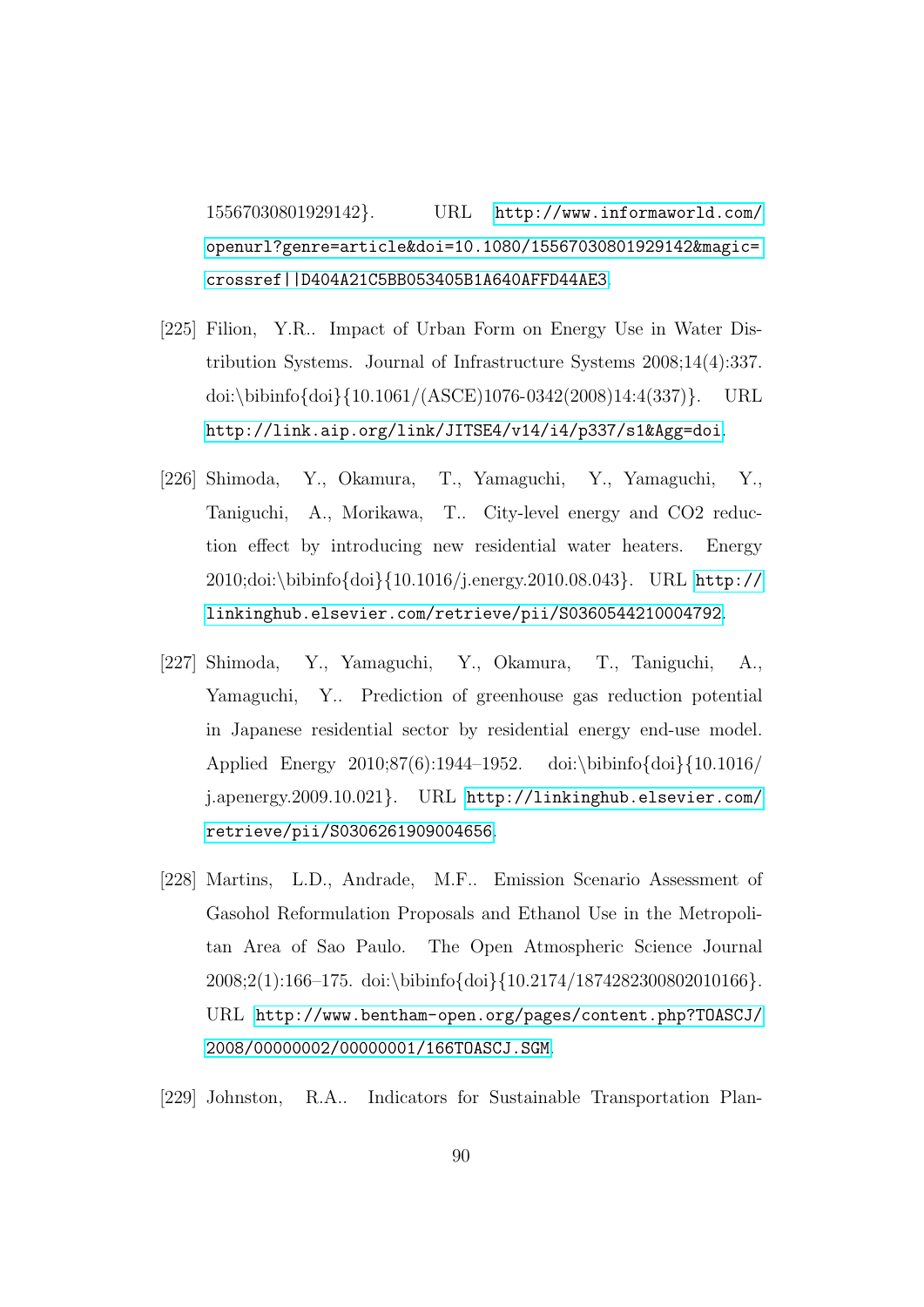ning. Transportation Research Record: Journal of the Transportation Research Board 2008;2067(-1):146–154. doi:\bibinfo{doi}{10.3141/ 2067-17}. URL [http://trb.metapress.com/openurl.asp?genre=](http://trb.metapress.com/openurl.asp?genre=article&id=doi:10.3141/2067-17) [article&id=doi:10.3141/2067-17](http://trb.metapress.com/openurl.asp?genre=article&id=doi:10.3141/2067-17).

- [230] Brosthaus, J.. TÜV emission simulation model TESM: 'Tool for scenario-calculations and necessary input for dispersion modelling'. The Science of The Total Environment 1999;235(1-3):375– 377. doi:\bibinfo{doi}{10.1016/S0048-9697(99)00239-9}. URL [http:](http://linkinghub.elsevier.com/retrieve/pii/S0048969799002399) [//linkinghub.elsevier.com/retrieve/pii/S0048969799002399](http://linkinghub.elsevier.com/retrieve/pii/S0048969799002399).
- [231] García, C.A., Manzini, F., Islas, J.. Air emissions scenarios from ethanol as a gasoline oxygenate in Mexico City Metropolitan Area. Renewable and Sustainable Energy Reviews 2010;14(9):3032–3040. doi: \bibinfo{doi}{10.1016/j.rser.2010.07.011}. URL [http://linkinghub.](http://linkinghub.elsevier.com/retrieve/pii/S1364032110001917) [elsevier.com/retrieve/pii/S1364032110001917](http://linkinghub.elsevier.com/retrieve/pii/S1364032110001917).
- [232] Huang, Z., Zhang, X.. Well-to-wheels analysis of hydrogen based fuel-cell vehicle pathways in Shanghai. Energy 2006;31(4):471– 489. doi:\bibinfo{doi}{10.1016/j.energy.2005.02.019}. URL [http:](http://linkinghub.elsevier.com/retrieve/pii/S0360544205000617) [//linkinghub.elsevier.com/retrieve/pii/S0360544205000617](http://linkinghub.elsevier.com/retrieve/pii/S0360544205000617).
- [233] Pohekar, S.. Application of multi-criteria decision making to sustainable energy planning—A review. Renewable and Sustainable Energy Reviews  $2004;8(4):365-381.$  doi:\bibinfo{doi}{10.1016/j.rser. 2003.12.007}. URL [http://linkinghub.elsevier.com/retrieve/](http://linkinghub.elsevier.com/retrieve/pii/S1364032104000073) [pii/S1364032104000073](http://linkinghub.elsevier.com/retrieve/pii/S1364032104000073).
- [234] Kambo, N., Handa, B., Bose, R.. A linear goal programming model for urban energy-economy-environment interaction. Energy and Build-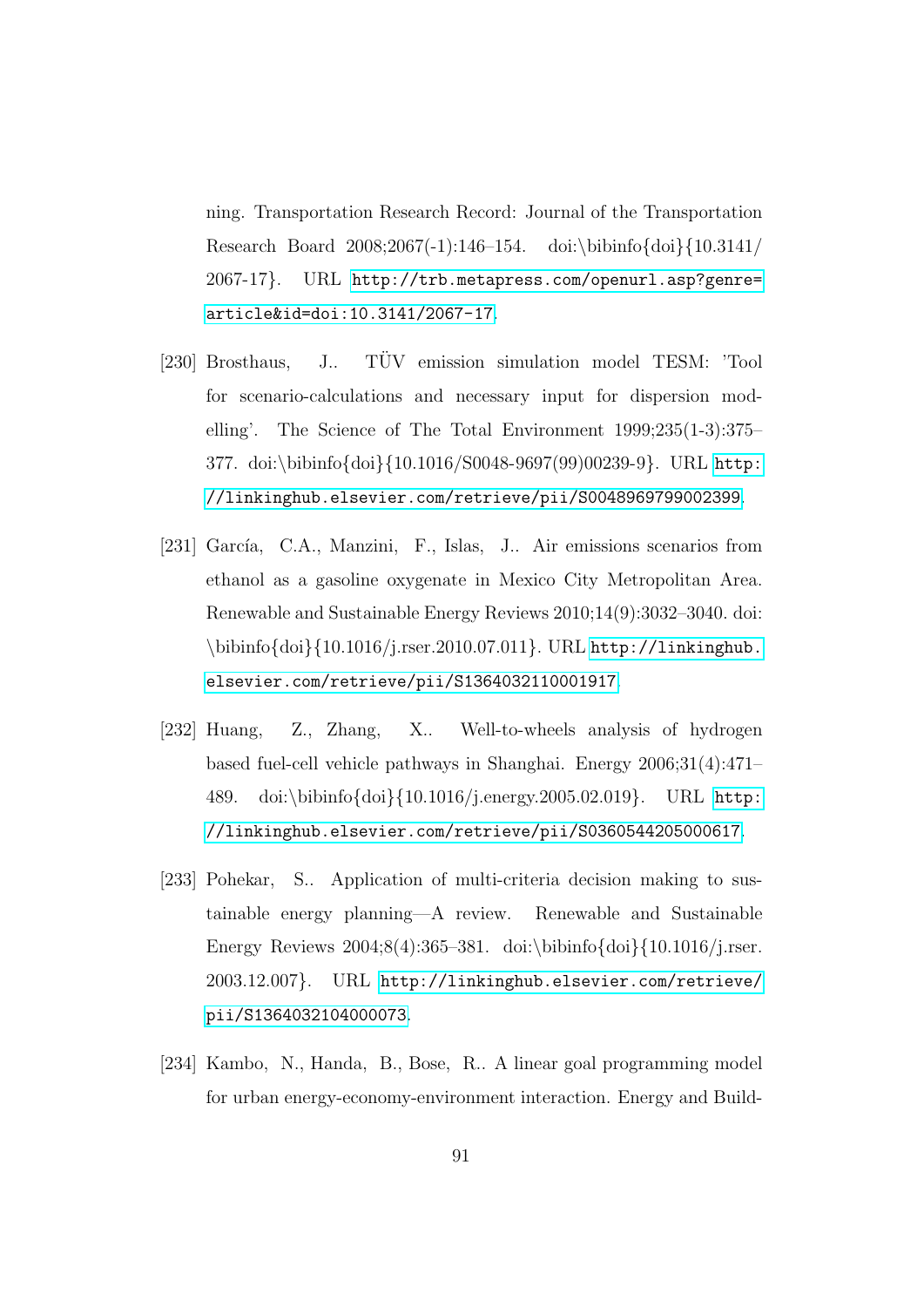ings 1991;16(1-2):537–551. doi:\bibinfo{doi}{10.1016/0378-7788(91) 90022-U}. URL [http://linkinghub.elsevier.com/retrieve/pii/](http://linkinghub.elsevier.com/retrieve/pii/037877889190022U) [037877889190022U](http://linkinghub.elsevier.com/retrieve/pii/037877889190022U).

- [235] Ramanathan, R.. A multi-objective evaluation of decentralized electricity generation options available to urban households. Energy Conversion and Management  $1994;35(8):661–670$ . doi:\bibinfo{doi}{10. 1016/0196-8904(94)90049-3}. URL [http://linkinghub.elsevier.](http://linkinghub.elsevier.com/retrieve/pii/0196890494900493) [com/retrieve/pii/0196890494900493](http://linkinghub.elsevier.com/retrieve/pii/0196890494900493).
- [236] Rosenfeld, Y.. Decision support model for semi-automated selection of renovation alternatives. Automation in Construction 1999;8(4):503– 510. doi:\bibinfo{doi}{10.1016/S0926-5805(98)00097-1}. URL [http:](http://linkinghub.elsevier.com/retrieve/pii/S0926580598000971) [//linkinghub.elsevier.com/retrieve/pii/S0926580598000971](http://linkinghub.elsevier.com/retrieve/pii/S0926580598000971).
- [237] Alanne, K.. Selection of renovation actions using multi-criteria "knapsack" model. Automation in Construction 2004;13(3):377– 391. doi:\bibinfo{doi}{10.1016/j.autcon.2003.12.004}. URL [http:](http://linkinghub.elsevier.com/retrieve/pii/S0926580503001420) [//linkinghub.elsevier.com/retrieve/pii/S0926580503001420](http://linkinghub.elsevier.com/retrieve/pii/S0926580503001420).
- [238] Zavadskas, E., Raslanas, S., Kaklauskas, A.. The selection of effective retrofit scenarios for panel houses in urban neighborhoods based on expected energy savings and increase in market value: The Vilnius case. Energy and Buildings  $2008;40(4):573-587.$  doi:\bibinfo{doi}{10. 1016/j.enbuild.2007.04.015}. URL [http://linkinghub.elsevier.](http://linkinghub.elsevier.com/retrieve/pii/S0378778807001405) [com/retrieve/pii/S0378778807001405](http://linkinghub.elsevier.com/retrieve/pii/S0378778807001405).
- [239] Browne, D., O'Regan, B., Moles, R.. Use of multi-criteria decision analysis to explore alternative domestic energy and electricity policy scenarios in an Irish city-region. Energy 2010;35(2):518–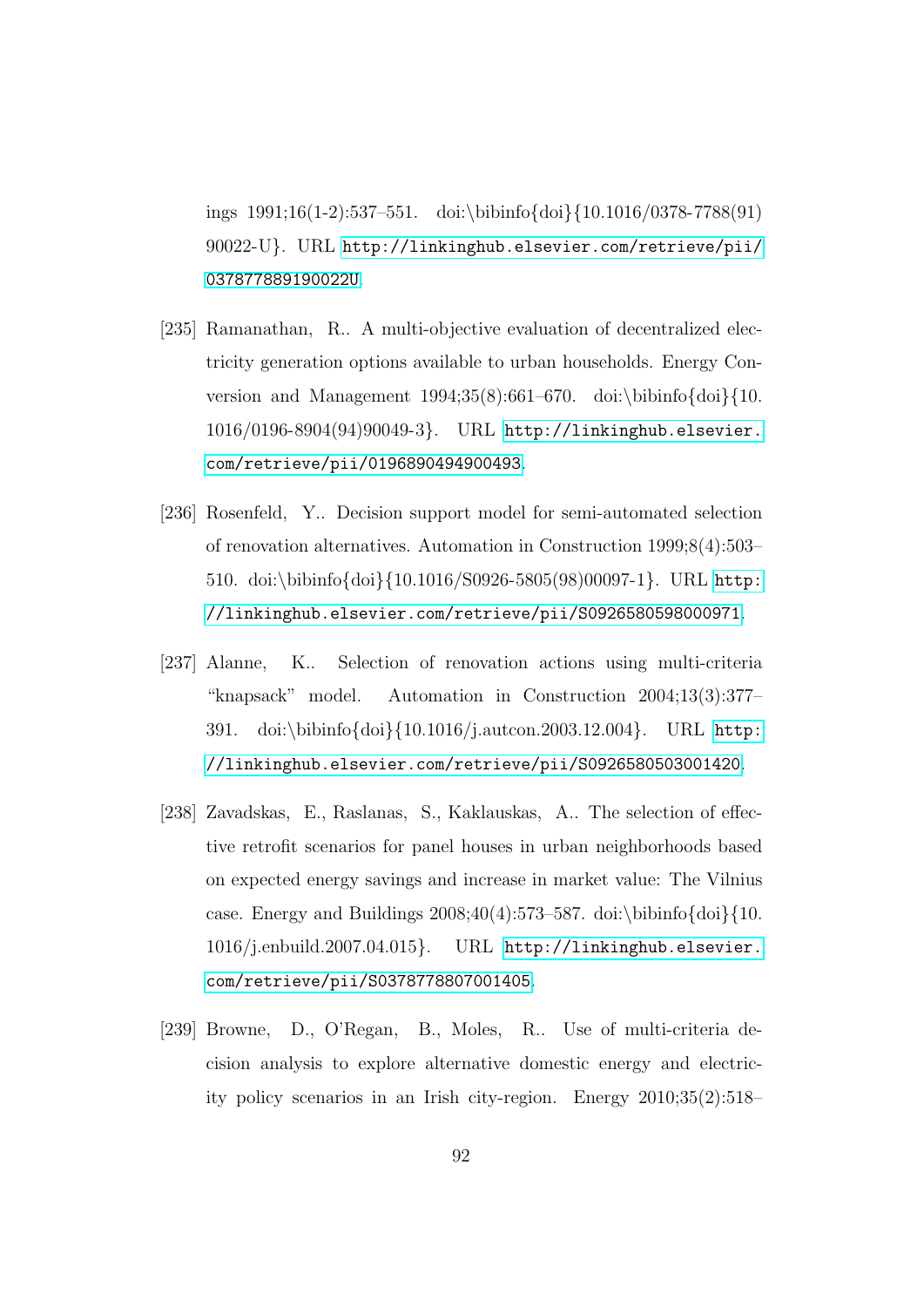528. doi:\bibinfo{doi}{10.1016/j.energy.2009.10.020}. URL [http:](http://linkinghub.elsevier.com/retrieve/pii/S0360544209004538) [//linkinghub.elsevier.com/retrieve/pii/S0360544209004538](http://linkinghub.elsevier.com/retrieve/pii/S0360544209004538).

- [240] Barker, T., Anger, A., Dessens, O., Pollitt, H., Rogers, H., Scrieciu, S., et al. Integrated modelling of climate control and air pollution: Methodology and results from one-way coupling of an energy–environment–economy (E3MG) and atmospheric chemistry model (p-TOMCAT) in decarbonising scenarios for Mexico to 2050. Environmental Science & Policy  $2010;13(8):661-670$ . doi:\bibinfo{doi} {10.1016/j.envsci.2010.09.008}. URL [http://linkinghub.elsevier.](http://linkinghub.elsevier.com/retrieve/pii/S1462901110001188) [com/retrieve/pii/S1462901110001188](http://linkinghub.elsevier.com/retrieve/pii/S1462901110001188).
- [241] Pataki, D., Emmi, P., Forster, C., Mills, J., Pardyjak, E., Peterson, T., et al. An integrated approach to improving fossil fuel emissions scenarios with urban ecosystem studies. Ecological Complexity  $2009;6(1):1-14.$  doi:\bibinfo{doi}{10.1016/j.ecocom. 2008.09.003}. URL [http://linkinghub.elsevier.com/retrieve/](http://linkinghub.elsevier.com/retrieve/pii/S1476945X08000494) [pii/S1476945X08000494](http://linkinghub.elsevier.com/retrieve/pii/S1476945X08000494).
- [242] Bhattacharyya, S.C., Timilsina, G.R.. Energy Demand Models for Policy Formulation: A Comparative Study of Energy Demand Models; 2009. URL [http://www-wds.worldbank.org/](http://www-wds.worldbank.org/servlet/WDSContentServer/WDSP/IB/2009/03/17/000158349_20090317093816/Rendered/PDF/WPS4866.pdf) [servlet/WDSContentServer/WDSP/IB/2009/03/17/000158349\\_](http://www-wds.worldbank.org/servlet/WDSContentServer/WDSP/IB/2009/03/17/000158349_20090317093816/Rendered/PDF/WPS4866.pdf) [20090317093816/Rendered/PDF/WPS4866.pdf](http://www-wds.worldbank.org/servlet/WDSContentServer/WDSP/IB/2009/03/17/000158349_20090317093816/Rendered/PDF/WPS4866.pdf).
- [243] Batty, M., Kitchin, R., Thrift, N.. Urban Modelling. 2007. URL [http://www.casa.ucl.ac.uk/andrew/repastmodels/](http://www.casa.ucl.ac.uk/andrew/repastmodels/presentations/Urban-Modelling-Revised1.pdf) [presentations/Urban-Modelling-Revised1.pdf](http://www.casa.ucl.ac.uk/andrew/repastmodels/presentations/Urban-Modelling-Revised1.pdf).
- [244] Miller, E., Hunt, J.D., Abraham, J., Salvini, P.. Microsim-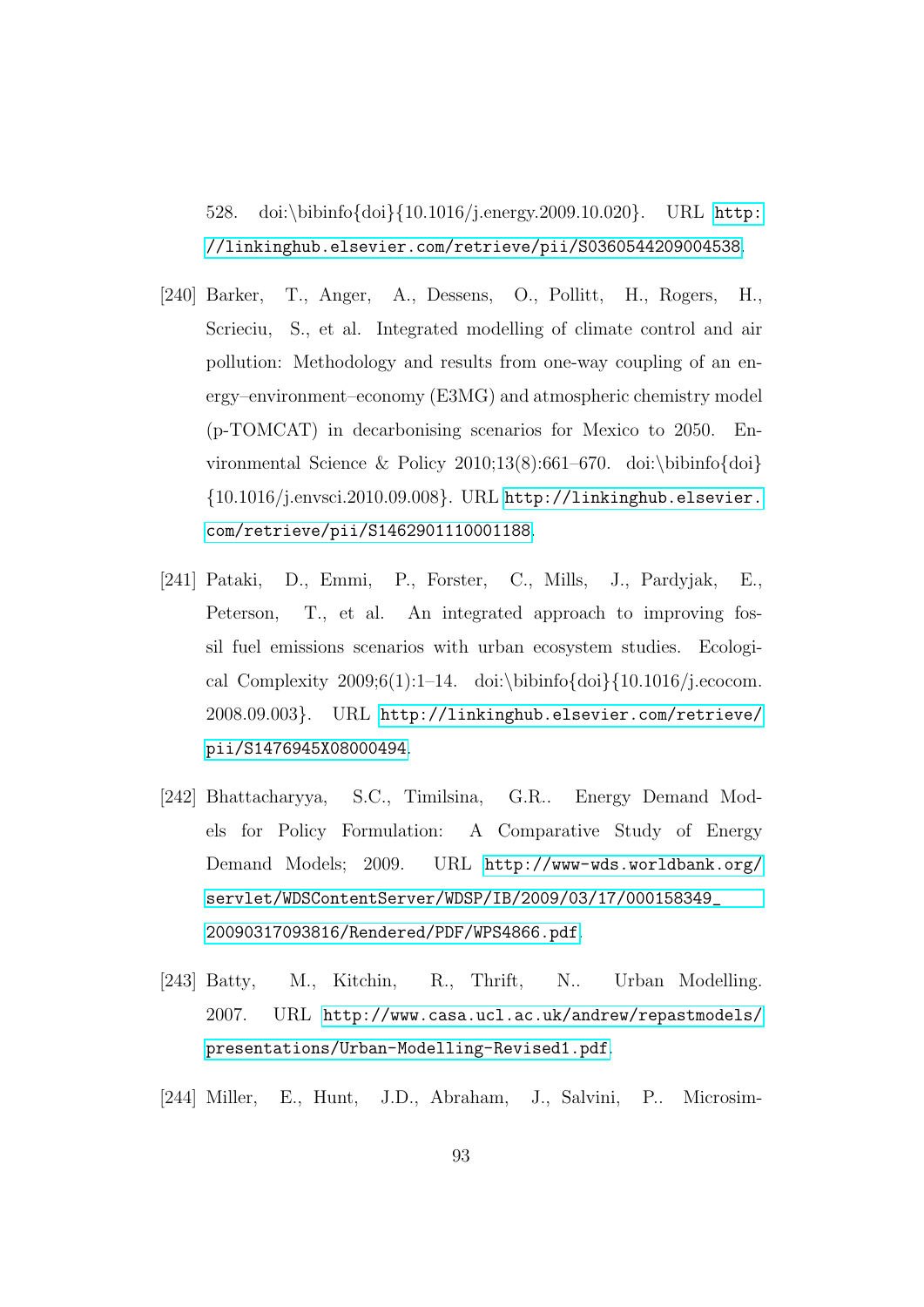ulating urban systems. Computers, Environment and Urban Systems 2004;28(1-2):9–44. doi:\bibinfo{doi}{10.1016/S0198-9715(02) 00044-3}. URL [http://linkinghub.elsevier.com/retrieve/pii/](http://linkinghub.elsevier.com/retrieve/pii/S0198971502000443) [S0198971502000443](http://linkinghub.elsevier.com/retrieve/pii/S0198971502000443).

- [245] Bhat, C., Waller, T.. CEMDAP: A Second Generation Activity-Based Travel Modeling System for Metropolitan Areas. In: Presented at the 2008 TRB Innovations in Travel Modeling conference. Portland, Oregon; 2008,.
- [246] Sivakumar, A., Keirstead, J., Polak, J.. Integrated Modelling of the Demand and Supply Vectors in Urban Energy Systems: Conceptual and Modelling Frameworks for the Development of a New Toolkit. In: European Transport Conference. Glasgow; 2010,.
- [247] Brownsword, R., Fleming, P., Powell, J., Pearsall, N.. Sustainable cities – modelling urban energy supply and demand. Applied Energy  $2005;82(2):167-180$ . doi:\bibinfo{doi}{10.1016/j.apenergy.2004. 10.005}. URL [http://linkinghub.elsevier.com/retrieve/pii/](http://linkinghub.elsevier.com/retrieve/pii/S0306261904001679) [S0306261904001679](http://linkinghub.elsevier.com/retrieve/pii/S0306261904001679).
- [248] Ghauche, A.. Integrated Transportation and Energy Activity-Based Model. Mst; MIT; 2010.
- [249] Wegener, M.. Operational Urban Models State of the Art. Journal of the American Planning Association 1994;60(1):17– 29. doi:\bibinfo{doi}{10.1080/01944369408975547}. URL [http://tandfprod.literatumonline.com/doi/abs/10.1080/](http://tandfprod.literatumonline.com/doi/abs/10.1080/01944369408975547) [01944369408975547](http://tandfprod.literatumonline.com/doi/abs/10.1080/01944369408975547).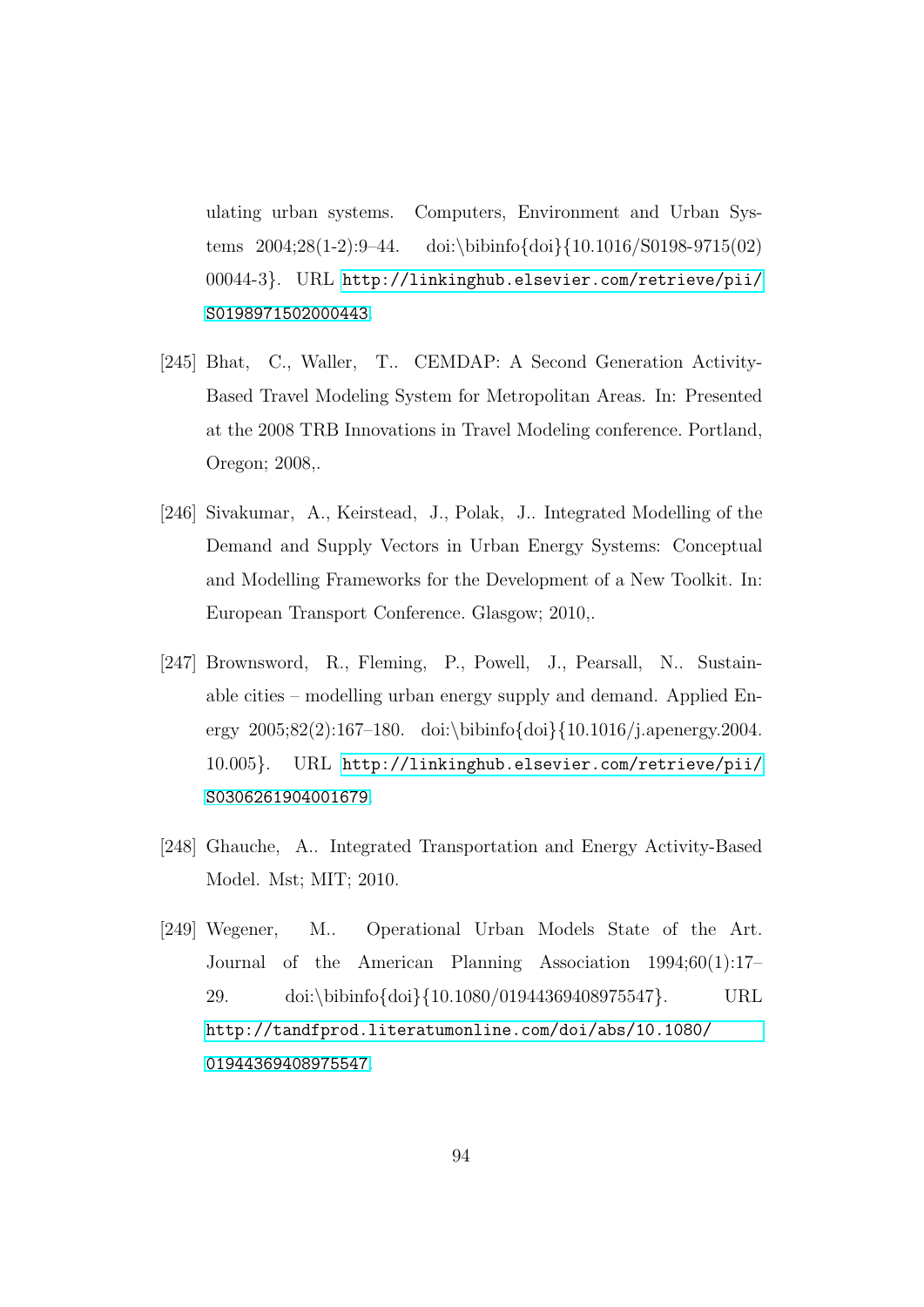- [250] Wegener, M.. Overview of land use transport models. In: Hensher, D.A., Button, K., editors. Handbook of transport geography and spatial systems; chap. 9. Kidlington: Pergamon, Elsevier Science Ltd; 2004, p. 127–146. URL [http:](http://books.google.co.uk/books?hl=en&lr=&id=WMO06zpfUy8C&oi=fnd&pg=PA127&dq=Integrated+land+use+?+transport+models++mackett&ots=QvHgN466ku&sig=0osY-fXi3woQms4Ug7UDkjER_WQ) [//books.google.co.uk/books?hl=en&lr=&id=WMO06zpfUy8C&oi=](http://books.google.co.uk/books?hl=en&lr=&id=WMO06zpfUy8C&oi=fnd&pg=PA127&dq=Integrated+land+use+?+transport+models++mackett&ots=QvHgN466ku&sig=0osY-fXi3woQms4Ug7UDkjER_WQ) [fnd&pg=PA127&dq=Integrated+land+use+?+transport+models+](http://books.google.co.uk/books?hl=en&lr=&id=WMO06zpfUy8C&oi=fnd&pg=PA127&dq=Integrated+land+use+?+transport+models++mackett&ots=QvHgN466ku&sig=0osY-fXi3woQms4Ug7UDkjER_WQ) [+mackett&ots=QvHgN466ku&sig=0osY-fXi3woQms4Ug7UDkjER\\_WQ](http://books.google.co.uk/books?hl=en&lr=&id=WMO06zpfUy8C&oi=fnd&pg=PA127&dq=Integrated+land+use+?+transport+models++mackett&ots=QvHgN466ku&sig=0osY-fXi3woQms4Ug7UDkjER_WQ).
- [251] Hunt, J.. Integrated Land Use Transport Models. In: TRB Workshop 162 on Integrated Land Use-Transport Models. Washington, DC; 2005,.
- [252] Wagner, P., Wegener, M.. Urban land use, transport and environment models: experiences with an integrated microscopic approach. disP  $2007;170(3):46 - 56$ . URL [http://www.citeulike.org/user/](http://www.citeulike.org/user/pierreschmitt/article/7926857) [pierreschmitt/article/7926857](http://www.citeulike.org/user/pierreschmitt/article/7926857).
- [253] Lowry, I.S.. A Model of Metropolis. Tech. Rep.; RAND Corporation Research; 1964.
- [254] Mackett, R.L.. The Leeds Integrated Land-use Transport Model (LILT). Tech. Rep.; Transport and Road Research Laboratory; 1983.
- [255] Putman, S.. EMPAL and DRAM Location and Land-use Models: An Overview. In: Land use Modelling Conference. Dallas, Texas; 1995,.
- [256] Anderstig, C., Mattsson, L.G.. An integrated model of residential and employment location in a metropolitan region. Papers in Regional Science 1991;70(2):167-184. doi:\bibinfo{doi}{10.1111/j.1435-5597.1991. tb01726.x}. URL [http://doi.wiley.com/10.1111/j.1435-5597.](http://doi.wiley.com/10.1111/j.1435-5597.1991.tb01726.x) [1991.tb01726.x](http://doi.wiley.com/10.1111/j.1435-5597.1991.tb01726.x).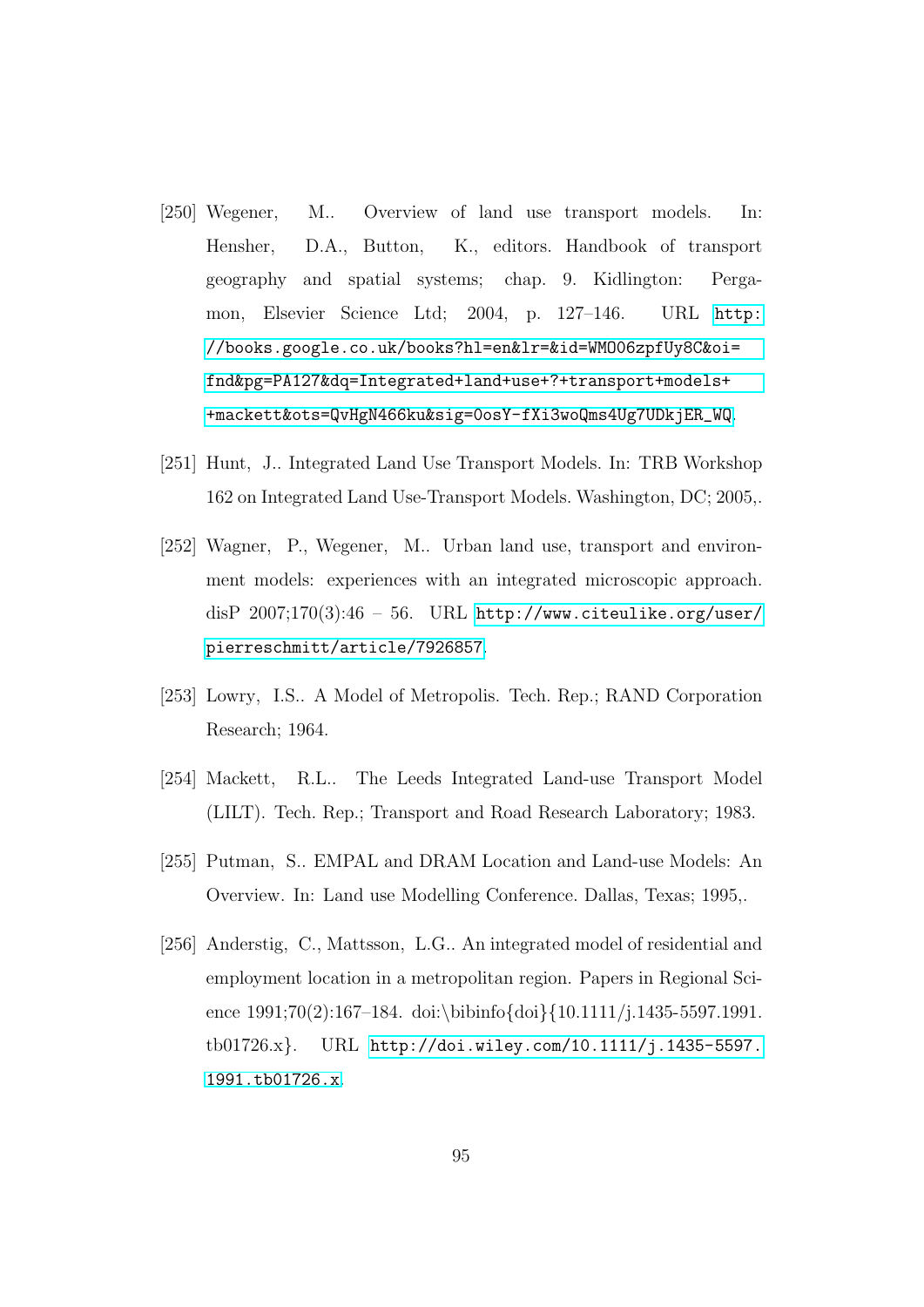- [257] Martinez, F.J.. MUSSA: a land use model for Santiago City. Transportation Research Record 1996;1552:126–134.
- [258] Hunt, J.D., Simmonds, D.C.. Theory and application of an integrated land-use and transport modelling framework. Environment and Planning B: Planning and Design  $1993;20(2):221-244.$  doi:\bibinfo{doi}  ${10.1068/b200221}$ . URL [http://www.envplan.com/abstract.cgi?](http://www.envplan.com/abstract.cgi?id=b200221) [id=b200221](http://www.envplan.com/abstract.cgi?id=b200221).
- [259] de la Barra, T.. Integrated Land Use and Transport Modelling. Cambridge: Cambridge University Press; 1989.
- [260] Simmonds, D.C.. The design of the DELTA land-use modelling package. Environment and Planning B: Planning and Design 1999;26(5):665–684. doi:\bibinfo{doi}{10.1068/b260665}. URL <http://www.envplan.com/abstract.cgi?id=b260665>.
- [261] Waddell, P.. UrbanSim: Modeling Urban Development for Land Use, Transportation, and Environmental Planning. Journal of the American Planning Association 2002;68(3):297–314. URL [http://](http://www.informaworld.com/10.1080/01944360208976274) [www.informaworld.com/10.1080/01944360208976274](http://www.informaworld.com/10.1080/01944360208976274).
- [262] Alberti, M., Waddell, P.. An integrated urban development and ecological simulation model. Integrated Assessment 2000;1(3):215– 227. doi:\bibinfo{doi}{10.1080/03768359508439866}. URL [http:](http://www.springerlink.com/index/q256032l0564u474.pdf) [//www.springerlink.com/index/q256032l0564u474.pdf](http://www.springerlink.com/index/q256032l0564u474.pdf).
- [263] Muller, K., Axhausen, K.. Population Synthesis for Microsimulation: State of the Art. In: Transportation Research Board annual conference. Washington, DC; 2011,.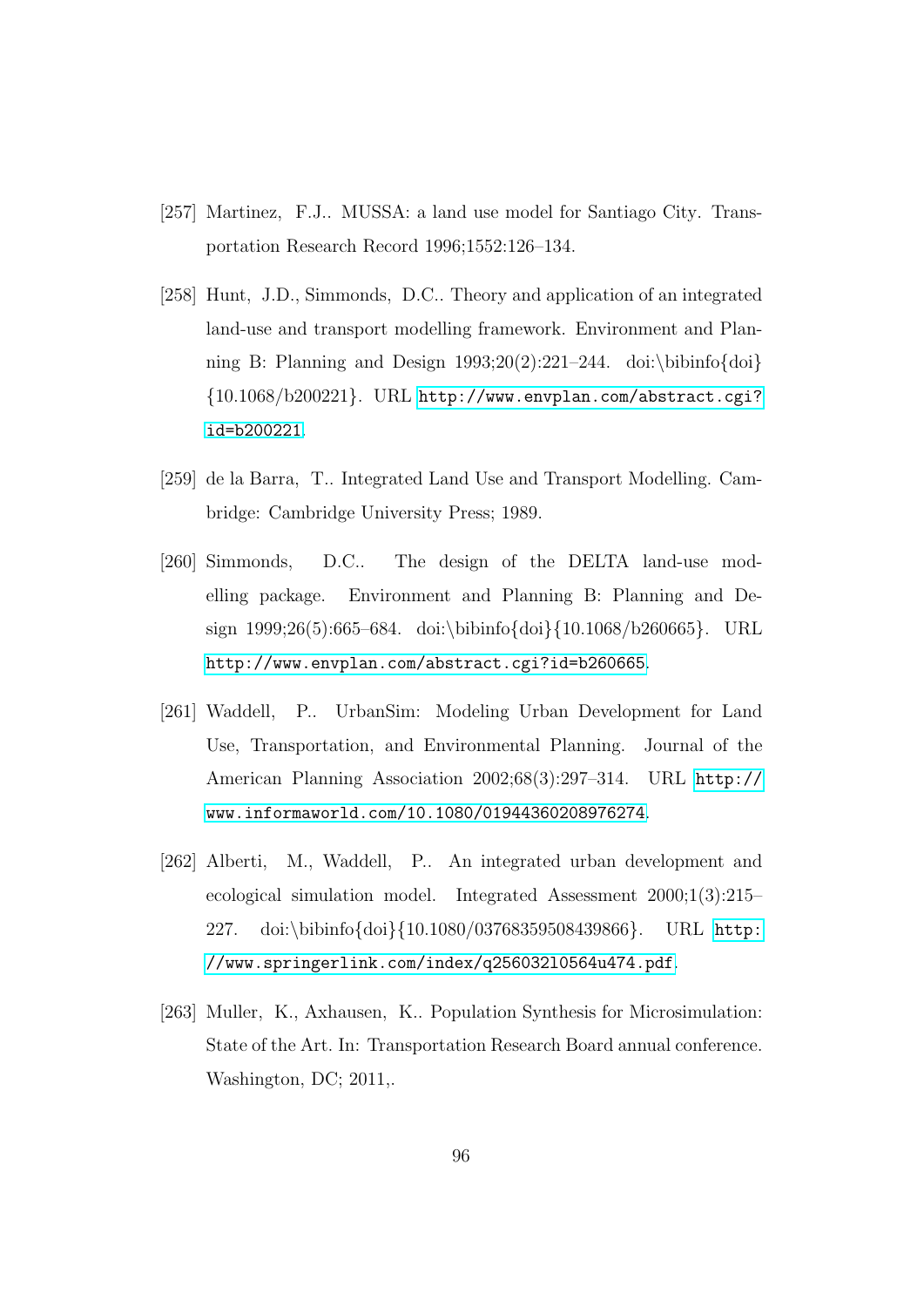- [264] Lautso, K., Spiekermann, K., Wegener, M., Sheppard, I., Steadman, P., Martino, A., et al. Planning and research of policies for land use and transport for increasing urban sustainability. Tech. Rep.; PROPOLIS Final Report, European Commission, Energy, Environment and Sustainable Development Thematic Programme of the Fifth RTD Framework Programme; 2004.
- [265] Strauch, D., Moeckel, R., Wegener, M., Gräfe, J., Muhlhans, H., Rindsfuser, G., et al. Linking transport and land use planning: the microscopic dynamic simulation model ILUMASS. In: Atkinson, P.M., Foody, G.M., Darby, S.E., Wu, F., editors. Geodynamics. Boca Raton, Florida: CRC Press; 2005, p. 295–311.
- [266] Czachorski, M., Silvis, J., Barkalow, G., Spiegel, L., Coldwell, M.. Development of an energy module for I-PLACE3S. Tech. Rep. September 2008; California Energy Commission; 2008. URL [http://www.energy.ca.gov/2008publications/](http://www.energy.ca.gov/2008publications/CEC-500-2008-024/CEC-500-2008-024.PDF) [CEC-500-2008-024/CEC-500-2008-024.PDF](http://www.energy.ca.gov/2008publications/CEC-500-2008-024/CEC-500-2008-024.PDF).
- [267] Kazuaki, M.. Sustainable urban planning based on integrated landuse and transportation models. In: Presented at Asian Development Bank. 2006,URL [http://www.adb.org/urbandev/documents/](http://www.adb.org/urbandev/documents/SustainableUrbanPlanning-K.Miyamoto.ppt) [SustainableUrbanPlanning-K.Miyamoto.ppt](http://www.adb.org/urbandev/documents/SustainableUrbanPlanning-K.Miyamoto.ppt).
- [268] Bhat, C., Guo, J., Srinivasan, S., Sivakumar, A.. A Comprehensive Econometric Microsimulator for Daily Activity-Travel Patterns. Transportation Research Record 2004;1894.
- [269] Arentze, T., Timmermans, H.. The ALBATROSS System. In: Arentze, T., Timmermans, H., editors. ALBATROSS: A Learning Based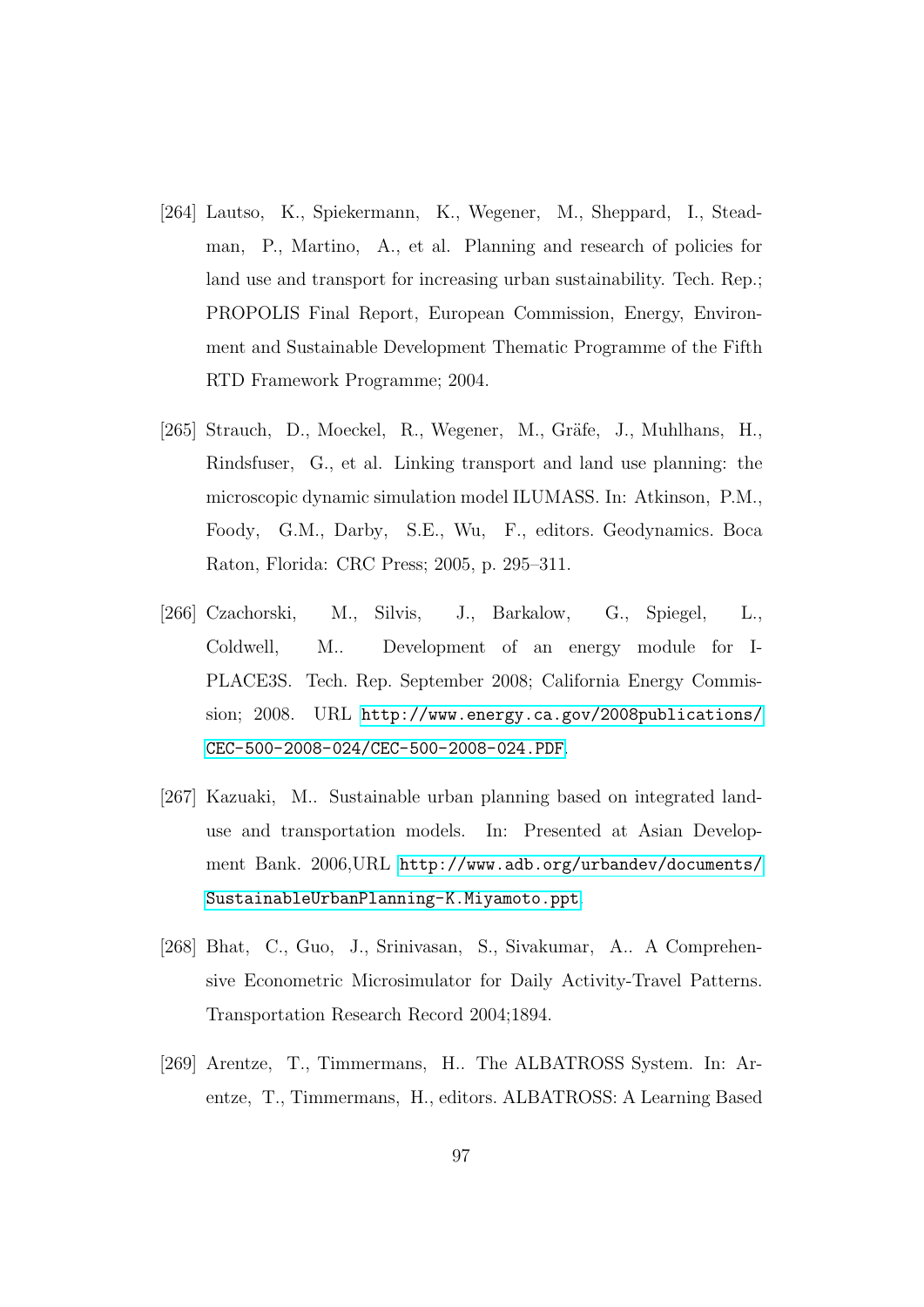Transportation Oriented Simulation System. Eindhoven: European Institute of Retailing and Services Studies; 2000,.

- [270] Pendyala, R., Kitamura, R., Reddy, D.. A rule-based activitytravel scheduling algorithm integrating neural networks of behavioral adaptation. In: EIRASS Conference on Activity-Based Approaches. Eindhoven; 1995,.
- [271] Roorda, M., Miller, E., Habib, K.. Validation of TASHA: A 24-h activity scheduling microsimulation model. Transportation Research Part A: Policy and Practice  $2008;42(2):360-375$ . doi:\bibinfo{doi}{10. 1016/j.tra.2007.10.004}. URL [http://linkinghub.elsevier.com/](http://linkinghub.elsevier.com/retrieve/pii/S0965856407000924) [retrieve/pii/S0965856407000924](http://linkinghub.elsevier.com/retrieve/pii/S0965856407000924).
- [272] Waddell, P.. Integrated land use and transportation planning and modelling: Addressing challenges in research and practice. Transport Reviews 2011;31(2):209–229. doi:\bibinfo{doi}{10.1080/ 01441647.2010.525671}. URL [http://www.tandfonline.com/doi/](http://www.tandfonline.com/doi/abs/10.1080/01441647.2010.525671) [abs/10.1080/01441647.2010.525671](http://www.tandfonline.com/doi/abs/10.1080/01441647.2010.525671).
- [273] Hägerstrand, T.. What about people in regional science? Papers of the Regional Science Association 1970;14(7-21).
- [274] Jones, P., Dix, M., Clarke, M., Heggie, I.. Understanding Travel Behaviour. Aldershot: Gower; 1983.
- [275] Lenntorp, B.. A time-geographic study of movement possibilities of individuals. Tech. Rep.; The Royal University Of Lund; Lund; 1976.
- [276] McFadden, D.. Modelling the choice of residential location. In: Karlquist, A., editor. Spatial Interaction Theory and Planning Models; chap. 25. Amsterdam; 1978, p. 75–96.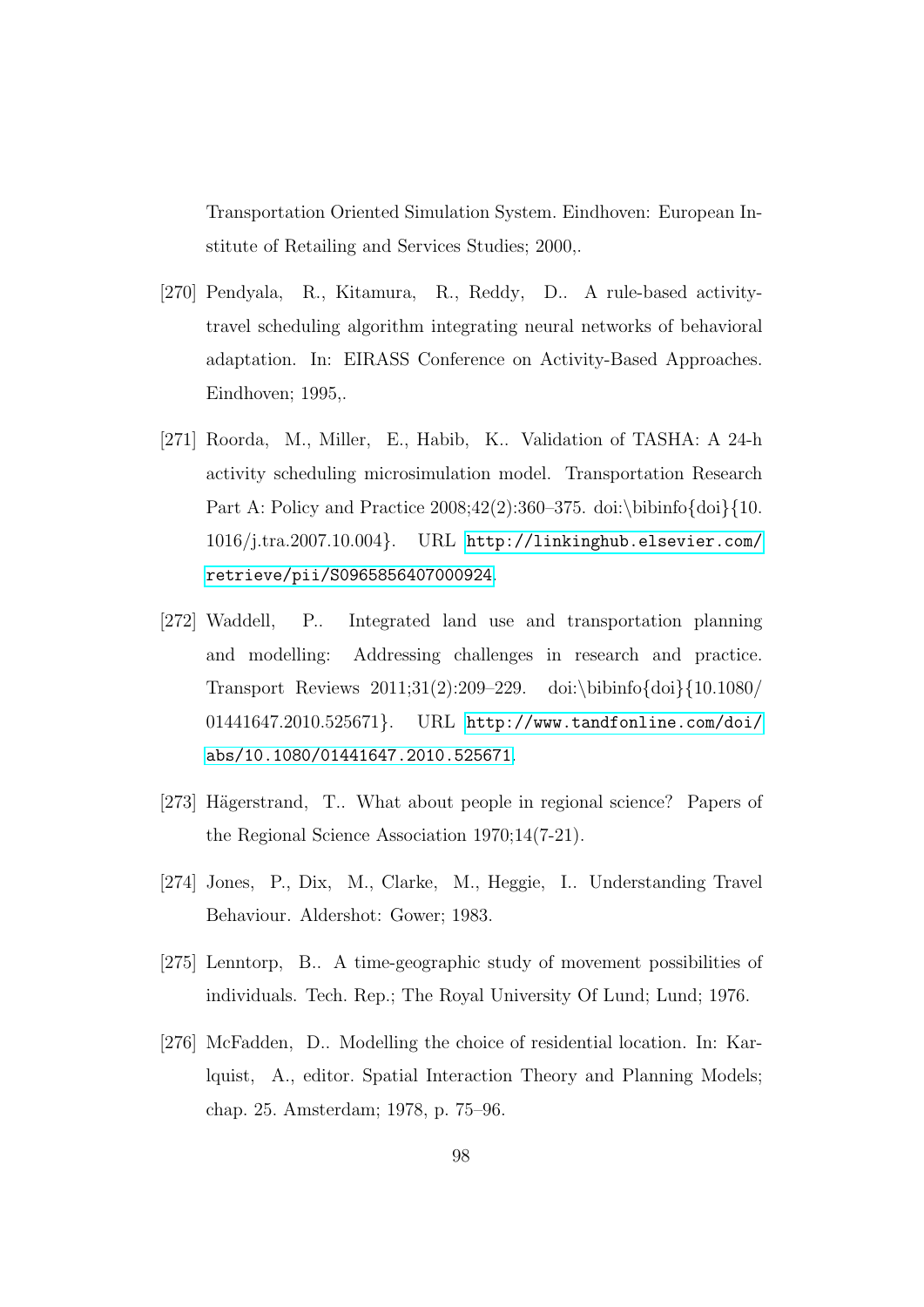- [277] Train, K.. Discrete Choice Methods with Simulation. Cambridge: Cambridge University Press; 2003.
- [278] Alarcon-Rodriguez, A., Ault, G., Galloway, S.. Multi-objective planning of distributed energy resources: A review of the state-of-the-art. Renewable and Sustainable Energy Reviews 2010;14(5):1353–1366. doi: \bibinfo{doi}{10.1016/j.rser.2010.01.006}. URL [http://linkinghub.](http://linkinghub.elsevier.com/retrieve/pii/S1364032110000146) [elsevier.com/retrieve/pii/S1364032110000146](http://linkinghub.elsevier.com/retrieve/pii/S1364032110000146).
- [279] Chantrelle, F.P., Lahmidi, H., Keilholz, W., Mankibi, M.E., Michel, P.. Development of a multicriteria tool for optimizing the renovation of buildings. Applied Energy  $2011;88(4):1386-1394. \text{doi:} \b或{doi} \{10.$ 1016/j.apenergy.2010.10.002}. URL [http://linkinghub.elsevier.](http://linkinghub.elsevier.com/retrieve/pii/S0306261910003971) [com/retrieve/pii/S0306261910003971](http://linkinghub.elsevier.com/retrieve/pii/S0306261910003971).
- [280] Ascher, W.. Forecasting: An Appraisal for Policy-Makers and Planners. John Hopkins University Press; 1978.
- [281] Koomey, J., Craig, P., Gadgil, A., Lorenzetti, D.. Improving long-range energy modeling: A plea for historical retrospectives. The Energy Journal 2003;24(4):75–92. URL [http://eande.lbl.gov/iep/](http://eande.lbl.gov/iep/pdf/LBNL-52448.pdf) [pdf/LBNL-52448.pdf](http://eande.lbl.gov/iep/pdf/LBNL-52448.pdf).
- [282] Ekechukwu, O., Madu, A., Nwanya, S., Agunwamba, J.. Optimization of energy and manpower requirements in Nigerian bakeries. Energy Conversion and Management 2011;52(1):564–568. doi:\bibinfo{doi}{10.1016/j.enconman.2010.07.031}. URL [http://](http://linkinghub.elsevier.com/retrieve/pii/S0196890410003389) [linkinghub.elsevier.com/retrieve/pii/S0196890410003389](http://linkinghub.elsevier.com/retrieve/pii/S0196890410003389).
- [283] Verderame, P.M., Elia, J.a., Li, J., Floudas, C.a.. Planning and Scheduling under Uncertainty: A Review Across Multiple Sectors. In-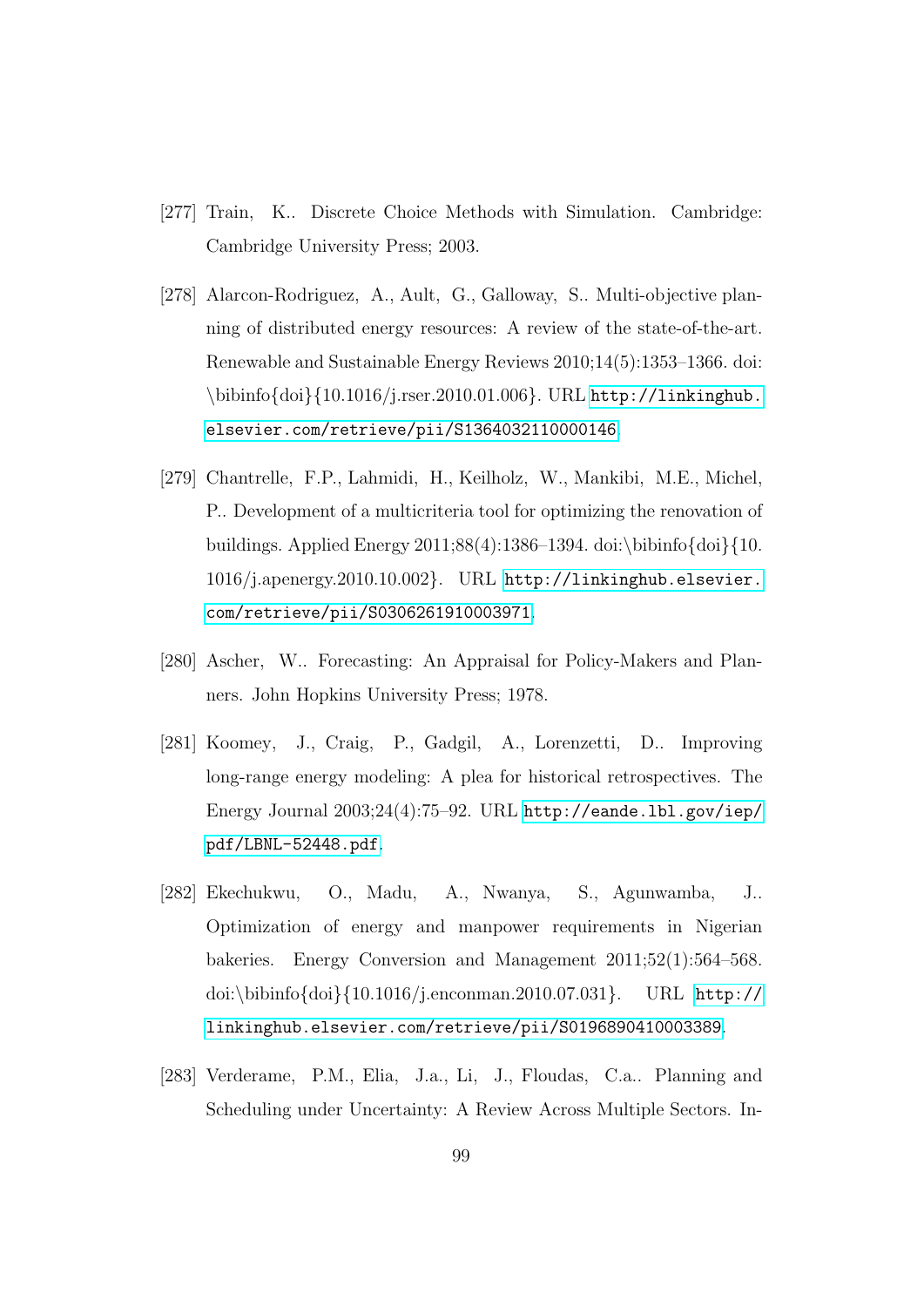dustrial & Engineering Chemistry Research 2010;49(9):3993–4017. doi: \bibinfo{doi}{10.1021/ie902009k}. URL [http://pubs.acs.org/doi/](http://pubs.acs.org/doi/abs/10.1021/ie902009k) [abs/10.1021/ie902009k](http://pubs.acs.org/doi/abs/10.1021/ie902009k).

- [284] Lautso, K., Spiekermann, K., Wegener, M., Sheppard, I., Steadman, P., Martino, A., et al. Planning and research of policies for land use and transport for increasing urban sustainability. Tech. Rep.; PROPOLIS Final Report, European Commission, Energy, Environment and Sustainable Development Thematic Programme of the Fifth RTD Framework Programme; 2004.
- [285] Johnson, M., Suskewicz, J.. How to Jump Start the Clean Tech Economy. Harvard Business Review 2009;:52–60.
- [286] Saltelli, A., Ratto, M., Andres, T., Campolongo, F., Cariboni, J., Gatelli, D., et al. Global Sensitivity Analysis: The Primer. Wiley-Blackwell; 2008. ISBN 0470059974. URL [http://www.amazon.co.uk/](http://www.amazon.co.uk/Global-Sensitivity-Analysis-Andrea-Saltelli/dp/0470059974) [Global-Sensitivity-Analysis-Andrea-Saltelli/dp/0470059974](http://www.amazon.co.uk/Global-Sensitivity-Analysis-Andrea-Saltelli/dp/0470059974).
- [287] Hall, J.W., Boyce, S.a., Wang, Y., Dawson, R.J., Tarantola, S., Saltelli, A.. Sensitivity Analysis for Hydraulic Models. Journal of Hydraulic Engineering 2009;135(11):959. doi:\bibinfo{doi}{10.1061/ (ASCE)HY.1943-7900.0000098}. URL [http://link.aip.org/link/](http://link.aip.org/link/JHEND8/v135/i11/p959/s1&Agg=doi) [JHEND8/v135/i11/p959/s1&Agg=doi](http://link.aip.org/link/JHEND8/v135/i11/p959/s1&Agg=doi).
- [288] de Rocquigny, E., Devictor, N., Tarantola, S.. Uncertainty in Industrial Practice: A guide to quantitative uncertainty management. Wiley; 2008.
- [289] Lin, Q., Huang, G.. A dynamic inexact energy systems planning model for supporting greenhouse-gas emission management and sustainable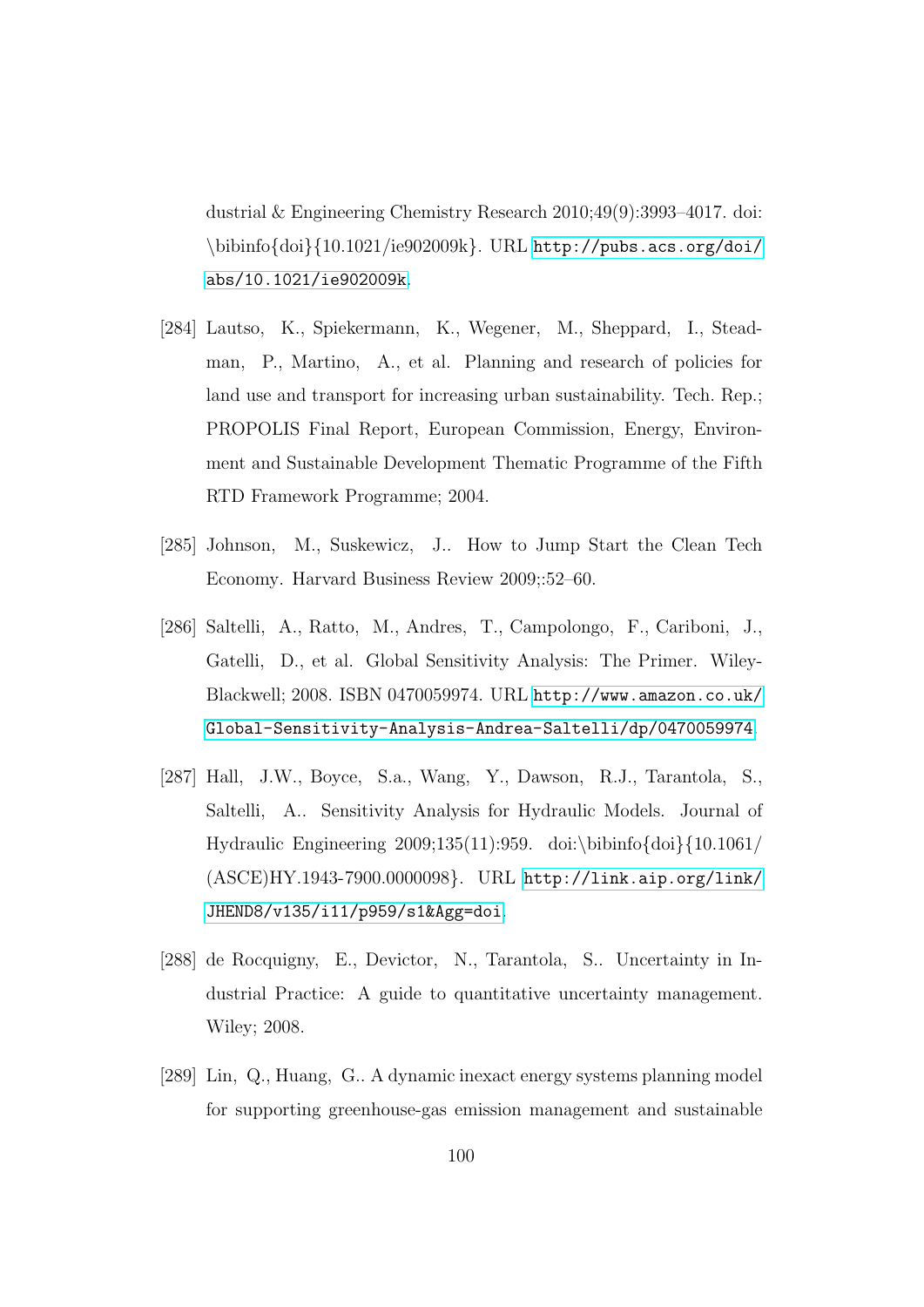renewable energy development under uncertainty—A case study for the City of Waterloo, Canada. Renewable and Sustainable Energy Reviews 2009;13(8):1836–1853. doi:\bibinfo{doi}{10.1016/j.rser.2009. 01.021}. URL [http://linkinghub.elsevier.com/retrieve/pii/](http://linkinghub.elsevier.com/retrieve/pii/S1364032109000367) [S1364032109000367](http://linkinghub.elsevier.com/retrieve/pii/S1364032109000367).

- [290] Huang, Y., Fan, Y., Johnson, N.. Multistage System Planning for Hydrogen Production and Distribution. Networks and Spatial Economics  $2009;10(4):455-472$ . doi:\bibinfo{doi}{10. 1007/s11067-009-9119-6}. URL [http://www.ingentaconnect.com/](http://www.ingentaconnect.com/content/klu/nets/2010/00000010/00000004/00009119) [content/klu/nets/2010/00000010/00000004/00009119](http://www.ingentaconnect.com/content/klu/nets/2010/00000010/00000004/00009119).
- [291] Lozano, M.A., Ramos, J.C., Carvalho, M., Serra, L.M.. Structure optimization of energy supply systems in tertiary sector buildings. Energy and Buildings  $2009;41(10):1063-1075$ . doi:\bibinfo{doi}{10. 1016/j.enbuild.2009.05.008}. URL [http://linkinghub.elsevier.](http://linkinghub.elsevier.com/retrieve/pii/S037877880900111X) [com/retrieve/pii/S037877880900111X](http://linkinghub.elsevier.com/retrieve/pii/S037877880900111X).
- [292] Armbrust, M., Joseph, A.D., Katz, R.H., Patterson, D.A.. Above the Clouds : A Berkeley View of Cloud Computing. Tech. Rep.; Electrical Engineering and Computer Sciences, University of California at Berkeley; Berkeley, CA; 2009. URL [http://www.eecs.berkeley.edu/](http://www.eecs.berkeley.edu/Pubs/TechRpts/2009/EECS-2009-28.html) [Pubs/TechRpts/2009/EECS-2009-28.html](http://www.eecs.berkeley.edu/Pubs/TechRpts/2009/EECS-2009-28.html).
- [293] Buyya, R., Yeo, C.S., Venugopal, S., Broberg, J., Brandic, I.. Cloud computing and emerging IT platforms: Vision, hype, and reality for delivering computing as the 5th utility. Future Generation Computer Systems 2009;25(6):599–616. doi:\bibinfo{doi}{10.1016/j.future. 2008.12.001}. URL [http://linkinghub.elsevier.com/retrieve/](http://linkinghub.elsevier.com/retrieve/pii/S0167739X08001957) [pii/S0167739X08001957](http://linkinghub.elsevier.com/retrieve/pii/S0167739X08001957).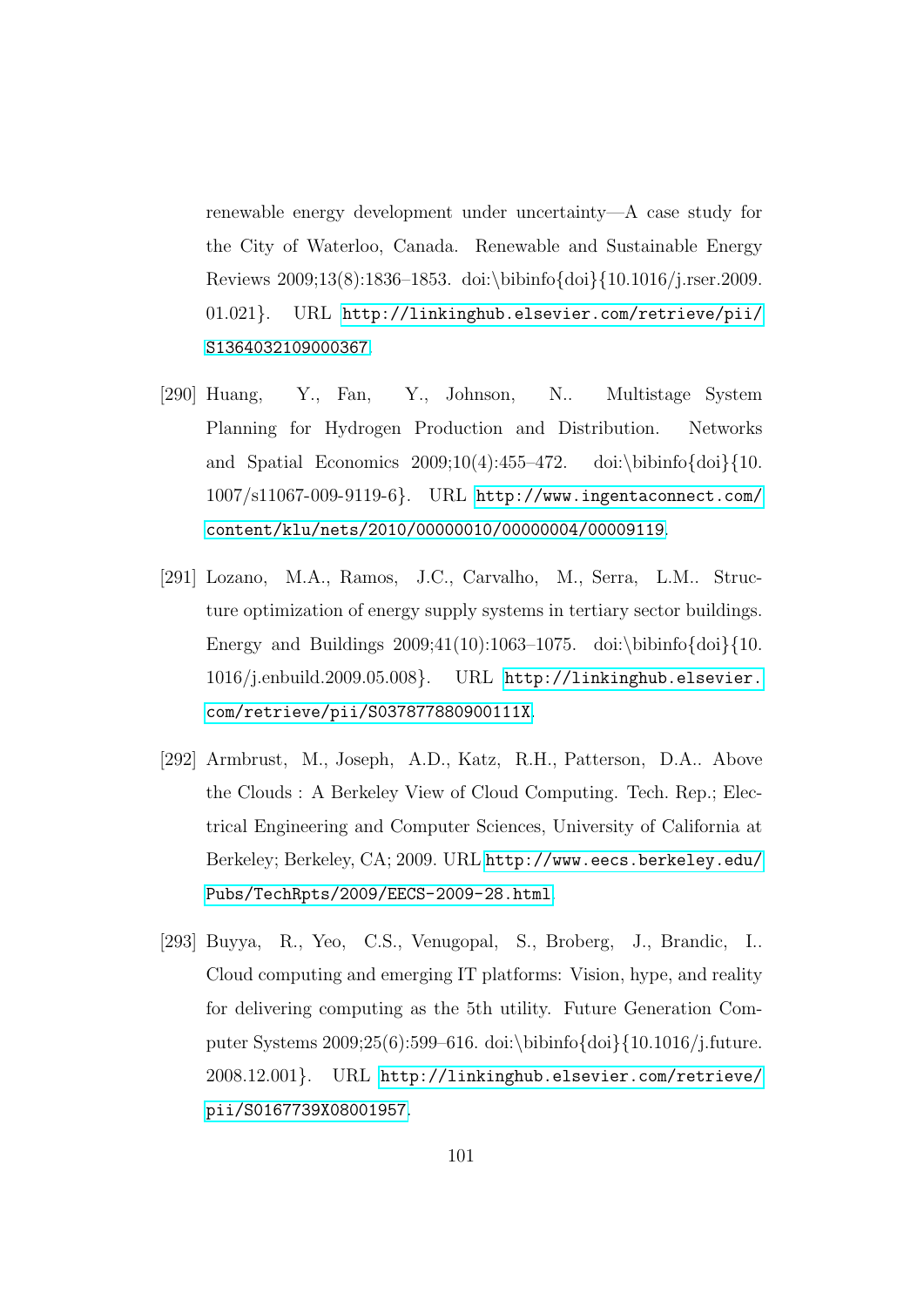- [294] Hayes, B.. Cloud computing. Communications of the ACM 2008;51(7):9. doi:\bibinfo{doi}{10.1145/1364782.1364786}. URL <http://portal.acm.org/citation.cfm?doid=1364782.1364786>.
- [295] Keahey, K., Freeman, T.. Science Clouds : Early Experiences in Cloud Computing for Scientific Applications. Tech. Rep.; Nimbus; 2008. URL [http://www.nimbusproject.org/files/](http://www.nimbusproject.org/files/Science-Clouds-CCA08.pdf) [Science-Clouds-CCA08.pdf](http://www.nimbusproject.org/files/Science-Clouds-CCA08.pdf).
- [296] IPCC, . Contribution of Working Group 3 to the Fourth Assessment Report of the Intergovernmental Panel on Climate Change. Cambridge University Press; 2007. URL [http://www.ipcc.ch/publications\\_](http://www.ipcc.ch/publications_and_data/ar4/wg3/en/contents.html) [and\\_data/ar4/wg3/en/contents.html](http://www.ipcc.ch/publications_and_data/ar4/wg3/en/contents.html).
- [297] Gruber, T.R.. Towards Principles for the Design of Ontologies Used for Knowledge Sharing. In: International Workshop on Formal Ontology. Padova; 1993,.
- [298] Borgman, C.L.. Scholarship in the Digital Age; Information, Infrastructure, and the Internet. MIT Press; 2007. ISBN 0-262-02619-8.
- [299] Hovy, E.. Using an ontology to simplify data access. Communications of the ACM 2003;46:47–49.
- [300] Keirstead, J., van Dam, K.H.. A comparison of two ontologies for agent-based modelling of energy systems. In: First International Workshop on Agent Technologies for Energy Systems. 2010, p. 21–28.
- [301] Keirstead, J., van Dam, K.H.. A Survey on the Application of Conceptualisations in Energy Systems Modelling. In: Formal Ontologies Meet Industry. 2011,.